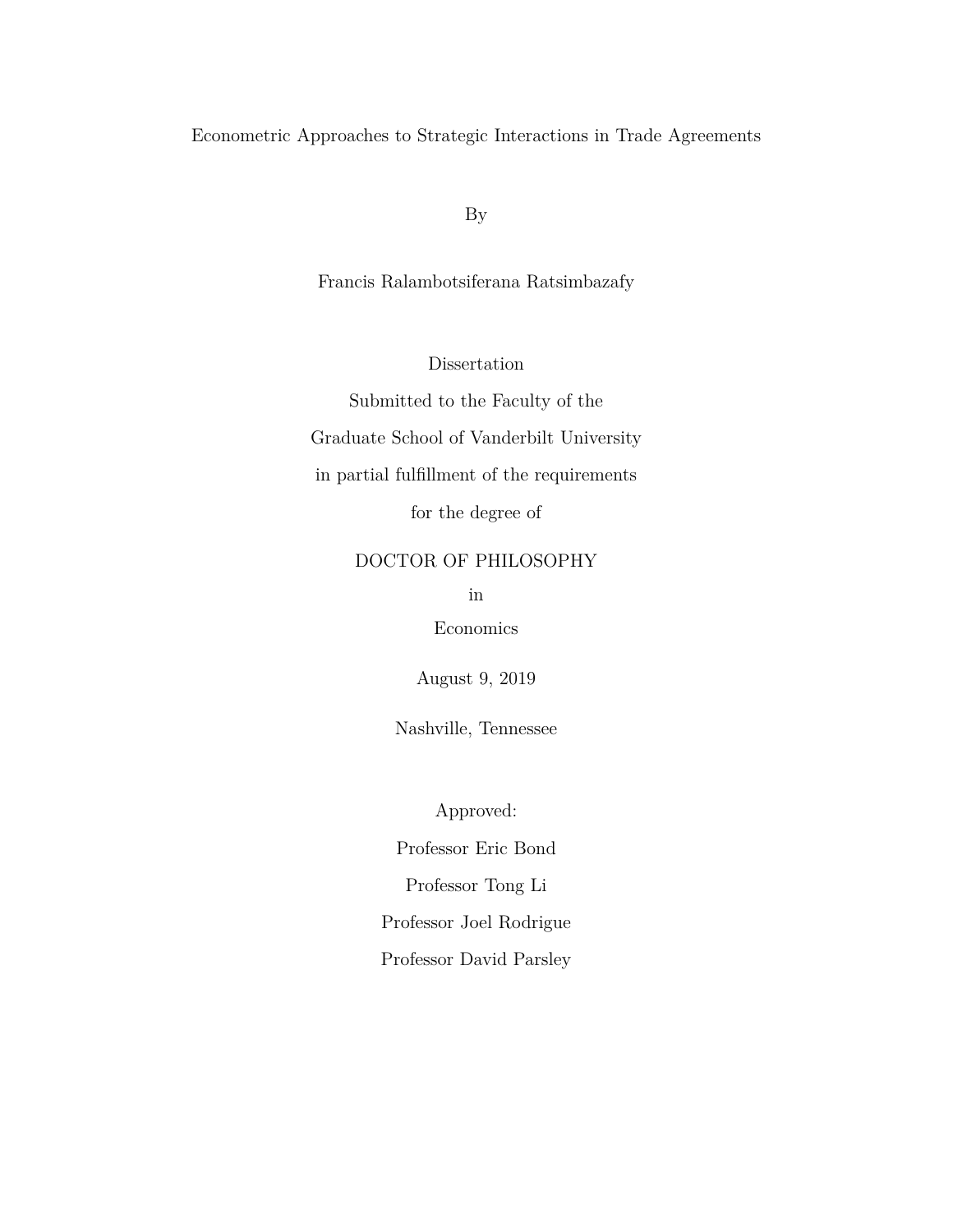# **ACKNOWLEDGMENTS**

This work was possible because of the support from the Economics Department at Vanderbilt University and its staff. You all have given me important guidance. I am also grateful to all the faculty members who have worked with me throughout the last six years. You have taught me a lot about economics and you also gave me personal and professional guidance whenever I needed it. I am especially indebted to Professor Kamal Saggi, the current Dean of Faculty Affairs for all his encouragement and support since the beginning of this journey.

I am also thankful to the members of my Dissertation Committee: Professor Peter Rousseau and Professor David Parsley. You did not hesitate in helping me when I asked you to be in my Committee, thank you for your trust and the help you have given me. I want to especially thank Professor Joel Rodrigue who has been a wonderful mentor. You always have an open door whenever I needed your advice on something, you are an example of what it means to be a great professor and teacher.

I am extremely indebted to Professor Eric Bond and Professor Tong Li, the co-chairs of my Dissertation Committee. This work would not have been possible at all without you. Not only are you great economists, but you have been great mentors to me. Even if you were busy, you always took the time, at least once a week, to listen to my ideas and projects. You have worked tirelessly to push me become a better economist, and you have been supportive of my career goals.

Nobody has supported more than the members of my family. I would like to thank my parents (Pappy and Mammy, Daddy and Nanny), my brothers and sisters (Navalona and Sonia, Miandrilala and Felana), my nephews and nieces (Mikajy, Mirantsoa, Miaritiana, and Nohary).

Most importantly, I want to thank my loving wife, Faniry, and my son, Jeffrey. Nobody has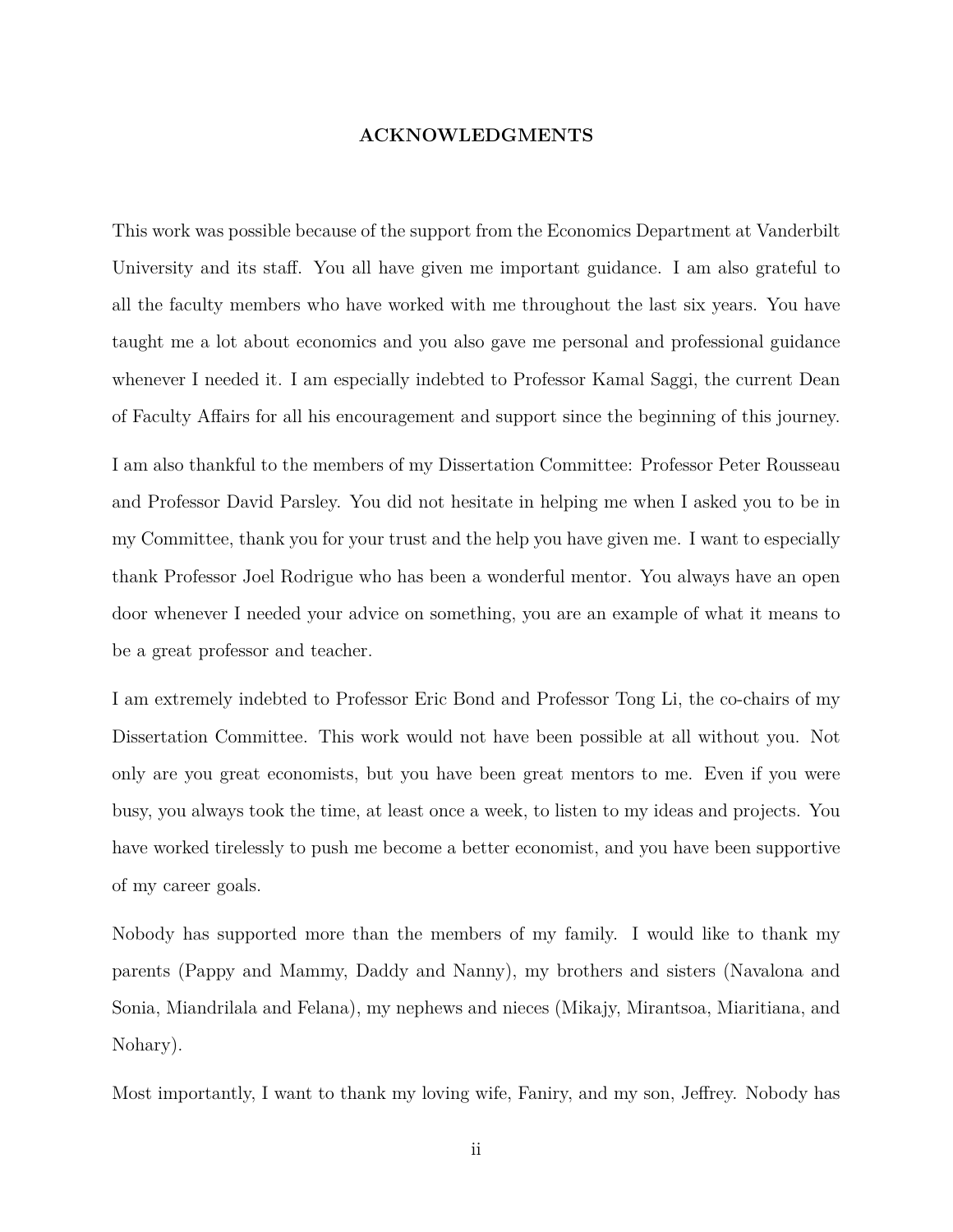sacrificed in this journey more than you, but you have always been supportive. I feel all the prayers and love from you everyday. No words can express my gratitude to you. I love you so much.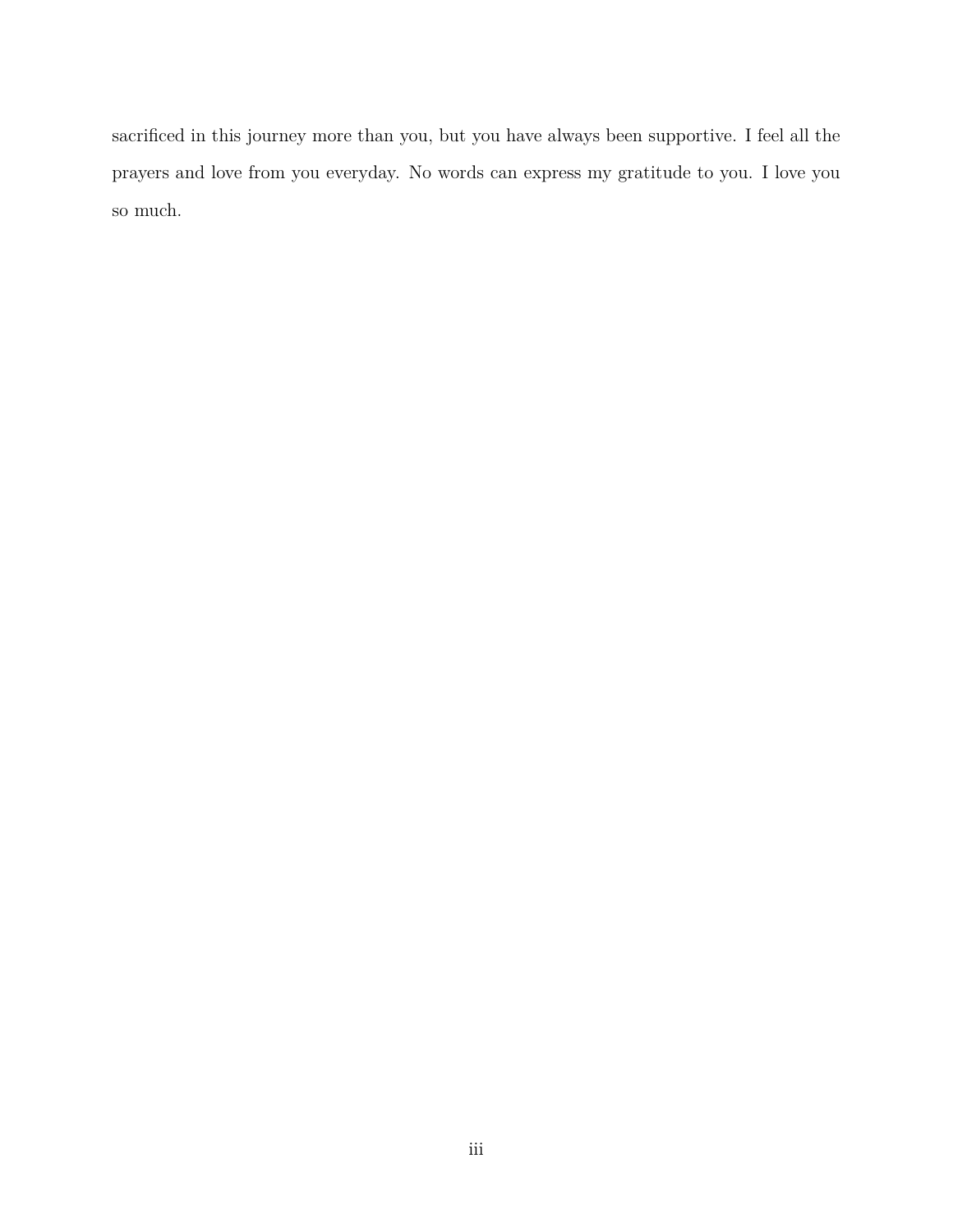# **TABLE OF CONTENTS**

|                |            |                                                                                                                                                                                           | Page                                             |
|----------------|------------|-------------------------------------------------------------------------------------------------------------------------------------------------------------------------------------------|--------------------------------------------------|
|                |            |                                                                                                                                                                                           | ii                                               |
|                |            |                                                                                                                                                                                           | vi                                               |
|                |            |                                                                                                                                                                                           | vii                                              |
|                | Chapter    |                                                                                                                                                                                           |                                                  |
| $\mathbf{1}$   |            | Strategic interactions among big countries in Free Trade Agreement formation                                                                                                              | $\mathbf{1}$                                     |
|                | 1.1<br>1.2 | FTA as a stumbling block to the formation of other FTAs $\dots \dots$<br>1.2.1                                                                                                            | $\mathbf{1}$<br>$\overline{4}$<br>$\overline{4}$ |
|                | 1.3        | FTA as a building block to the formation of other FTAs $\ldots \ldots$<br>1.2.2<br>1.3.1<br>1.3.2                                                                                         | $\mathbf 5$<br>8<br>8<br>8                       |
|                |            | 1.3.3<br>Model equilibrium<br>1.3.3.1<br>Positive strategic interactions<br>1.3.3.2                                                                                                       | 10<br>12<br>13                                   |
|                |            | 1.3.4<br>1.3.4.1<br>1.3.4.2                                                                                                                                                               | 15<br>15<br>17                                   |
|                | 1.4        | Data.<br>1.4.1<br>1.4.2                                                                                                                                                                   | 19<br>21<br>23                                   |
|                | 1.5        | Empirical results<br>1.5.1<br>1.5.2<br>1.5.3<br>Estimation of the equilibrium model $\ldots \ldots \ldots \ldots \ldots$<br>1.5.4<br>The effect of the Trans-Pacific Partnership<br>1.5.5 | 23<br>24<br>25<br>27<br>30<br>31                 |
|                | 1.6        |                                                                                                                                                                                           | 33                                               |
| $\overline{2}$ |            | Delay in multilateral trade negotations $\ldots \ldots \ldots \ldots \ldots \ldots \ldots \ldots$                                                                                         | 35                                               |
|                | 2.1<br>2.2 |                                                                                                                                                                                           | 35<br>38                                         |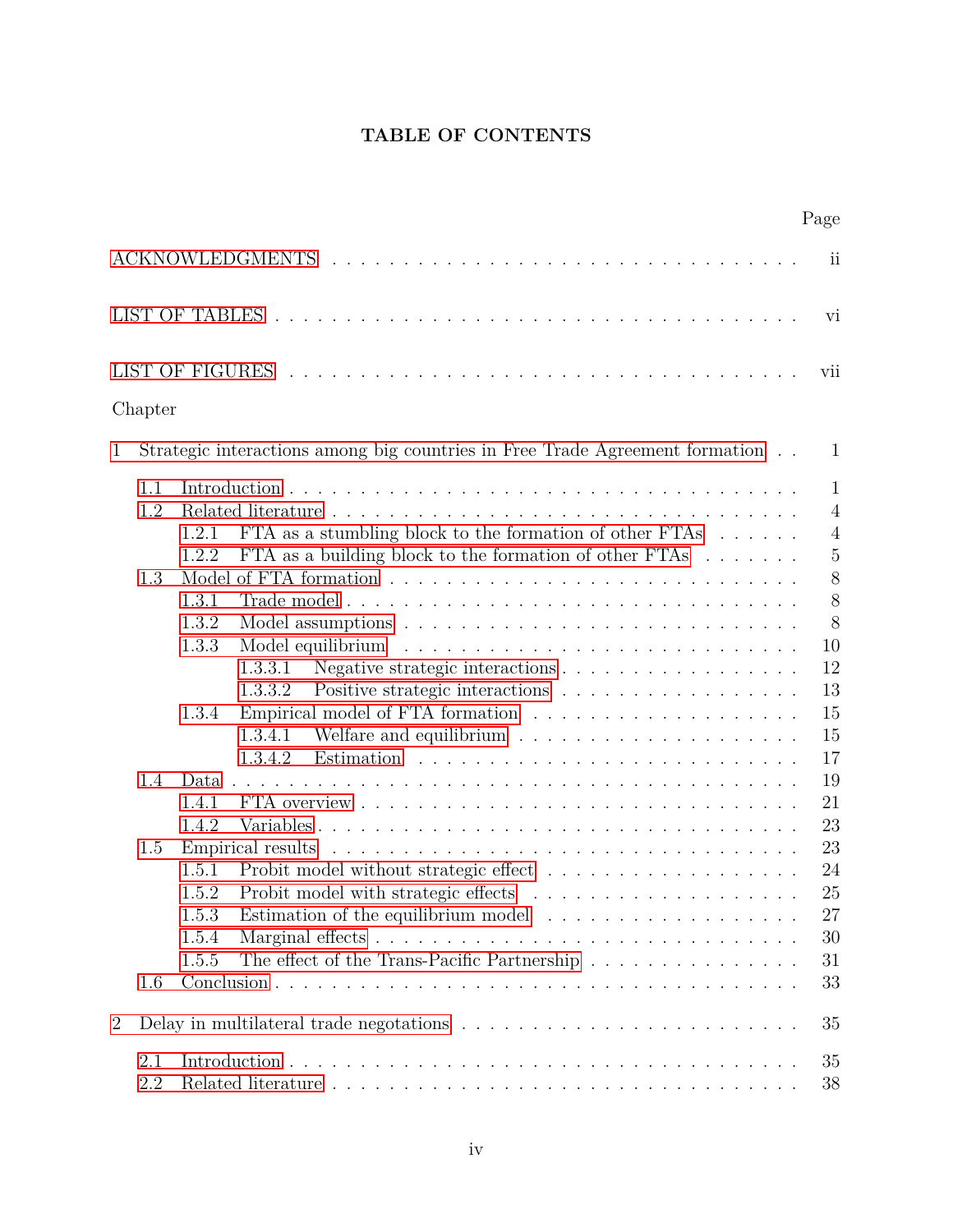| 2.3 | The General Agreement on Tariffs and Trade $(GATT) \dots \dots \dots \dots$ |         |                                                                     |  |  |  |  |  |  |  | 46 |
|-----|-----------------------------------------------------------------------------|---------|---------------------------------------------------------------------|--|--|--|--|--|--|--|----|
|     | 2.3.1                                                                       |         |                                                                     |  |  |  |  |  |  |  | 47 |
|     | 2.3.2                                                                       |         |                                                                     |  |  |  |  |  |  |  | 48 |
|     |                                                                             | 2.3.2.1 |                                                                     |  |  |  |  |  |  |  | 49 |
|     |                                                                             | 2.3.2.2 |                                                                     |  |  |  |  |  |  |  | 50 |
|     | 2.3.3                                                                       |         |                                                                     |  |  |  |  |  |  |  | 51 |
|     | 2.3.4                                                                       |         |                                                                     |  |  |  |  |  |  |  | 53 |
| 2.4 |                                                                             |         |                                                                     |  |  |  |  |  |  |  | 55 |
|     | 2.4.1                                                                       |         |                                                                     |  |  |  |  |  |  |  | 55 |
|     |                                                                             | 2.4.1.1 |                                                                     |  |  |  |  |  |  |  | 55 |
|     |                                                                             | 2.4.1.2 |                                                                     |  |  |  |  |  |  |  | 57 |
|     |                                                                             | 2.4.1.3 |                                                                     |  |  |  |  |  |  |  | 58 |
|     |                                                                             | 2.4.1.4 |                                                                     |  |  |  |  |  |  |  | 59 |
|     |                                                                             | 2.4.1.5 | Sequence of negotiation $\ldots \ldots \ldots \ldots \ldots \ldots$ |  |  |  |  |  |  |  | 59 |
|     | 2.4.2                                                                       |         |                                                                     |  |  |  |  |  |  |  | 61 |
|     | 2.4.3                                                                       |         |                                                                     |  |  |  |  |  |  |  | 62 |
|     | 2.4.4                                                                       |         |                                                                     |  |  |  |  |  |  |  | 63 |
| 2.5 | Data.                                                                       |         |                                                                     |  |  |  |  |  |  |  | 64 |
|     | 2.5.1                                                                       |         |                                                                     |  |  |  |  |  |  |  | 64 |
|     | 2.5.2                                                                       |         |                                                                     |  |  |  |  |  |  |  | 67 |
| 2.6 |                                                                             |         |                                                                     |  |  |  |  |  |  |  | 68 |
| 2.7 |                                                                             |         |                                                                     |  |  |  |  |  |  |  | 70 |
|     |                                                                             |         |                                                                     |  |  |  |  |  |  |  | 72 |
|     |                                                                             |         |                                                                     |  |  |  |  |  |  |  | 75 |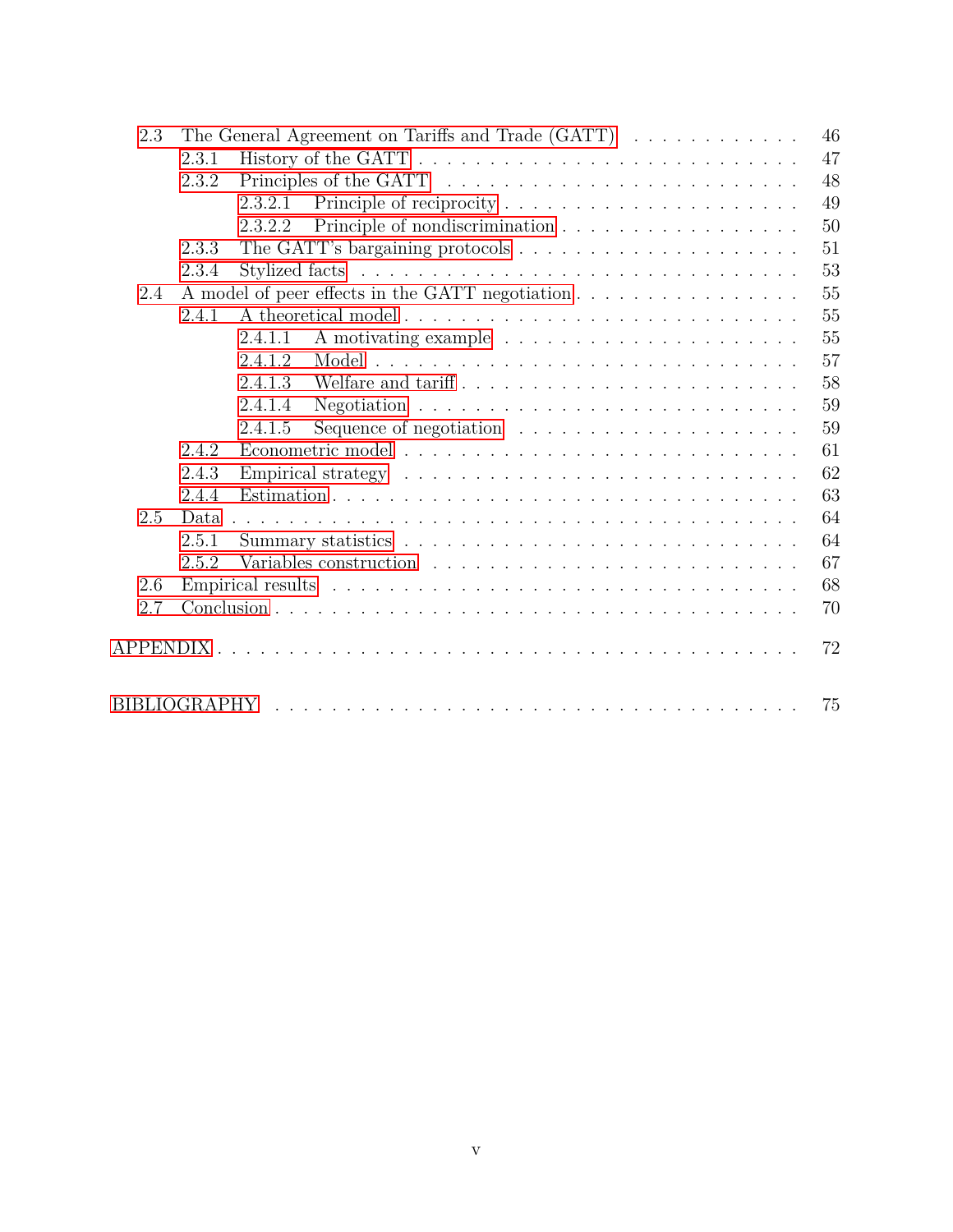# **LIST OF TABLES**

| Table |                                                                                               | Page |
|-------|-----------------------------------------------------------------------------------------------|------|
| 1.1   |                                                                                               | 22   |
| 1.2   |                                                                                               | 23   |
| 1.3   |                                                                                               | 24   |
| 1.4   |                                                                                               | 26   |
| 1.5   | Regression from the equilibrium model in $2012$                                               | 28   |
| 1.6   |                                                                                               | 29   |
| 1.7   |                                                                                               | 30   |
| 1.8   |                                                                                               | 32   |
| 2.1   |                                                                                               |      |
| 2.2   | Regression with no attrition correction $\ldots \ldots \ldots \ldots \ldots \ldots \ldots$ 69 |      |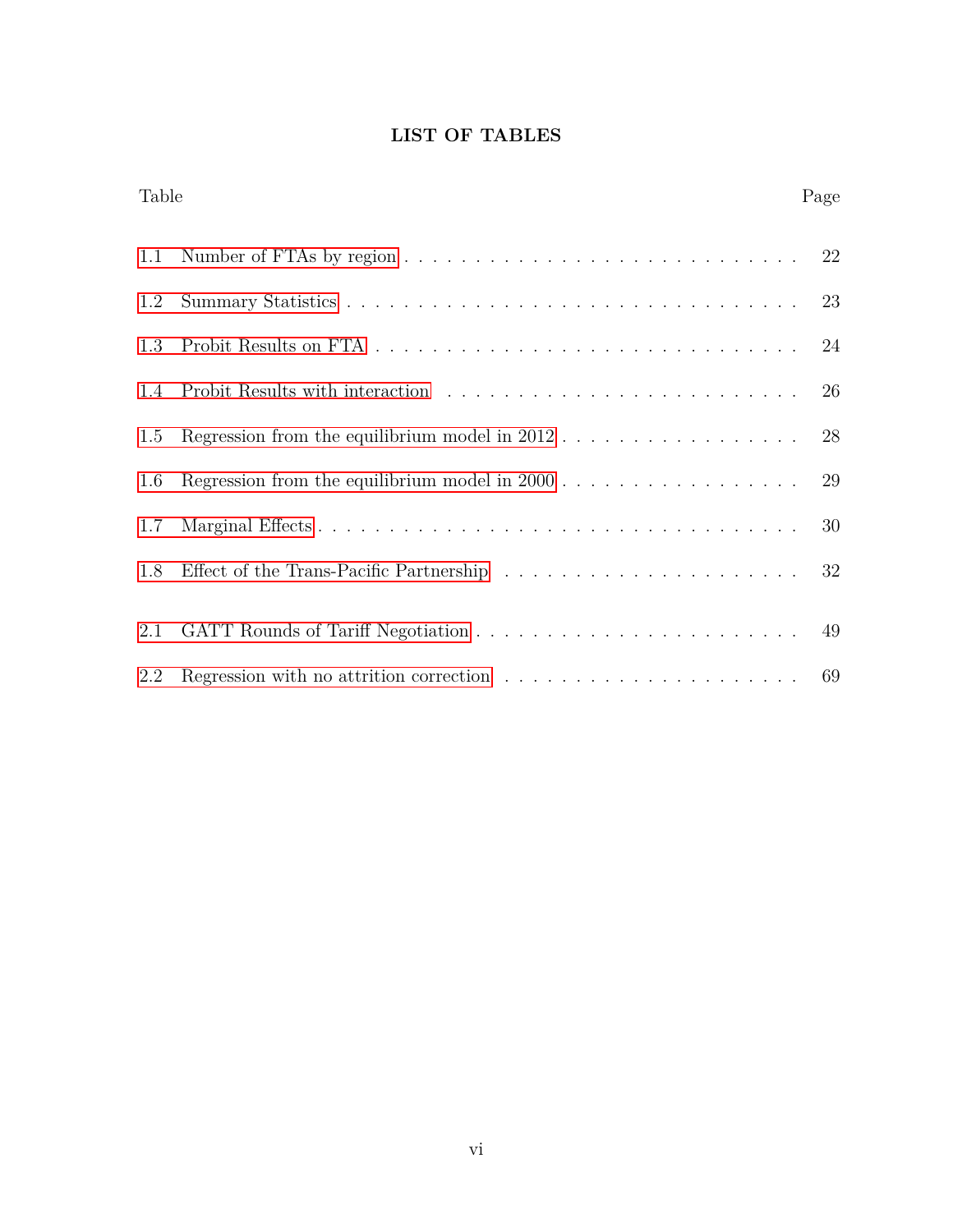# **LIST OF FIGURES**

| Figure |                                                                                         | Page |
|--------|-----------------------------------------------------------------------------------------|------|
| 1.1    | Regions of multiple equilibria under negative strategic interactions $\dots$ $\dots$ 13 |      |
| 1.2    | Regions of multiple equilibria under positive strategic interactions $\dots \dots$ 14   |      |
|        | 1.3 Overview of FTA agreements for China, Germany, Japan and USA 21                     |      |
| 2.1    | Distribution of duration, all rounds combined $\ldots \ldots \ldots \ldots \ldots 54$   |      |
| 2.2    |                                                                                         |      |
| 2.3    |                                                                                         |      |
|        |                                                                                         |      |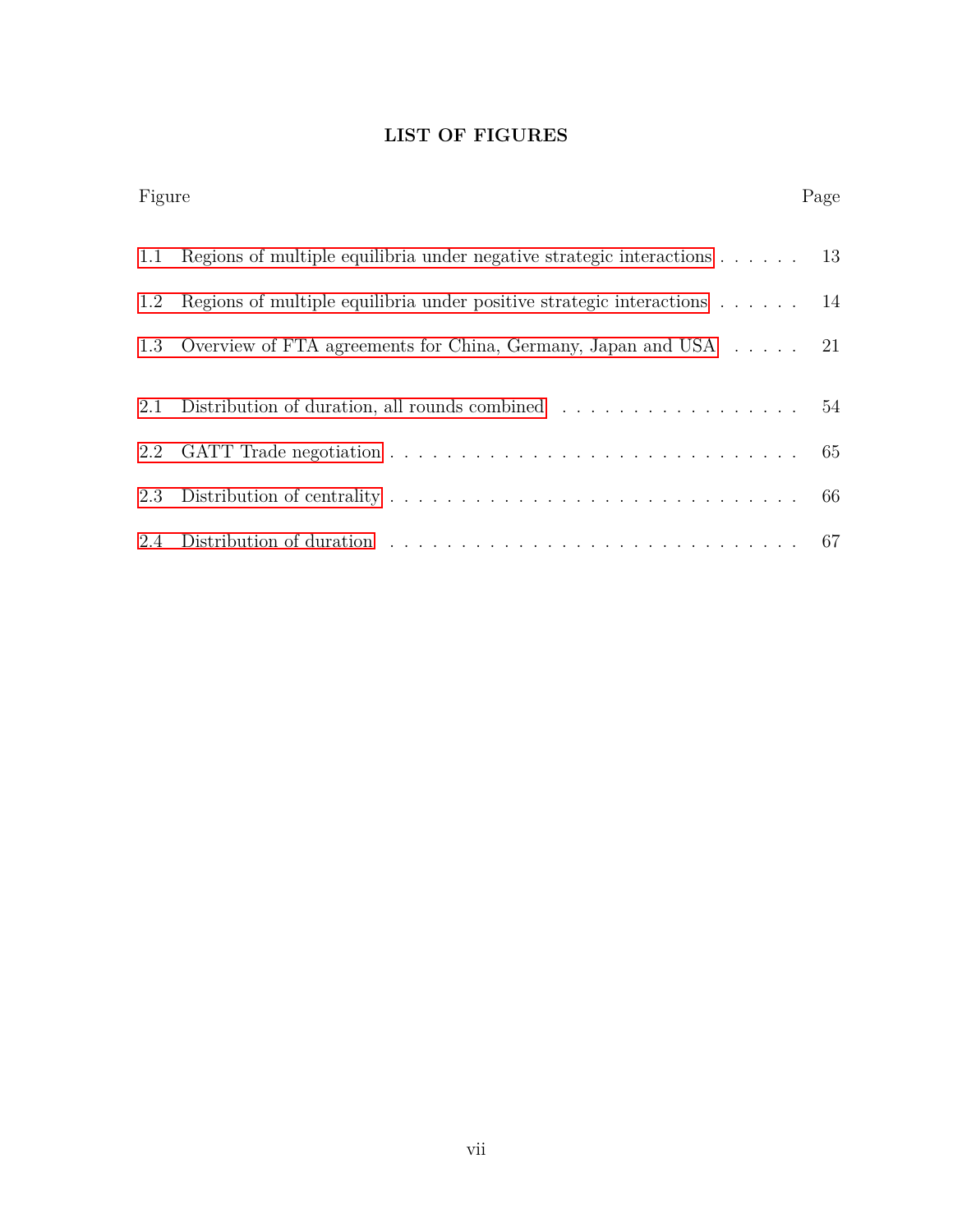# **Chapter 1**

## <span id="page-7-1"></span><span id="page-7-0"></span>**Strategic interactions among big countries in Free Trade Agreement formation**

## **1.1 Introduction**

The complex nature of the existing free trade agreements (FTA) shows that various factors enter into an FTA formation decision. In this paper, I study the simultaneous decisions of China, the European Union (EU), Japan and the US to form FTAs and how these decisions affect one another. The existing trade literature has largely focused on the participating countries' economic characteristics and on past established FTAs to explain the formation of FTAs. However, these traditional models cannot predict why two big countries decide to form independent FTAs with the same partner even if there are many instances of such an arrangement in the data. For instance, Peru has an FTA with China, and another one with the US. Similarly, Singapore signed two independent FTAs with these two big countries. These observations motivated me to empirically analyze decisions to form an FTA where big countries behave strategically when selecting their partners.

My main objective is to understand how big countries affect one another's FTA decisions. On the one hand, FTAs can promote the formation of other FTAs, i.e. they act as a building block to other FTAs. There can be various reasons to this but the main one is a loss of market access. According to the article XXIV of the General Agreement of Tariff and Trade, countries are allowed to give special treatment to some selected partners. As a result, these selected partners would enjoy special treatments (which is a free trade zone in the case of FTAs) that others do not get. This in turn prompts these other countries to also form an FTA.

On the other hand, FTAs can also act as a stumbling block to the formation of other FTAs. In this case, countries outside the agreement do not have an incentive to form a competing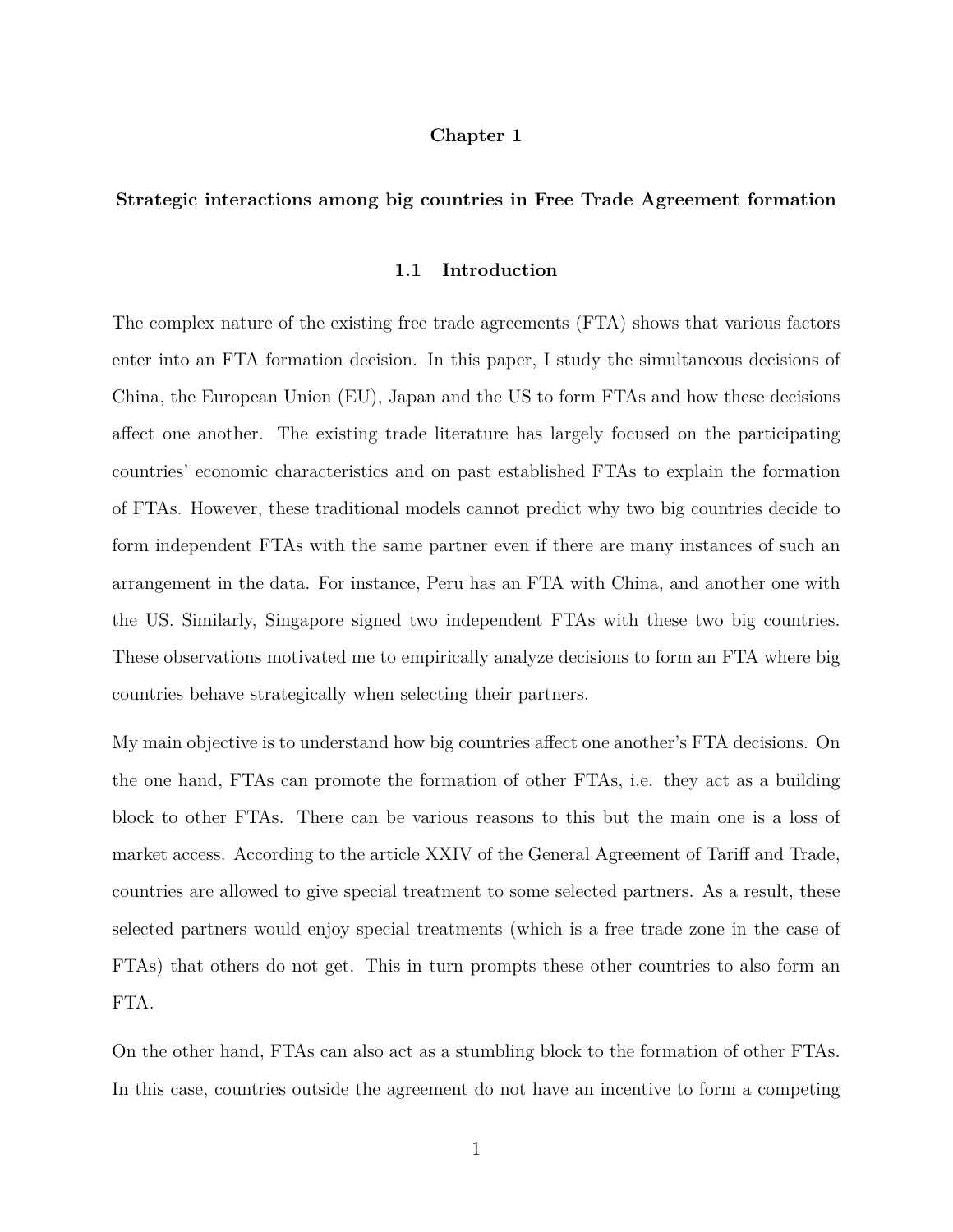FTA. Many trade economists argue that FTAs reduce external tariffs for non members. Consequently, exporters outside the agreement benefit indirectly from the FTA formation and do not have any incentives in signing an agreement with the importer.

The main novelty of this paper is that by using an econometric method developed in the Industrial Organization field, it provides an evidence of the direction of strategic interaction between FTAs.

The rest of the paper is structured as follows. Section 2 summarizes the literature on the effect of strategic interaction on FTA decision. In section 3 I develop a three-country model that examines the aggregate welfare of two countries of different sizes when they form a new FTA. I calculate the different parametric ranges over which big countries are willing to form FTAs with the small country and ranges over which they are willing to share a common FTA partner.

I derive two important results from my model. First, strategic interactions affect FTA decisions and their effects can be either negative or positive. A negative strategic interaction among FTA decisions reduces the incentive of a big country to form an FTA with a small country when the latter already establishes an FTA with another big country. In the presence of a positive strategic interaction, a big country finds it more profitable to have an FTA with a small country that already formed an FTA with another big. Second, including strategic interactions in FTA decisions leads to multiple equilibria. A negative strategic interaction results in a multiplicity over the identity of the big countries that form an FTA, whereas a positive strategic interaction can result in two trade agreement regimes: one without FTA and one with both big countries forming an FTA.

The second finding has an important implication on estimation: traditional estimation methods are inappropriate unless one specifies a particular equilibrium selection to tackle the issue of multiple equilibria. Both strategic interactions and multiple equilibria are not addressed in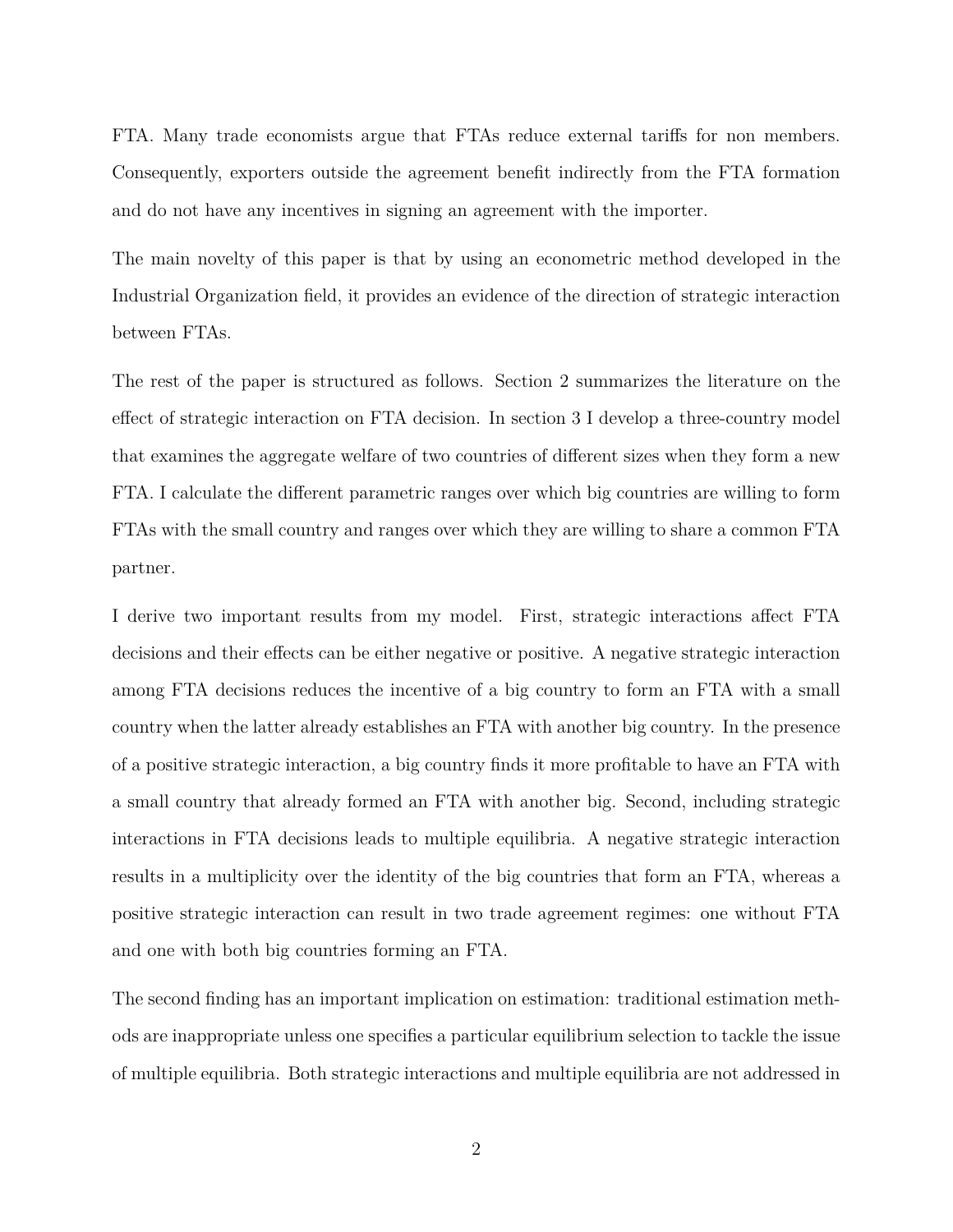existing empirical literature on FTA determinants. As a result, I use an econometric framework borrowed from the Industrial Organization literature to estimate my model. Instead of finding the exact probability distribution of the data, as is done for instance with maximum likelihood estimation, the framework consists of simulating the upper and lower bounds of each FTA choice probability and minimizing the distance between the set of bounds and the choice probabilities. Section 3 then presents the estimation procedure used, and explains how to construct an interval estimation for inference instead of point estimation to overcome this equilibrium issue.

Section 4 describes the data used for estimation. It paints a general overview of FTA formation. It also suggests some evidence in support of strategic interactions among the four big countries when they form an FTA.

In Section 5 I report the estimation results. I start with two benchmark results that both use a probit model. They rely on the assumption that the decision of one big country to form an FTA with a partner does not affect the decisions of the other big countries relative to that same partner. I provide strong evidence that accounting for the interaction between FTA decisions significantly affects FTAs that the big countries form. The strategic interactions between FTA decisions of big countries can be either positive or negative. In particular, economic rivals such as the US and China display more competition: the decision of one of them to form an FTA with another partner significantly increases the likelihood of the other country to also form an FTA with the same partner.

Section 5 also describes how my estimated model can be used to run a conterfactual exercise on the Trans-Pacific Partnership (TPP). In particular, I use the model to measure the effect of the US's interest in the TPP on the likelihood that the other big countries want to have FTAs with TPP members. I show that accounting for strategic interaction positively affects the interests of China, the EU and Japan on forming FTAs with countries involved in the TPP.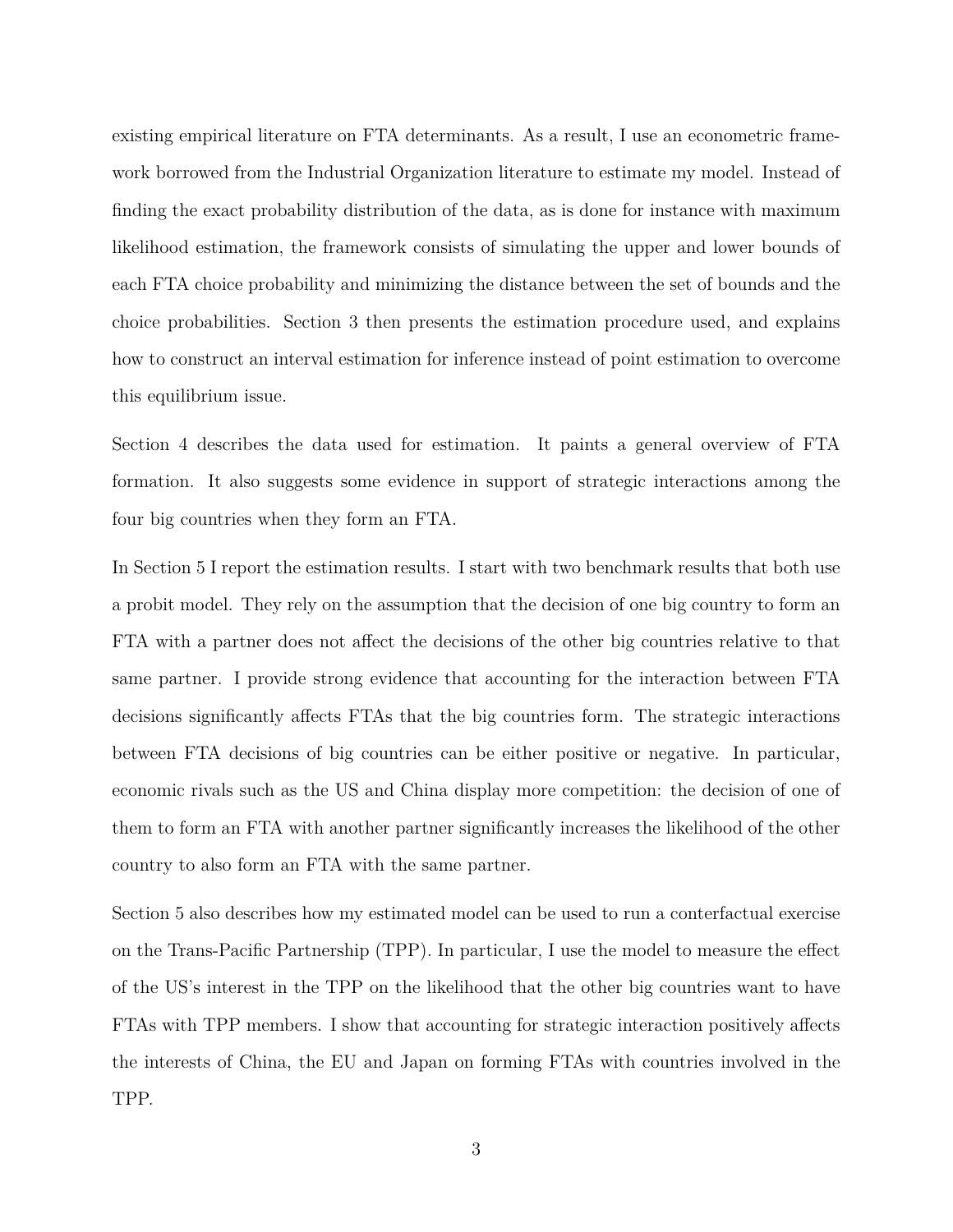# **1.2 Related literature**

<span id="page-10-0"></span>This article is related to two opposing strands of literature on the effects of FTA on the formation of other FTAs. On the one hand, economists believe that FTAs act as stumbling blocks to the formation of other FTAs. On the other hand, they can be also building blocks to other FTAs.

#### <span id="page-10-1"></span>**1.2.1 FTA as a stumbling block to the formation of other FTAs**

There are various reasons as to why FTAs are stumbling blocks to the formation of other FTAs. In static models with political economy, as is found in Levy (1997) and Krishna (1998), FTAs can provide members and their lobby groups with important gains in terms of more access to their preferred export market. As a result, these groups would oppose any further liberalization, rendering the formation of FTAs as stumbling blocks.

Economists have also thought that FTAs might divert trade from non-members to members. However, contrary to popular beliefs, trade diversion created by the formation of FTAs is very narrow in scope. The main reason is that FTA members have incentives to also reduce their trade barriers, i.e. their external tariffs, against non-members alongside with the free trade with other members. This reduction in external tariffs is what distinguishes FTA from Custom Unions (CUs). Whereas CU members have to coordinate their external tariffs, FTA members can separately set theirs. According to Richardson (1990), the consequence is that CU members jointly choose a common external tariff so as to make each country member better off. But for FTA members, external tariffs are set by individual countries. And the member with a relatively small comparative advantage in a good will not keep protection against imports of that good from non-members. When the tariff reduction against nonmembers is important enough, it eliminates any potential trade diversion consequences.

Among the proponents of the arguments above are Kennan and Riezman (1990), Bond et al. (2004) and Ornelas (2005). When the external tariffs are low enough, non-members of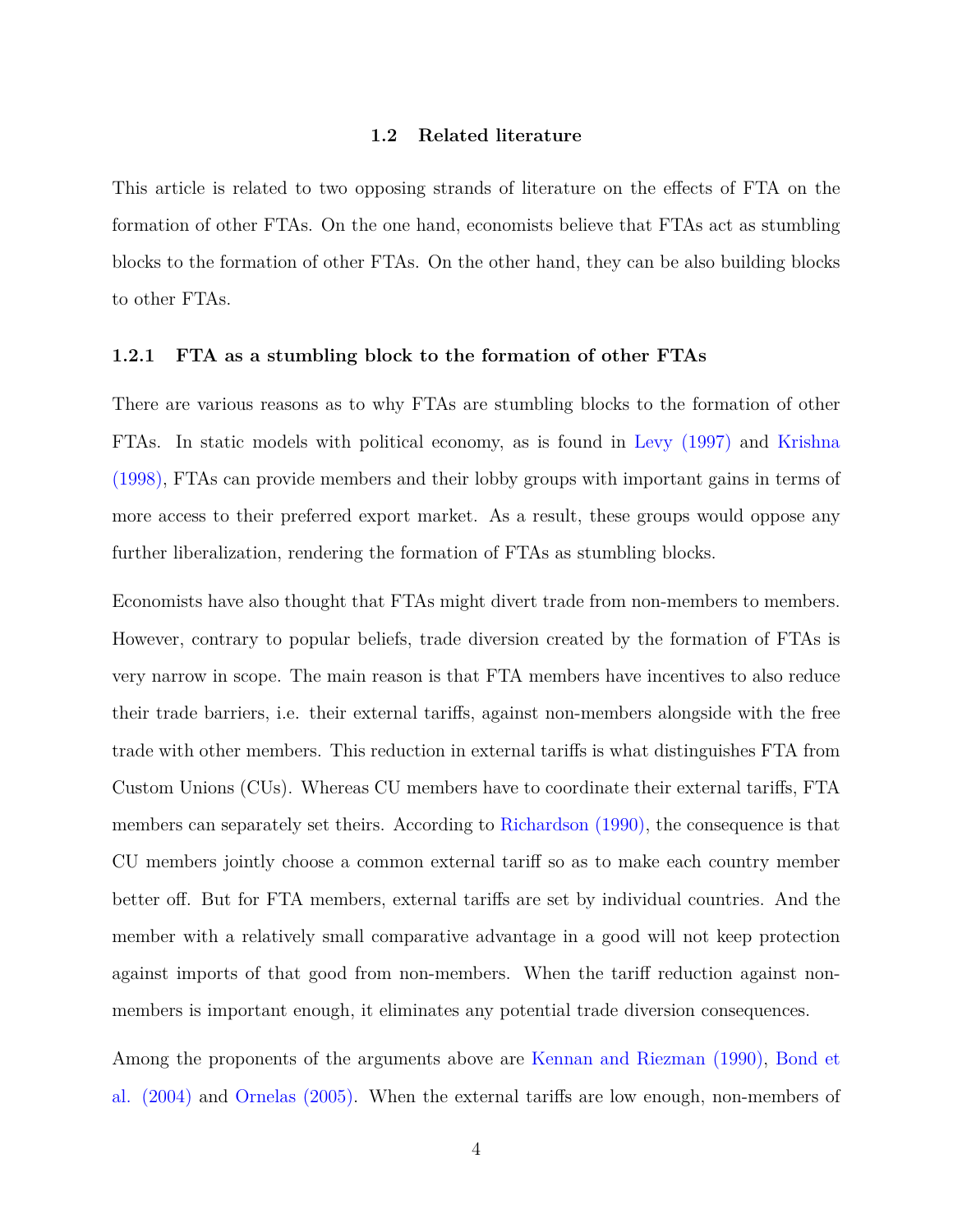an FTA benefit more because they see their exports to the FTA markets increasing without giving in any concession in return. Thus, the gains for non-members are reflected by the increased market access that boosts their producer surplus, with no change in the other components of welfare (consumer surplus and tariff revenue). With this improved access to the FTA markets and increase in welfare, non-members do not have incentives to reduce their trade barriers. As a result, FTA reduces the gains for non-members to create other FTAs. Ornelas goes further in the implication of FTA on global free trade and says that "FTA reduces the non-members' extra gains from multilateral liberalization". Consequently, FTAs can act as a stumbling block to the formation of other FTAs.

## <span id="page-11-0"></span>**1.2.2 FTA as a building block to the formation of other FTAs**

For other researchers, FTAs can be building blocks to the formation of other FTAs because of the trade diversion they create. Trade diversion can be defined as the increase in trade volume between members after the creation of an FTA, at the expense of that of nonmembers. When FTA formation is analyzed through the lens of a competing exporters model in which a country imports the same good from two or more other countries, trade diversion can occur, as argued by Saggi and Yildiz (2010).

In a three-country model, FTA can also act as a building block to the formation of other FTA when one of the initial member benefits more from becoming a "hub", that is by having two independent FTAs with the other two countries. This benefit exists for the hub because the additional FTA creates a preferential market access enjoyed by the hub in the other countries. Lake (2017) argues that this situation occurs under asymmetry. In particular, when the economy consists of two small countries and one big country, the latter benefits more by forming FTAs with each small country.

This article also extends various literature on FTA and inference in discrete games. First, to my knowledge, it is the first paper to directly include strategic interactions, in addition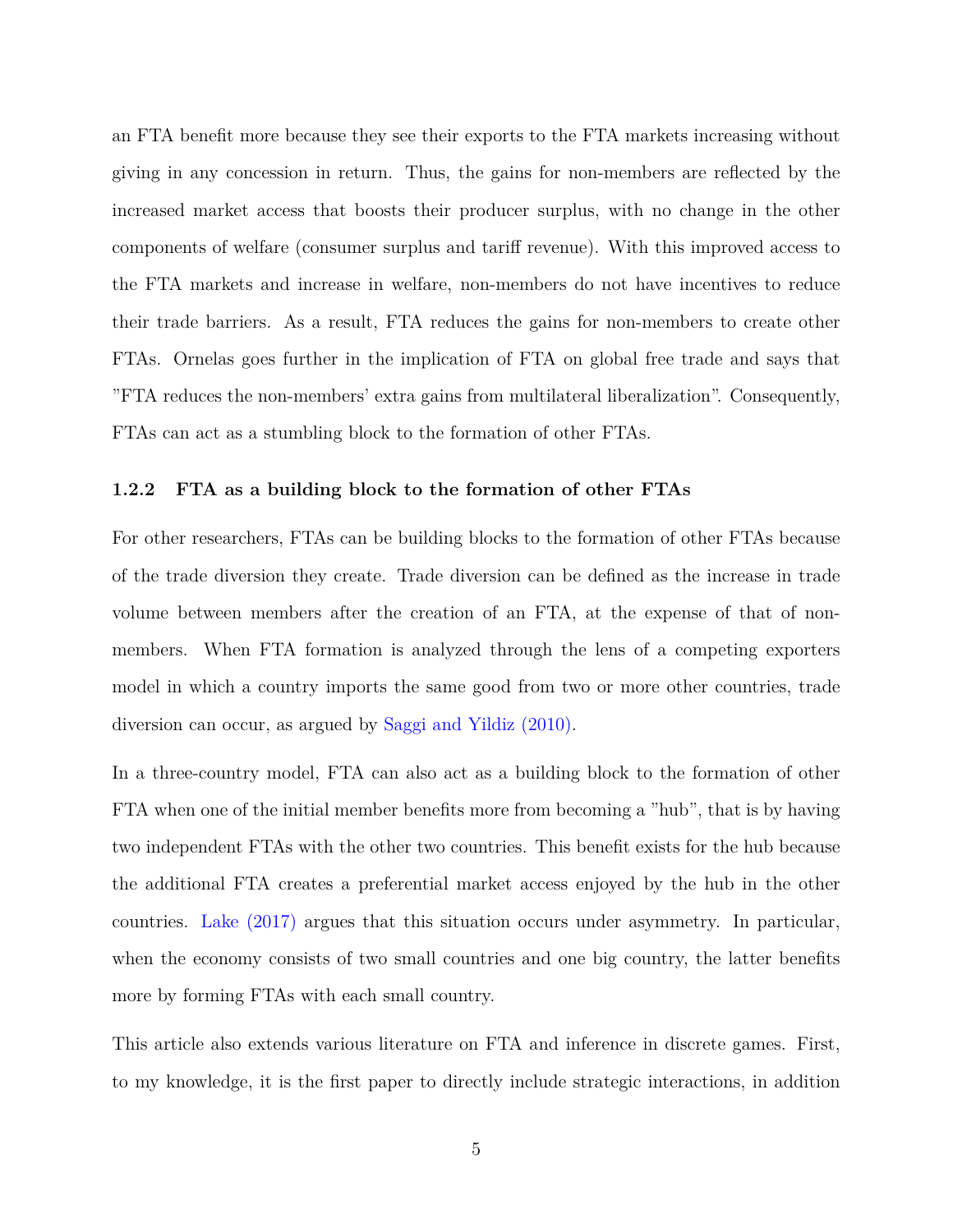to economic characteristics of the participating countries, as one of the main determinants of FTA formation. Hence, my paper adds to various strands of literature on the subject. In particular, my article shares some key elements with the work by Chen and Joshi (2010) by analyzing countries' incentives to form FTAs. Like them, I identify characteristics such as distance and size to crucially affect the formation of a new FTA and found that other countries' FTAs matter in FTA decisions. Unlike them, I found that these other FTAs can positively affect the formation of new FTAs. My paper is also related to Bond et al. (2004), and Saggi and Yildiz (2010) by using a partial equilibrium analysis to study the welfare implication of FTAs in a three-country model. My work also employs pairwise stability with transfer used by Goyal and Joshi (2006) and Furusawa and Konishi (2007). Like them, I theoretically study FTA formation in a network-type environment to highlight the role of interdependence between FTA decisions. Unlike them, I provide a method to directly estimate these decisions.

Second, my paper adds to the growing empirical literature on FTA formation that estimate strategic interactions as a determinant of FTA decisions. Baier and Bergstrand (2004) are the first to provide an empirical analysis of the economic determinants of FTA formation. They use economic variables such as distance, economic size, difference in capital-labor ratios between two partners to accurately predict 85% of the 286 FTAs in their data. Using a probit model, they found that the likelihood of FTA formation between two countries is higher under the following distinct conditions: when the pair are located close to each other but far from the rest of the world; or when the two partners are both large economies; or when the pair display greater differences in their capital-labor endowment ratios.

Chen and Joshi (2010) and Baier et al. (2014) provide an additional determinant of FTA formation on top of economic sources by measuring the effects of FTA interdependence. For Chen and Joshi (2010), the strategic effects come from third-party effects measured by a dummy variable indicating whether one of the partners in the negotiation already has an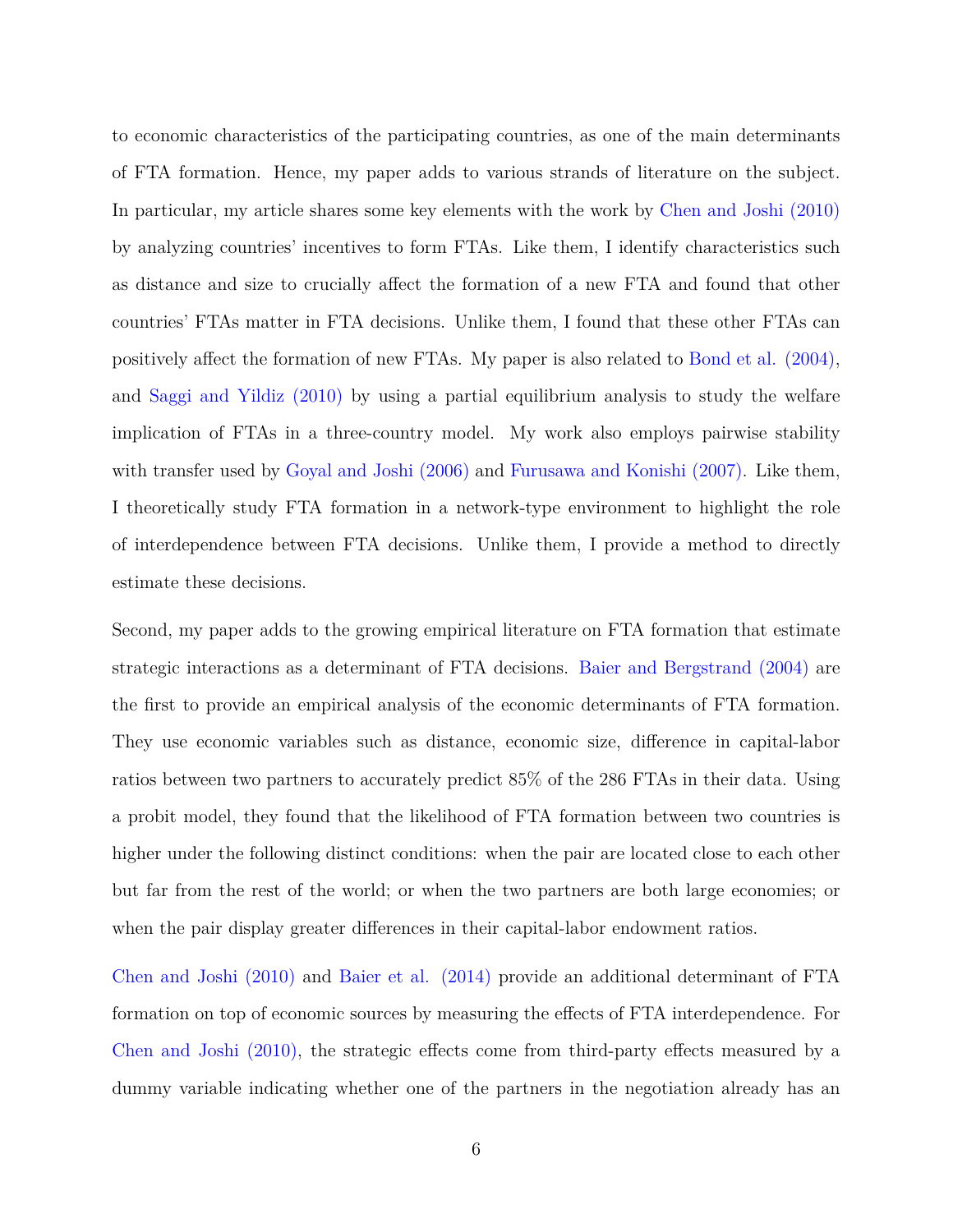FTA with other countries. In their estimation, they also control for country-pair economic characteristics, such as GDP, the difference in GDP, distance, etc. Using probit models, they found strong evidence that existing FTAs affect other countries' incentives to form new FTAs. For Baier et al. (2014), the sources of strategic interdependence are "own-FTA effect", or the effect of either partner already having other FTAs, and the "cross-FTA effect", or the effect of FTAs formed by the rest of the world. Again, they are measured by the lagged number of FTAs that one of the countries in negotiation has with other countries and the lagged number of FTAs formed by the rest of the world, respectively.

My paper substantially differs from these articles by directly estimating strategic interactions in my estimation. Unlike any previous work on FTA interdependence, my article posits that countries are making simultaneous decisions about their FTAs. As a result, I estimate the effects of an FTA decision of one country with a partner on the decision of another country to form an FTA with the same partner. I don't use lags like Baier et al, nor indirect measure of interdependence like Chen and Joshi.

Third, I show that multiple equilibria in FTA decisions can arise when strategic interactions affect the likelihood to form an FTA. In this case, a probit model, generally used to estimate the determinants of FTA, is not feasible. Instead of that, I use moment inequalities as the main estimation framework. My approach thus contributes to a growing empirical trade literature that uses moment inequalities to derive a bound estimation of parameters of interest. These works include Ciliberto et al. (2017), Morales (2018), and Dickstein and Morales (2018). Ciliberto et al. study the role of superstar exporters and estimate their effects on the export decisions by other exporters. Similarly, Morales et al. use a bound estimation to analyze export decisions. In contrast, my article is the first to address FTA decisions using a methodology close to that of Ciliberto and Tamer (2009) to partially identify strategic interactions in FTA decisions.

Finally, my model allows me to run a counterfactual analysis on the effects of FTA decisions,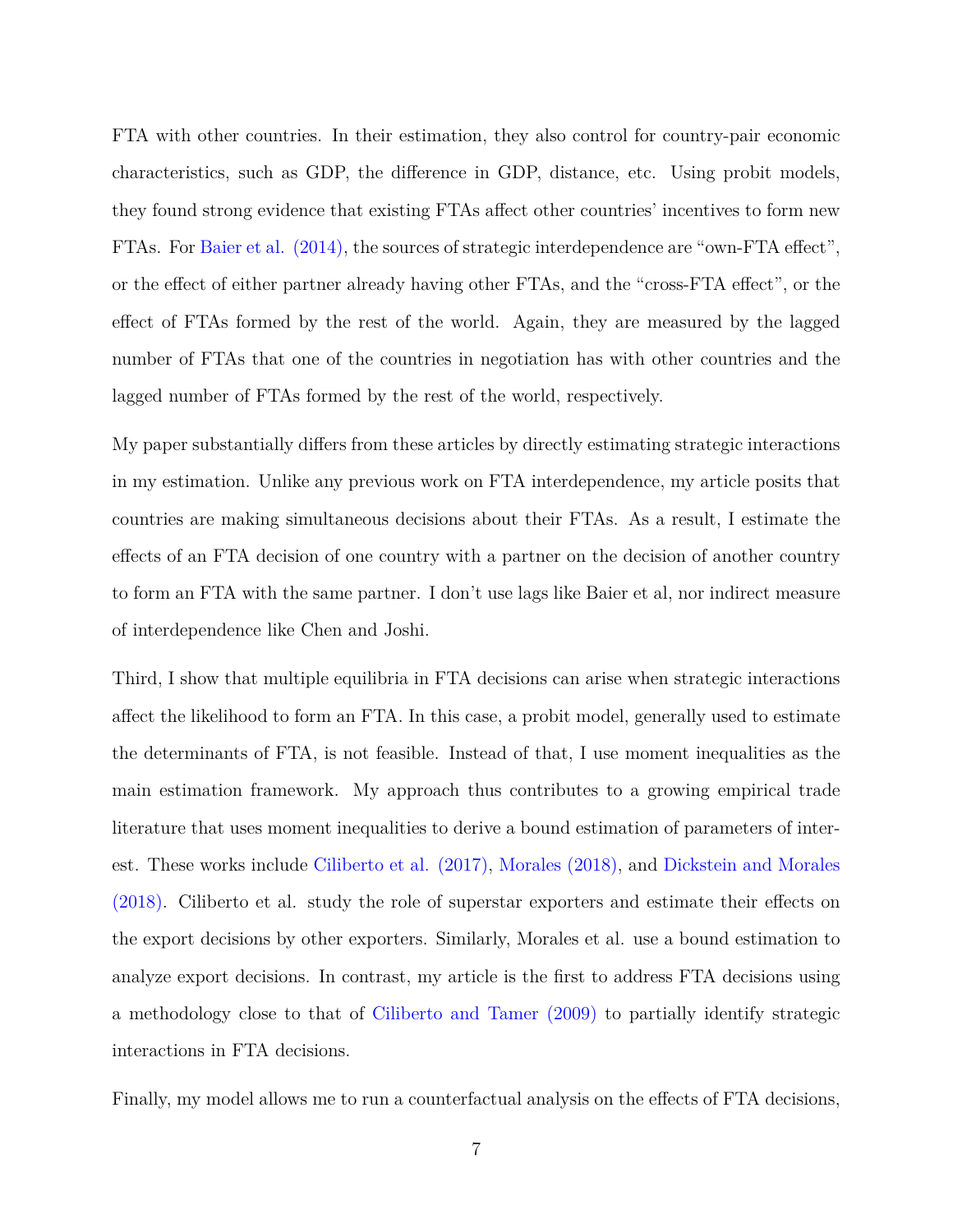which is impossible to get if standard econometric approaches were used. Using the estimated model, I analyze the effects of the US's decision to join the Trans-Pacific Partnership (TPP), had it happened, on China, the EU and Japan. I found that the likelihood of these three big countries forming FTAs with TPP members would have increased if the US had signed the agreement.

#### **1.3 Model of FTA formation**

<span id="page-14-0"></span>In this section, I develop a model which argues that big countries think and act strategically between them when they form an FTA. As a result, this section starts by laying out the model assumptions. My model builds on the three-country framework used by Bagwell and Staiger (1999). Then, I proceed to solve for the model equilibrium and show the implication of strategic interactions on the existence of multiple equilibria. Finally, I explain how I estimate strategic interactions among FTA decisions by the big countries and how I deal with multiple equilibria.

#### <span id="page-14-1"></span>**1.3.1 Trade model**

To formalize my model, I compare countries' welfare in three different circumstances: when the world has no FTA established, when only a pair of countries establish an FTA, when two independent FTAs are formed. Such a comparison shows how strategic interactions affect the decision to form an FTA.

# <span id="page-14-2"></span>**1.3.2 Model assumptions**

Assume that the world consists of  $N=3$  non-identical countries: two big countries and one small country. Each country is deciding whether or not to form a free trade agreement with its trading partner. The formation of a free trade agreement is considered as a two-stage game. In the first stage of the game, two or more countries simultaneously choose whether they want to establish an FTA between them. In the second stage of the game, countries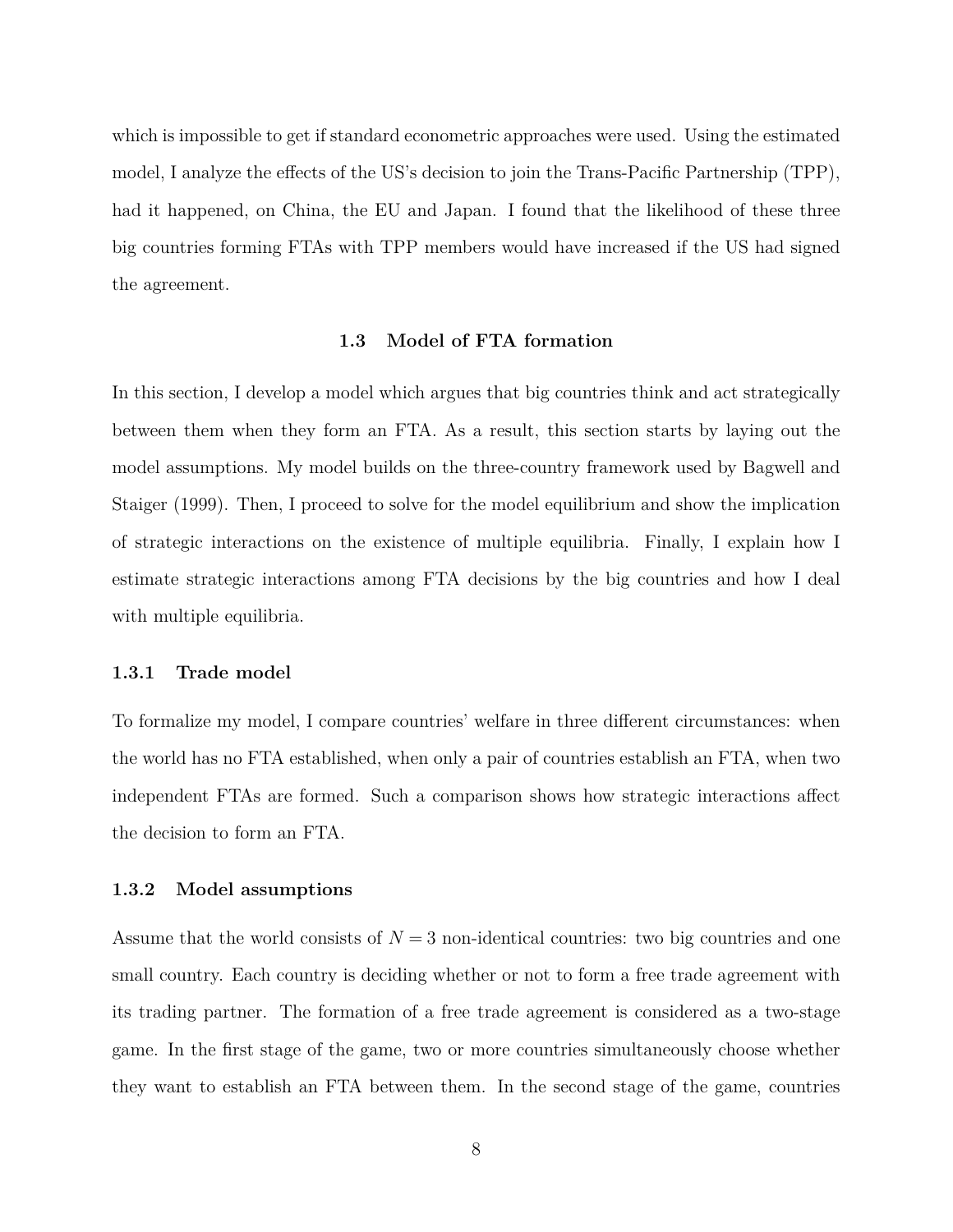play a game that determines post-FTA-decision welfare.

The following FTA outcome *s* can emerge from the first stage: no FTA denoted by {*φ*}; an FTA  $\{ik\}$  formed between only the pair *i* and *k*, for any  $i, k \in N$ ; two independent FTAs denoted by  $\{ik, jk\}$  with  $i \neq j$ ; and a global free trade denoted by  $\{ijk\}$ . In the second stage, each country *i* receives a payoff of *wi*(*s*) when the outcome *s* has been chosen in the first stage.

Throughout the remainder of this section, I maintain the following assumptions:

#### **Assumption 1.**

- 1. Countries that choose to form an FTA incur a cost *ξ*;
- 2. Transfers between countries are possible.

Given the assumptions above, a pair of countries *i* and *k* will form an FTA if and only if the net aggregate welfare of the two countries increases after the trade agreement. Let  $\Omega_{ik}(s) = w_i(s) + w_k(s)$  be the aggregate welfare obtained by country *i* and *k* under the outcome *s*. Thus, given that the world does not have any FTA formed yet, *i* and *k* establishes a new FTA if and only if

<span id="page-15-0"></span>
$$
\Omega_{ik}(\{ik\}) - \xi \ge \Omega_{ik}(\phi) \tag{1.1}
$$

Here, I depart from most literature in that when two countries decide to form an FTA, I look at the aggregate welfare instead of the individual one. The reason is because in the presence of asymmetry, a small country obviously gains from forming an FTA with a big country as it gets free access to a bigger market. However, the big country might not necessarily gain if it accounts for only its individual welfare. Because of this, I allow for a possibility of transfer from the small country to the big one. This is known as **pairwise stability** with transfers, a notion proposed by Bloch and Jackson (2006).

<span id="page-15-1"></span>**Definition 1.3.1.** Denote by  $y_{ij} \in (0,1)$  the FTA link that exists between country *i* and country *j*. In a setting that allows transfers, the FTA network is pairwise stable if: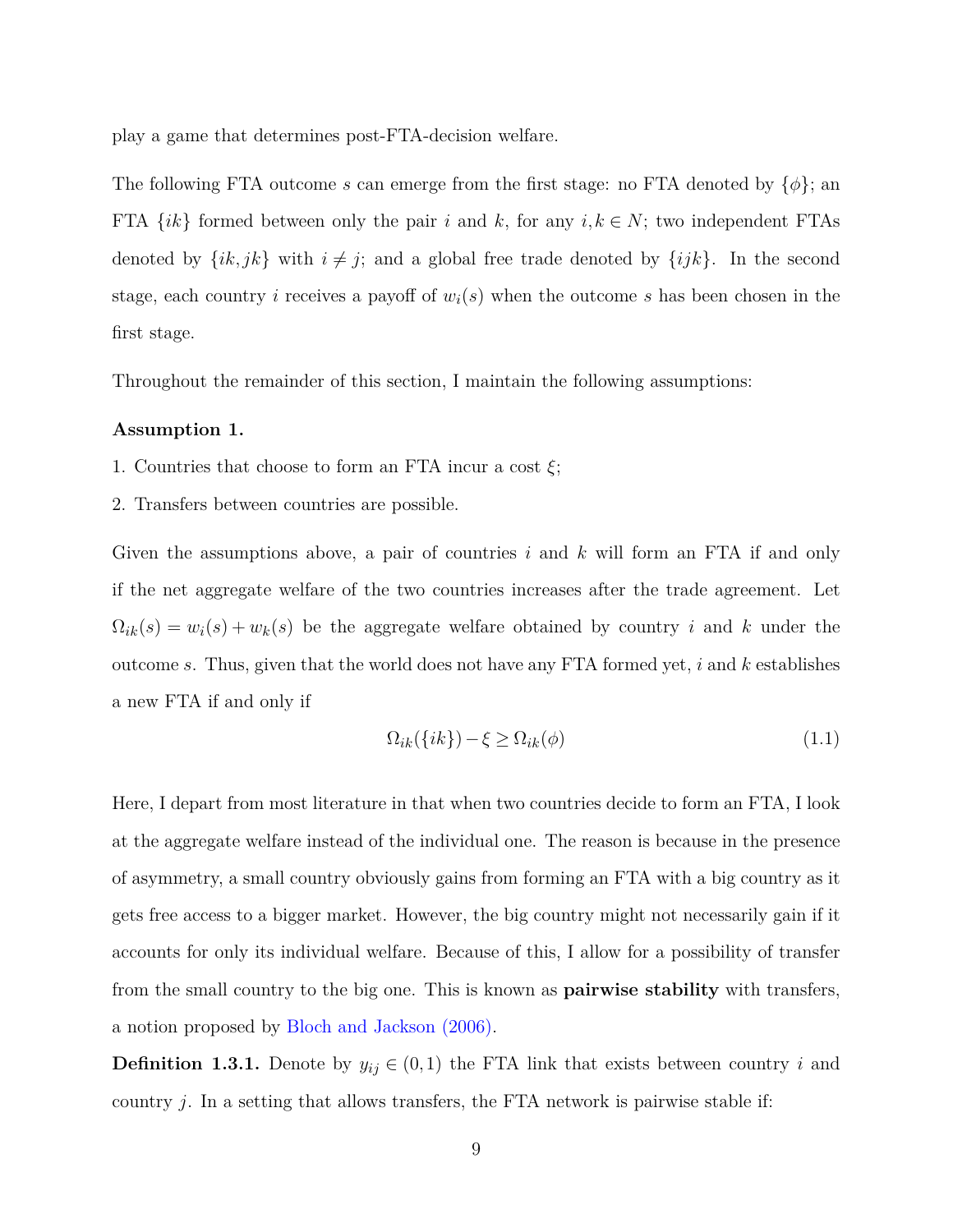- 1. for all pairs *i* and *j* such that  $y_{ij} = 1$ , the aggregate net welfare is positive;
- 2. for all pairs *i* and *j* such that  $y_{ij} = 0$ , the aggregate net welfare is negative.

# <span id="page-16-0"></span>**1.3.3 Model equilibrium**

To formalize the role of strategic interaction in FTA decisions, consider a model where each one of three countries, denoted by *i*, *j* and *k*, is producing two goods *x* and *y*, with the latter being a numeraire good. Throughout the remainder of this section, *i* and *j* are considered big countries, and *k* is a small country.

In country *i*, let the utility function for consuming  $X_i$  and  $Y_i$  amounts of good  $x$  and  $y$ , respectively, be of the form:  $U_i(X_i, Y_i) = u_i(X_i) + Y_i$ , where  $u(X_i)$  is quadratic. As is well known, this utility function leads to a linear demand function of the form:  $P_i(X_i) = \alpha_i - X_i$ , where  $P_i(X_i)$  is the price of  $X_i$  in country  $i$ ,  $\alpha_i$  denotes *i*'s market size.

Suppose that there is a representative firm in each country that produces good *x* and sells it in every market, both at home and abroad. Suppose that marginal costs of production and transportation cost are zero. However, a firm *i* pays a tariff  $T_k$  in country k if no FTA is signed between the two countries, i.e. the FTA outcome does not include  $\{ik\}$ <sup>[1](#page-16-1)</sup>. In my model, the existence of an FTA between  $i$  and  $k$  is indicated by a dummy variable  $y_{ik}$  taking the value 1 if such an FTA is established and 0 otherwise.

Firms compete as Cournot oligopolists in each market. Therefore, each firm chooses the amount of good *x* that maximizes its profit in each market. For a firm  $i^2$  $i^2$ , let  $\pi_{ii}$  and  $\pi_{ik}$  be

<span id="page-16-1"></span><sup>&</sup>lt;sup>1</sup>In my model, countries *i*, *j* and *k* are assumed to be WTO members. As a result, each of them applies non-discriminatory tariffs to all foreign countries. However, according to the Article XXIV of GATT, these countries are allowed to pursue bilateral or multilateral trade agreements (or FTAs). As a result of an FTA, tariffs are set to zero for members involved in the FTA, whereas each of them can independently decide of the external tariff applied to imports from countries outside the agreement.

<span id="page-16-2"></span><sup>&</sup>lt;sup>2</sup>This follows since there is only one representative firm in each country.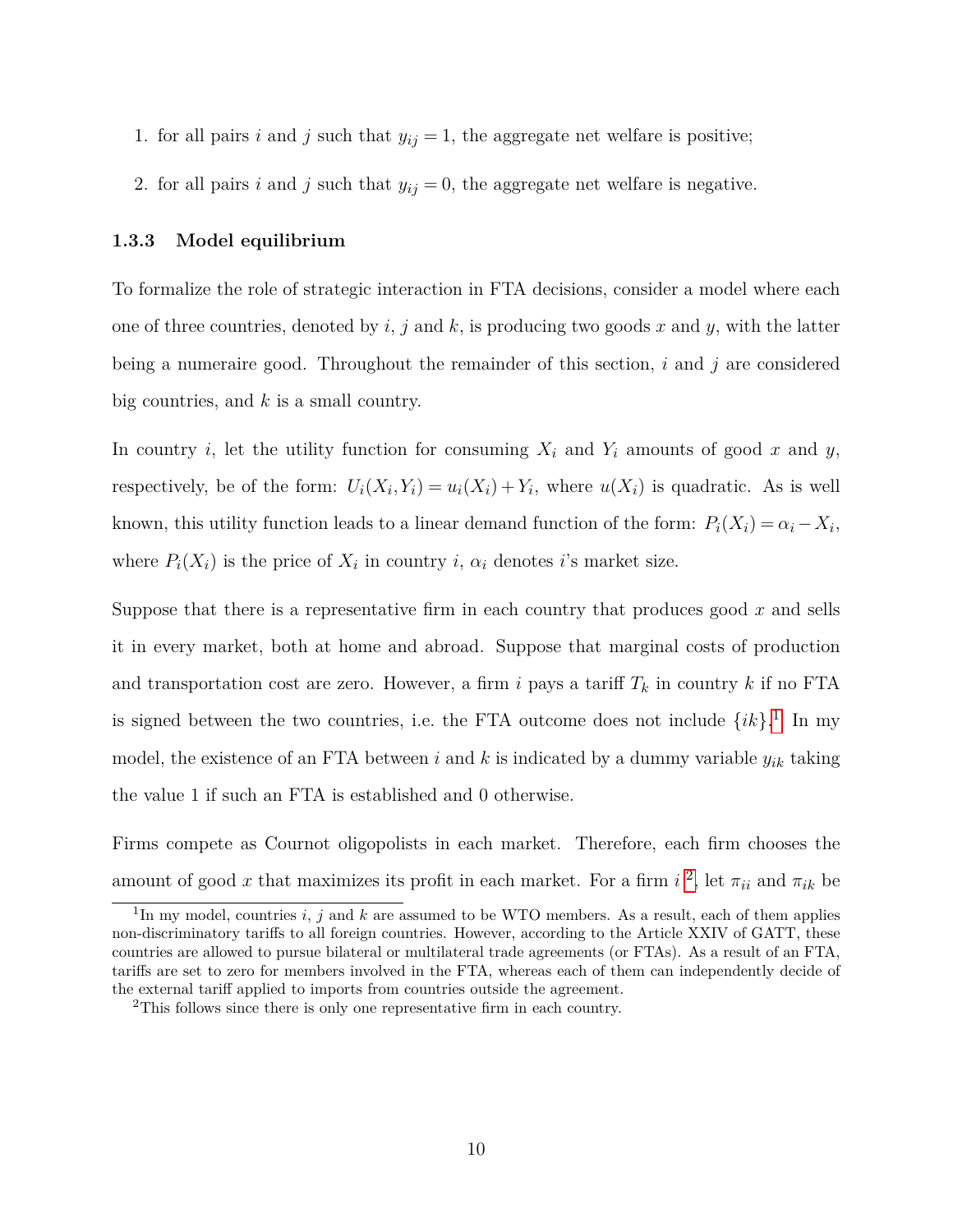its profit in its home market and in country *k*, respectively. Then,

$$
\pi_{ii} = P_i(X_i)x_{ii} \tag{1.2}
$$

where  $x_{ii}$  represents the output of firm  $i$  in country  $i$ .

In country  $k$ , firm  $i$  chooses to produce  $x_{ik}$  that maximizes:

$$
\pi_{ik} = [P_k(X_k) - T_k(1 - y_{ik})]x_{ik}
$$
\n(1.3)

After solving for the model, I obtain total welfare  $w_i(s)$  for a country *i* as the sum of consumer surplus, producer surplus or profits, and tariff revenue when the FTA outcome is *s*. Thus,

$$
w_i(s) = CS_i(s) + \sum_j \pi_{ij}(s) + TR_i(s)
$$
\n(1.4)

Throughout the remainder of this section, I construct my welfare analysis from the perspective of country *i*. Note that both country *i* and country *j* are identical. Thus, my result also extends to country *j* naturally. [3](#page-17-0)

I now examine how the decision of country *i* to form an FTA with a small country *k* depends on the decision of country *j* to also establish an FTA with *k*. To do so, I proceed to a welfare analysis under two circumstances: when *j* and *k* has an FTA between them, and when they do not have one. As a result, there are two possible cases: (i) the strategic interaction between FTA decisions is negative; (ii) or, the strategic interaction is positive. In the first case, the FTA decision by *j* negatively affects that of *i* such that if country *j* already has an FTA with country *k*, then country *i* does not want to establish an FTA with *k* anymore. In the second case, FTA decisions are positively affected by each other. This case means that

<span id="page-17-0"></span><sup>&</sup>lt;sup>3</sup>I do not look at two outcomes: the global free trade outcome, and an FTA between two big countries. In the appendix, I show why these two outcomes are not identified as equilibria in my model.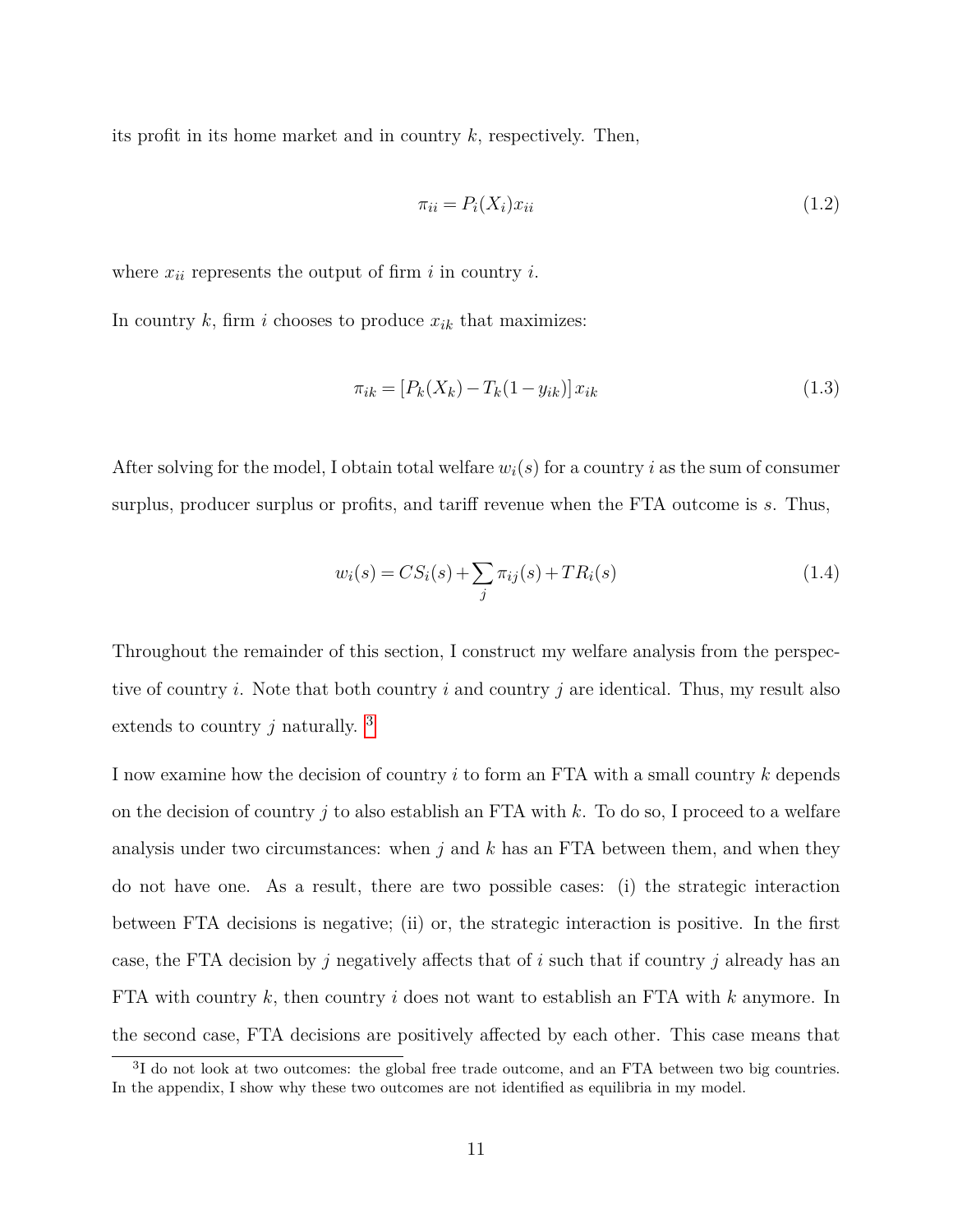<span id="page-18-0"></span>country *i* wants to form an FTA with *k* only when country *j* also has an FTA with *k*.

# **1.3.3.1 Negative strategic interactions**

Equation [\(1.1\)](#page-15-0) implies that a negative strategic interaction between the FTA decisions of the big countries exists when the following two conditions simultaneously hold:

<span id="page-18-1"></span>
$$
\Omega_{ik}(\{ik\}) - \xi > \Omega_{ik}(\{\phi\})
$$
\n
$$
\Omega_{ik}(\{ik, jk\}) - \xi < \Omega_{ik}(\{jk\})
$$
\n(1.5)

Equation  $(1.5)$  indicates that if *j* does not have an FTA with *k*, then *i* will have an incentive to form one with *k*. However, if *j* forms an FTA with *k*, then *i* will prefer to stay out.

With large enough support for  $\xi$ 's, the FTA game has multiple equilibria in the identity of the big country with which *k* will form an FTA. To see why, note that if equation [\(1.5\)](#page-18-1) is valid for country *i*, then a similar reasoning also applies to country *j* since *i* and *j* are identical. Since FTA formation is a simultaneous move game, then *k* can choose to establish an FTA with either *i* or *j*.

Let

$$
C_1 = \frac{7}{16}\alpha_i T_i + \frac{1}{32}T_i^2 + \frac{1}{32}T_k^2 + \frac{7}{16}\alpha_k T_k
$$

and

$$
C_2 = \frac{13}{32}T_i^2 - \frac{3}{16}T_k^2 + \frac{7}{16}\alpha_i T_i + \frac{7}{16}\alpha_k T_k
$$

<span id="page-18-2"></span>**Assumption 2.** Suppose that  $T_k > \sqrt{\frac{12}{7}}$  $\sqrt{\frac{12}{7}}T_i$  and  $T_k > \sqrt{\frac{12}{7}}$  $\frac{12}{7}T_j$ 

**Proposition 1.3.1.** Under *assumption 2.*, when the cost  $\xi$  is between  $C_2$  and  $C_1$ , the game results in either *i* and *k* forming an FTA or *j* and *k* having an FTA.

A negative strategic interaction among FTA decisions is illustrated in proposition [1.3.1](#page-18-2) because only one FTA is formed in the range of costs between  $C_2$  and  $C_1$ : each big country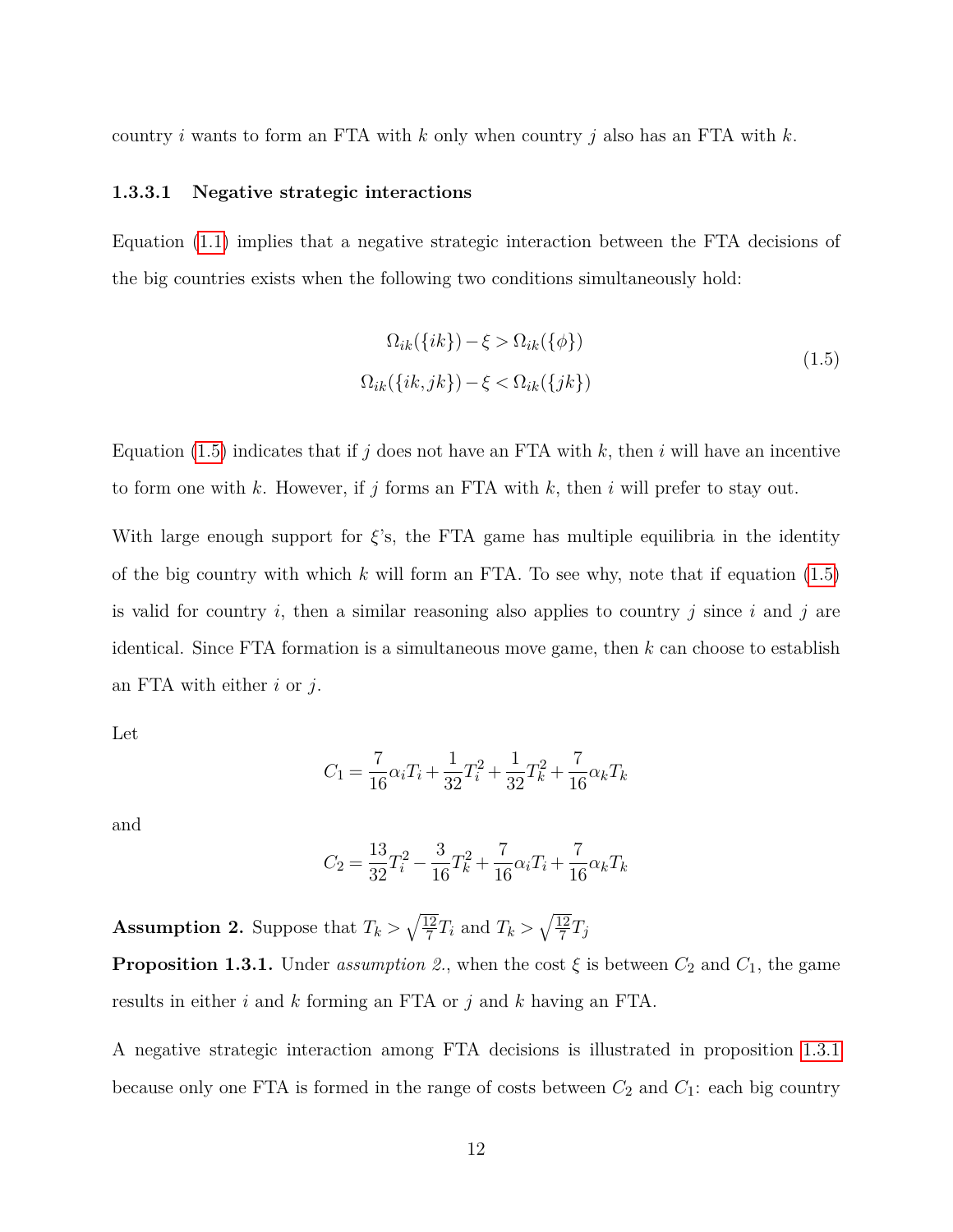<span id="page-19-1"></span>does not want to form the FTA when the other big country already has one with this small country.



Figure 1.1: Regions of multiple equilibria under negative strategic interactions

Figure [1.1](#page-19-1) shows how the range of costs modify the FTA decision of each big country with regard to the small country. The range of cost for country *i* is on x-axis, whereas the y-axis represents the cost for country *j*. The multiple equilibria in the identity of the big country with which country *k* forms an FTA is located in the hatched rectangle in the middle. If costs of establishing an FTA with  $k$  are bigger than  $C_1$  for both  $i$  and  $j$ , then no FTA will be formed in this economy. Similarly, when the costs are below  $C_2$  for both  $i$  and  $j$ , then they each form an FTA with *k*.

# <span id="page-19-0"></span>**1.3.3.2 Positive strategic interactions**

According to equation [\(1.1\)](#page-15-0), a positive strategic interaction between the FTA decisions of the big countries exists when the following two conditions simultaneously hold: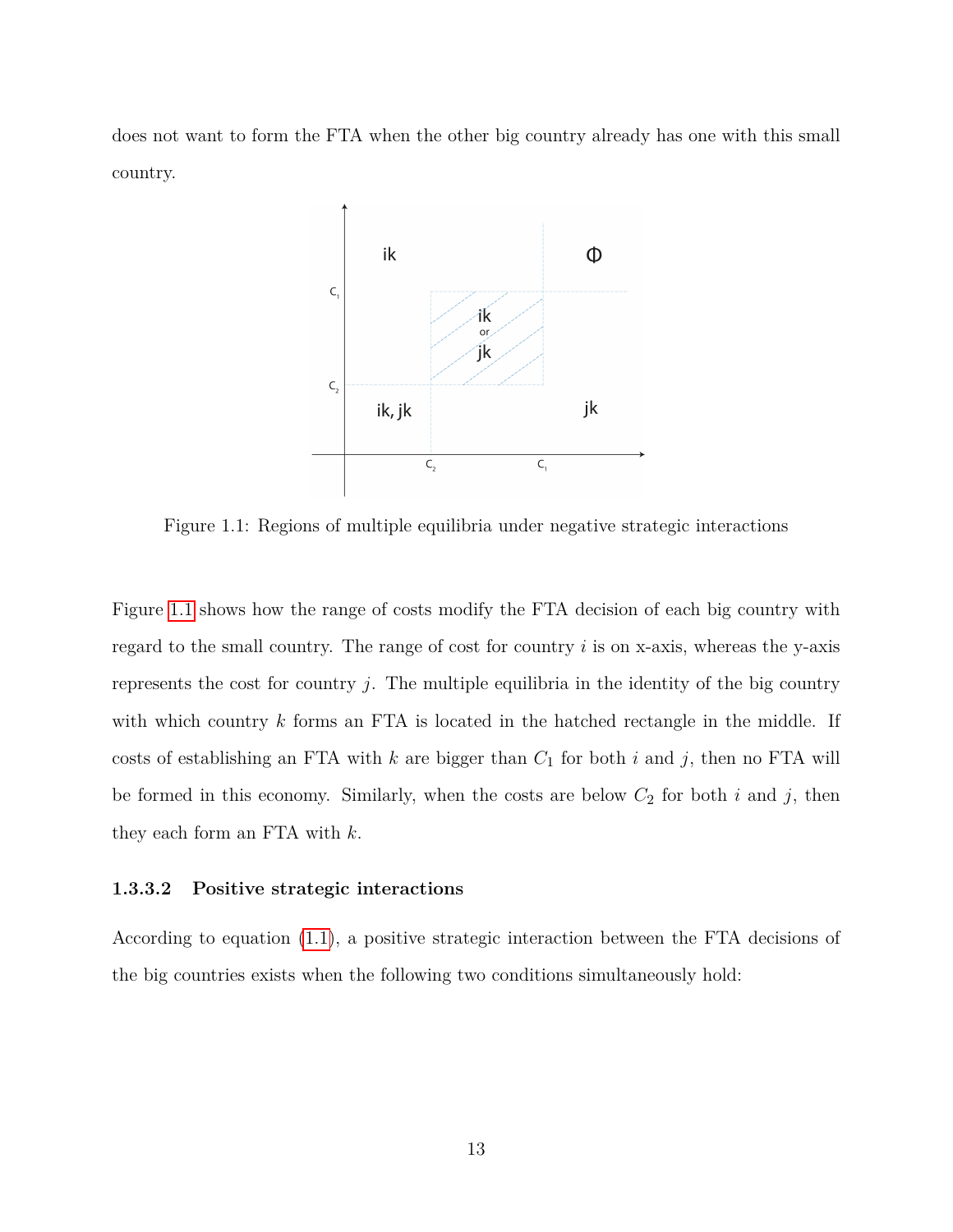<span id="page-20-1"></span>
$$
\Omega_{ik}(\{ik\}) - \xi < \Omega_{ik}(\{\phi\})
$$
\n
$$
\Omega_{ik}(\{ik, jk\}) - \xi > \Omega_{ik}(\{jk\})
$$
\n
$$
(1.6)
$$

Equation [\(1.6\)](#page-20-1) states that the net aggregate welfare of country *i* and *k* when they have an FTA is boosted by an FTA between *j* and *k*. However, *i* and *k* prefer no agreement to having one if *j* and *k* do not establish an FTA.

In this case, multiple equilibria arises because the model predicts that under a certain range of *ξ*, both no FTA in the economy and having two independent FTAs separately involving the big countries can be possible outcomes.

Let  $C_1$  and  $C_2$  be the same threshold as above.

**Assumption 3.** Suppose that  $T_k < \sqrt{\frac{12}{7}}$  $\sqrt{\frac{12}{7}}T_i$  and  $T_k < \sqrt{\frac{12}{7}}$  $\frac{12}{7}T_j$ 

<span id="page-20-2"></span><span id="page-20-0"></span>**Proposition 1.3.2.** Under *assumption 3*, when the cost  $\xi$  is between  $C_1$  and  $C_2$ , the game results in either no FTA  $\{\phi\}$  or two independent FTAs  $\{ik, jk\}$ .



Figure 1.2: Regions of multiple equilibria under positive strategic interactions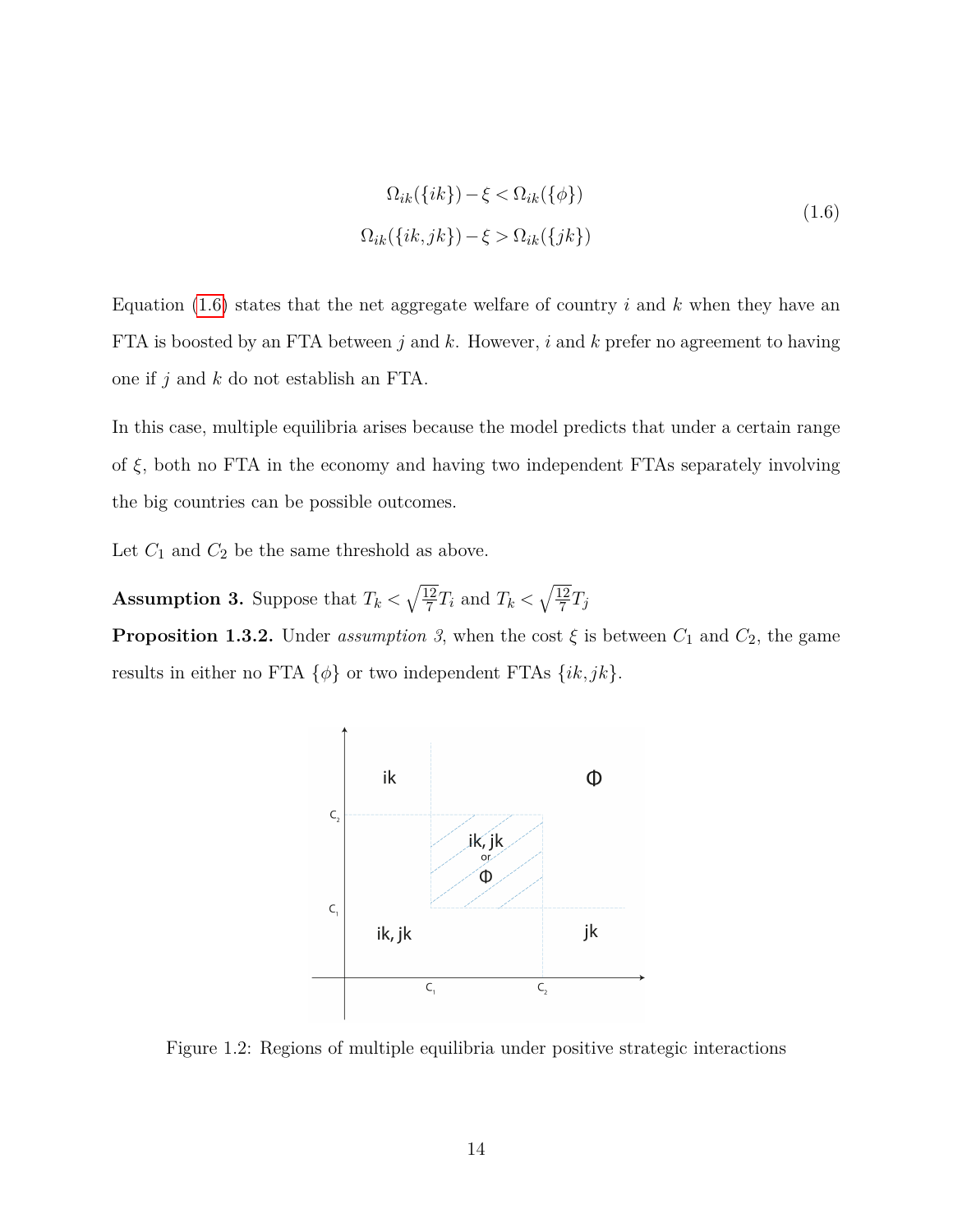The existence of a positive strategic interaction among FTA decisions is illustrated by proposition [1.3.2](#page-20-2) because inside this range of costs, the big countries are not willing to be the sole partner of the small country. However, if one big country establishes an FTA with the small country, the other one will always form one. Thus, the FTA decision by one big country positively affects the FTA decision of another one. The hatched area of figure [1.2](#page-20-0) illustrates proposition [1.3.2](#page-20-2) and shows the region of equilibrium multiplicity.

# <span id="page-21-0"></span>**1.3.4 Empirical model of FTA formation**

This section builds on the theoretical model above, and presents both the econometric implementation and the estimation strategy used in the paper. In particular, I explain how to directly estimate strategic interactions among FTA decisions and deal with multiple equilibria.

Let us denote by *i* one of the big countries, that is China, the EU, Japan, and the US. Each one of them can potentially form an FTA with another country  $j = 1, ..., J$ . Note that *j* can also include any "big" country other than *i*. Let us denote by *yij* the equilibrium FTA outcome between *i* and *j*, where  $y_{ij} = 1$  if the two countries agree to an FTA, and  $y_{ij} = 0$ otherwise. I am interested in  $y_j = (y_{china,j}, y_{EU,j}, y_{Japan,j}, y_{US,j})$ , the vector of equilibrium FTA decisions that bound country *j* with each one of the big countries.

# <span id="page-21-1"></span>**1.3.4.1 Welfare and equilibrium**

Based on the theoretical model earlier, country *i* and country *j* are willing to form an FTA when the aggregate welfare they obtain from the new relationship offsets the cost of negotiation and the opportunity cost of the existing trade regime.

The aggregate welfare depends on a vector of observed factors *X* that contain *i* and *j*'s observable characteristics. Observable characteristics include economic size such as GDP and bilateral variables such as distance.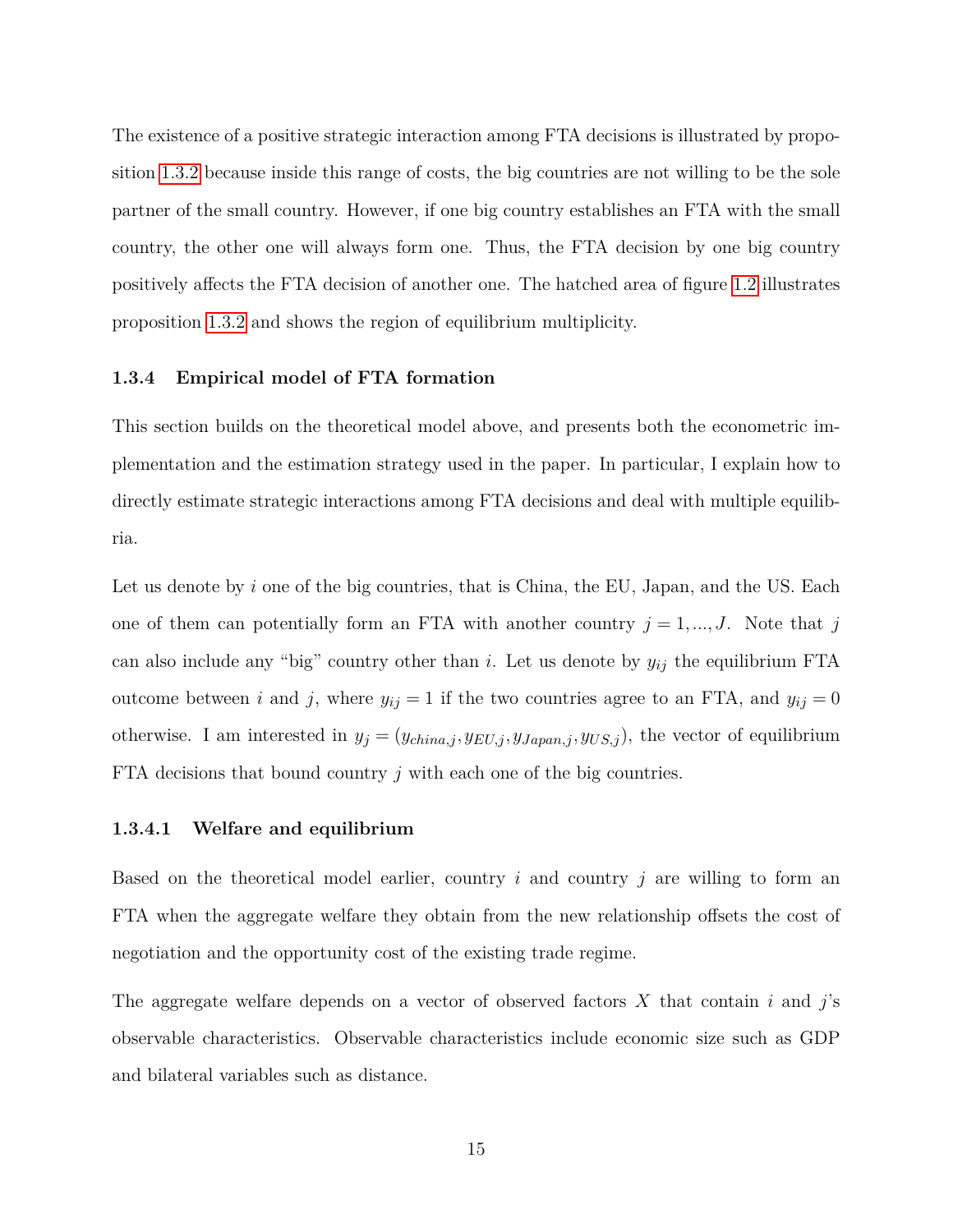More importantly, the theoretical model shows that aggregate welfare changes with strategic interactions between FTAs or the existence of FTAs between the small country and another big country. Note that *i* is the big country here.

Following the discussion, let the net aggregate welfare *U* be modeled according to the following reduced form equation:

$$
U \equiv X'_{ij}\beta_i + \sum_{k \neq i} \gamma_{ki} y_{kj} + \epsilon_{ij}
$$
\n(1.7)

The term *Xij* is a vector that captures the observable characteristics that affect the aggregate welfare net of the opportunity cost of maintaining the status quo. In my estimation, I choose to include measures of economic size and demand in country *i* and *j*, the existence of a common language between them, and the distance between them.  $\epsilon_{ij}$  represents a vector of unobserved welfare shifters. As a reference to my theoretical model,  $\epsilon_{ij}$  can be thought of as the negative of negotiation cost *NC*. Note that I am analyzing a game under complete information. As a result,  $\epsilon_{ij}$  is observed by the other country  $j \neq i$ , but is unobserved only to the econometrician.

The main parameter of interest is  $\gamma_{ki}$  which captures the impact of strategic interaction. On one hand, a positive  $\gamma_{ki}$  indicates competition. More precisely, country *i*'s decision to form an FTA with some country *j* is positively affected by an FTA between *k* and *j*. On the other hand, a negative value for  $\gamma_{ki}$  indicates that the incentive for country *i* to form an FTA with *j* is reduced by the decision of *k* and *j* to also form an FTA.

An equilibrium can be viewed as a configuration  $y \in \{0,1\}^N$ , where N is the number of "big" countries, such that for each "big" country *i* that has an FTA with country *j*,  $u_{ij} \geq 0$ , whereas for another "big" country *k* without such an FTA with country  $j, u_{kj} < 0$ .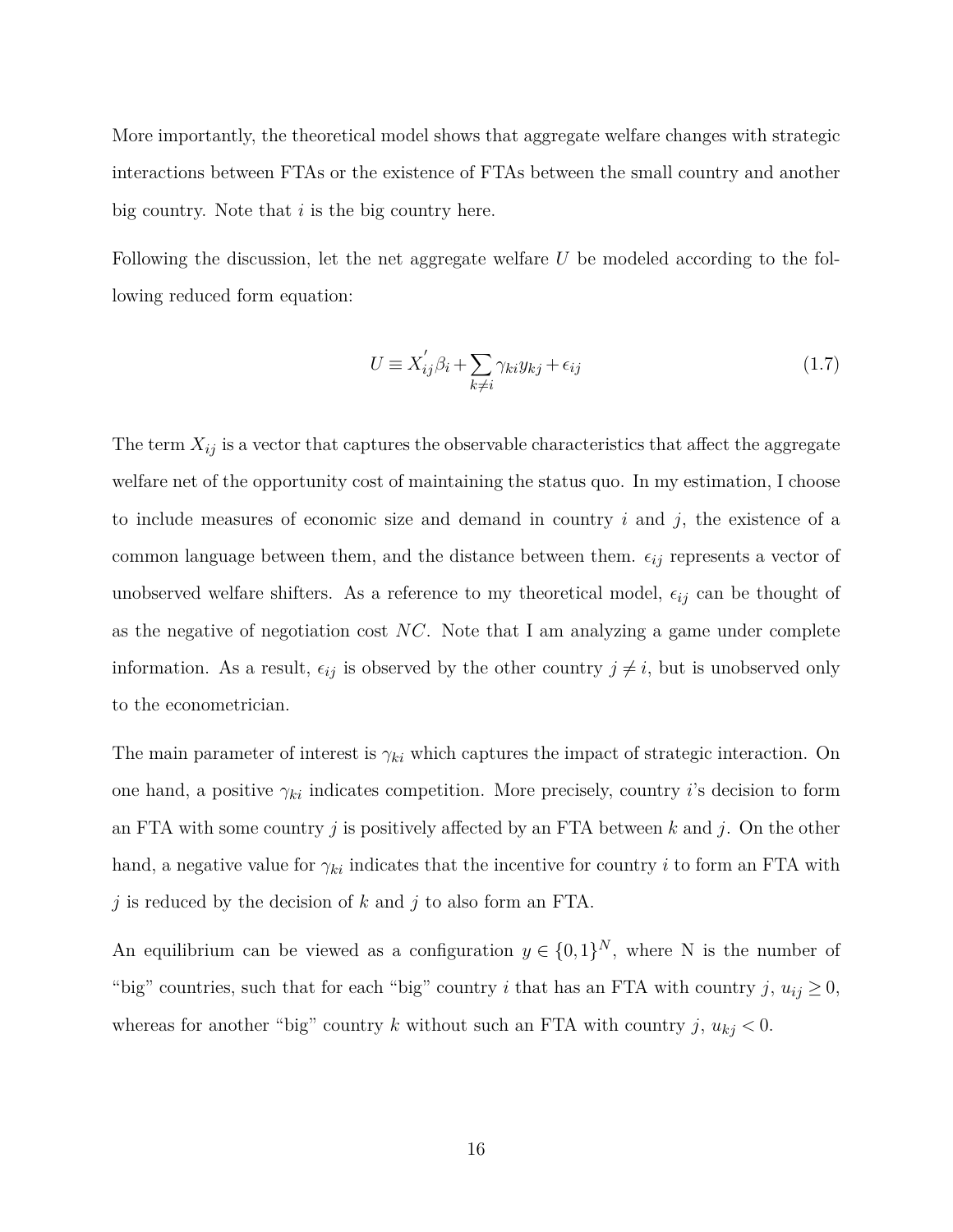Let the set of equilibria be defined as:

<span id="page-23-1"></span>
$$
E(\epsilon, X; \theta) = \{ y \in \{0, 1\}^N : y_{ij} = 1(X'_{ij}\beta_i + \sum_{k \neq i} \gamma_{ki} y_{kj} + \epsilon_{ij} > 0), \forall i \}
$$
(1.8)

For this article, let  $y = (0,0,0,0)$  describe an FTA relationship between the four big countries and another country. *y* means that none of these four countries developed an FTA relationship with the other country. The set of Nash equilibria that supports this configuration is any  $\epsilon_{ij} < -X'_{ij}\beta_i \forall i$ .

# <span id="page-23-0"></span>**1.3.4.2 Estimation**

The estimation procedure consists of finding the parameters Θ of welfare that are defined in equation [\(1.8\)](#page-23-1), and consistent with the conditions imposed in definition [1.3.1.](#page-15-1) The idea is to derive the probability of each possible *y* given the data.

As shown in the previous section, the model described above is prone to multiple equilibria, depending on the realization of x and  $\epsilon$ . Continuing with the example above, the outcomes  $y = (0, 0, 0, 0)$  and  $y = (1, 1, 1, 1)$  can be both equilibria when  $-(X'_{ij}\beta_i + \sum_{j\neq i}\gamma_j) < \epsilon_{ij}$  $-X'_{ij}\beta_i$ .

Ciliberto and Tamer (2009) explain in detail the difficulty of estimating a game with multiple equilibria. In particular, methods such as likelihood estimation or method of moments can not be used. One way to deal with this issue is to specify an equilibrium selection mechanism, as done by Bjorn and Vuong (1984), or to estimate one, as shown in Narayanan (2013).

The problem with specifying an equilibrium selection mechanism is the addition of more restrictions in the model. In this paper, I do not want to impose more conditions than the ones specified in definition [1.3.1.](#page-15-1) Thus, I adopt the partial identification approach developed by Ciliberto and Tamer (CT, 2009) by imposing bounds on the probability for each possible outcome **y** of the game, without making any additional assumptions regarding equilibrium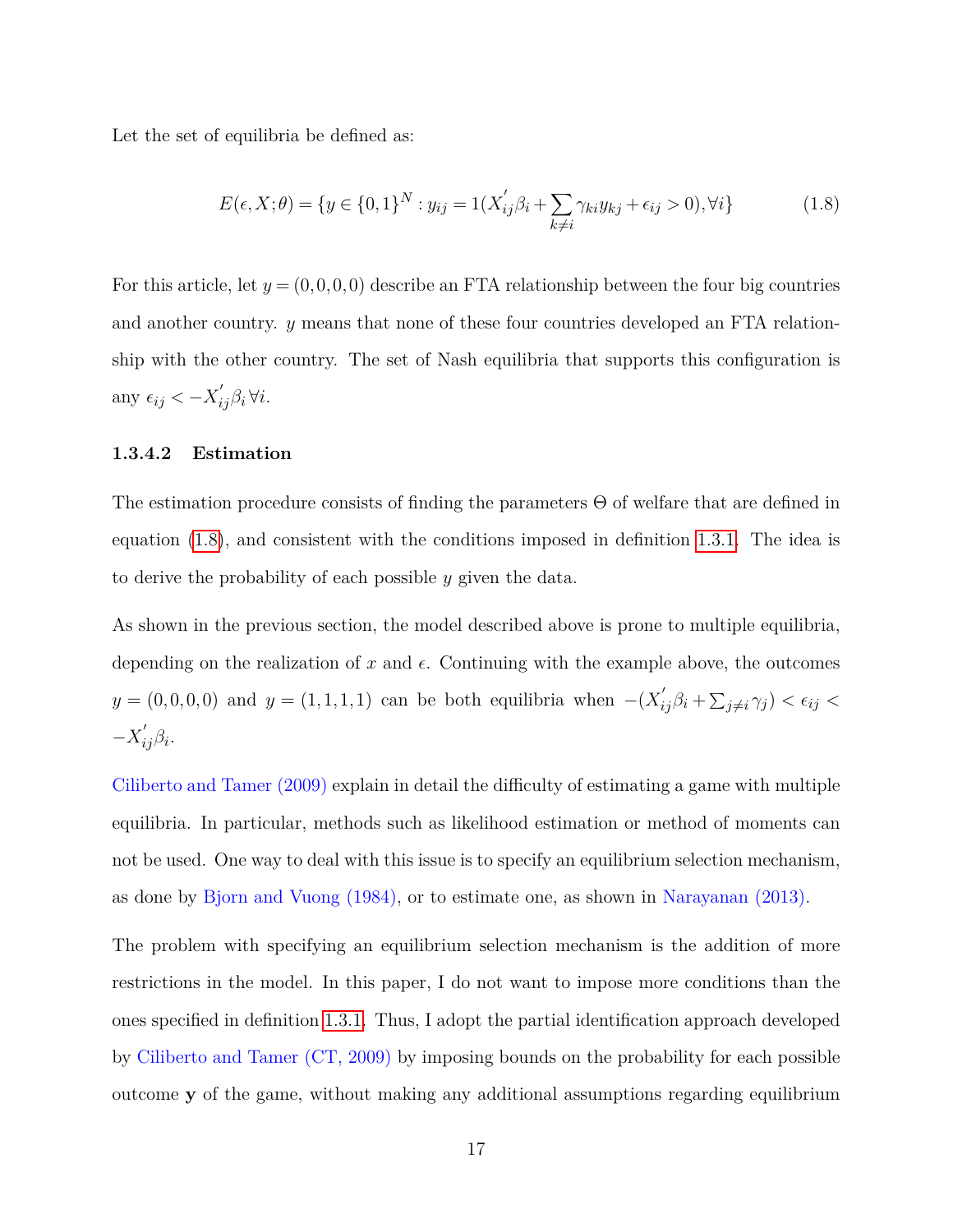selection.

**Assumption 1.3.1.** *Suppose we have a random sample of observations on outcomes and characteristics*  $(y_{ij}, X_{ij})$  on a pair of countries *i* and *j*. Let  $\epsilon$ , the unobserved component of *welfare, be an i.i.d random vector with joint distribution function*  $F_{\epsilon}$ , known up to a finite *dimensional parameter.*

Suppose there is an equilibrium selection mechanism that selects an outcome from all possible outcomes. Let the set of all possible outcomes be denoted by *Y* . Then, the probability of the outcome *y* given X is:

<span id="page-24-0"></span>
$$
Pr(y|X) = \int Pr(y|Y, X, \epsilon) dF_{\epsilon}
$$
\n(1.9)

where  $Pr(y|Y, X, \epsilon)$  specifies the probability that the outcome *y* is chosen from the set *Y*. The set Y could potentially contain multiple equilibria. Therefore, we can rewrite equation [\(1.9\)](#page-24-0) as follows:

$$
Pr(y|X) = \int_{y \in Y, |Y| = 1} Pr(y|Y, X, \epsilon) dF_{\epsilon} + \int_{y \in Y, |Y| > 1} Pr(y|Y, X, \epsilon) dF_{\epsilon}
$$

where the first integral on the right hand side includes the probability of having *y* as the only equilibrium, and the second integral represents the probability of *y* being one of many equilibria.

As a result, I can construct a lower and an upper bound on the probability of outcome *y* such that:

$$
\underline{Pr}(y|X;\theta) \le \overline{Pr}(y|X) \le \overline{Pr}(y|X;\theta),
$$

where  $\Pr(y|X;\theta)$  is the population probability that given X and  $\theta$ , the definition [1.3.1](#page-15-1) holds for *y* and it does not hold for any other outcome  $y' \neq y$ , and  $\overline{Pr}(y|X;\theta)$  represents the population probability of having definition [1.3.1](#page-15-1) hold for  $y$ , given  $X$  and  $\theta$ .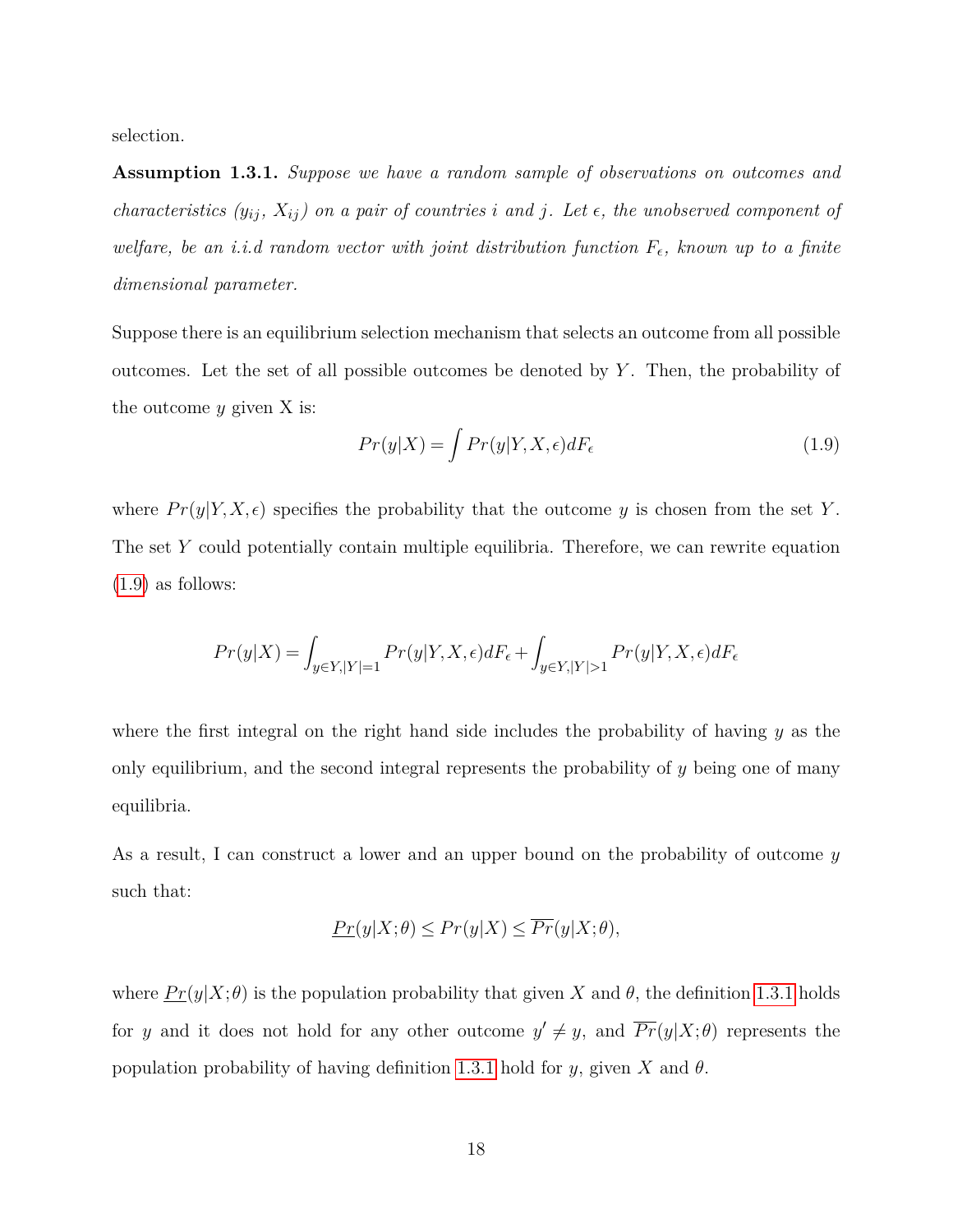The identified set  $\Theta_I$  is then given by:

$$
\Theta_I = \{ \theta : \underline{Pr}(y|X;\theta) \le \overline{Pr}(y|X) \le \overline{Pr}(y|X;\theta) \}
$$

The model will find the upper and lower probability bounds for all possible outcomes. Since I do not observe  $Pr(y|X)$ , I estimate it consistently from the sample with the empirical probability  $\widehat{Pr(y|X)}$ , which I obtain by using a multinomial logit model. Also, I use simulation methods to obtain the bounds and get  $\frac{Pr^{s}(y|X;\theta)}{P r^{s}(y|X;\theta)}$  and  $\frac{Pr^{s}(y|X;\theta)}{P r^{s}(y|X;\theta)}$ .<sup>[4](#page-25-1)</sup> The estimation consists then of finding  $\hat{\theta}$  that satisfies  $\overline{Pr^s}(y|X;\theta) \leq \overline{Pr^s}(y|X;\theta)$  by minimizing the following objective function:

$$
\hat{\theta} = arg \min_{\theta} Q(\theta) = \sum_{m=1}^{M} \sum_{i=1}^{n} Q_{im}(y, \theta)
$$

where

$$
Q_{im}(y,\theta) = 1[\widehat{Pr}(y|X) < \underline{Pr^s}(y|X;\theta)] \left\| \underline{Pr^s}(y|X;\theta) - \widehat{Pr}(y|X) \right\|
$$

$$
+ 1[\widehat{Pr}(y|X) > \overline{Pr^s}(y|X;\theta)] \left\| \widehat{Pr}(y|X) - \overline{Pr}(y|X;\theta) \right\|
$$

To conduct inference on the model, I use the method developed by Chernozhukov, Hong and Tamer (2007) to construct a confidence region  $\Theta_{\alpha}$  such that:

$$
\widehat{\Theta}_{\alpha} = \left\{ \theta \in \Theta : S * (Q_S(\theta) - \min_k Q_S(k)) \le c_{\alpha} \right\}
$$

### **1.4 Data**

<span id="page-25-0"></span>Before estimating the magnitude of strategic interaction, I will present some statistics that support its importance in FTA formation. In particular, the data reveals that the rate at

<span id="page-25-1"></span><sup>4</sup> see Ciliberto and Tamer (2009) for more detailed information.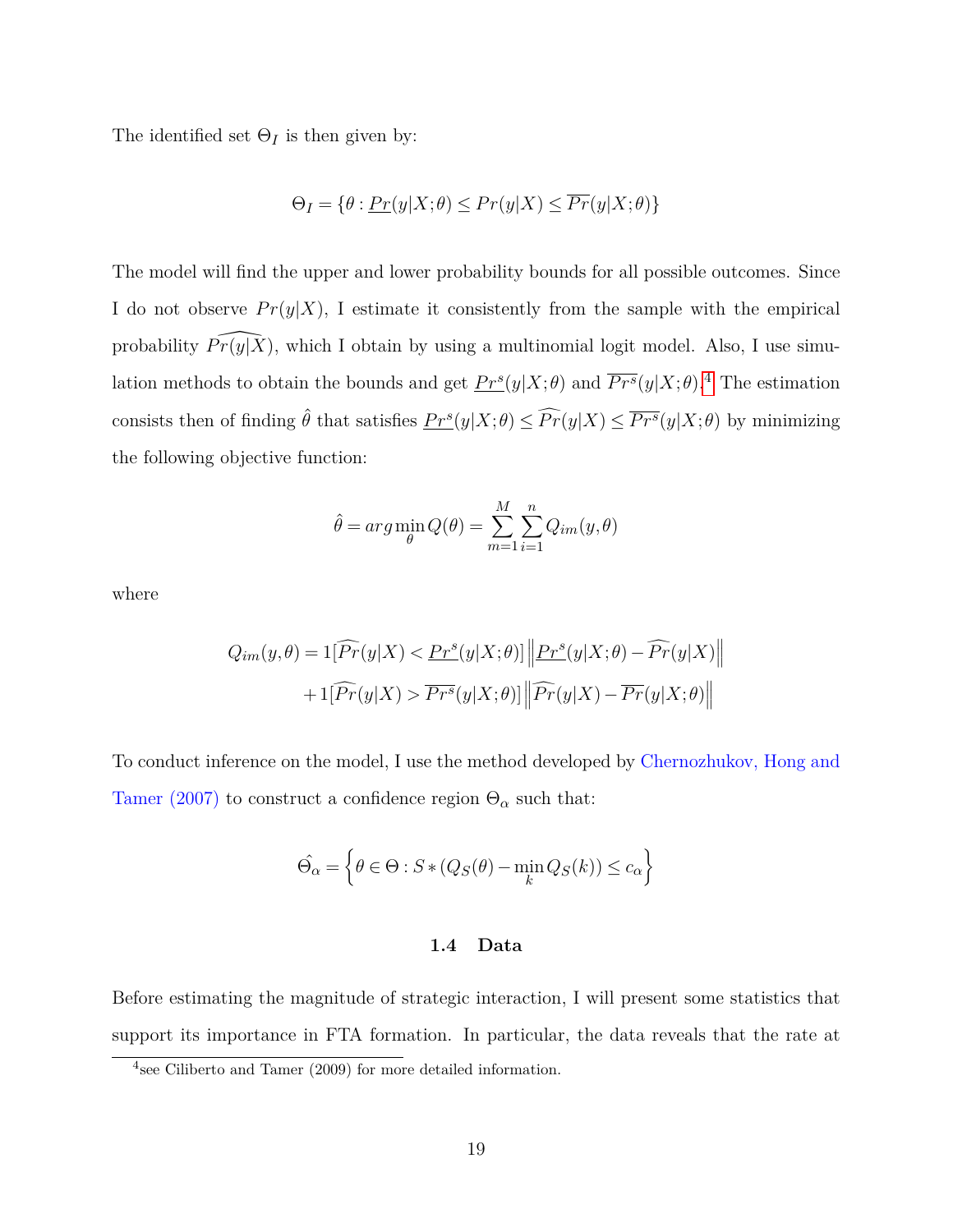which "big" countries form new FTAs seems to move in parallel, and this is especially true for traditional rivals such as the US and China. Moreover, the "big" countries form alliances by establishing various FTAs within their region. This section starts by describing the data source before going in-depth into some descripitive analysis.

In this paper, I use four sources of data: the Bergstrand database, the World Bank, the IMF and the Cepii datasets. The Free Trade Agreement data comes primarily from the Bergstrand database, publicly available at no cost on his website.<sup>[5](#page-26-0)</sup> The data lists all pairs of countries in the world along with the history of preferential agreements between each pair from 2002 to 2012. In my estimation, I restrict the sample to include only two-way preferential agreements where the pair of countries agree to a mutual tax concession. There are various types of twoway preferential agreements depending on the level of integration. At the lowest level, both partners agree to a mutual concession on each other's tariffs while leaving other external tariff at the discretion of each country. The next level, called a customs union, has both partners agree on mutual tariff concessions and on common external tariffs. At the next level of integration lies the common market which has all the characteristics of a custom union, but in addition, members agree on the free movement of capital and services. The final level of integration is the economic union where members agree on common monetary and fiscal policies, on top of being a common market. In my article, all these four levels of integration are counted as FTAs because they all are two-way preferential tax concessions.

The data on GDP comes from a combination of the World Bank and the International Monetary Fund (Direction of Trade Statistics) datasets. The other datasets on bilateral characteristics, such as distance and common language, of each country pair come from Cepii [6](#page-26-1) , which is another publicly available data source. Cepii combines data from different sources such as the World Bank, the International Monteary Fund (IMF), and the CIA factbook.

<span id="page-26-0"></span><sup>5</sup>[https://www3.nd.edu/](https://www3.nd.edu/~jbergstr/)∼jbergstr/

<span id="page-26-1"></span> $^{6}$ [http://www.cepii.fr/CEPII/en/bdd](http://www.cepii.fr/CEPII/en/bdd_modele/presentation.asp?id=32)\_modele/presentation.asp?id=32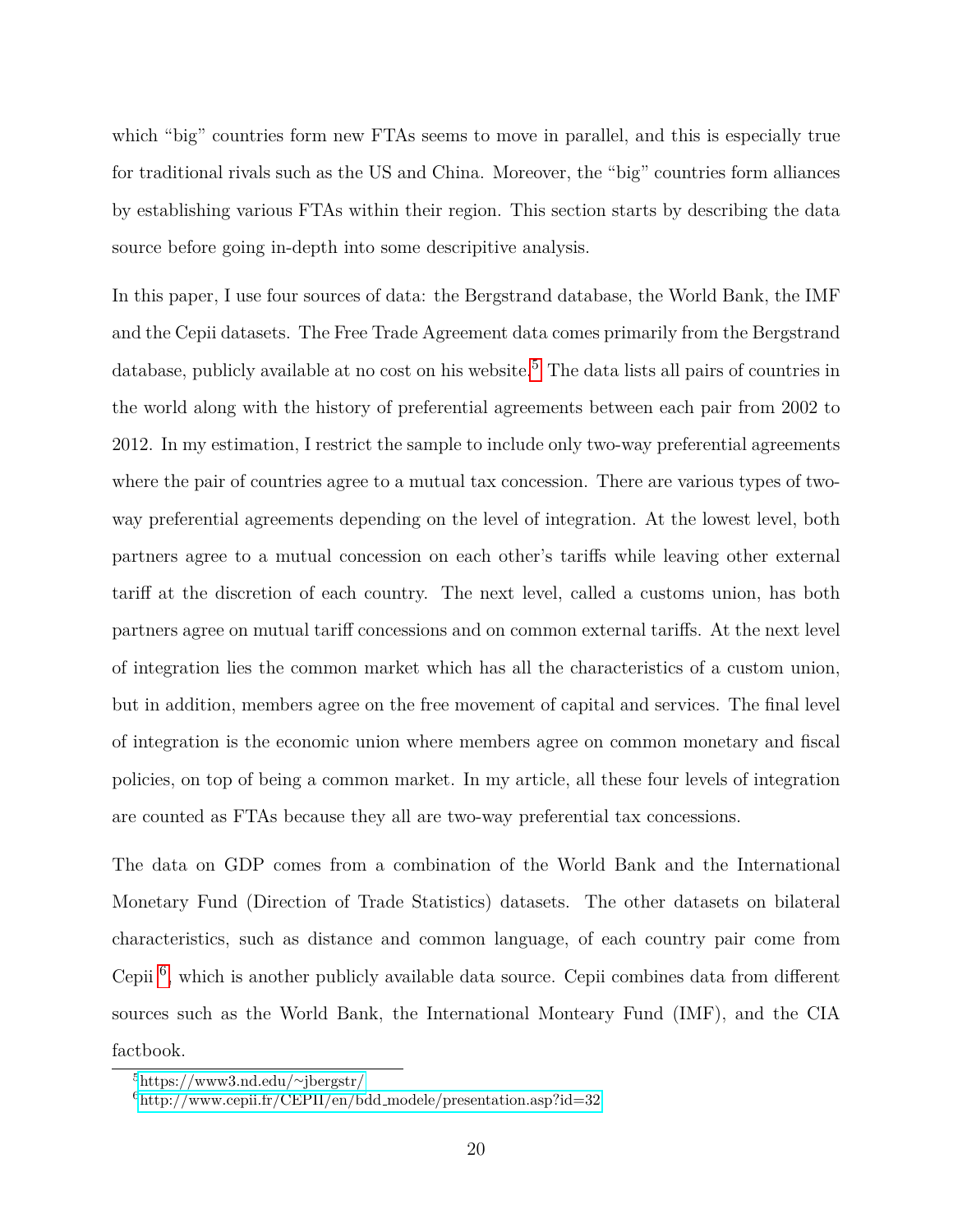# <span id="page-27-0"></span>**1.4.1 FTA overview**

The importance of strategic interaction between "big" countries in FTA formation can be seen in the data in two ways: (i) over time, the number of FTAs among these countries has increased; (ii) these economies chose their partners strategically.

Figure [1.3](#page-27-1) shows the number of FTAs the "big" countries formed between 1986 and 2012. Note that in this section, I will use Germany instead of the EU because the data on FTAs for Germany indicates the evolution of EU members overtime. Before 2001, the number of FTAs formed by each "big" country was steady (although this is not true for Germany because the number of its FTAs is inflated by new members of EU). However, when the EU started to accumulate more members, the US also started pursuing more FTAs. Similarly, China's FTAs dramatically rose. By 2012, the US had a total of 18 agreements and China had 18 FTAs.

<span id="page-27-1"></span>

Figure 1.3: Overview of FTA agreements for China, Germany, Japan and USA

Table [1.1](#page-28-0) further illustrates the strategic and political factors entering into FTA decisions. The data shows that the number of FTAs established by the "big" countries in 2004 and in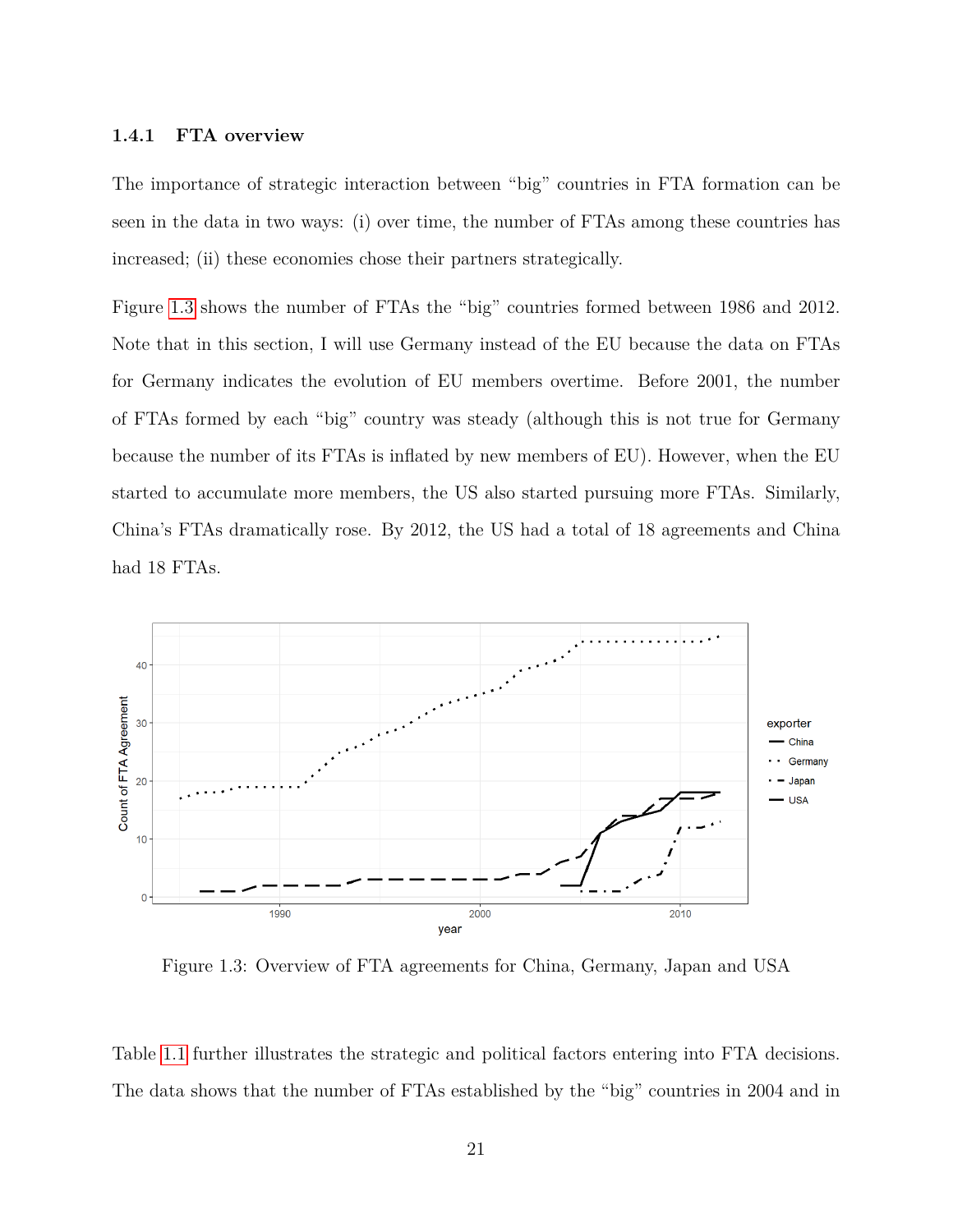2012 in Asia, North America, Africa and Europe. It also reveals that the "big" countries chose their partners so as to form strategic blocs around themselves. Over time, the US established more FTAs in the American continent than any of the other "big" countries, China in Asia, and the members of EU were also growing. In 2012, the US has the most FTAs in North America with 8 agreements, which are 6 agreements more than that in 2004. China established the most FTAs in Asia with 11 agreements, 10 more than what they had in 2004. Naturally, Germany has the most FTAs in Europe with the formation of EU. This suggests that "big" countries are trying to increase their power within their region by having more FTAs there. In doing so, they are also able to limit the presence of other "big" countries in their region.

<span id="page-28-0"></span>

| country                |      |   |    |                  | year Africa Asia Europe North America |
|------------------------|------|---|----|------------------|---------------------------------------|
| China                  |      |   |    |                  |                                       |
| China                  | 2004 | 0 | 1  | $\left( \right)$ |                                       |
| China                  | 2012 | 0 | 11 |                  | 2                                     |
| $\mathbf{E}\mathbf{U}$ |      |   |    |                  |                                       |
| Germany                | 2004 | 3 | 4  | 32               |                                       |
| Germany                | 2012 | 5 | 5  | 32               |                                       |
| Japan                  |      |   |    |                  |                                       |
| Japan                  | 2012 | 0 | 8  | 1                |                                       |
| US                     |      |   |    |                  |                                       |
| <b>USA</b>             | 2004 | 0 | 3  |                  | 2                                     |
| USA                    | 2012 |   | 6  |                  | 8                                     |

Table 1.1: Number of FTAs by region

*Notes:* Each row reports the number of FTA formed by the big countries.

The data also shows that overtime, "big" countries try to be more present in one another's markets by establishing more FTAs in those markets. For instance, the US presence in Asia has increased with six FTAs in 2012, whereas in 2004, it only had three trade agreements in that region.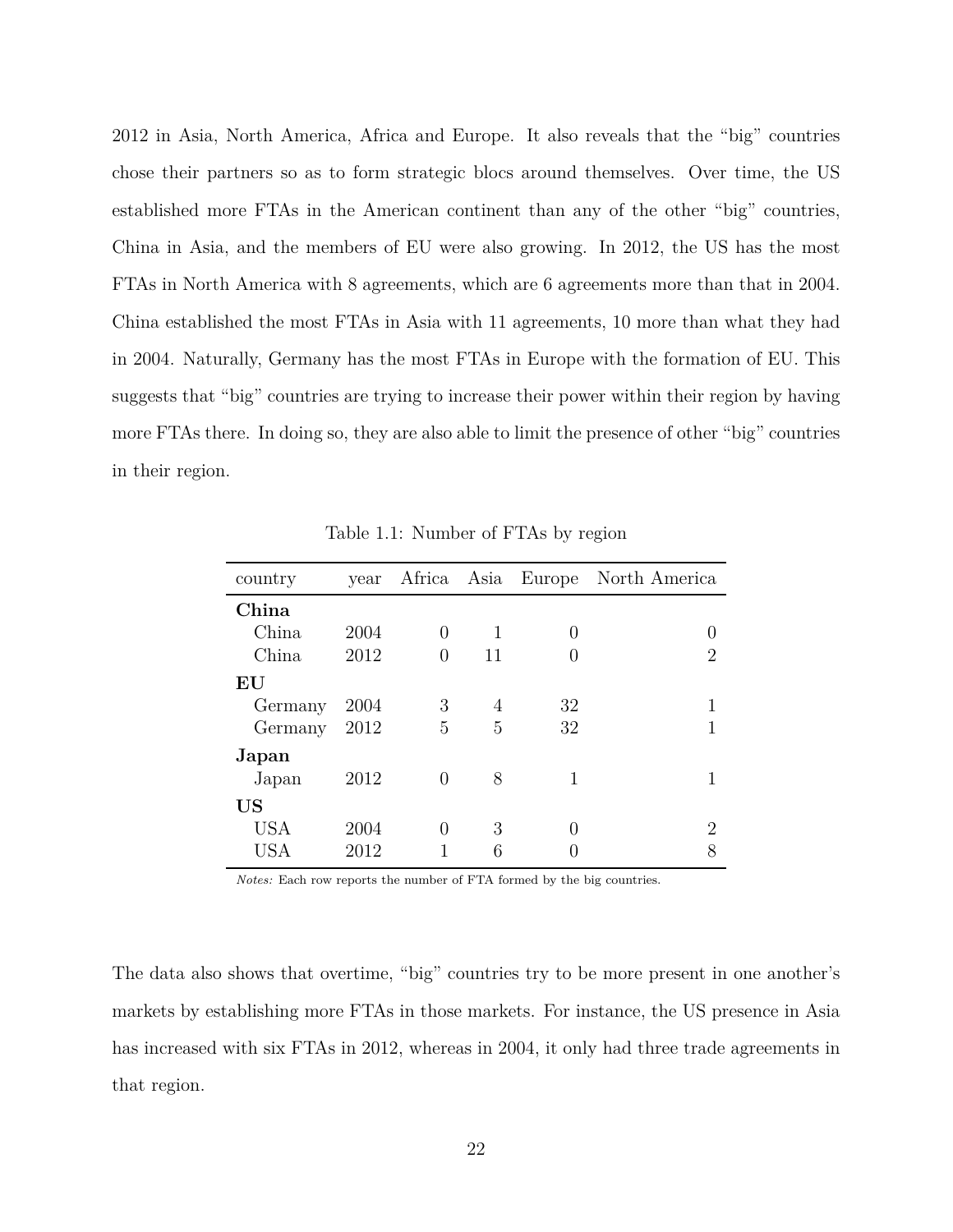# <span id="page-29-0"></span>**1.4.2 Variables**

Following the trade literature, my independent variables include the sum of *i*'s and *j*'s GDP per capita (standardized and in natural logarithm), the distance (in natural logarithm) and a dummy variable assuming the value  $1$  (or 0) if two countries speak the same language (Common Language). The sum of GDP has always been used as a measure of economic size. Bilateral distances and common language are used as measures of "similarity" and "closeness" that have an effect on an FTA formation. The use of these variables as determinants of FTA is common (as in Baier and Bergstrand (2004) and Chen and Joshi (2010)).

Table [1.2](#page-29-2) summarizes the variables. Some of them are standardized and transformed for the regression purposes, but they appear in levels in the table below.

<span id="page-29-2"></span>

|                                    | Min   | Q1       | Median   | Mean     | Q3       | Max       |  |  |  |
|------------------------------------|-------|----------|----------|----------|----------|-----------|--|--|--|
| <b>Country Specific Attributes</b> |       |          |          |          |          |           |  |  |  |
| GDP                                | 0.11  | 4.15     | 17.31    | 241.47   | 131.33   | 9,685.37  |  |  |  |
| Population                         | 0.02  | 1.79     | 7.21     | 36.81    | 24.76    | 1,344.13  |  |  |  |
| <b>FTA</b>                         | 0.00  | 0.00     | 0.00     | 0.41     | 1.00     | 1.00      |  |  |  |
| <b>Bilateral Characteristics</b>   |       |          |          |          |          |           |  |  |  |
| Distance                           | 55.67 | 3,139.95 | 6,080.73 | 6,397.26 | 8,847.82 | 19,853.25 |  |  |  |
| Common Language                    | 0.00  | 0.00     | 0.00     | 0.06     | (0.00)   | $1.00\,$  |  |  |  |

Table 1.2: Summary Statistics

<span id="page-29-1"></span>*Notes:* The table reports summary statistics for all control variables. GDP is measured in Million of British Pound Sterling; Population is measured in Millions; Distance is measured in km.

# **1.5 Empirical results**

This section presents the results of the estimation for the strategic effect in FTA formation. To understand the importance of strategic interaction, I will estimate a model where big countries make their FTA decision independently of one another. As a result, I will use two simple probit models: the first model ignores the strategic interaction entirely, and the second one estimates the competitive effect but fails to account for endogeneity in FTA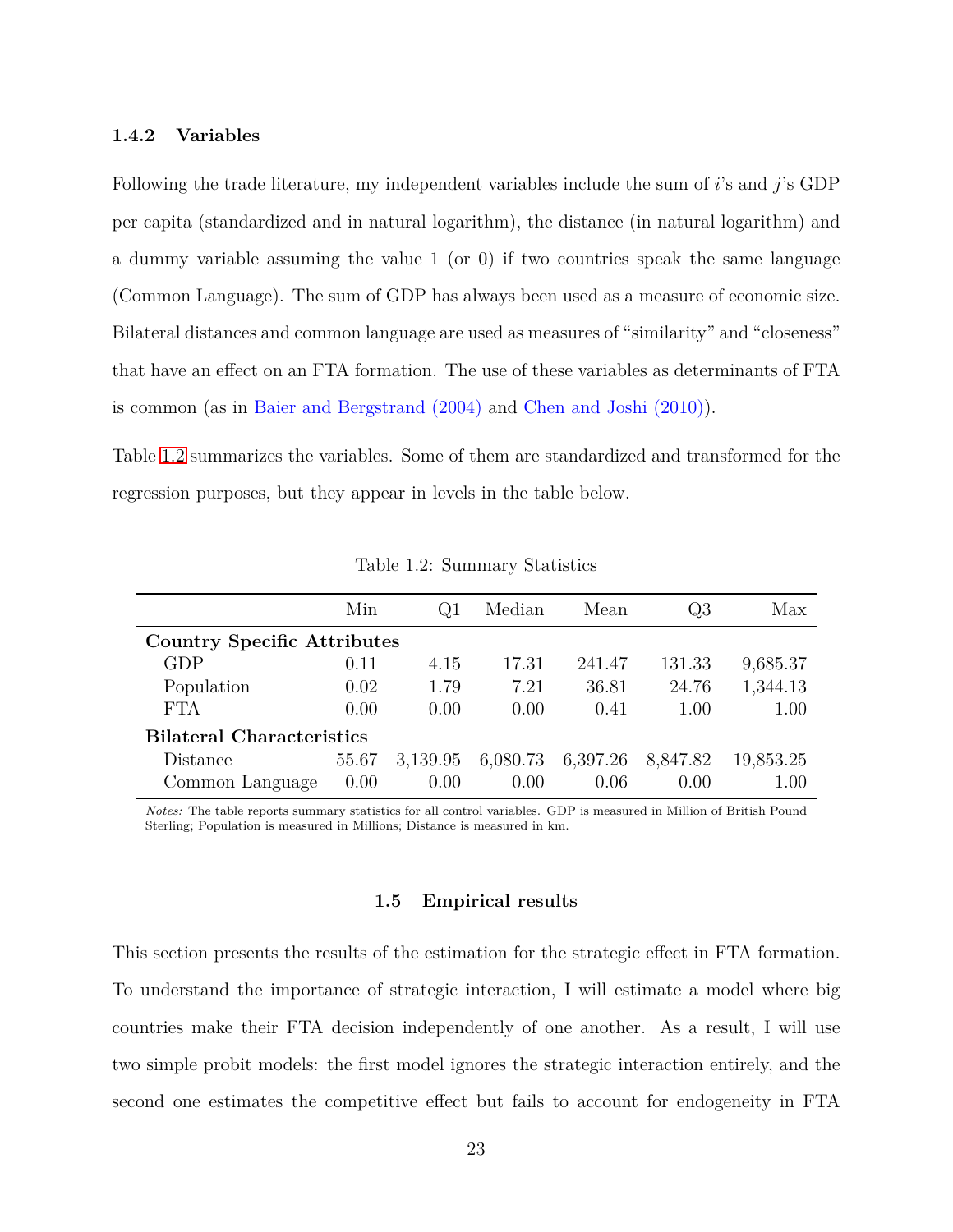<span id="page-30-0"></span>decisions.

# **1.5.1 Probit model without strategic effect**

In this part, I estimate the determinants of FTA formation while ignoring strategic interaction by estimating a simple probit model on the following reduced-form equation:

$$
y_{ij} = 1\left[X_{ij}\beta_i' + \epsilon_{ij}\right] > 0
$$

Table [1.3](#page-30-1) reports the parameter estimates and the standard errors of the determinants of FTA formation. Column (1) reports the estimation for China. Column (2) presents the results for the European Union. In column (3) are the results for Japan. And finally, the last column shows the estimation results for the US. The variables distance and GDP per capita have been standardized.

Table 1.3: Probit Results on FTA

<span id="page-30-1"></span>

|                         | China       | EU          | Japan       | <b>USA</b>  |
|-------------------------|-------------|-------------|-------------|-------------|
| GDP per capita $(\log)$ | $-0.162$    | 0.177       | 0.016       | $0.288*$    |
|                         | (0.147)     | (0.111)     | (0.149)     | (0.160)     |
| Distance $(\log)$       | $-0.547***$ | $-0.846***$ | $-0.438***$ | $-0.180$    |
|                         | (0.137)     | (0.146)     | (0.130)     | (0.121)     |
| Common Language         | 6.013       | $1.156***$  |             | $0.978***$  |
|                         | (230.529)   | (0.271)     |             | (0.324)     |
| Constant                | $-1.432***$ | $-0.713***$ | $-1.560***$ | $-1.945***$ |
|                         | (0.152)     | (0.202)     | (0.161)     | (0.271)     |
| $\overline{N}$          | 183         | 177         | 177         | 183         |
| Log Likelihood          | $-45.255$   | $-92.534$   | $-42.133$   | $-49.975$   |
| Akaike Inf. Crit.       | 98.510      | 193.068     | 90.266      | 107.949     |

*Notes:* The table gives coefficient estimates from a probit model without strategic interaction. All variables (except for Common Language) are standardized. Standard errors in parentheses. \*,\*\*,\*\*\* denote significance at the 10%, 5%, 1% levels, respectively.

When ignoring strategic effect, GDP per capita is predicted to positively affect FTA forma-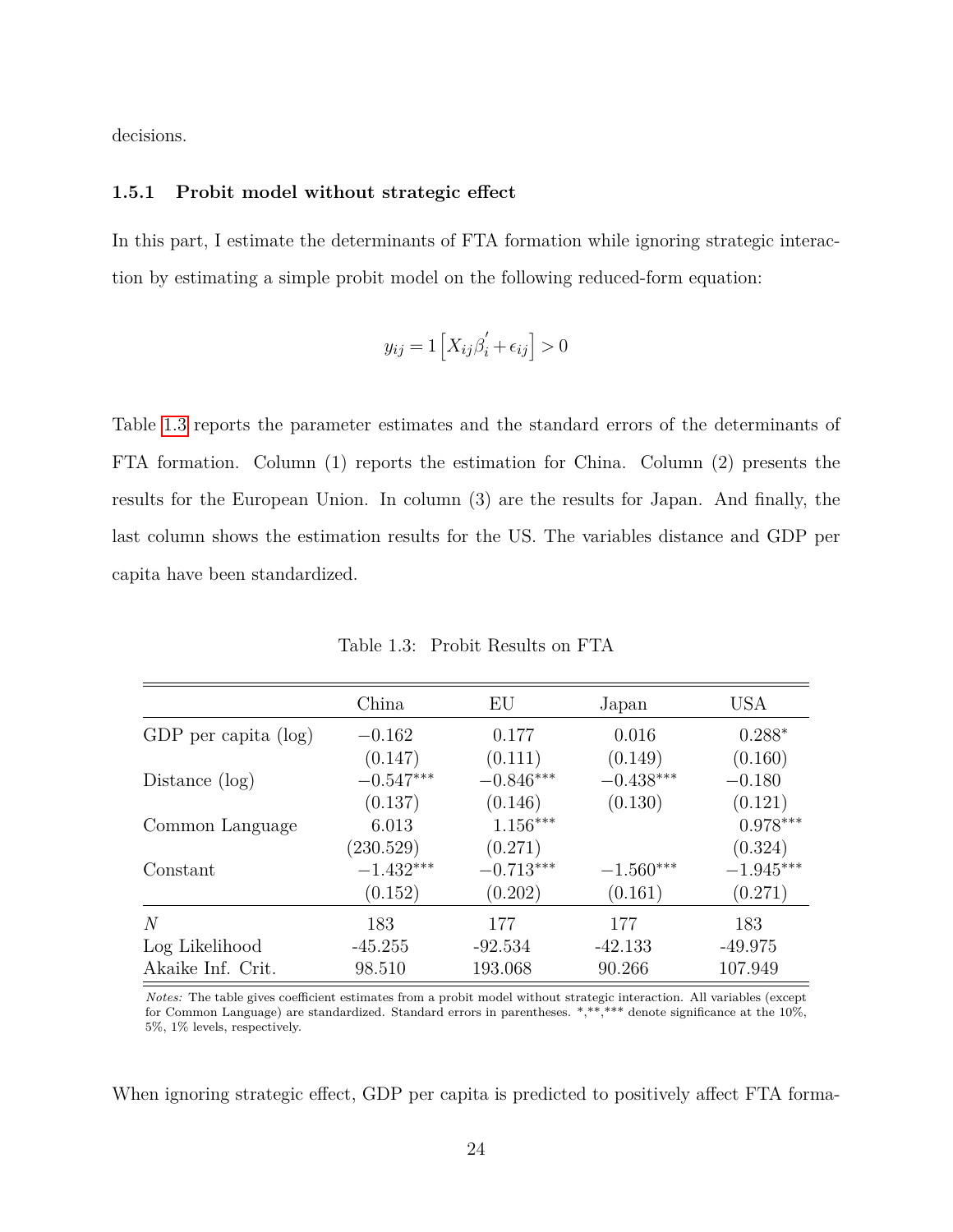tion decision for the EU, Japan and the USA, but negatively impacts that of China. This is expected because China usually signs FTA agreements with smaller surrounding countries, whereas the EU contains few leading economies such as Germany and France. However, the coefficients on GDP are not statistically significant for any country except for the US. The estimates for the distance effect are negative and significant for all big countries except for the US. Distance is predicted to reduce the probability of forming FTAs. According to Ethier (1998), neighboring countries tend to make more trade agreements since a regional arrangement is easier to negotiate. Common language fosters FTA formation and is statistically significant.

## <span id="page-31-0"></span>**1.5.2 Probit model with strategic effects**

To ensure comparibility with the equilibrium model, I add the strategic interdependence in FTA decisions to the above model. However, unlike the equilibrium model, I ignore both the endogeneity issues in the interaction and the possibility of multiple equilibria.

Table [1.4](#page-32-0) reports the parameter estimates and standard errors by running a probit model on the following reduced-form equation:

$$
y_{im} = 1\left[X_{ij}\beta'_i + \sum_{k \neq i} \gamma_{ki} y_{kj} + \epsilon_{ij}\right] > 0
$$

The main parameter of interests are the competitive effects. Other explanatory variables, namely GDP per capita and distance, are standardized as before.

Ignoring the endogeneity of strategic interdependence does not change the signs of GDP, distance and common language when I use a simple probit model. There is a small but positive effect of GDP in FTA formation for the EU, Japan and USA. This effect is only significant for the EU and the US. GDP displays a negative, but insignificant effect on China's FTA formation. Distance deters FTA formation for all countries, which conforms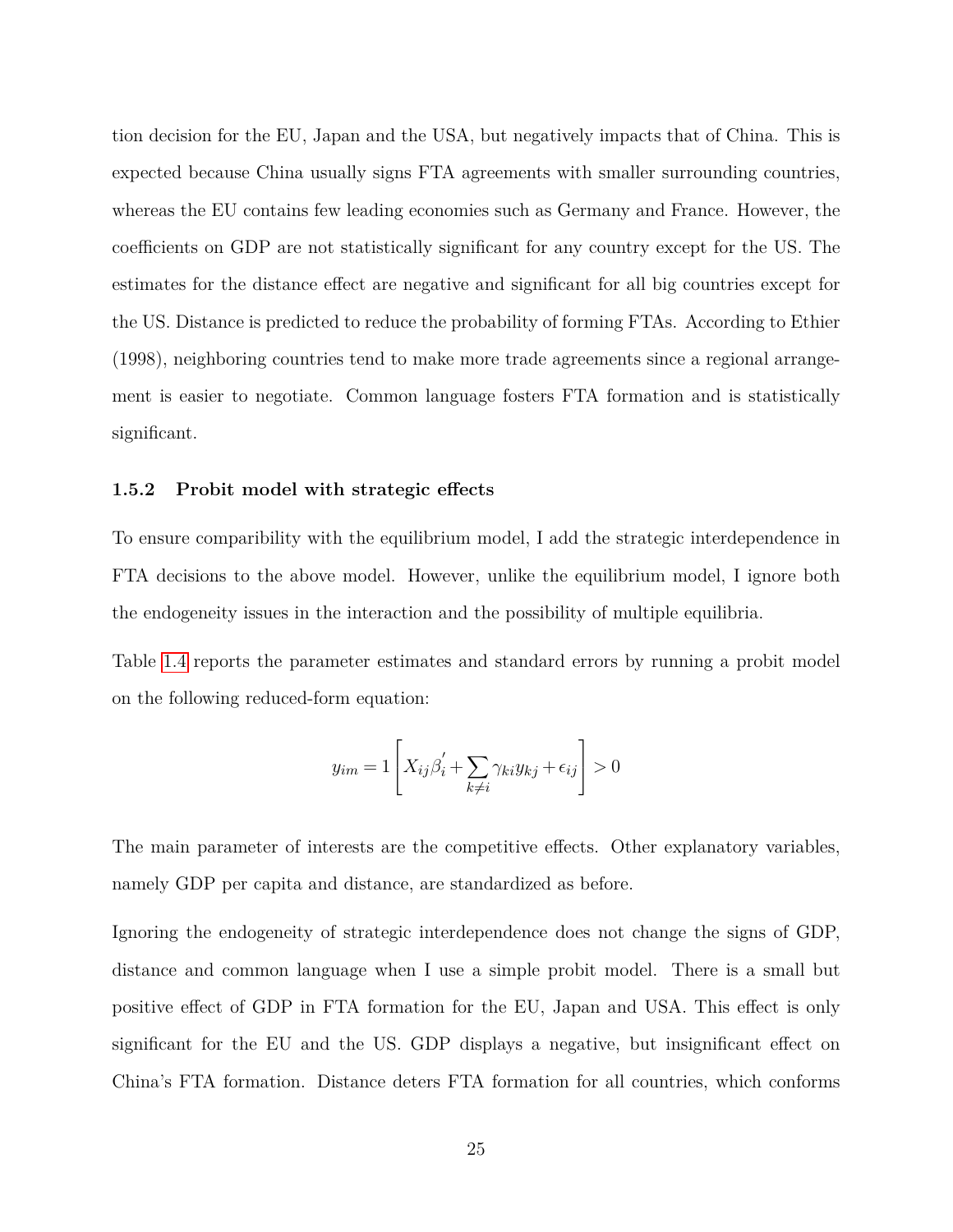<span id="page-32-0"></span>

|                              | China       | EU             | Japan       | <b>USA</b>  |
|------------------------------|-------------|----------------|-------------|-------------|
|                              |             |                |             |             |
| GDP per capita (log)         | $-0.241$    | $0.209*$       | 0.139       | $0.292*$    |
|                              | (0.217)     | (0.118)        | (0.216)     | (0.166)     |
| Distance $(\log)$            | $-0.542***$ | $-0.781^{***}$ | $-0.002$    | $-0.250*$   |
|                              | (0.173)     | (0.156)        | (0.178)     | (0.129)     |
| Common Language              | 5.446       | $1.144***$     |             | $0.873***$  |
|                              | (337.519)   | (0.282)        |             | (0.336)     |
| <b>Strategic Interaction</b> |             |                |             |             |
| EU                           | $-0.668$    |                | 0.177       | $-0.131$    |
|                              | (0.456)     |                | (0.492)     | (0.309)     |
| China                        |             | $-1.002**$     | $2.383***$  | 0.616       |
|                              |             | (0.501)        | (0.555)     | (0.474)     |
| Japan                        | $2.221***$  | 0.453          |             | 0.509       |
|                              | (0.614)     | (0.653)        |             | (0.529)     |
| <b>USA</b>                   | $1.183**$   | 0.024          | 0.341       |             |
|                              | (0.476)     | (0.367)        | (0.522)     |             |
| Constant                     | $-1.726***$ | $-0.642***$    | $-2.436***$ | $-1.995***$ |
|                              | (0.279)     | (0.215)        | (0.428)     | (0.326)     |
| N                            | 183         | 177            | 177         | 183         |
| Akaike Inf. Crit.            | 71.975      | 194.306        | 63.620      | 107.408     |

Table 1.4: Probit Results with interaction

*Notes:* The table gives coefficient estimates from a probit model without strategic interaction. All variables (except for Common Language) are standardized. Standard errors in parentheses. \*,\*\*,\*\*\* denote significance at the 10%,  $5\%,\,1\%$  levels, respectively.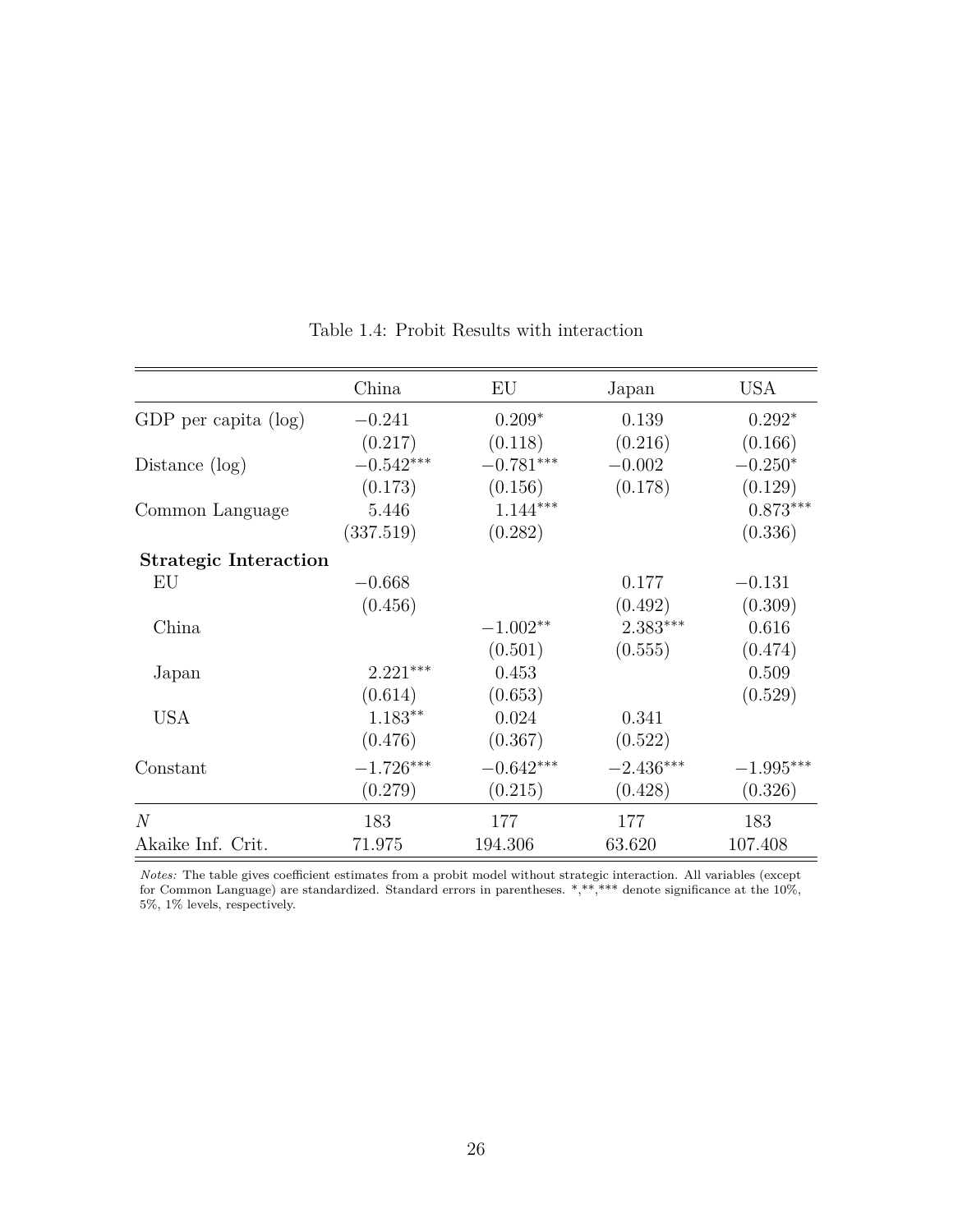to standard theory that predicts FTA formation within region. Moreover, all coefficients on distance are significant, except for that of Japan. Since a common language between two partners facilitates negotiation, I found a positive impact of this variable on FTA formation.

The main coefficients of interest lie in the bottom half of the table. When ignoring the endogeneity of the cross effect of FTA decisions, Table [1.4](#page-32-0) shows that there can be competition or cooperation between big countries. The estimation confirms that the US and China compete strategically in terms of their FTA decisions. An FTA between China and some country *j* is predicted to increase the probability of the US and country *j* signing an FTA and vice versa. Nonetheless, the coefficient estimate on the US for China is significant, but the reverse is not true. Japan and China also exhibit a significant competition against each other in terms of FTA formation. The strategic interaction between the EU and the US goes only in one way, with the USA's decision to form an FTA positively affecting the decision of the EU to also have an FTA, but the reverse does not hold. However, both coefficients are insignificant.

# <span id="page-33-0"></span>**1.5.3 Estimation of the equilibrium model**

In this section, I estimate the equilibrium model in equation [\(1.8\)](#page-23-1) by taking into account the endogeneity of strategic interactions, and the possibility of multiple equilibria. To compare the estimation of the model before and after China entered the World Trade Organization, I will present the results for both the year 2000 and the year 2012.

Table [1.5](#page-34-0) reports the estimation results from the FTA data in 2012. It presents the 95% confidence region for the identified sets of each parameter. These confidence intervals, denoted by  $\Theta_{95}$ , are calculated according to the methodology of Chernozhukov et al. (2007).

Most variables are statistically significant for the year 2012. In general, economic size positively impacts FTA formation for the EU, Japan and the US, but has a negative impact on the decision to form an FTA for China. The coefficient on GDP per capita is estimated to be in [-1.02, -0.93], [0.30, 0.38], [6.89, 6.98], [5.69, 5.76] for China, the EU, Japan and the US,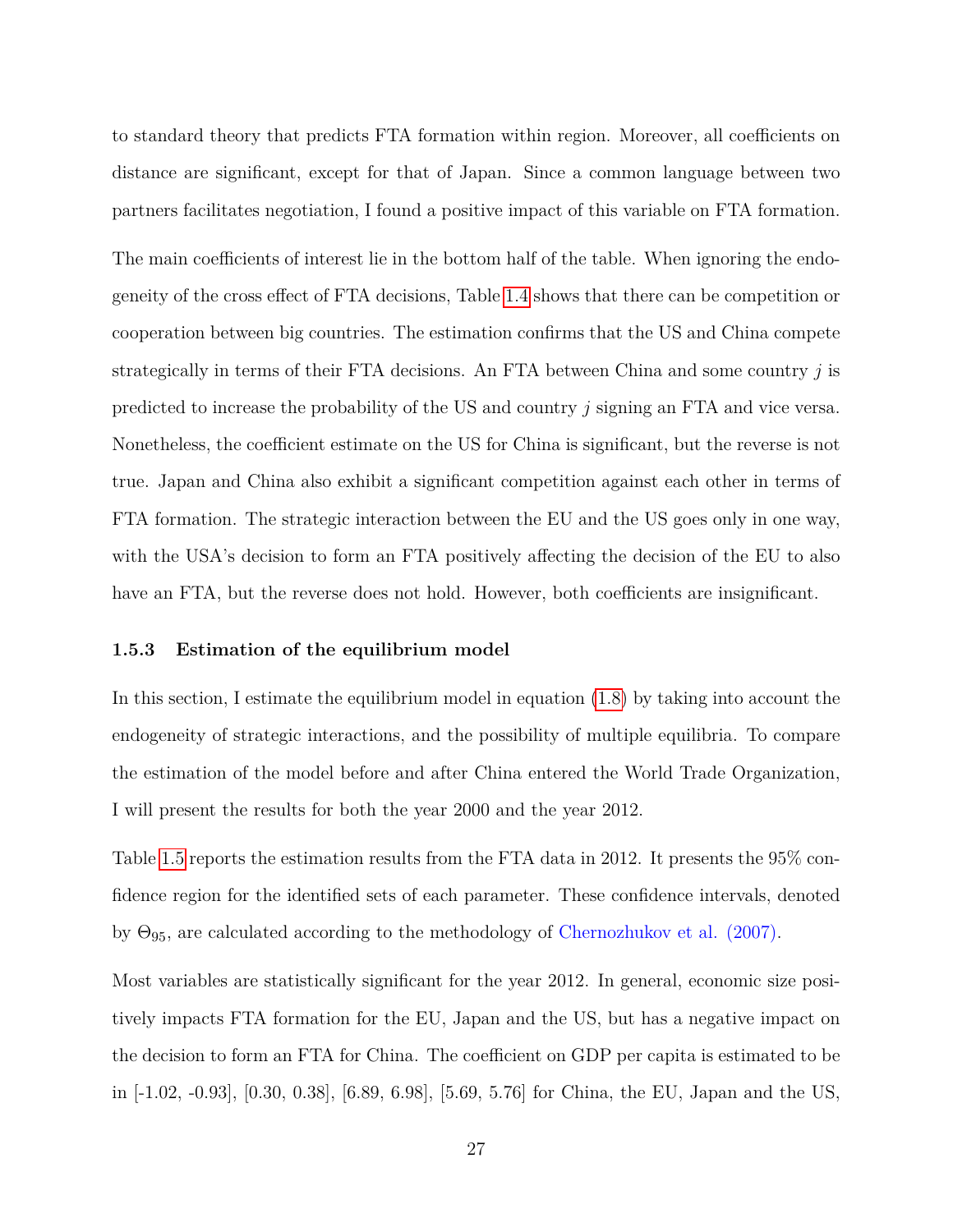<span id="page-34-0"></span>

|                              | China            | EU               | Japan            | $_{\mathrm{USA}}$ |
|------------------------------|------------------|------------------|------------------|-------------------|
| <b>Economic Factors</b>      |                  |                  |                  |                   |
| GDP per capita $(\log)$      | $[-1.02, -0.93]$ | [0.30, 0.38]     | [6.89, 6.98]     | [5.69, 5.76]      |
| Distance $(\log)$            | [0.37, 0.46]     | $[-2.13, -2.05]$ | $[-4.71, -4.67]$ | [2.90, 2.99]      |
| Common Language              | $[-0.50, -0.44]$ | [8.88, 8.96]     | $[-3.55, -3.47]$ | $[-0.98, -0.89]$  |
| <b>Strategic Interaction</b> |                  |                  |                  |                   |
| China                        |                  | [1.24, 1.34]     | $[-2.24, -2.15]$ | [0.53, 0.62]      |
| EU                           | [2.45, 2.54]     |                  | [3.02, 3.09]     | $[-0.14, -0.04]$  |
| Japan                        | $[-4.52, -4.44]$ | $[-2.63, -2.55]$ |                  | [0.78, 0.87]      |
| <b>USA</b>                   | [2.47, 2.55]     | $[-1.18, -1.10]$ | $[-0.38, -0.29]$ |                   |

Table 1.5: Regression from the equilibrium model in 2012

*Notes:* The set estimates above contain 95% confidence region for the true parameters

respectively. Hence, all estimates are statistically significant and have the same sign as in both probit models seen earlier. However, the effect of GDP per capita is more pronounced for Japan and the US in the equilibrium model than in the probit models. Distance has different effects across big countries. Distance positively affects the FTA formation of China and the USA. The coefficients of distance are estimated to be in [0.37, 0.46] and [2.90, 2.99] for China and the US, respectively. Thus, the impacts of distance measured by the equilibrium model differ from that of the probit models for these two countries. However, the EU and Japan are more likely to form an FTA with neighboring countries with the coefficients on distance estimated to be in [-2.13, -2.05],[-4.71, -4.67], respectively. This result is influenced heavily by the EU, which is composed of neighboring countries in Western Europe

Our estimates of main interest lie in the bottom half of the table. The table reports the lowerbound and the upperbound measures of the degree of cooperation or competition between big countries regarding FTA formation. Generally, the data exhibits a pattern of cooperation between big countries that are considered traditional allies, and a pattern of competition among traditional rivals. For instance, the table reports that the US is more likely to form an FTA with countries with which China is also interested in having an FTA,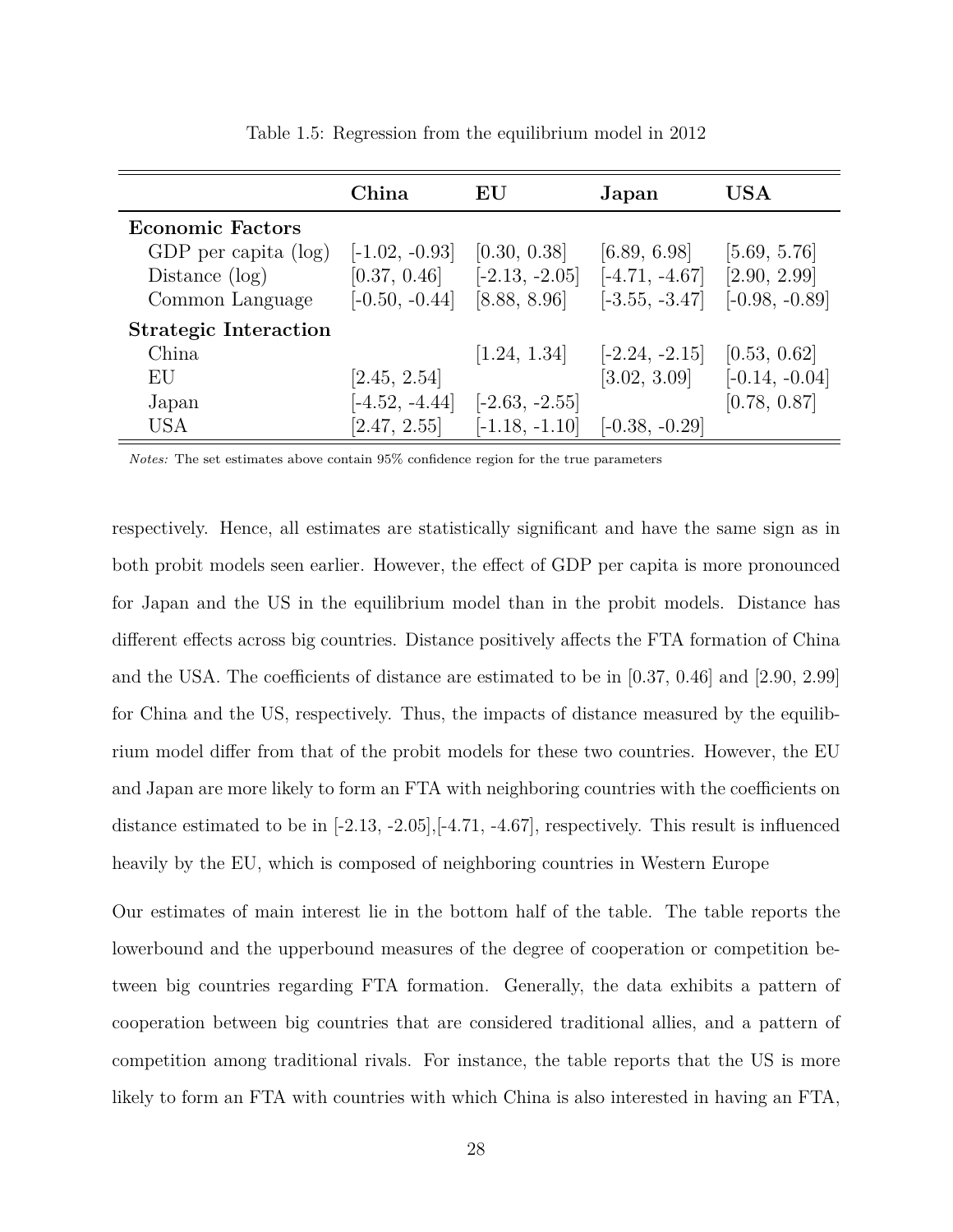whereas the probability that the US forms an FTA with a country shrinks if the latter forms an FTA with the EU. Similarly, China is more likely to be interested in forming an FTA with countries that have an FTA with the US or the EU, and the effects of both the US and the EU on China's FTA decision are far greater than the other way around. However, the probabilities that the EU and Japan form an FTA with a country are predicted to be reduced when the US already has an FTA with that country. This is in contrast to what is reported when endogeneity is ignored. Earlier, the US had a positive effect on the FTA formation of all other big countries.

<span id="page-35-0"></span>

|                              | China            | $\mathbf{E}\mathbf{U}$ | Japan            | $_{\mathrm{USA}}$ |
|------------------------------|------------------|------------------------|------------------|-------------------|
| <b>Economic Factors</b>      |                  |                        |                  |                   |
| GDP per capita (log)         | [1.98, 2.06]     | $[-0.46, -0.38]$       | [0.88, 0.97]     | [1.02, 1.09]      |
| Distance $(\log)$            | $[-0.57, -0.47]$ | [0.74, 0.81]           | $[-1.20, -1.17]$ | [0.36, 0.45]      |
| Common Language              | $[-0.21, -0.14]$ | $[-0.65, -0.57]$       | [0.27, 0.36]     | [0.11, 0.20]      |
| <b>Strategic Interaction</b> |                  |                        |                  |                   |
| China                        |                  | [1.78, 1.87]           | $[-0.87, -0.78]$ | [0.63, 0.73]      |
| EU                           | [1.25, 1.34]     |                        | [0.02, 0.10]     | $[-0.24, -0.14]$  |
| Japan                        | $[-2.49, -2.43]$ | $[-0.82, -0.75]$       |                  | $[-0.62, -0.53]$  |
| <b>USA</b>                   | [1.90, 1.98]     | $[-0.76, -0.69]$       | $[-1.05, -0.97]$ |                   |

Table 1.6: Regression from the equilibrium model in 2000

*Notes:* The set estimates above contain 95% confidence region for the true parameters

Table [1.6](#page-35-0) presents the results if the estimation of my equilibrium model for the year 2000. Most coefficients in Table [1.6,](#page-35-0) in particular the coefficients capturing strategic interaction, retain the same sign as those in Table [1.5.](#page-34-0) This result is in line with the argument that the strategic interaction between big countries started after the failure of Doha round and the ensuing multilateral negotiation. However, the estimates have a much smaller magnitude, showing that the degree of competition was not as intense as in 2012.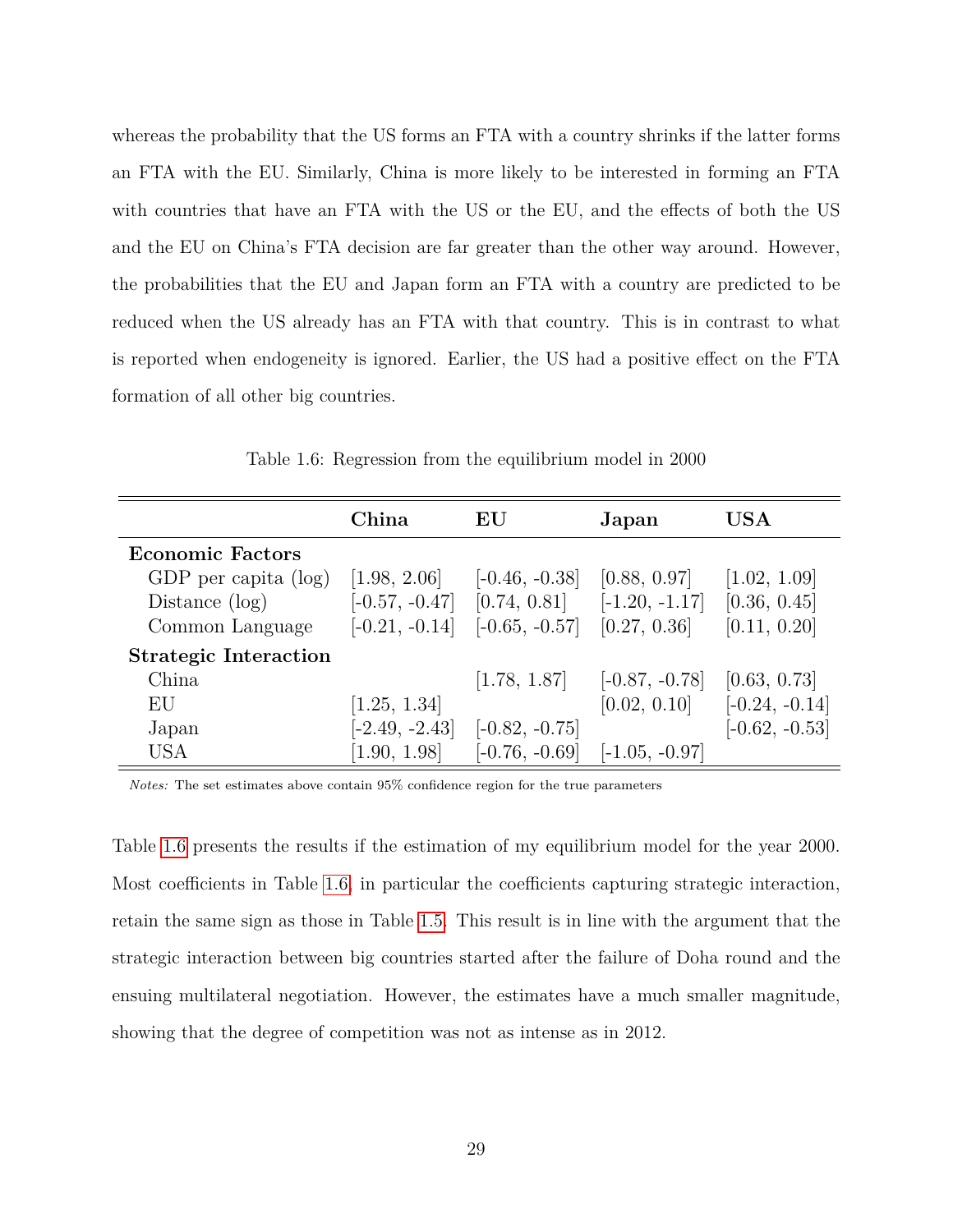#### **1.5.4 Marginal effects**

Table [1.7](#page-36-0) shows the marginal effect of a (one standard deviation) increase of each variable on the FTA formation of China, EU, Japan and USA, respectively. Following Ciliberto and Tamer (2009), I calculate the marginal effect as the largest change in the upperbound probabilities of the FTA structure where a big country formed an FTA with another country. These effects are obtained by increasing one variable at a time and estimating the model with this data. Then, for each entry structure, I calculate the mean of the upperbound across all the different countries. I also calculate the mean of the upperbound across countries at the value in the data. Finally, the marginal effects correspond to the largest difference between the two averages. In this case, the marginal effect is interpreted as the biggest average change in the likelihood of a big country forming an FTA with another country.

<span id="page-36-0"></span>

| China    | EU       | Japan     | USA      |
|----------|----------|-----------|----------|
|          |          |           |          |
| 0.520    | 0.620    | 0.530     | 0.620    |
| 0.030    | 0.003    | $-0.003$  | 0.001    |
| 0.001    | $-0.660$ | $-0.060$  | $-0.610$ |
|          |          |           |          |
| NA       | $-0.270$ | $-0.260$  | 0.270    |
| $-0.005$ | N A      | $-0.005$  | $-0.003$ |
| $-0.002$ | $-0.002$ | <b>NA</b> | $-0.005$ |
| -0.006   | -0.006   | $-0.006$  | ΝA       |
|          |          |           |          |

Table 1.7: Marginal Effects

*Notes:* The table reports marginal effects for each variable. Marginal effects are computed as the average change in upperbound probabilities when each variable is increased by one unit at a time.

The variable GDP per capita (standardized and in log form) has a positive marginal effects on all big countries. For China, there is one equilibrium structure where the likelihood that China formed an FTA with a country increases by 52 percentage points when I increase log of GDP per capita by one standard deviation. The biggest effect of this variable is on EU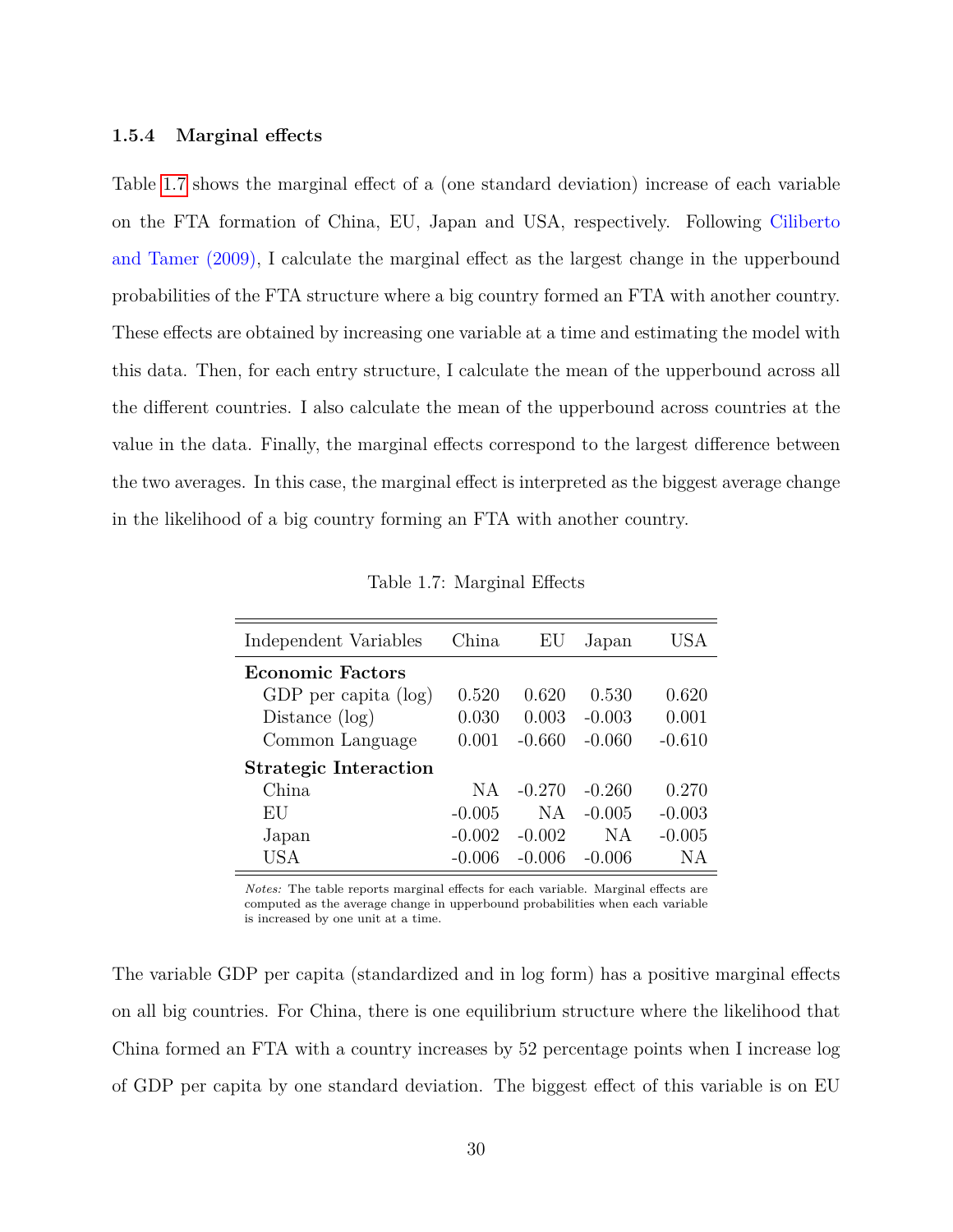and the USA with the likelihood to form an FTA increasing by 62 percentage points when I increase log of GDP per capita by one standard deviation. Increasing distance affects the big countries differently, with a positive effect on China, the EU and the USA, and a negative effect on Japan. Increasing distance (in log form) between China and another country by one standard deviation would result in a 3 percentage points increase in the overall likelihood of China having an FTA with that country. Common language negatively affects all countries but China.

I am particularly interested in the last four rows. They present the marginal effects of an entry of one big country on other big countries. As can be seen from the table, the entry of China into an FTA with another country has a positive marginal effect on the USA's FTA formation. This bolsters the competitive effects between the two economies, and in particular the increase of FTA formation between the US and some Asian economies.

#### **1.5.5 The effect of the Trans-Pacific Partnership**

The Trans-Pacific Partnership (TPP) was a huge free trade agreement signed in February 2016 by twelve countries (the US, Japan, Malaysia, Vietnam, Singapore, Brunei, Australia, New Zealand, Canada, Mexico, Chile, and Peru) in the Asia-Pacific region. The deal aimed to foster trade between members by slashing tariffs. The goal was to deepen economic ties between these twelve countries which are already responsible for about 40 percent of the world's economic output, and to create a fully integrated economic area. When the US withdrew from the agreement in January 2017, the other members formed (including Japan) a new agreement known as the Comprehensive and Progressive Trans-Pacific Partnership (CPTPP). Let us take a closer look at the TPP from the eyes of the big countries.

The TPP created some divides among Americans. Its detractors saw it as a deal favoring big businesses at the expense of manufacturing jobs and wages as it intensifies competition between the members' labor forces. For the proponents of the TPP, not only was it beneficial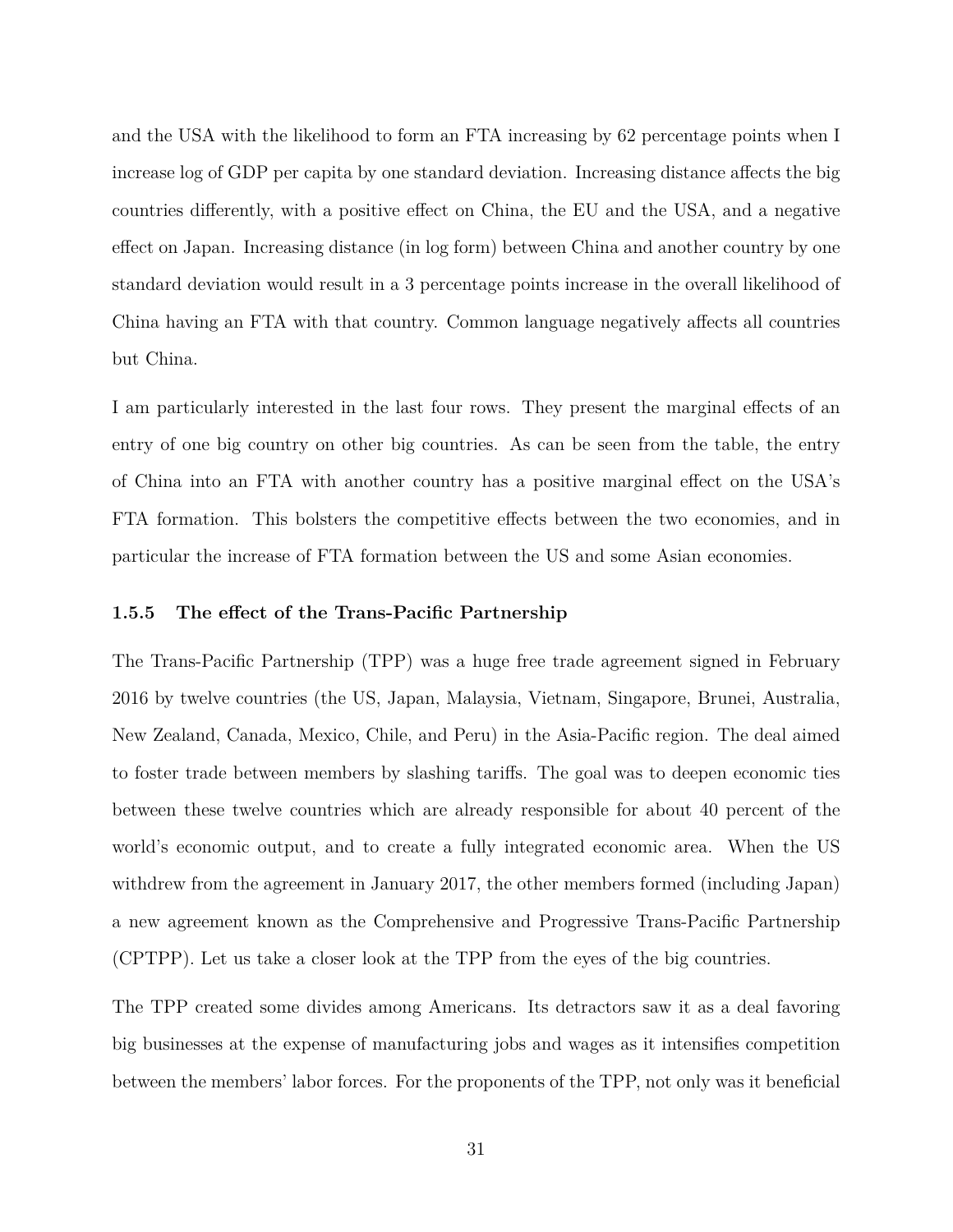from an economic stand point, but it also advances US strategic interests in the Asia-Pacific region where China is growing in influence. For instance, the Obama administration argued that the TPP would increase US exports and lower consumer prices because of the lower tariffs. On the strategic side of the equation, the same administration argued that the TPP provided the US with a trade deal and alliances with Japan, another big country. As a result, that would strengthen US leadership in Asia.

Using my model, I investigate whether the initial US interest in forming TPP with the other eleven members would affect the likelihood of other big countries forming an FTA with these countries. In particular, I would like to show whether my simulation predicts that China wants to strengthen its presence in the Asia-Pacific region by forming FTAs with some of these countries.

To account for the TPP effect, I augment the model with a TPP variable which is set to 1 if two countries are in the TPP and 0 otherwise. To obtain the effect, I estimate a model that includes the TPP variable along with all the other variables used in earlier models to obtain the bounds. Then for each market structure, I take the average of upperbound across markets. I redo the same step by setting the TPP variable to zero for the US. The result of this exercise is summarized in Table [1.8.](#page-38-0)

<span id="page-38-0"></span>Table 1.8: Effect of the Trans-Pacific Partnership

| Independent Variables China EU Japan |                   |      |
|--------------------------------------|-------------------|------|
| TPP Effect                           | $0.21 \quad 0.19$ | 0.17 |

*Notes:* The table reports the average change in the upperbound probabilities if the US joined TPP

My model shows that the interest by the US in having the TPP with the other 11 countries causes the EU, Japan and China in particular to also want to have its own FTAs with these countries in general. For instance, my simulation indicates that on average, the US interest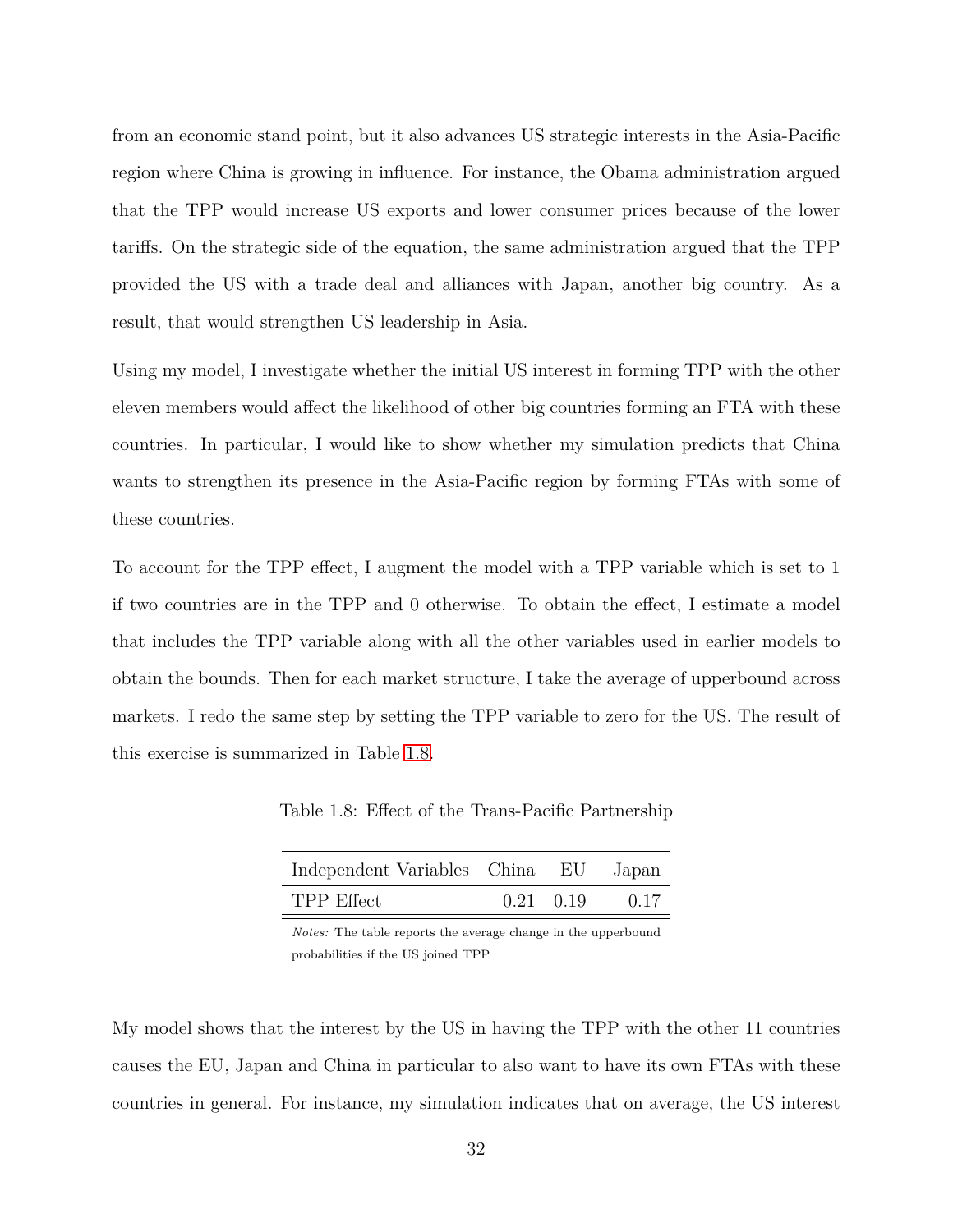in TPP increases the likelihood of China, the EU and Japan to forming an FTA with the other TPP members by 21, 19, and 17 percentage points, respectively.

My result still suggests that strategic interaction influences the FTA formation of the big countries. In fact, one could argue that as a result of the US interest in the TPP, starting with the Bush administration and continuing with the Obama's, China has pushed on signing the Regional Comprehensive Economic Partnership (RCEP) since 2012 with sixteen Asia-Pacific countries (including Australia, Japan, New Zealand, India and Republic of Korea). Moreover, China also launched the "Belt and Road Initiative" to develop infrastructure through Central Asia in order to bolster trade.

### **1.6 Conclusion**

This article analyzes the determinants of FTA formation decisions by China, the EU, Japan and the US. I show that accounting for strategic interactions among big countries alters FTA formation in at least two ways. On the one hand, a small country can establish independent FTAs with two or more big countries; in other words, strategic interactions among FTA decisions could be positive. This new result could not be predicted by the existing literature although it is present in the data. On the other hand, introducing strategic interactions in the model creates an issue of multiple equilibria that needs to be accounted for in any empirical estimation. Consistent with my theoretical model, the estimation shows that strategic effects are statistically significant and can be positive or negative. In particular, big countries, such as the US and China, that are traditionally considered as "rivals", tend to display a positive interaction among their FTA decisions. As an example, China's having an FTA with a country increases the probability of the US having an FTA with that country by 27 percentage points. Moreover, I also show that using traditional estimation frameworks fails to account for multiple equilibria and the endogeneity of the strategic effects, and it results in a large degree of bias where the direction of the strategic interaction changes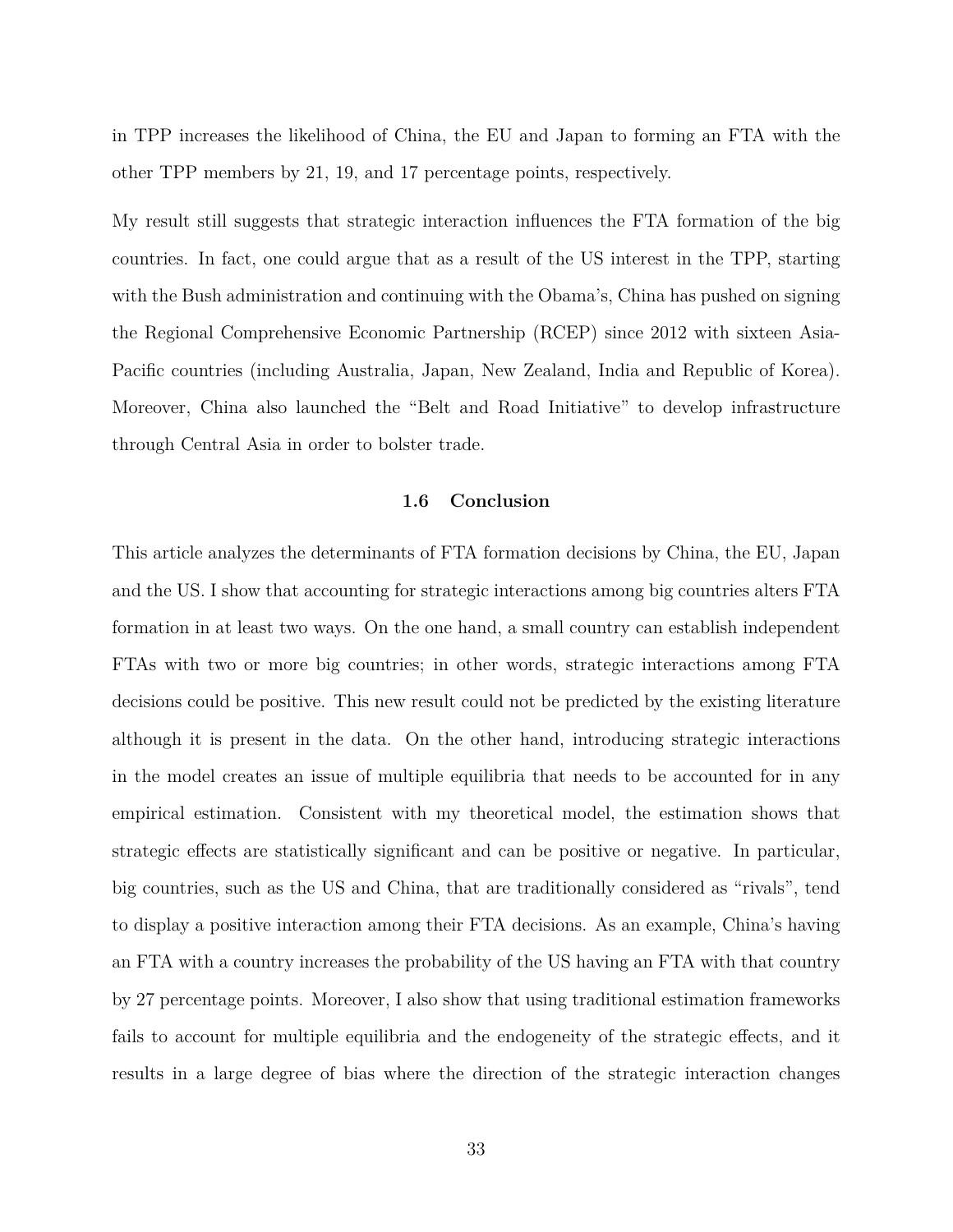entirely.

It is important to note that our results have a few shortcomings. The most important limitation is the assumption that unrelated FTAs are independent. For instance, I do not account for the effect that an FTA between the US and Mexico has on the FTA between Japan and India. Such dependence can be modeled through a network estimation, which is beyond the scope of the current literature due to both computational complexities and the difficulty of estimation. The second limitation is related to the use of a static game in my model. This assumption allows me to account for multiple equilibria and estimate the strategic interaction between multiple big countries, but my work can be complemented with a dynamic study on FTA formation, which models the fact that an FTA does not change dramatically from one year to the next one. In particular, countries do not sever links between them easily because FTAs agreed on in any year are likely to carry over to the following year.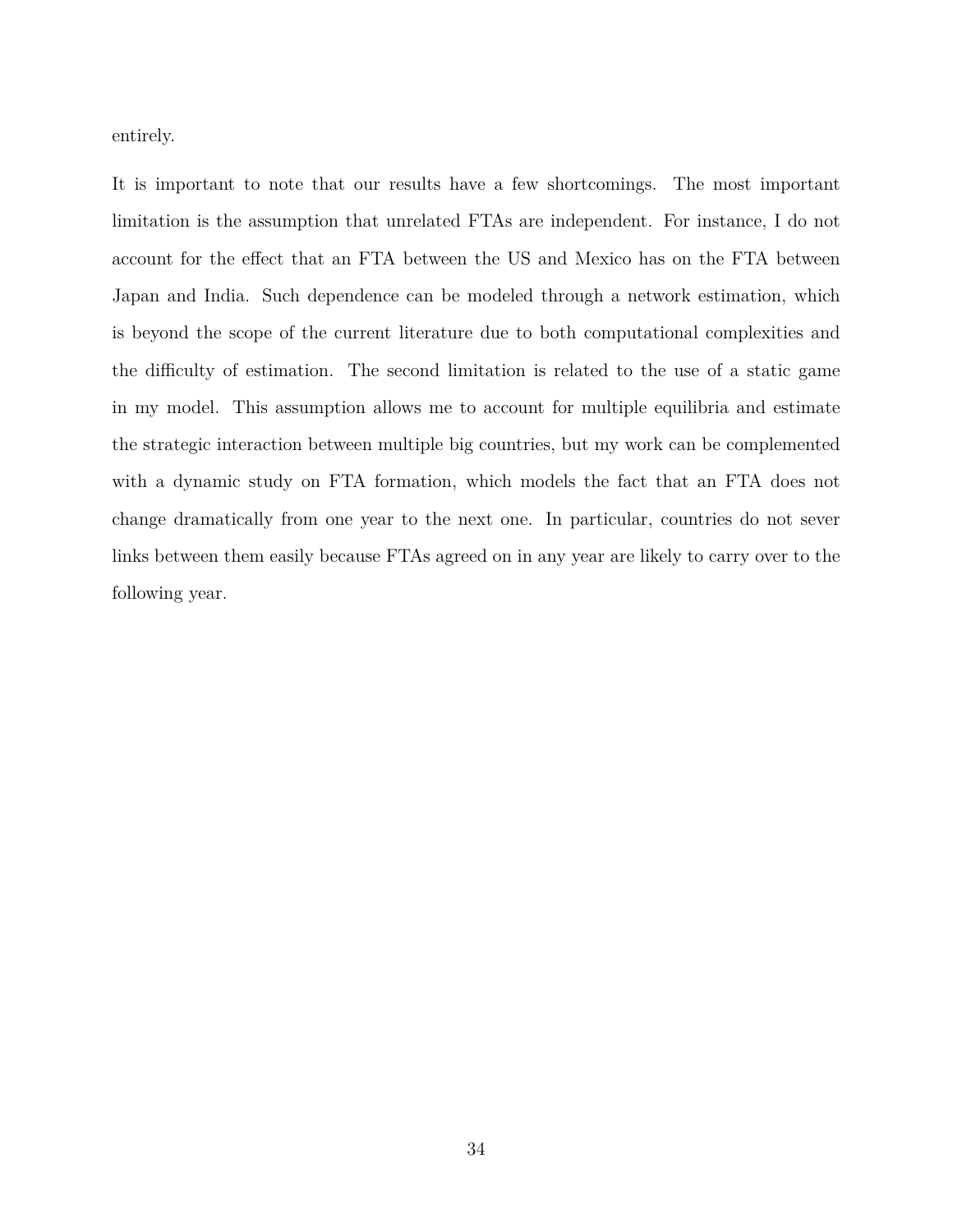## **Chapter 2**

#### **Delay in multilateral trade negotations**

#### **2.1 Introduction**

The General Agreement on Tariffs and Trade (GATT) made international trade more open by overseeing 47 years of trade negotiation with eight successful rounds. Yet little is known about these rounds as all the data from each bilateral negotiation had been kept in secret, until recently. In 2016, the World Trade Organization (WTO) made public detailed records of most bilateral negotiations during eight rounds of the GATT. This article analyzes the determinants of delay/duration in a multilateral trade negotiation during the three earliest rounds of the GATT: Geneva, Annecy, and Torquay rounds.

Delay and duration have been studied thoroughly in the literature of bargaining, and economists have identified several reasons why delay occurs in a negotiation. One reason is imperfect information. In this case, bargaining delays occur because parties need more information to reduce uncertainty. Another reason is externality. Decisions between parties affect other nonparties, and the former cannot internalize all the benefits of the negotiation. In both cases, there is always a cost to delaying.

Yet there are various reasons why traditional models cannot explain the GATT's bargaining framework. First, traditional bargaining models are analyzed through many back-and-forth offers and counteroffers, whereas the GATT rounds did not have much of that feature according to Bagwell and Staiger (2017). Second, there was almost no cost of delaying in the GATT negotiations. Delay is costly in traditional bargaining model because the more a party waits in making a decision, the smaller the payoff gets because of a discounting factor. In a GATT negotiation model, the welfare for a country does not shrink because of the discounting factor. In fact, time discounts do not affect payoffs at all since the welfare resulting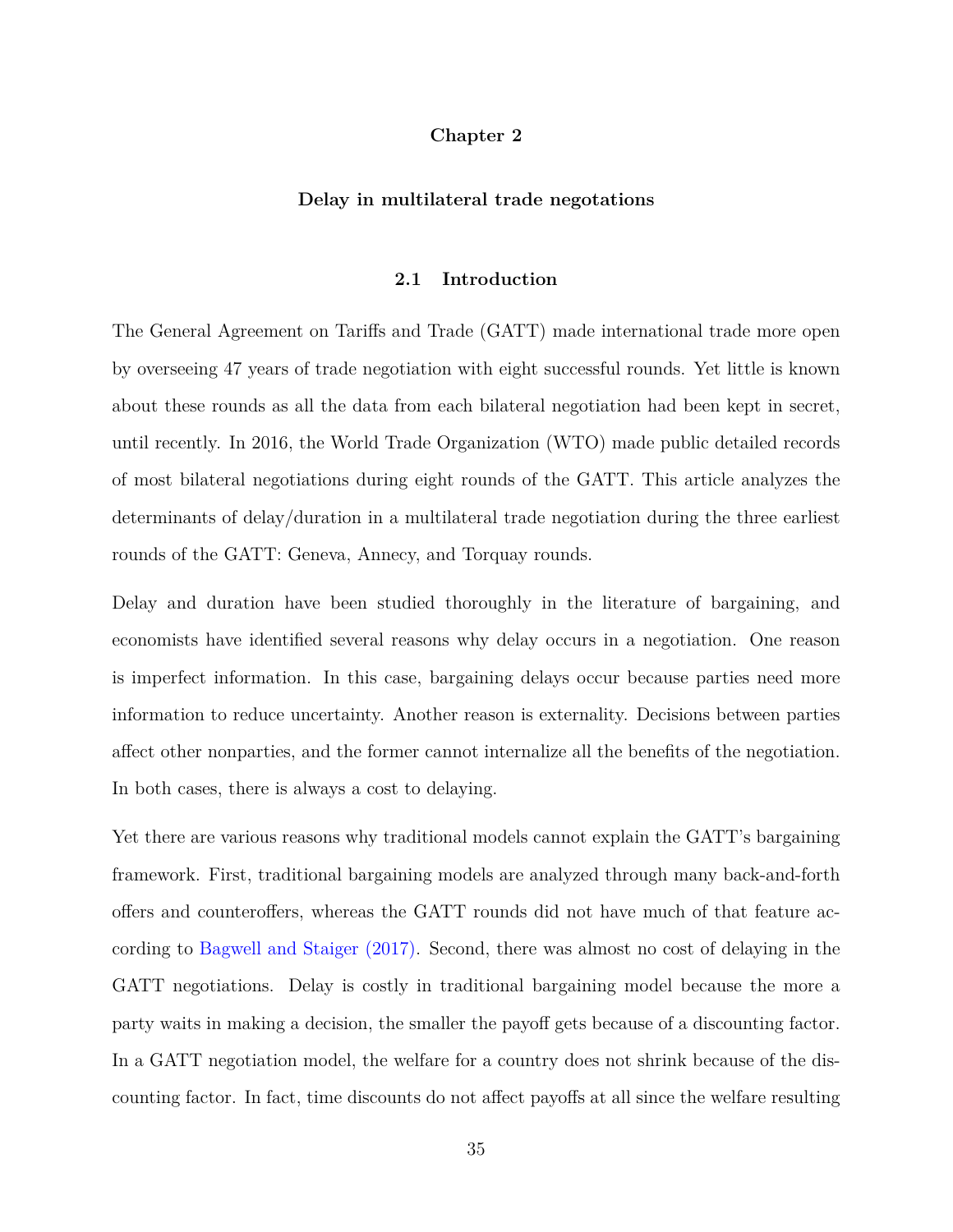from a particular tariff concession is realized only after the negotiation round ends. Third, a tariff bargaining within each GATT round was held between a pair of countries, but the outcome of the negotiation impacts other GATT members. Tariff concessions were extended to other GATT members even if these latter did not negotiate with either party during the round. That is a direct result of the Most-Favored-Nation (MFN) rule which stipulates that all GATT members should impose the same tariff schedule against one another. The GATT also calls for reciprocity to ensure that countries offer and receive similar concessions. All these features were not studied in traditional bargaining frameworks.

A major implication of these features is the possibility of a free-rider issue. In GATT's "multilateralized" system, countries have incentives to delay their negotiation in order to benefit from other outcomes without offering back any concessions. But there is a cost to that strategy: the possibility of a break down increases as negotiations are dragged on for longer periods of time. This begs the question: how long should countries delay their negotiations? This paper sheds some light on that question.

To get a better understanding of delay, I explain the origin as well as the foundational principles of the GATT. Tariff negotiations within the organization were based on a few key principles guiding the conduct of negotiations: they were the Most-Favored Nation (MFN) and the Reciprocity rules. After describing these principles, I talk about stylized facts about the GATT rounds. Bagwell et al. (2017) documented a series of stylized facts about the GATT round in Torquay. They find that there are a few back-and-forth offers and counteroffers. Tariff negotiations in Torquay focus on which products are offered to a particular country more than how much tariff cut is offered. Bagwell et al. find that "countries make counter-proposals by adjusting the set of tariff cuts they offer". They also find that "the biggest supplying countries play the dominant role in negotiations". This suggests that in the GATT's multilateral tariff negotiations, the big players negotiate and make a deal before other countries. As a result, I find that only a few pairs of countries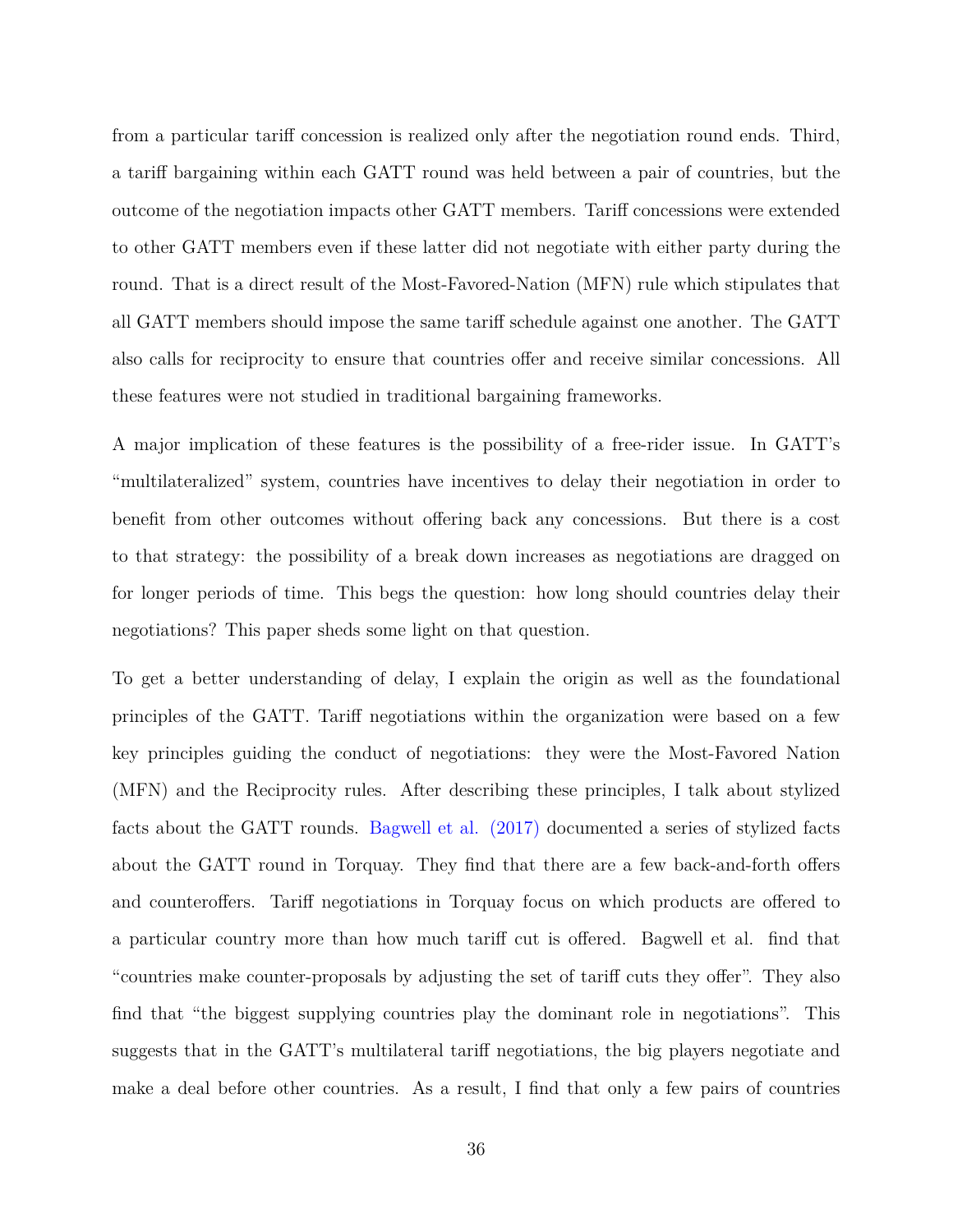make a deal early in the round while most pairs delay their negotiations.

After these stylized facts, I establish a theoretical framework of tariff bargaining by building on the GATT rules. In particular, I focus on the role of externalities and the existence of deadline on negotiation delays in GATT rounds. I derive conditions under which delays occur in multilateral bargaining where negotiations are conducted between pairs of countries and where some information are private when a negotiation is on-going.

In this paper, I augment traditional models with network measures to explain why some GATT negotiations had delay while others did not. Because of the structure of each round, a tariff negotiation between a pair of countries cannot be studied independently from other negotiations. Moreover, Bagwell and Staiger argue that during the Torquay round, countries were changing their offers after the failure of the US-UK negotiation. All of these suggest that the decision of one pair of countries can affect that of others.

The purpose of this article is then to understand how peer effects alter the duration of a multilateral negotiation. I depart from previous works in one major way: I consider that GATT members involved in a particular round of negotiation form a network of negotiatiors where each country is considered as a node, and a link between nodes indicates countries engaged in tariff negotiation between one another. In doing so, I study not only the role of deadlines, but also spillovers or peer effects on the duration of each negotiation. First, deadlines might increase delay because they give GATT members windows to extend negotiations and reach an agreement only at the "eleventh hour". Second, delay also occurs because of peer effects which come in two forms: the importance of each pair, and the closeness between pairs. I show that there are countries whose negotiations are more important than others. These are the "central" countries in the network.

I compiled a newly unveiled data by the WTO in order to extract any information on the beginning and ending dates of negotiation, the identity of all parties involved for each GATT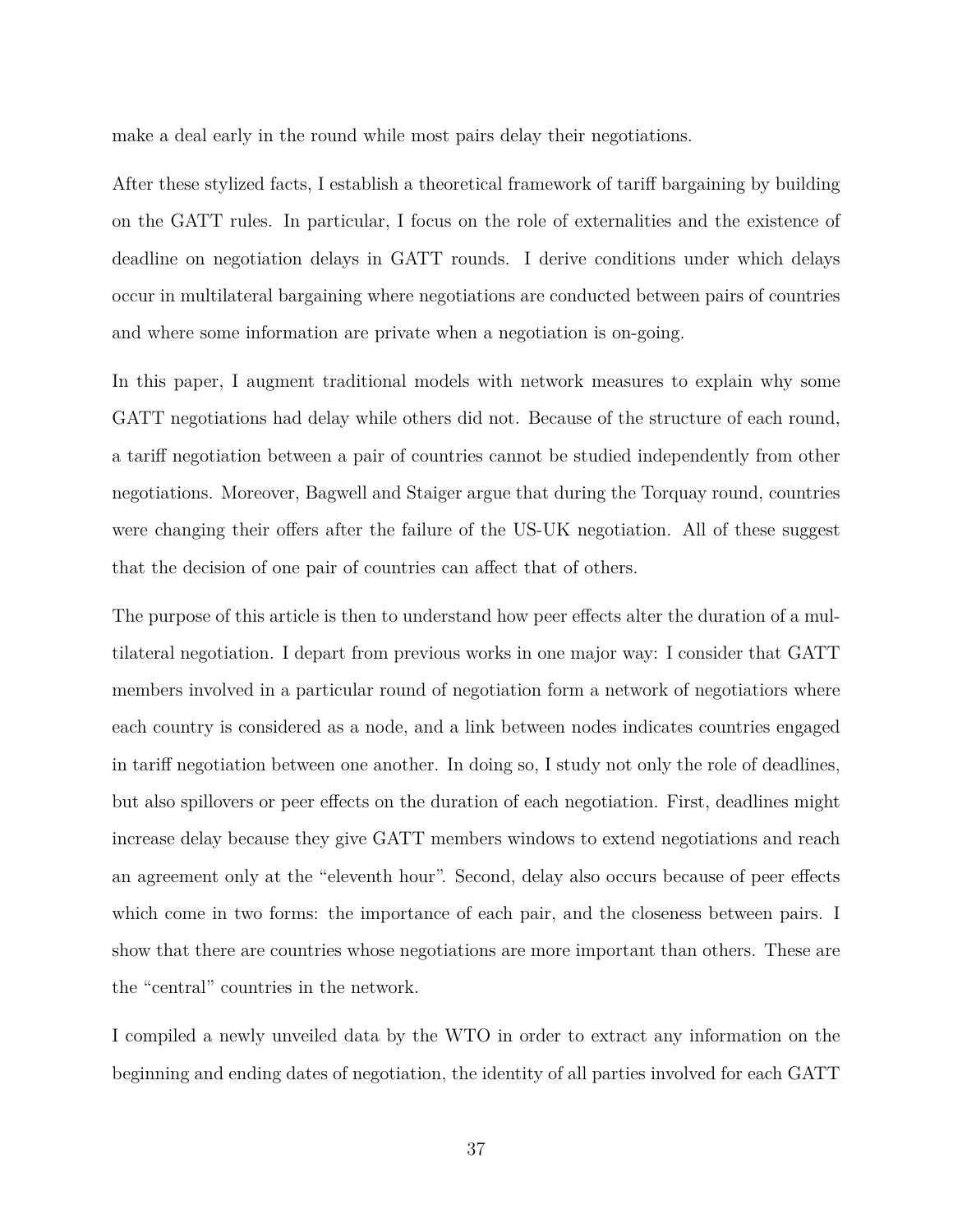round, etc. I estimate the effects of externalities in the entire negotiation with the network's centrality and distance measures for each pair of countries. In a network, centrality measures the importance of each country (node) relative to other countries (nodes). Distance measures the number of edges (paths) connecting two nodes. In this context, I assume that when a pair of countries meet, the duration of the negotiation depends on other countries that reached an outcome before them: how central these other countries are to the entire network (centrality), and how important these other countries are to that particular pair (distance).

This paper is structured as follows. Section 2 introduces previous works on the determinants of bargaining duration while lays out the hypotheses tested in later part. Section 3 talks about the history of GATT, its founding principles, and the bargaining protocols. Section 4 analyzes delay in GATT negotiation from a theoretical point of view. In section 5 I present the data by describing how I transcribed the data from WTO website and how I extracted the variables used for the estimation. Section 6 presents the estimation results.

## **2.2 Related literature**

My work is related to various literature on bargaining delay and on trade negotiation. Bargaining delay has garnered attention from economists because the early literature that started with Rubinstein's work mostly predicts an immediate agreement. In general, the bargaining literature identifies factors such as incomplete information, bargaining externalities, and overconfidence or optimism as the main cause of delay in a negotiation.

Bargaining delays occur because each party in the negotiation has some private information that the other negotiating party does not have. In this case, delay is a strategic tool to uncover that private information. A common example of private information in this strand of literature is when players have private valuations of the object of negotiation. Some players can have a high valuation and others have a low valution of the good. Therefore, delays are used to separate the two types of players. Cramton (1991) uses that argument in his paper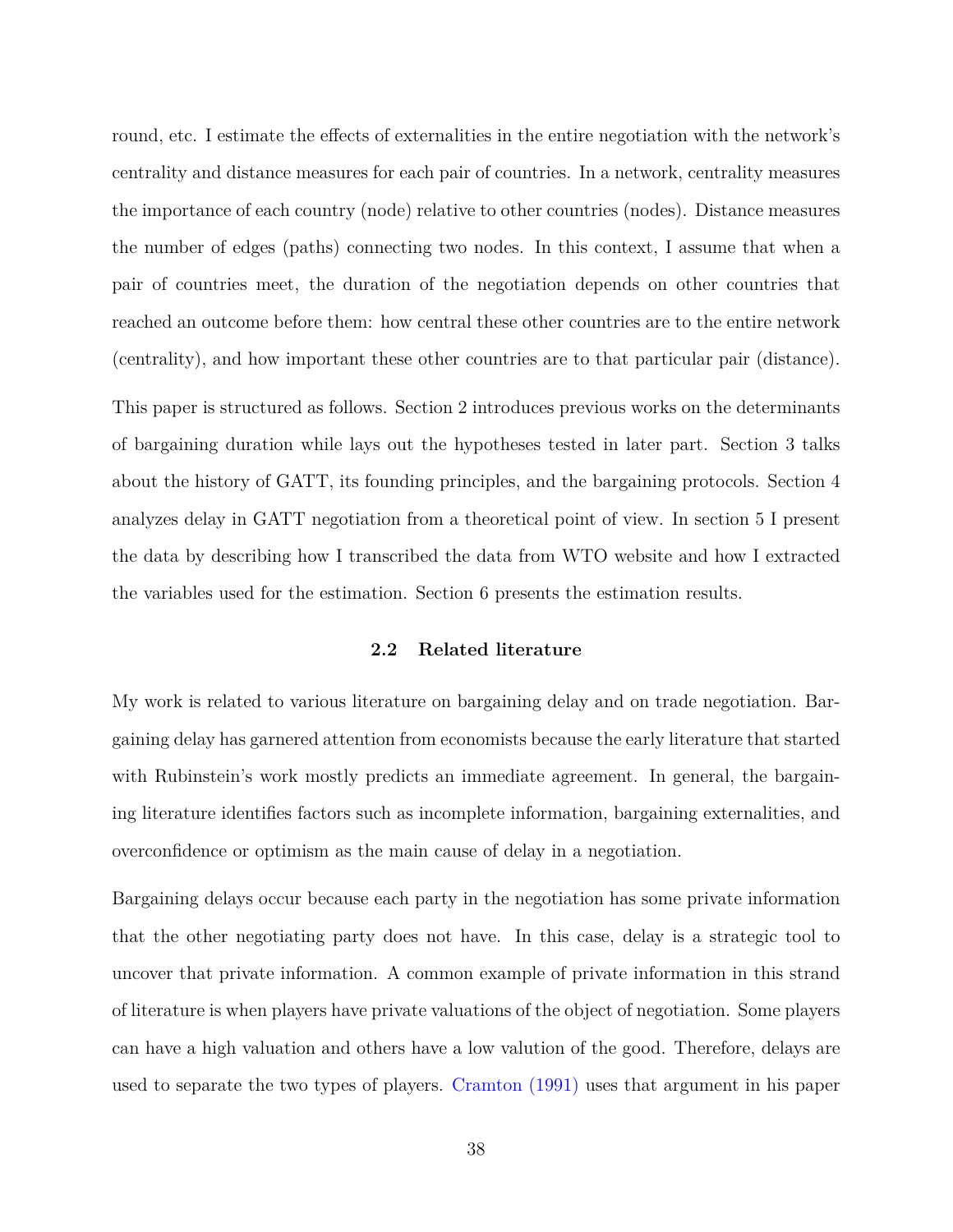by studying strategic delay in an infinite horizon alternating offer model. He argues that delays exist to learn players'valuations, and that less patient players want to settle early.

Fuchs and Skrzypacz (2012) also analyze delays in a dynamic bargaining setting with onesided private information and a deadline. Delay emerges in their analysis because the seller can wait until the deadline and get the disagreement options. As a result, the seller keeps on making unacceptable offesr, but changes his strategy once the negotiation nears its end. This leads to more agreements taking place at the "eleventh hour".

Delay also arises in multilateral bargaining settings because of externalities. In this case, the underlying object can be thought of having a public good property. Jehiel and Moldovanu (1995) analyze the role of negative externalities in causing delay in a long, finitely repeated negotiation game, where a seller negotiates with many potential buyers. From the point of view of the seller, some buyers are more "attractive" than others and thus could be sold the object at a higher price because they suffer from higher negative externalities if they do not get the object. Therefore, the seller might wait to extract higher prices. But this strategy can be also costly because as the deadline approaches, the probability of selling to an unattractive buyer also increases. Gomes (2005) argues that delay may be present in a multilateral dynamic contracts with externalities when contracts may be renegotiated. In particular, a free-rider problem arises because agents wait on other players to form a coalition and enjoy the externalities resulting from this coalition.

Overconfidence and optimism also introduce delay in negotiations. Yildiz (2003) shows that optimism can generate delay in a finite horizon two-player negotiation game. Galasso (2010) studies negotiation with and without externalities between one seller and multiple buyers. He shows that without externalities, an overestimation of the likelihood of receiving an offer and that of the likelihood of making a great offer result in a delay. Similarly, the presence of high positive externalities induces the seller to delay the agreement to extract higher payoffs.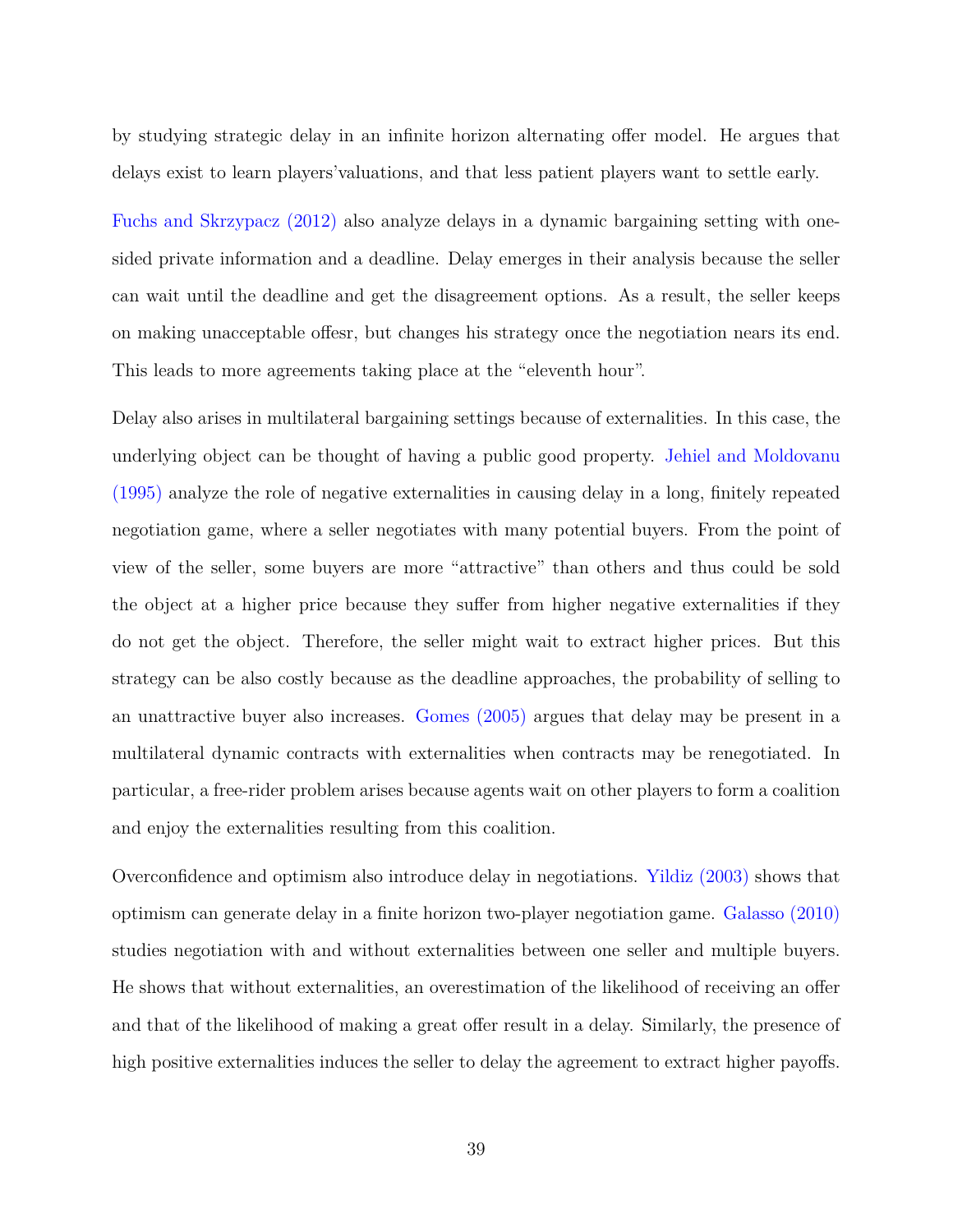Like these papers, my article acknowledges the presence of delay in a negotiation. I identify externalities and deadline as playing a major role in trade bargaining. But there are other features of trade negotiations that are not explicitly studied in previous articles. In traditional bargaining models, the underlying object is usually indivisible. Thus, a player either owns or does not own the object at the end of the negotiation. Usually, the outside option is then not having the object. In GATT's tariff bargaining, the outside option can be of two types. In the worst-case scenario where no countries have made a deal, governments get the amount of trade liberalization they had before the round. But in most cases, some pairs struck a deal. Because of the Most-Favored-Nation (MFN) principle that I explain in detail in the next section, GATT members would benefit from tariff concessions that they did not directly negotiate. As a result, the outside option is no longer the previous tariffs but the negotiated ones. There are then incentives for every participating countries to delay and "free ride" any deal. An implication of this observation is that the externality is dependent on which pair of countries are having a deal. Externalities that are dependent on the identity of the participants are not fully explored in traditional bargaining model.

Another feature is the multilateral characters of the GATT rounds. In a traditional multilateral bargaining, the negotiations are usually between one seller and several potential buyers. In the GATT rounds, there are several sellers as well as several buyers of tariff cuts. Multiple countries are exporting the same product in a market and are therefore all interested in this product's tariff. As a result, each bilateral negotiation cannot be analyzed independently of other negotiations. Since outcomes might be interdependent, the negotiation game should be studied in a network structure to catch all the subtleties of the relationships between bilateral negotiations. This is not found in most traditional bargaining literature.

My article follows other empirical studies of bargaining delay in trade negotiations. Moser and Rose (2012) study the duration of 88 regional trade agreements and find that a negotiation takes less time when there are fewer participants at the negotiation table, or when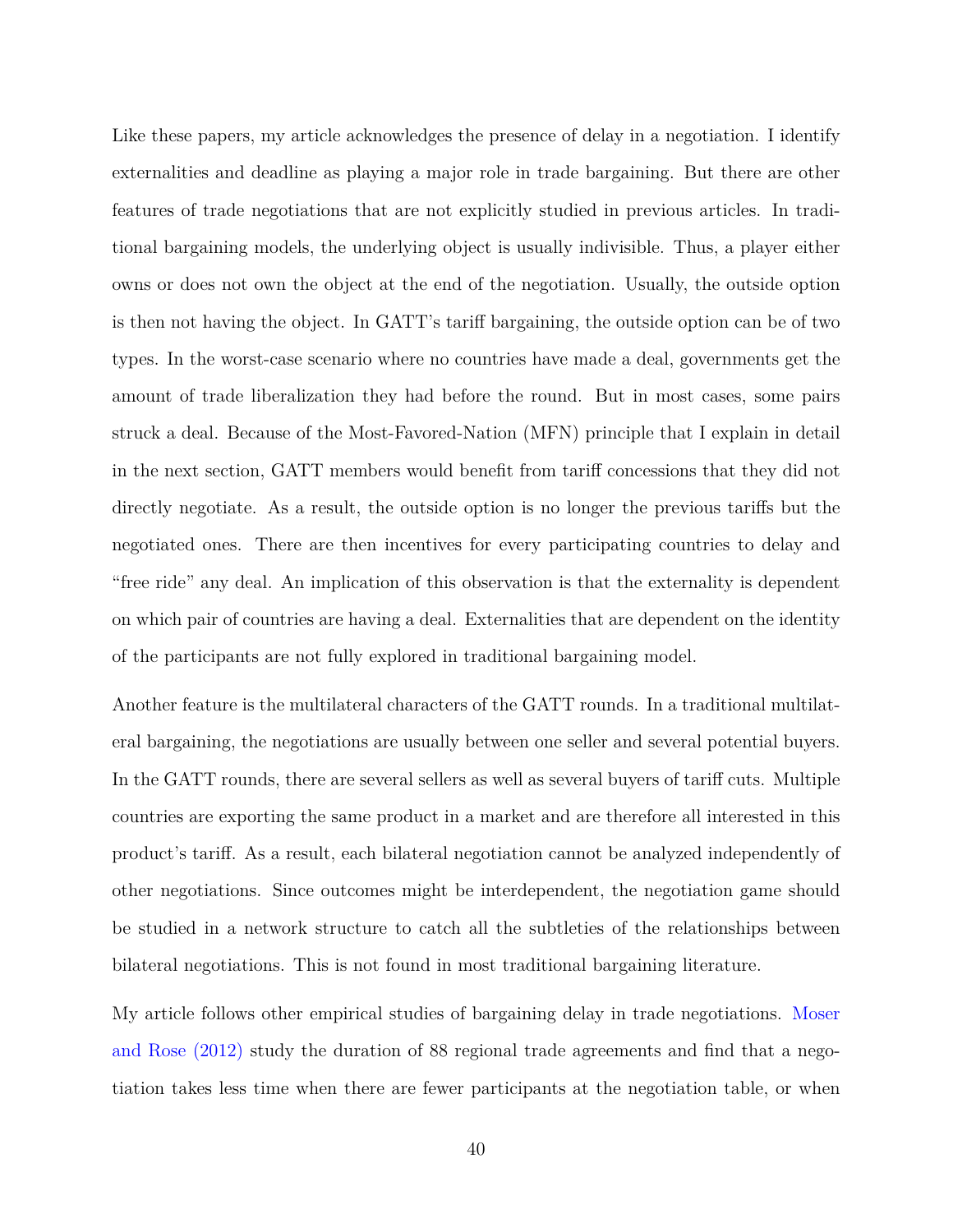negotiations are between richer countries. Fearon (1998) argues that the presence of intergovernmental organizations reduces delay in a negotation because it provides more structure to the negotiation. For instance, these organizations enforce the bargaining rules such as who can make an offer and when. Moreover, as Young observes, international organizations also reduce transactional costs by structuring the negotiation agendas and by assisting in the formulation of negotiating texts. Simonelli (2011) provides an empirical study of duration with a focus on the role of intergovernmental and nongovernmetal organzations. She finds that these organizations affect the length of negotiations in various ways: an involvement of intergovernmental organization makes the bargaining longer for security-related agreements, but shorter for non-security agreement.

Although the articles above help understand delay in trade bargaining from a general perspective, they did not study GATT/WTO rounds which had the bilateral/multilateral feature and which potentially induce a free-rider problem. Because of the Most-Favored Nation, a GATT member should impose the same tariff on all of its imported goods, irrespective of their sources. Therefore, in a tariff negotiation, a potential externality might exist for countries that do not directly participate in the negotiation, thus the free-rider problem.

Economists were divided on this MFN free-rider problem. On one hand, several authors established the existence of the free-rider issue. Among them are Caplin and Krishna (1988) who argue that MFN tariff reductions by the participants of a negotiation improve the terms of trade of non-participants, resulting in many countries not fully participating in tariff negotiation.

Ludema and Mayda (2009) also provide a theory-based evidence of this issue. I will explain their model to grasp the extent of the problem. Suppose N countries are exporting to the domestic country, denoted by country 0, and all of them are WTO members. Governments maximize a weighted social welfare given by the sum of consumer surplus, producer surplus. A tariff revenue enters the welfare function only for the domestic country. The welfare is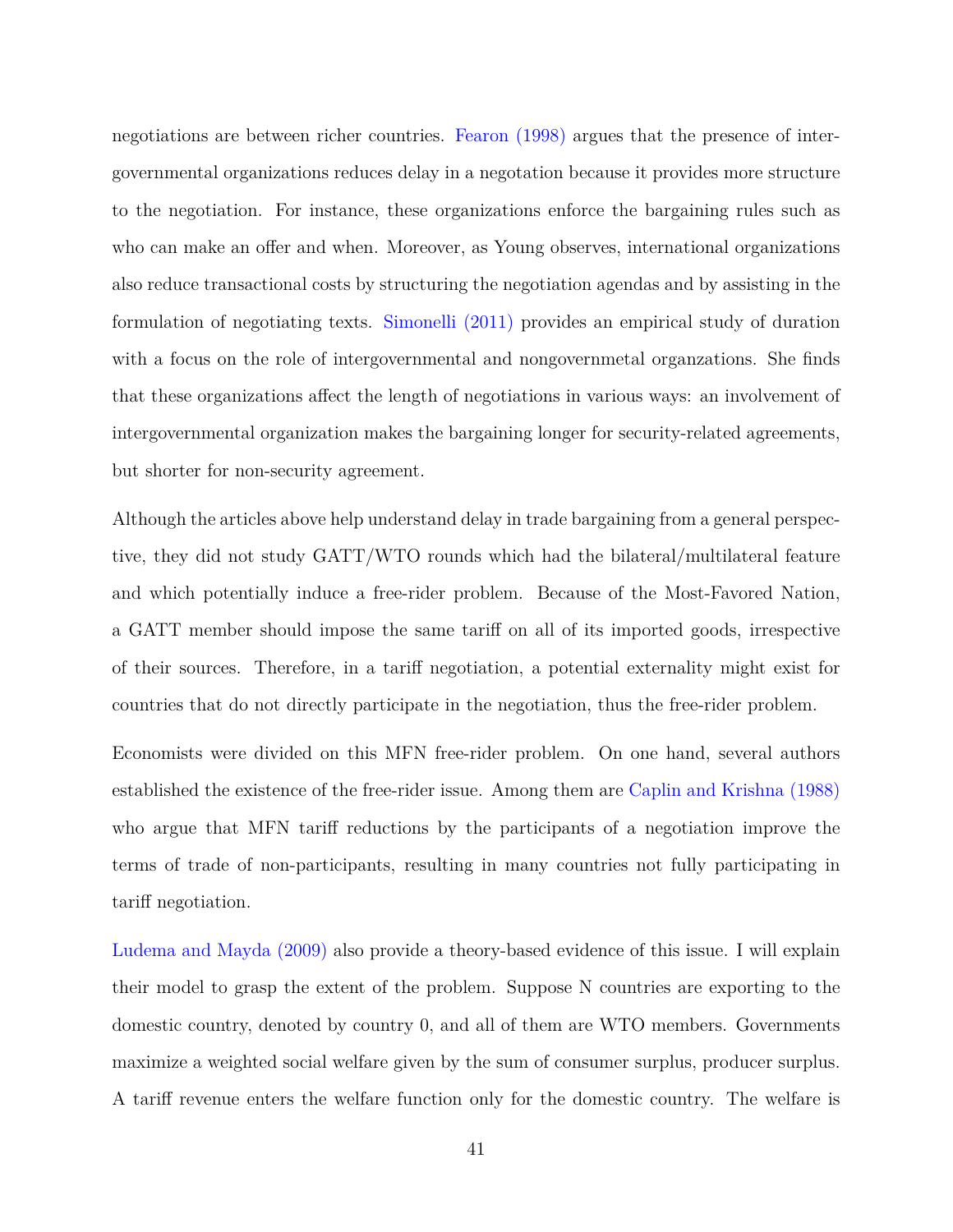denoted by  $w_0$  and  $w_i$  with  $i = 1, ..., N$  for the domestic country and the exporters, respectively. A tariff negotiation between the domestic country and its trading partners consists of finding the reduction of domestic tariff  $\tau$  in exchange of transfers  $t = (t_1, ..., t_N)$  from the foreign countries. Ludema and Mayda impose two restrictions: (i) that any country may withdraw from negotiations, which they called as voluntary participation; and (ii) that the agreed tariff maximizes the joint welfare of all participating countries. Let  $A \subseteq N$  be the set of the participating countries in the set of all exporting countries. The negotiated tariff  $\tau^{n}(A)$  that maximizes  $w_0(\tau) + \sum_{i \in A} w_i(\tau)$  decreases with the cumulative market share of the participating exporters,  $\Theta_A \equiv \ \sum$  $\sum_{i \in A} \theta_i$ .

Moreover, the domestic country agrees to reduce its tariff if the sum of the transfers and the welfare under the new tariff exceeds the welfare under the unilaterally optimal tariff  $\bar{\tau}$ , i.e.:

$$
w_0(\tau^n(A)) + \sum_{i \in A} t_i \ge w_0(\overline{\tau})
$$

Similarly, an exporter *i* participates in the negotiation if what it pays as a transfer is less than what it gets by participating instead of free riding, or

$$
t_i \le w_i(\tau^n(A)) - w_i(\tau^n(A|i))
$$

Together, the two equations above determine that in equilibrium the set of participants *A* should satisfy:

$$
\Omega(A) = \sum_{i \in A} w_i(\tau^n(A)) - w_i(\tau^n(A|i)) - [w_0(\overline{\tau}) - w_0(\tau^n(A))] \ge 0
$$

Ludema and Mayda argue that the free-rider problem exists because the set of participants *A* can be restricted to only exporters above a certain size. Let *x* be a critical exporter such that the size  $\theta_i \geq \theta_x$  for the participating countries, and  $\theta_i \leq \theta_x$  for nonparticipating countries. The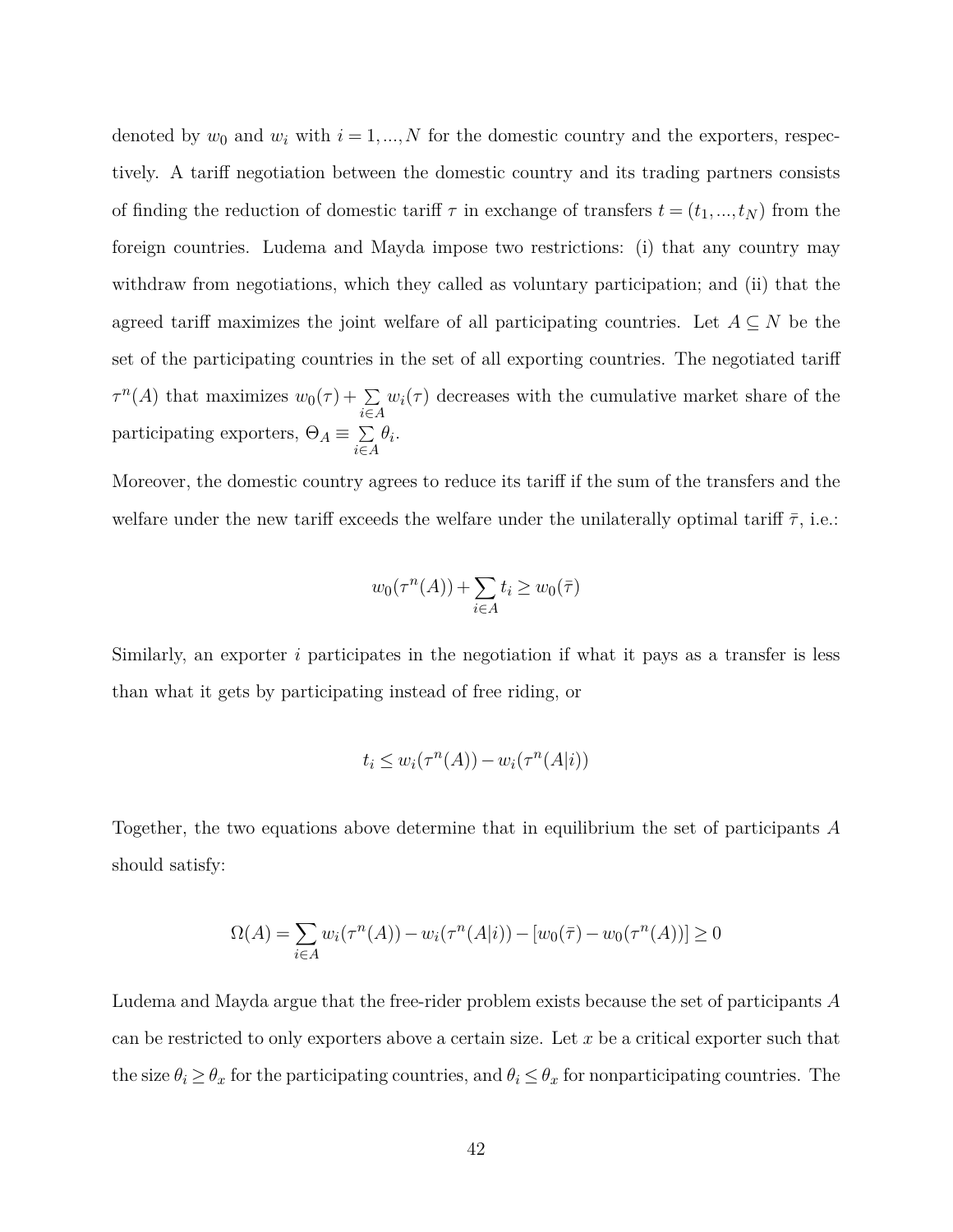authors show that there exists *x* such that tariff can be reduced while satisfying  $\Omega(x) \geq 0$ . In other words, only exporters with a certain size participate in the negotiation, and the extent of the tariff cut is decreasing with the cumulative size of the participating exporters. This is in essence the free-rider problem.

On the other hand, some economists are skeptical about the existence of a free-rider issue in multilateral negotiations and argue that any potential externality is internalized through the multilateral structure of any GATT/WTO negotiation. Earlier, the problem exists because the terms of trade change when import tariffs decrease. Instead, Bagwell and Staiger (1999) use a general equilibrium framework to introduce the idea of reciprocity as the mutual changes in trade policy that bring about equal changes in import volumes across trading partners. One major implication of this is that the GATT's principle of reciprocity leaves the world prices unchanged. Bagwell and Staiger (2017) show that under multilateral reciprocity, simultaneous negotiations (such as that of GATT) can result in tariff reductions leaving the world price unchanged. As a result, tariff reductions do not give rise to a free-rider problem. Let us sketch Bagwell and Staiger's arguments below, starting with two countries and expanding with three countries.

Assume domestic and foreign (∗) countries trade two goods. The domestic (foreign) market imports x (y). The local relative price facing the domestic (foreign) producers and consumers is  $p \equiv \frac{p_x}{p_y}$  $\frac{p_x}{p_y}$  ( $p^* \equiv \frac{p_x^*}{p_y^*}$ ). The domestic (foreign) non-prohibitive tariffs are presented by *t* (*t*<sup>\*</sup>). Let  $\tau \equiv (1+t)$  and  $\tau^* \equiv (1+t^*)$ , then prices can be written as  $p = \tau p^w \equiv p(\tau, p^w)$  and  $p^* = \frac{p^w}{\tau^*}$  $p^w = p^*(\tau^*, p^w)$ , where  $p^w \equiv \frac{p_x^*}{p_y}$  is the world relative price. In each country, production depends on the local relative price; consumption is determined by both local relative price and tariff revenue which is distributed as a lump sum to consumers. Therefore, for the domestic country, the production is  $Q_i = Q_i(p)$  for  $i \in \{x, y\}$ , consumption is  $D_i = D_i(p, R)$  where  $R =$  $[D_x(p, R) - Q_x(p)][p - p^w]$ . In other words, all variables are influenced by the local relative price  $p$  and the world price  $p^w$ . The foreign production, consumption and tariff revenue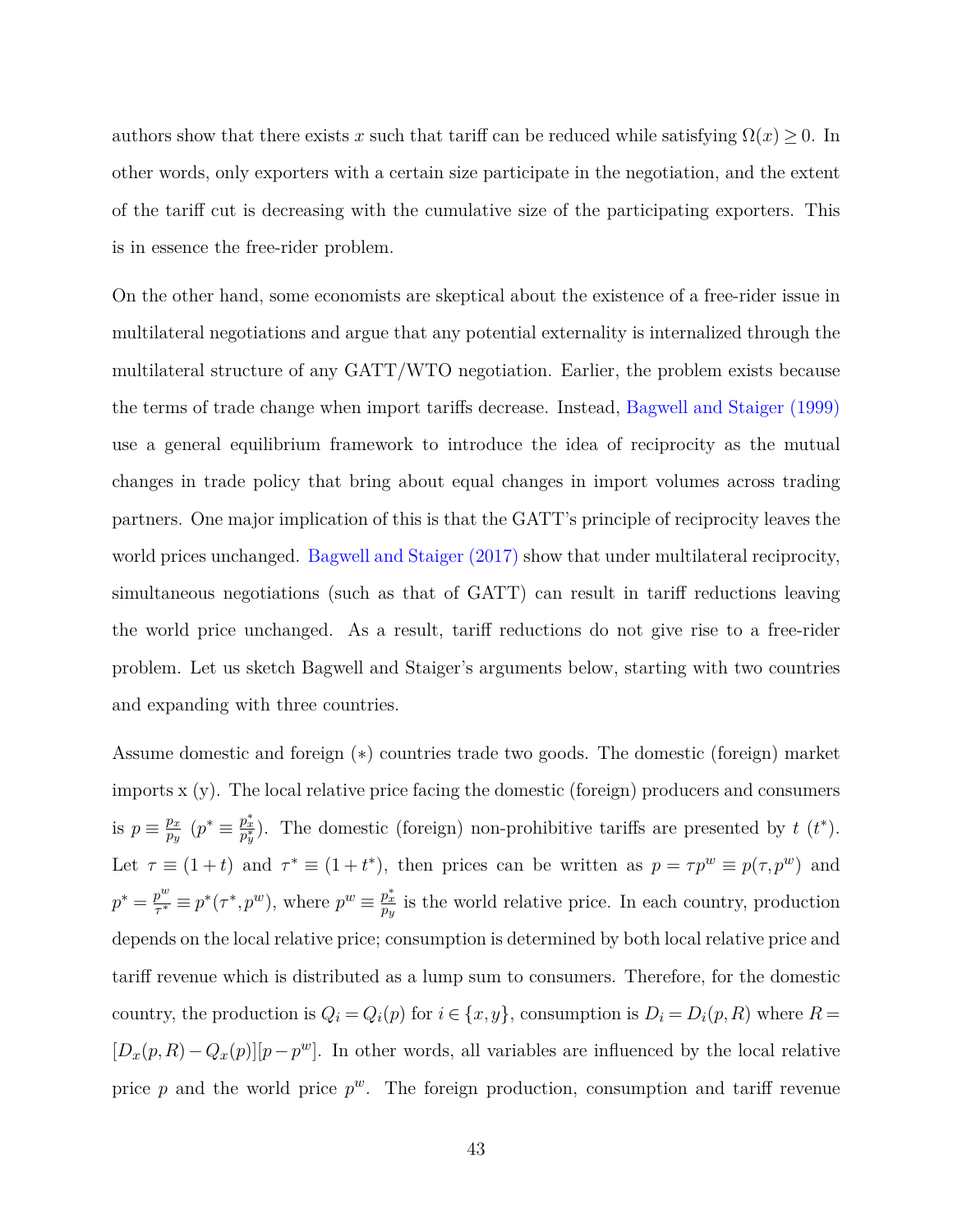can also be defined analoguosly. Similarly, domestic imports  $M(p, p^w)$  and exports  $E(p, p^w)$ can be defined as a function of these two parameters, where  $M(p,p^w) \equiv C_x(p,p^w) - Q_x(p)$ and  $E(p, p^w) \equiv Q_y(p) - C_y(p, p^w)$ . Likewise, we can write foreign imports and exports as  $M^*(p^*, p^w)$  and  $E^*(p^*, p^w)$ , respectively. The equilibrium world price,  $\tilde{p}^w(\tau, \tau^*)$  is determined by market clearing conditions that domestic export is equal to foreign import. This means that welfare, which is the sum of consumer surplus, producer surplus and tariff revenue, can be written as a function of  $p(p^*)$  and  $\tilde{p}^w$ , i.e. domestic and foreign welfare functions are  $W(p, \tilde{p}^w)$  and  $W^*(p^*, \tilde{p}^w)$ , respectively.

Let us review how reciprocity and MFN get rid of third-party externalities. First, the terms of trade theory posits that holding local price fixed, each government likes when its terms of trade improve, i.e.  $W_{\tilde{p}^w} < 0$  and  $W_{\tilde{p}^w}^* > 0$ .

Suppose that at the beginning of the bargaining, the initial pair of tariffs,  $(\tau^0, \tau^{*0})$ , is exogenous. The resulting world and domestic local pries are  $\tilde{p}^{w0} \equiv \tilde{p}^w(\tau^0, \tau^{*0})$  and  $p^0 \equiv p(\tau^0, \tilde{p}^{w0})$ , respectively. Suppose further that the negotiation results in a new pair of tariffs,  $(\tau^1, \tau^{*1})$ which yield in the new world and domestic local prices  $\tilde{p}^{w1} \equiv \tilde{p}^w(\tau^1, \tau^{*1})$  and  $p^1 \equiv p(\tau^1, \tilde{p}^{w1})$ , respectively.

According to Bagwell and Staiger (2010), the principle of reciprocity requires that the ideal mutual changes in trade policy bring about changes in the volume of each country's imports that are equal in magnitude to the changes in the volume of its exports. In other words, the new tariffs respect the principle of reciprocity when:

$$
\tilde{p}^{w0}[M(p^1, \tilde{p}^{w1}) - M(p^0, \tilde{p}^{w0})] = [E(p^1, \tilde{p}^{w1} - E(p^0, \tilde{p}^{w0}))]
$$

Using the balanced trade condition, the equation above can be written as:

$$
[\tilde{p}^{w1} - \tilde{p}^{w0}]M(p^1, \tilde{p}^{w1}) = 0
$$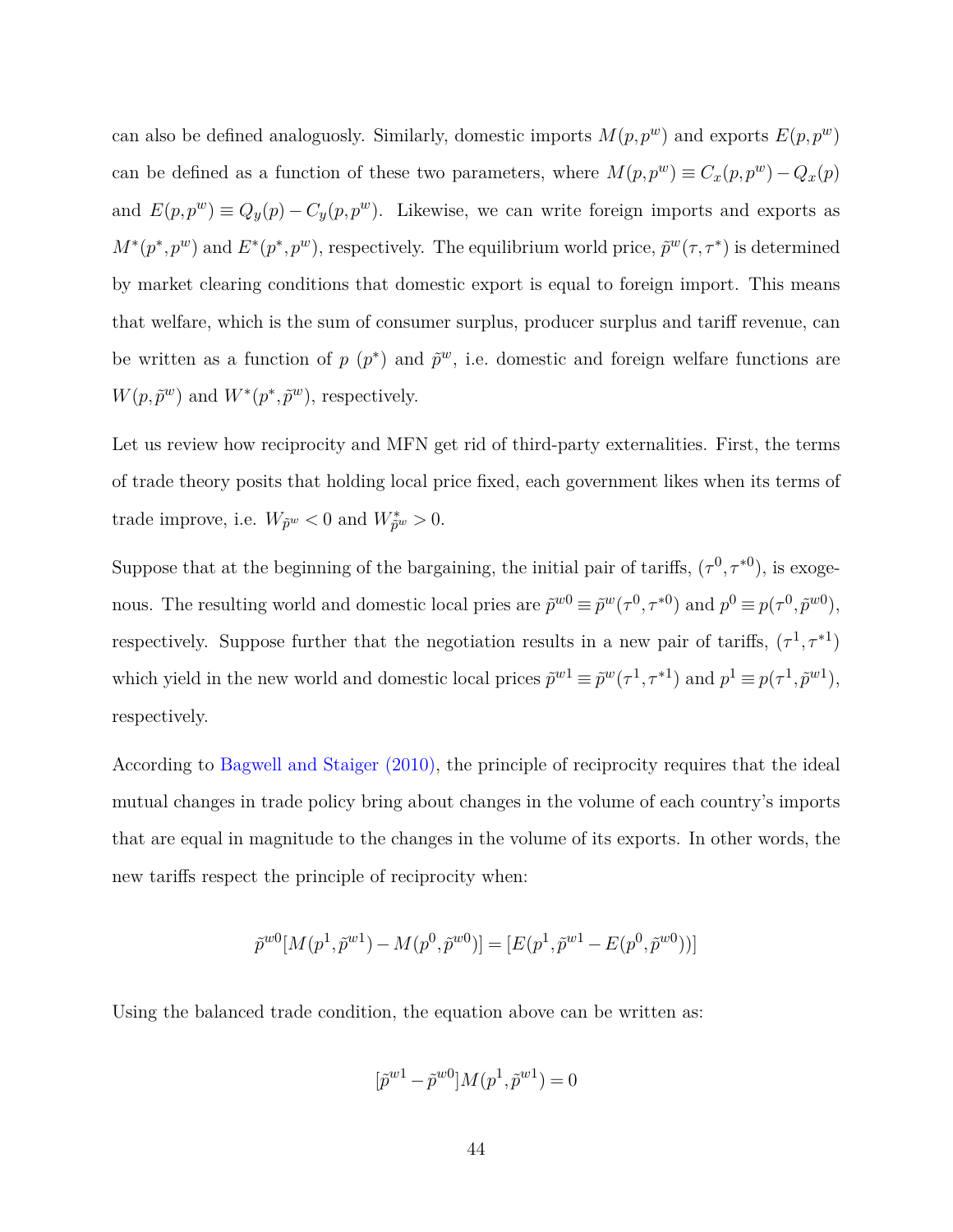This says that changes in tariffs that conform to the principle of reciprocity will leave the world price unchanged.

To understand how reciprocity coupled with MFN eliminates the free-rider issue in Bagwell and Staiger, let us move to a three-country model. Everything is defined as before, but now the domestic country exports good *y* to foreign countries ∗1 and ∗2 and imports good *x* from each of them. Suppose that the domestic country applies two tariffs  $\tau^1$  and  $\tau^2$  to the imports from countries ∗1 and ∗2, respectively. Then there should be also two separate world prices  $p^{w1}$  and  $p^{w2}$  that apply to these countries. Recall that the domestic local price is  $p = \tau^1 p^{w1}$ and  $p = \tau^2 p^{w2}$ . The MFN rule requires that the domestic country imposes the same tariff on both exporters, i.e.  $\tau^1 = \tau^2$ . Given the same price *p*, it follows that  $p^{w1} = p^{w2}$ , therefore the welfare function of each country still depends on only two parameters: its local relative price and the world price. In particular, the welfare for foreign country 2 is  $W^{*2}(p^{*2}, \bar{p}^w)$ .

Now, suppose that domestic and foreign country 1 decide to make a reciprocal reduction in their tariffs  $\tau$  and  $\tau^{*1}$ , whereas foreign country 2 leaves its tariff  $\tau^{*2}$  unaltered. Since the negotiation respects the reciprocity rule, then it also leaves the terms of trade  $\tilde{p}^w(\tau, \tau^{*1}, \tau^{*2})$ unchanged. As a result  $p^{*2} = \frac{p^w}{\tau^{*2}}$  $\frac{p^w}{\tau^{*2}}$  is also fixed. Thus,  $W^{*2}(p^{*2}, \tilde{p}^w)$  also remains unaltered. Therefore, according to Bagwell and Staiger any tariff negotiation that respects MFN and reciprocity does not generate a spillover for the non-participating country.

More recently, Zeng (2018) extends the work of Bagwell and Staiger by empirically analyzing the role of externalities in bargaining delay. Zeng has two conclusions on delay. First, the delay between the first offer and the second offer, and the delay between the first offer and the final agreement decrease with the exporter market concentration in the importing market. His main argument relies on private information about political pressure: in order to signal whether it faces high or low political pressure, an exporter delays in making an offer. Second, the delay until the initial exporter makes an offer first increases then decreases with the exporter's market concentration.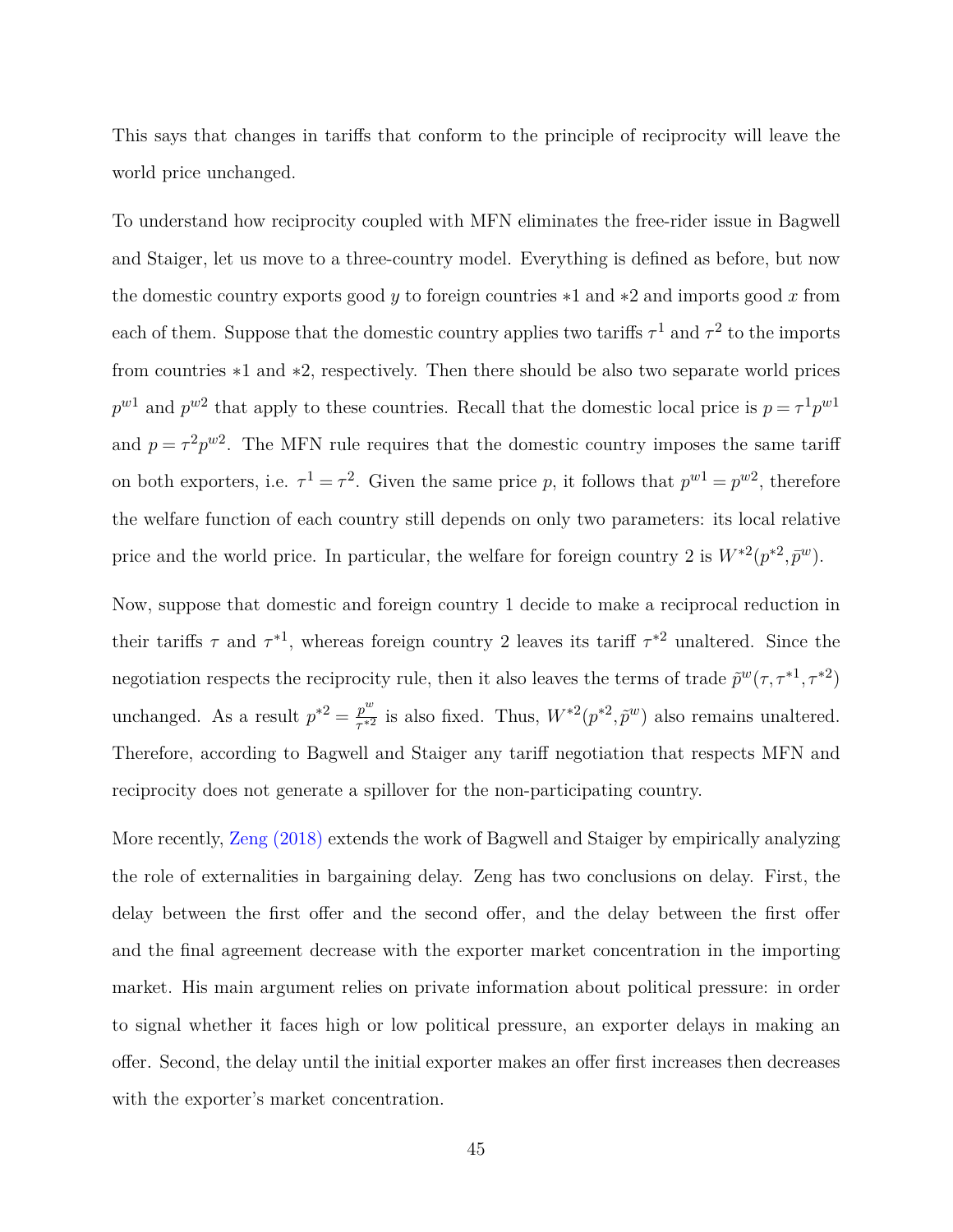My article extends Zeng's paper by focusing on the data on GATT rounds. However, I differentiate from his article in two main ways. First, I measure delay as the time between the beginning of the round and the end of a bilateral negotiation. Negotiations are supposed to start on the same date, the beginning of the round. The reason why some countries are delaying their offer or their agreement is mainly to see what is done by other countries. In particular, since the information on each offer and counteroffer within a particular bilateral negotiation is held secret until the pair reaches an agreement, countries have incentives to delay. As is stated by Bagwell et al. (2017), many countries were expecting that the U.S. would be successful in getting rid of the UK Preferential Trade Agreements with its Commonwealth partners. As a result, many other countries were waiting on this bilateral negotiations, and changed their offer once US-UK negotiations failed. Second, I analyze three rounds of GATT instead of only focusing on Torquay. For Bagwell et al. and Zeng, analyzing the round in Torquay was important as that gives a detailed look of that round. In fact, Bagwell et al. were able to derive stylized facts that characterize the Torquay round from this data. However, studying delay in GATT's tariff negotiation should be more general because the Torquay round might have been heavily influenced by the US and the UK negotiation.

Finally, my work is also related to literature that incorporates network statistics to measure externalities. In particular, Nakajima (2007) estimates peer effects on smoking behaviour and identifies the presence of positive peer effects in his model. Lin and Xu (2017) uses centrality measures to identify the role of social interactions in a large network model.

## **2.3 The General Agreement on Tariffs and Trade (GATT)**

Since its inception in 1947, the GATT has reshaped international trade in different ways: it lowered various barriers to trade, and 150 countries are now members of the World Trade Organization (WTO), the successor of the GATT, to keep on making trade freer.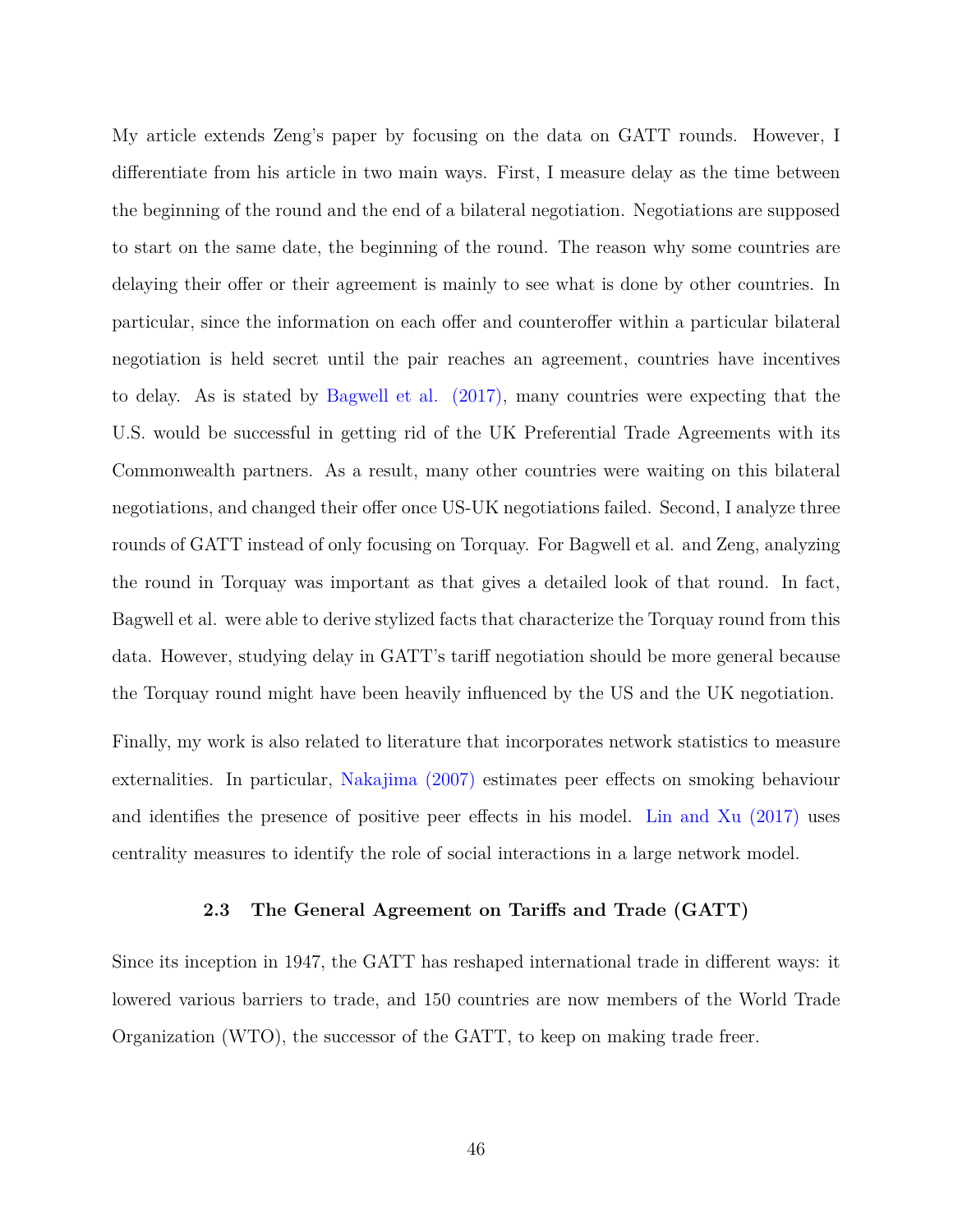## **2.3.1 History of the GATT**

The GATT was created in response to the increasing trade barriers that plagued the international trade in the 1920s and 1930s. After World War I, many countries around the world had increased their trade barriers. The greatest reminder of the bad consequences of protectionism was the U.S. imposition of the Smoot-Hawley Tariff Act in 1930. During that time, the U.S. average tariffs increased from 38 percent to 52 percent. As a retaliation, general tariffs around the world were around 50 percent.

To reverse this trend in protectionism, various countries convened together to restructure trade-policy and bring dialogue back. As a result, multilateral meetings such as the World Economic Conference in 1927 were held. However, these attempts were unsuccessful because of the absence of a clear structure under which to conduct a multilateral negotiation: governments needed rules that should ensure cooperation while enforcing compliance and punishing deviants.

Therefore, only bilateral trade agreements blossomed during the interwar period. In particular, the U.S. implemented the Reciprocal Trade Agreement Act in 1934. This agreement was characterized by two important rules that ensured its success: (i) the U.S. offered a tariff reduction to other members in exchange for reciprocal import tariff reduction from them; (ii) the lowered tariffs would extend to all U.S. partners to which it had given Most Favored Nation (MFN) status, i.e. tariffs should be applied without discrimination. This agreement meant that the U.S. were able to restore cooperation with its partners. Satisfied with the result of the agreement itself, the U.S. wanted to create a multilateral institution and include more countries.

At the end of World War II, 23 countries<sup>[1](#page-53-0)</sup> negotiated the General Agreement on Tariffs and

<span id="page-53-0"></span><sup>1</sup>These 23 countries were Australia, Belgium, Brazil, Burma (Myanmar), Canada, Ceylon (Sri Lanka), Chile, China, Cuba, Czechoslovakia, France, India, Lebanon, Luxembourg, Netherlands, New Zealand, Norway, Pakistan, South Africa, Southern Rhodesia (Zimbabwe), Syria, the U.K., and the U.S.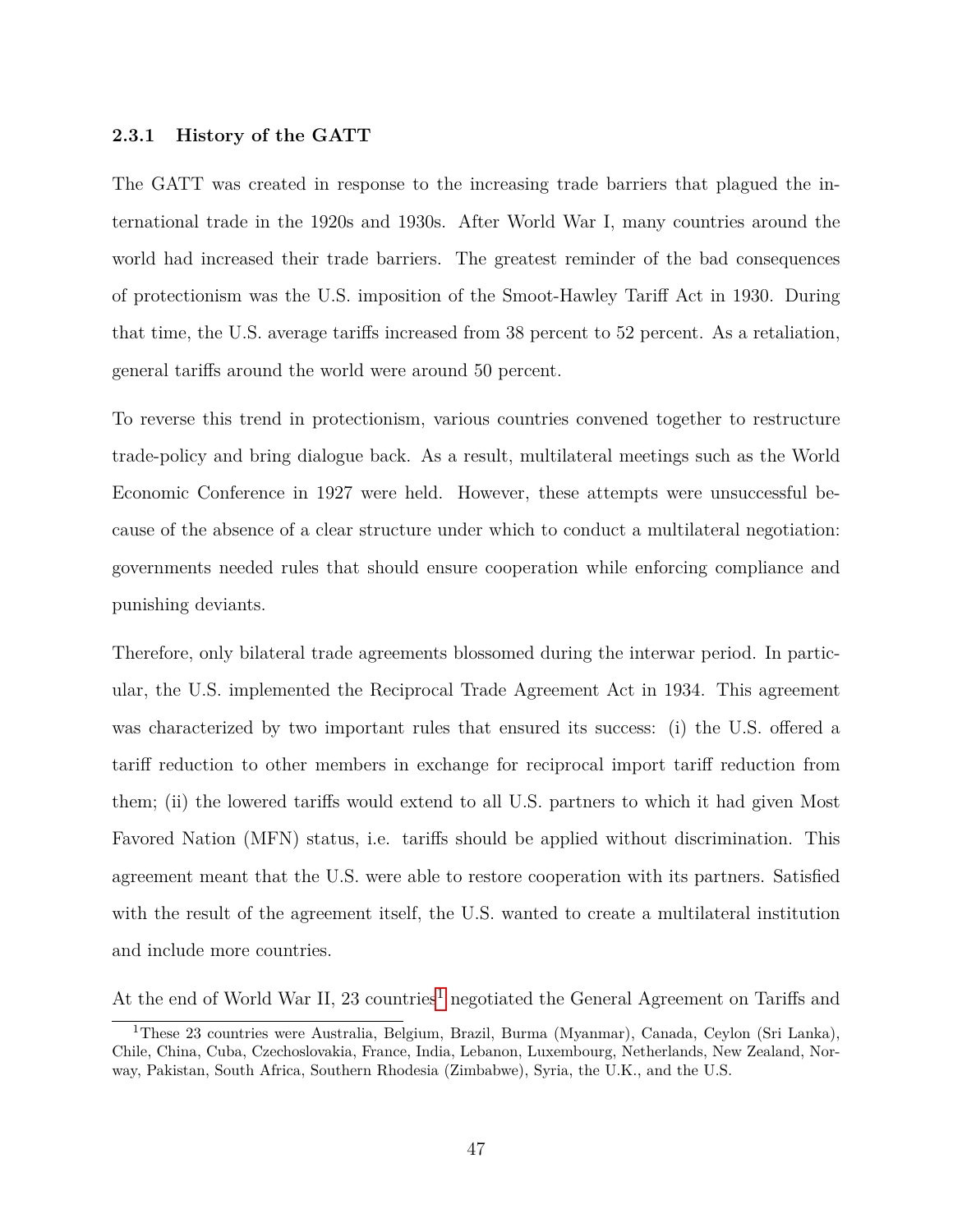Trade.

### **2.3.2 Principles of the GATT**

From the first round of tariff negotiation in 1947 to the creation of the WTO in 1994, the GATT was successful in two important ways. First, over the course of 47 years, the GATT had successfully gathered countries around eight rounds of negotiation to reduce import tariffs imposed on one another. The GATT had been attracting more participating countries than any other multilateral event over several years: 128 countries participated in the last official GATT round, the Uruguay Round, whereas the first round, held in Geneva, only had 23 members. There are various reasons to that. For example, most country found that the spike in tariffs during the interwar period was not beneficial and needed to change. But the fundamental difference between the GATT and any previous attempts at trade negotiation was the protection that the GATT provided to its members in case of a deviation from agreements. That protection came from the principles that guided the GATT, which I am talking about in detail in the next section. But in essence, the GATT gave countries the power to retaliate or renegotiate any previous commitment, which have made GATT members more willing to cut their tariffs down. As a result, the GATT was able to significantly reduce tariff barriers. We talked about the consequences of the U.S. Smoot Hawley tariff imposition and the retaliatory responses from other countries where tariff spiked above 50 percent. However, after eight rounds of negotiation, the average advalorem tariff had decreased to less than 4 percent.

Second, negotiations under the GATT had expanded from being solely focused on goods during the first five rounds to including other items such as services and intellectual property at the Uruguay Round. For instance, antidumping measures were included in the Kennedy round. Nontariff measures took an important place in subsequent negotiations such as the Tokyo and Uruguay rounds. These steps laid the foundation for the creation of the World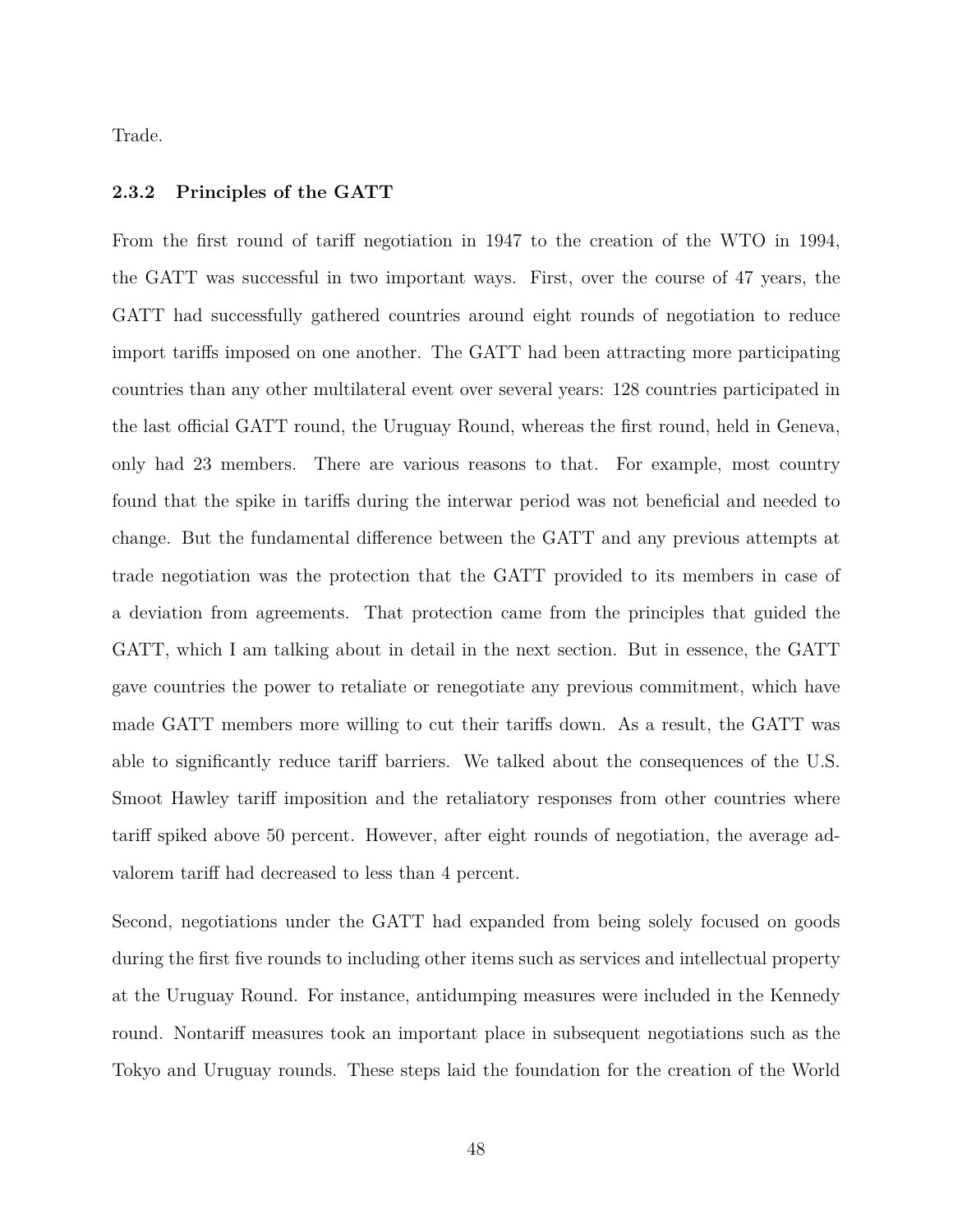Trade Organization in 1994. Table [2.1](#page-55-0) summarizes all the GATT rounds as well as the main subjects covered in each one of them.

<span id="page-55-0"></span>

| Year    | Round         | Subjects                                                                 | <b>Members</b> |
|---------|---------------|--------------------------------------------------------------------------|----------------|
| 1947    | Geneva        | Tariffs                                                                  | 23             |
| 1949    | Annecy        | Tariffs                                                                  | 13             |
| 1951    | Torquay       | Tariffs                                                                  | 38             |
| 1956    | Geneva        | Tariffs                                                                  | 26             |
| 1960-61 | Dillon Round  | Tariffs                                                                  | 26             |
| 1964-67 | Kennedy Round | Tariffs and antidumping                                                  | 62             |
| 1973-79 | Tokyo Round   | Tariffs, nontariff measures,                                             | 102            |
|         |               | framework agreements                                                     |                |
| 1986-94 | Uruguay Round | Tariffs, nontariff measures, services,<br>intellectual property, dispute | 128            |
|         |               | settlement, textiles, agriculture                                        |                |

Table 2.1: GATT Rounds of Tariff Negotiation

*Source:* WTO website

To understand how the GATT was so successful where other multilateral negotiations had failed, one needs to study the principles upon which it was built. Note first that according to Bagwell and Staiger, the GATT was never created to achieve a global free trade.

In fact, the GATT had relied on two fundamental principles to conduct negotiations and dispute settlement.

## **2.3.2.1 Principle of reciprocity**

Reciprocity is one of the key foundations of multilateral negotation within the GATT rounds. Unlike any previous attempt at multilateral tariff negotiation, the GATT allowed countries to retract from previously commitment because its members thought that governments were more likely open to negotiations and generous in their commitment if they were allowed to back off from their prior commitments when external circumstances change.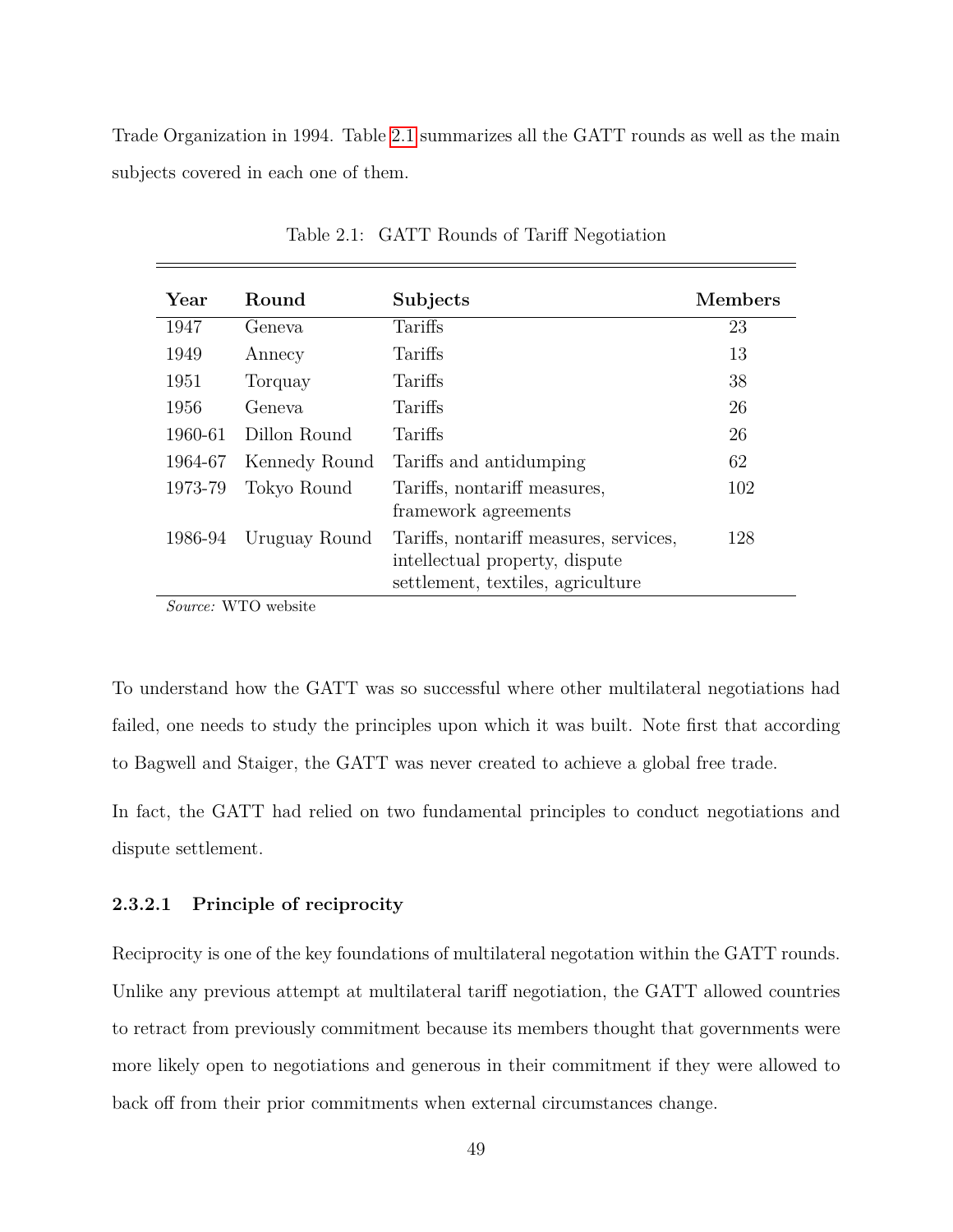There are two cases under which reciprocity can be applied. In the first case, a country might want to raise its import tariff to a level higher than the "bound" that it agreed during previous negotiation. Even if this could be legal because of change in national circumstances, it would adversely affect this country's trading partner. Consequently, adversely affected trading partners are permitted by the GATT/WTO to review all previous commitments, which can be accomplished in two ways. First, adversely affected trading partners are permitted to ask for liberalization in other areas of interest if they exist. Second, adversely affected trading partners could also increase some of their tariffs above the "bound" so as to rebalance market access.

In the second case, reciprocity can be invoked in dispute settlements. Sometimes, a country does not respect its previous commitment in a way that is not following the GATT's legal procedures. Adversely affected trading partners could then ask for compensation to rebalance the deal.

Note that reciprocity is not identified as a foundational principle of GATT. However, it is mentioned in various parts of the GATT's articles.

# **2.3.2.2 Principle of nondiscrimination**

The nondiscrimination principle gives the multilateral characteristic of negotiations under the GATT. Because of this rule, countries in negotiation have to extend concessions to all other GATT members, even if the latter did not actively participate in the negotiation. But because of this rule, tariff negotiations potentially engender externalities to non-negotiating parties, which might cause delay in tariff negotiations. The principle of nondiscrimination is embodied by the Most-Favored-Nation (MFN) treatment rule.

The MFN treatment specifies that goods from all GATT members should be treated equally irrespective of its sources. Note that GATT tariff negotiations were held bilateraly between two contracting parties. However, once they agreed with each other to commit to lowering its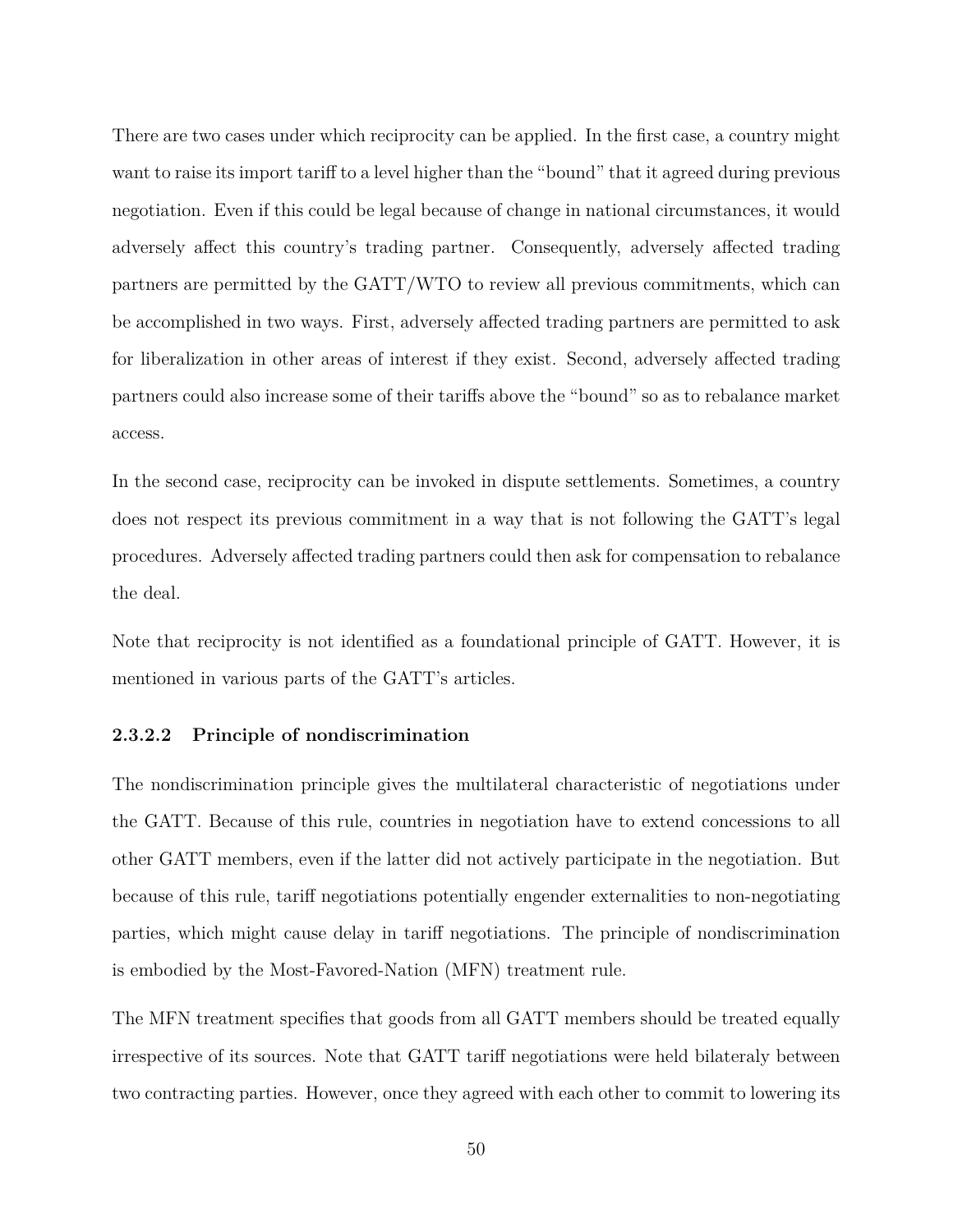tariff, the agreement was "multilateralized". This means that the same terms of agreement, the same lower tariff will be granted to all other GATT members on a nondiscriminatory basis, even if these other countries did not directly participate in the initial bilateral negotiation. For instance, when the US and France negotiate to lower their tariffs, all the other members will benefit from their deal. That is the essence of the MFN principle and the biggest reason why countries would want to become a member of the GATT/WTO. The MFN principle provides one GATT member with the assurance that its exported goods will receive the same treatment available to any other GATT member.

Nevertheless, there are exceptions to this nondiscrimination principle, and they are specified by the article XXIV of the GATT. In essence, this article permits the GATT members to sign side agreements between one another to further their integration. In particular, the article allows preferential trade agreements (PTAs) between members where the signatories of these agreements commit to lower-than-MFN tariff rates between them. In this case, PTA members enjoy lower tariff rates while the rest of the GATT members are subject to the MFN tariffs. A common example of PTAs is a free trade area such as the North American Free Trade Agreement where goods produced in Canada, the US or Mexico freely circulate in all three countries, whereas other foreign exporters pay for import tariffs to sell in those markets.

## **2.3.3 The GATT's bargaining protocols**

Now that the governing principles of the GATT were laid out, this section talks in detail about how the negotiating rounds were conducted. Note that all GATT rounds did not follow the same protocol. In particular, the first five GATT rounds as well as the Uruguay round were based on an item-by-item request and offer method of tariff negotiations. The other rounds of GATT followed a different procedure where tariff reductions were calculated according to formulas. I will talk about only the first type of negotiation because this paper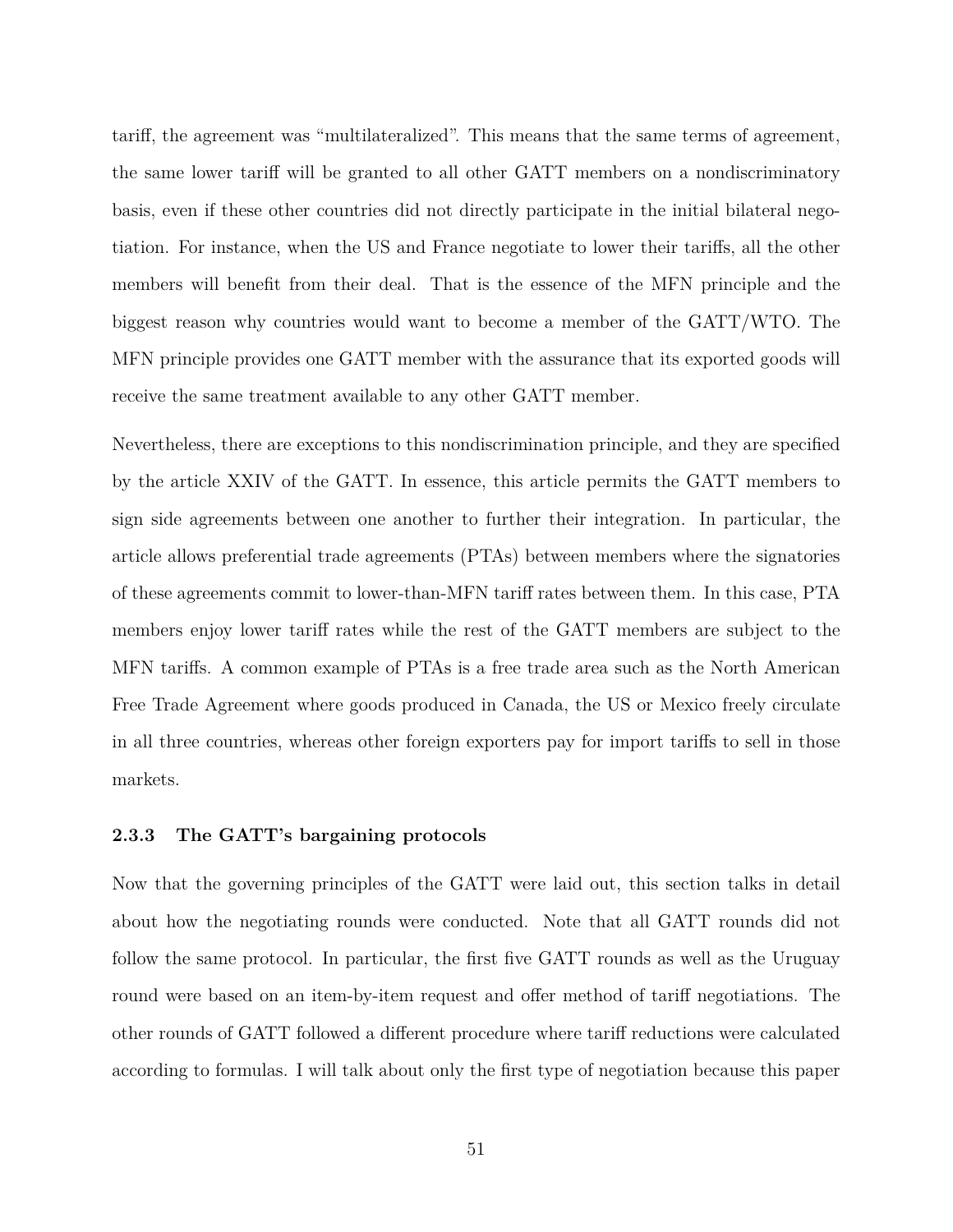focuses on the first three rounds of GATT. Here is the summary of the protocol for the first round of the GATT held in Geneva:

- 1. Each country submits to its partners a list of requests on the tariffs it is asking concessions.
- 2. Then each country submits a list of offers that details the concessions it is willing to give
- 3. Each pair of countries directly negotiate over their requests and offers.

Before the start of a round, countries were required to provide other members with their latest custom tariffs and foreign trade statistics. In order to prevent countries from manipulating their tariffs prior to a bargaining round, a base date is specified for the calculations of the tariffs that existed prior to the first meeting.

At the same time, each participating country submits their requests to their partners. These requests contain the list of products as well as the corresponding tariff cuts a country asks from another member. As explained in the GATT protocols of negotiation, these lists were made public for all participating governments and were therefore public information. After that, meetings were held in secret between each pair.

At the start of a round, countries were submitting their offer lists to let their negotiating partners know which items from their imports they are willing to negotiate on along with the tariffs offered for these items. Here, the Principal Supplier rule helps determine which country can request a negotiation session (by sending its offer list) with which country. According to Bagwell and Staiger, the protocol of the initial GATT round held in Geneva specified that "any product of which a participating country supplied a principal part of the total imports of this product should be expected to be available for negotiation". Although this definition of principal supplier was vague, it did note that the principal supplier of a product could be several countries altogether. The information in this stage are not public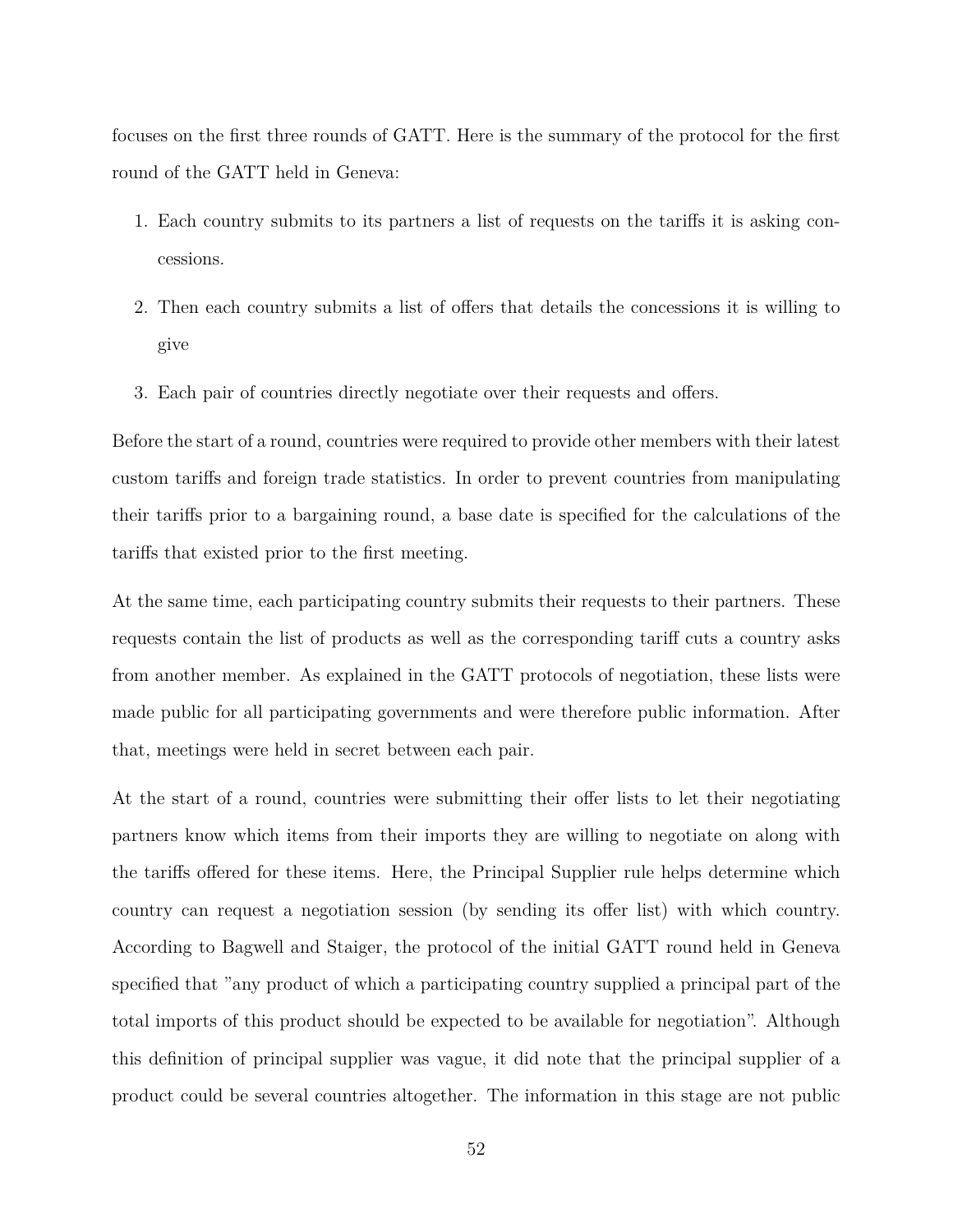because they are exchanged between each negotiating pair.

After requests and offers were exchanged and negotiations started, countries were secretly meeting in pair to conduct the bilateral tariff negotiation. The back-and-forth offers and counteroffers in each bilateral negotiation were also kept secret to other countries outside the negotiating pair.When a bilateral negotiation was finished, the resulting agreement (in case there is one) was transmitted to the GATT Secretariat that made it publicly known.

In later GATT rounds, the protocols have evolved with changes about the information made public. For example, in Annecy round, the initial offers were shared among all participants, although that was not the case for Geneva.

#### **2.3.4 Stylized facts**

Bagwell et al. (2017) offered eight stylized facts on tariff negotiation. The features of trade negotiation they described are insightful and help understand various characteristics of the GATT's trade bargaining that makes it different from traditional trade bargaining. However, the authors focus solely on the Torquay round, in general and on the US negotiations, in particular. In this section, I will present a more general stylized facts that are based on the data on the first three rounds of the GATT.

## **Fact 1: There are smaller numbers of back-and-forth offers and counteroffers**

Note that the back-and-forth offers and counteroffers refer to the modification of offers or requests that one country sent to its negotiating partner. While each negotiation round lasted for at least a few months, the number of offers and counteroffers for each pair of countries is limited. An interpretation given by Bagwell et al. (2017) is that the initial requests and offers already contained the right elements, but countries waited on other pairs to settle first. This feature is a direct result of the multilateral character of the GATT tariff negotiation. It also suggests that there is an order to reaching an agreement. Countries are making the outcome of their negotiation conditional on "important" other pairs having a deal. I will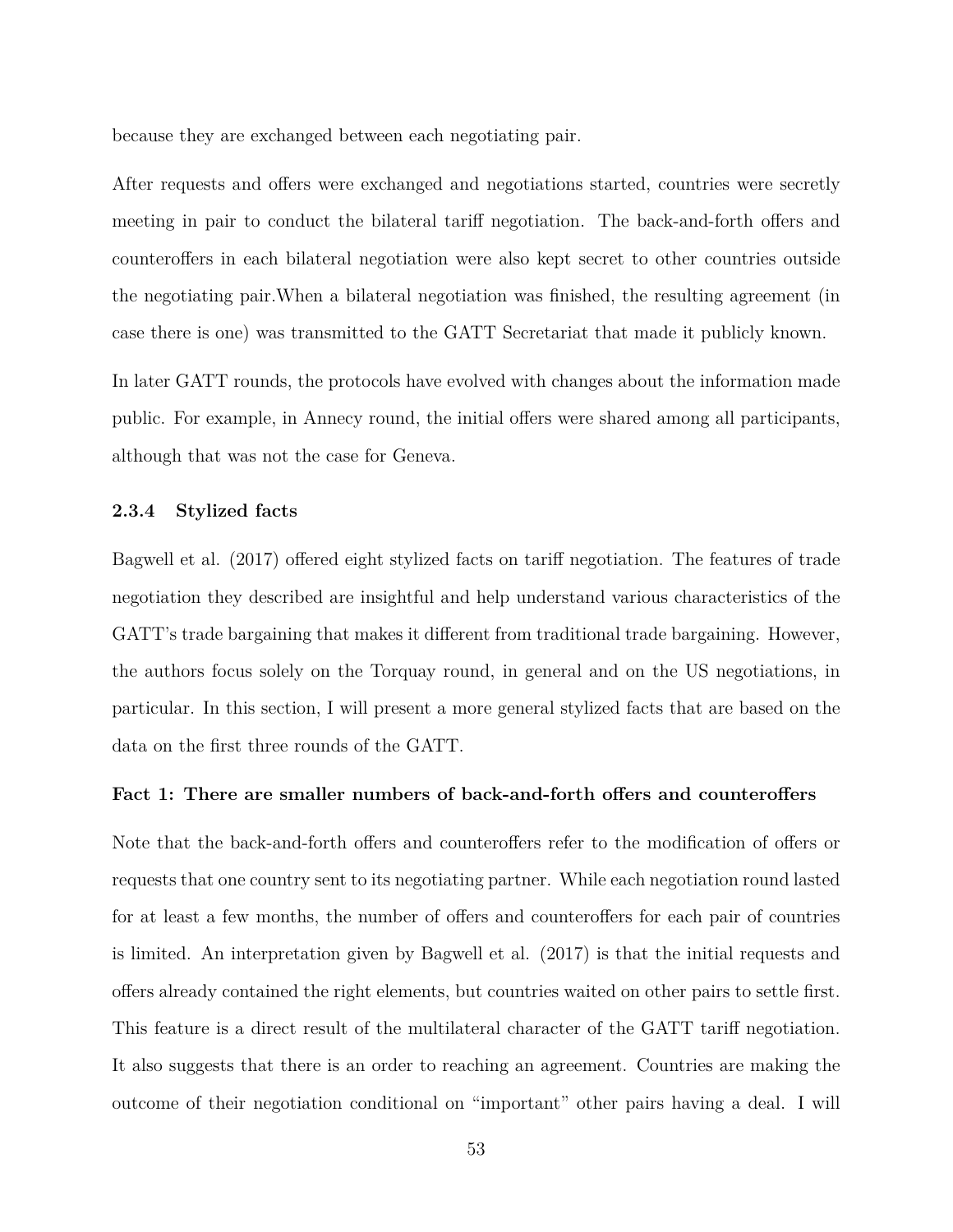describe later what "important" countries mean in a multilateral trade negotiation where bilateral decisions are interdependent.

<span id="page-60-0"></span>

Figure 2.1: Distribution of duration, all rounds combined

## **Fact 2: Most pairs of countries settle right before the end of a round.**

Figure [2.1](#page-60-0) shows the distribution of weeks from the end of a negotiation until the end of the round to which the negotiation belongs. In general, most negotation ends around 5 weeks before the end of the corresponding round. And few negotiations settle right at the end of the round. What is the cause of this delay in such a multilateral bargaining setting? My paper argues that both the deadline and spillover effects are the main factors driving this trend.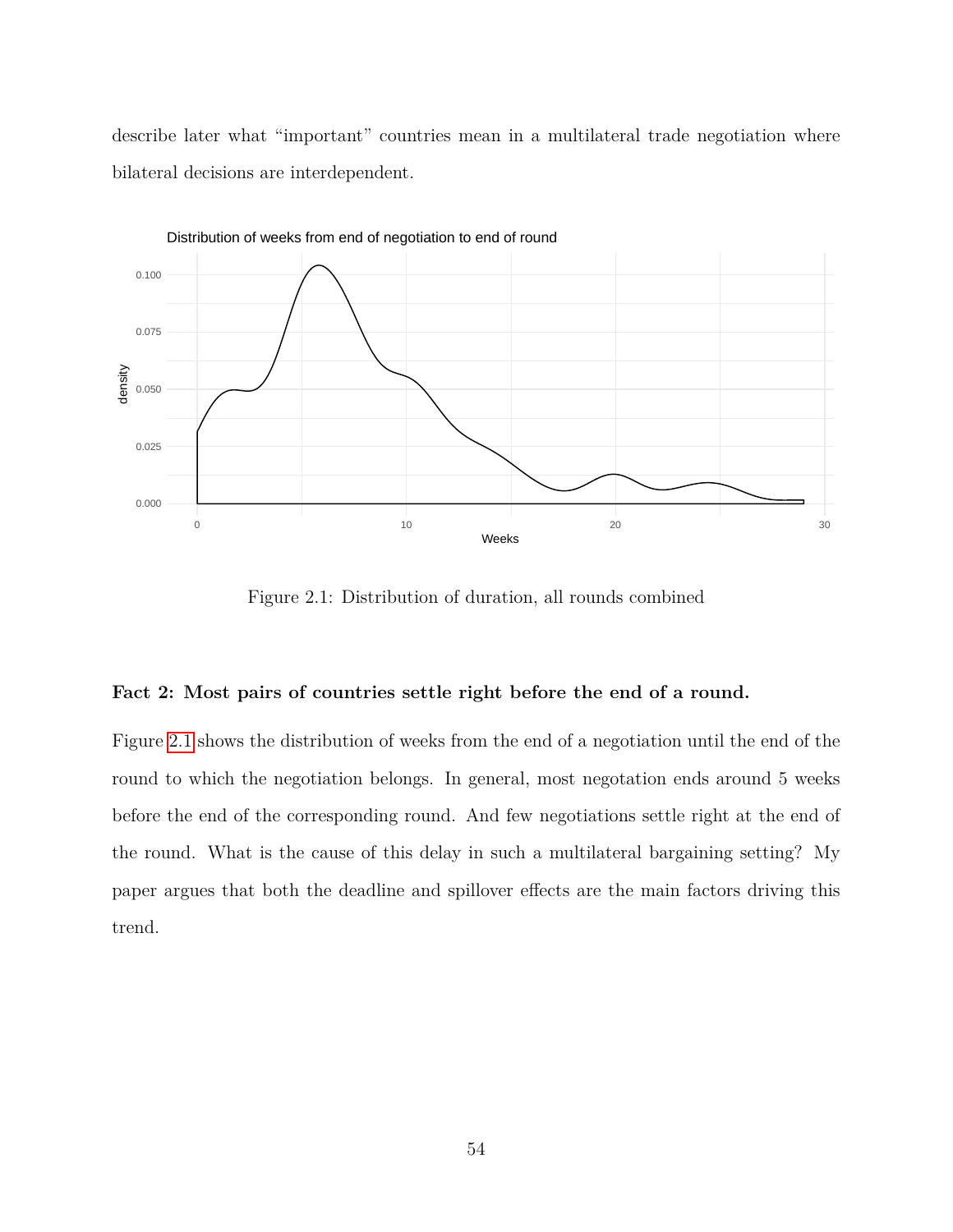# **2.4 A model of peer effects in the GATT negotiation**

#### **2.4.1 A theoretical model**

This paper delves into the role of peer externalities on tariff negotiation. In particular, I want to uncover the relationship between settled and ongoing negotiations within a multilateral trade bargaining framework such as the GATT rounds.

In the Torquay round, one of the most important negotiations was the bilateral bargaining between the US and the UK (with a number of its Commonwealth partners). According to Bagwell et al.<sup>[2](#page-61-0)</sup>, countries were expecting a deal between the US and UK and were "counting on indirect trade benefits from the MFN tariff cuts negotiated between third parties". Once this negotiation failed, the author found that negotiating partners were adjusting their offers to the US. This discussion suggests that for some countries, delay can be a strategic tool to observe the results of other important negotiations because they are counting on the externalities from these important negotiations. To see this, let us look at an example of a negotiation with three rounds.

# **2.4.1.1 A motivating example**

Consider a game consisting of 3 rounds between three countries: *X*, *Y* , and *Z*. Negotiations are held only between *Z* and *X* on one hand, and *Y* and *X* on the other hand. Before negotiations start, *X* selects its first partner. This choice is important because it determines which partner will have the chance to decide at the last round  $T=3$ . Without loss of generality, say country *Z* has been chosen as the first partner that *X* negotiates with first.

At round 1, *X* makes an offer to *Z*. *Z* can either agree or not, but with probability *δ<sup>Z</sup>* the negotiation can fall apart. If *Z* agrees the game ends with the proposed tariffs and proposed welfare. Otherwise, the game moves to round 2, where *X* negotiates with *Y* , and with probability  $\delta_Y$  their negotiation can fail. Similarly, Y can either agree or not. In the

<span id="page-61-0"></span><sup>&</sup>lt;sup>2</sup>"Multilateral Trade Bargaining: A first look at the GATT bargaining records"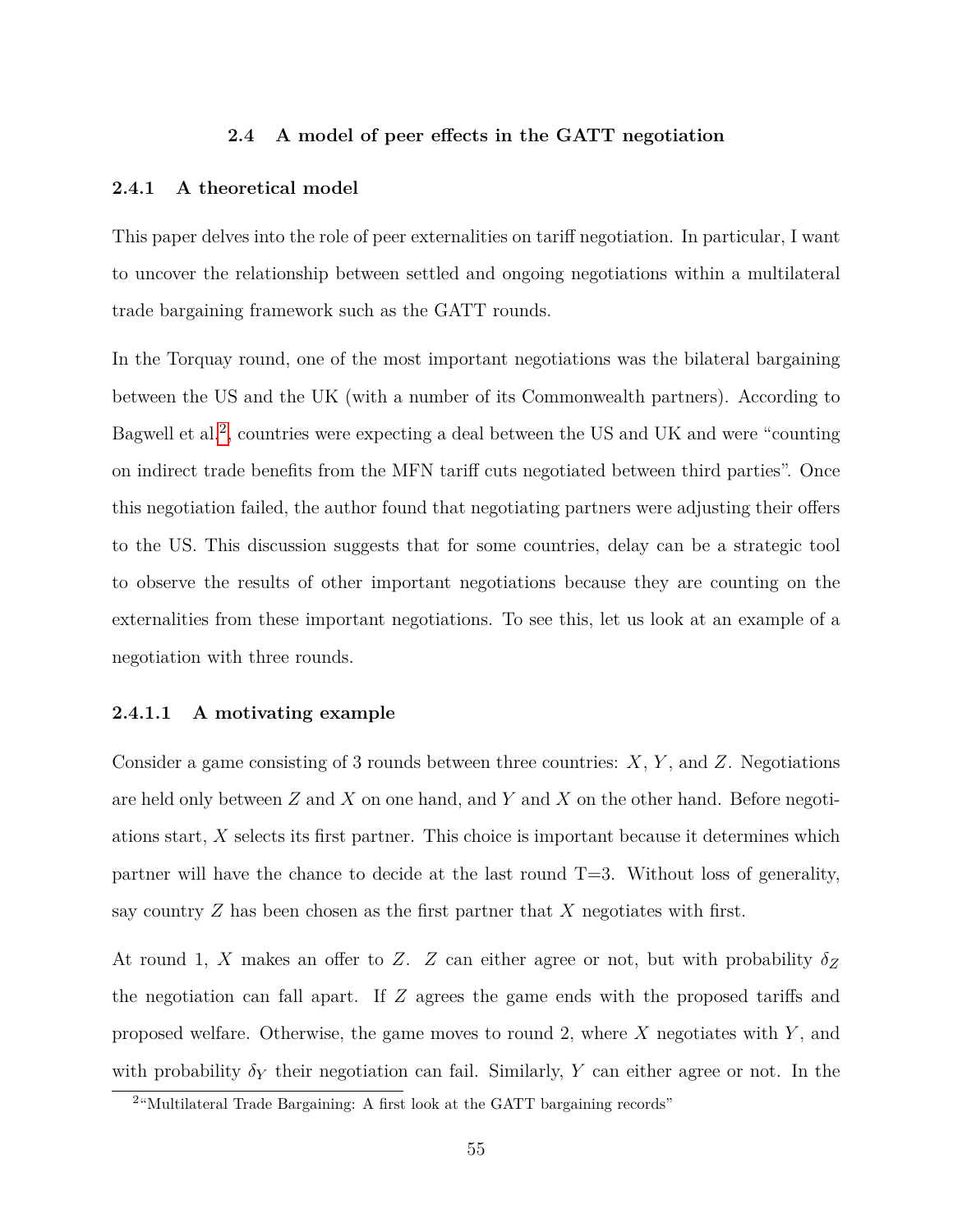first case, the negotiation between *Y* and *X* ends. In the second case, the game moves to the last round where *X* negotiates with *Z* again. This time, negotiations will end whether there is an agreement or not.

The *subgame perfect Nash equilibrium (SPNE)* of the finite horizon game above can be obtained by backward induction.

In the last round, *Z* makes a decision. Let us denote by  $w_i^{D_z D_Y}$  the welfare of country  $i \in \{Z, Y\}$  if *Z* makes a decision  $D_Z$  and *Y* makes a decision  $D_Y$  if *i* settles last, and by  $\tilde{w}_i^{D_Z D_Y}$ a corresponding welfare if *i* accepts an offer first. Then in the last round T, the decision of *Y* is known. If *Y* accepted an offer, the expected welfare for *Z* is  $V_Z^3(w^A) = \delta_Z w_Z^{NA} + (1 - \delta_Z) w_Z^{AA}$ . If *Y* did not accept an offer, *Z*'s expected welfare is  $V_Z^3(w^R) = \delta_Z w_Z^{NN} + (1 - \delta_Z) w_Z^{AN}$ .

In round 2, *Y* is making the decision. Both *X* and *Y* know that if *Y* does not accept the offer, then their negotiation fails and *Y*'s expected welfare is  $V_Y^3(w^R) = \delta_Z w_Y^{NN} + (1 - \delta_Z) w_Y^{AN}$ . So *Y*'s best strategy in round 2 is to accept any offer  $w_Y^2 \ge V_Y^3(w^R)$ . At the same time, accepting an offer  $w_Y^2$  means  $w_Y^2 = \delta_Z \tilde{w}_Y^{NA} + (1 - \delta_Z) \tilde{w}_Y^{AA}$ .

This means that *Y* rejects the offer if:

$$
\delta_Z \tilde{w}_Y^{NA} + (1-\delta_Z) \tilde{w}_Y^{AA} < \delta_Z w_Y^{NN} + (1-\delta_Z) w_Y^{AN}
$$

Delay then occurs because the expected welfare when *Y* is the first mover is less than the expected welfare when it is a second mover.

Suppose that  $\delta_Z = 0$ , i.e. the negotiation between *Z* and *X* always succeeds, then if  $\tilde{w}_Y^{AA} <$  $w_Y^{AN}$ , then delaying is better. Suppose that  $\delta_Z = 1$  or the negotiation between *Z* and *X* always fails, then delaying is better if  $\tilde{w_Y}^{NA} < w_Y^{NN}$ .

In round 1, Z is making the decision. If it accepts an offer, its expected welfare is equal to  $\delta_Y \tilde{w}^{AN}_{Z} + (1 - \delta_Y) \tilde{w}^{AA}_{Z}$ . If *Z* delays, then with probability  $\delta_Y$  it receives  $V^3_Z(w^R)$  and with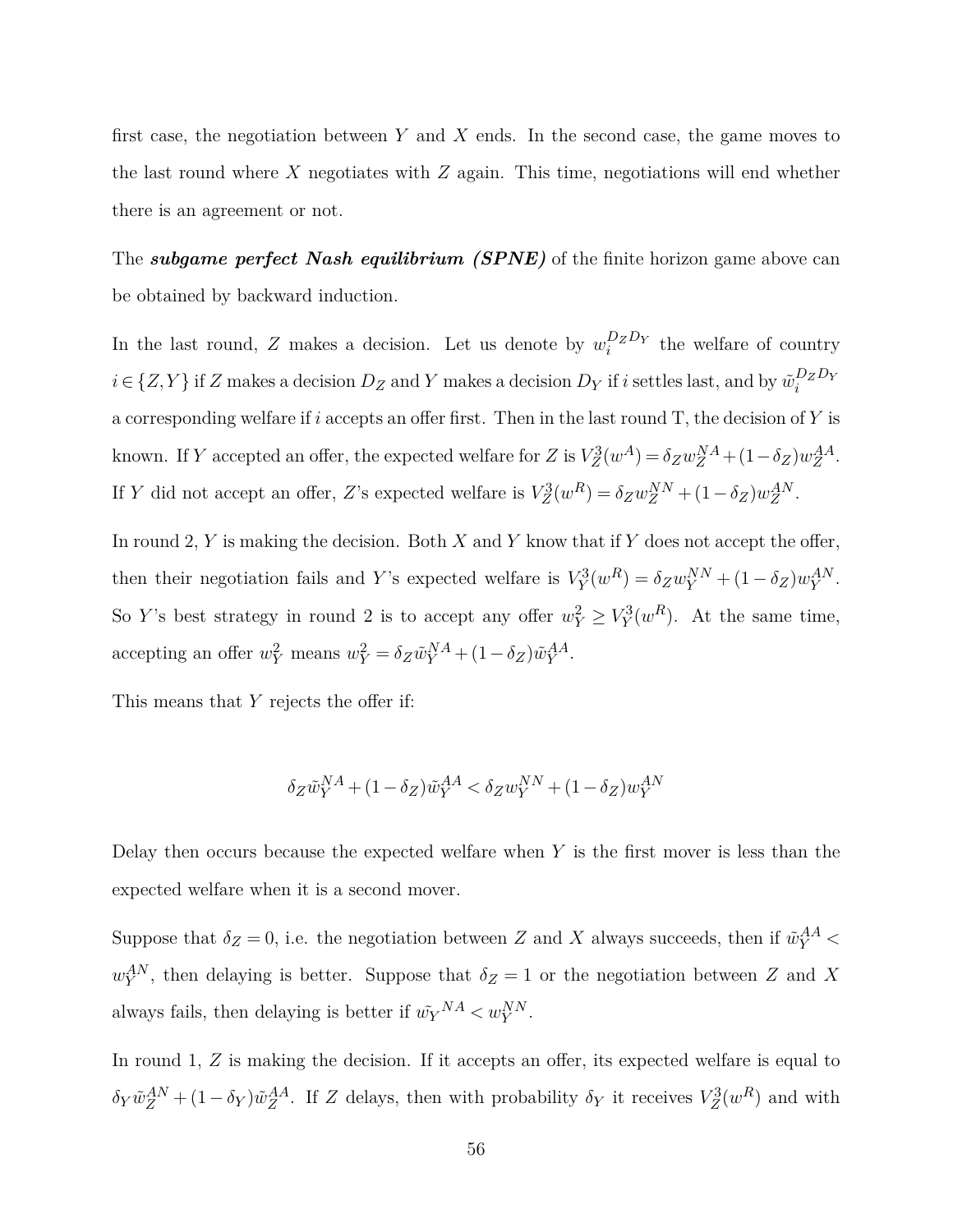probability  $1 - \delta_Y$  its expected welfare is  $V_Z^3(w^A)$ . *Z*'s strategy is then to refuse any offer such that:

$$
\delta_Y \tilde{w}_Z^{AN} + (1 - \delta_Y) \tilde{w}_Z^{AA} < \delta_Y V_Z^3(w^R) + (1 - \delta_Y) V_Z^3(w^A)
$$

If *Y* always accepts an offer  $(\delta_Y = 0)$ , there is a second-mover advantage for *Z* if  $\tilde{w}_Z^{AA}$  <  $\delta_Z w_Z^{NA} + (1 - \delta_Z) w_Z^{AA}$ . Similarly, if *Y* always rejects a deal ( $\delta_Y = 0$ ) then it is best to make a decision after *Y* if  $\tilde{w}_{Z}^{AN} < \delta_{Z}w_{Z}^{NN} + (1 - \delta_{Z})w_{Z}^{AN}$ .

These equations show that a second-mover advantage is possible for some countries. In that case, it is profitable to delay the negotiation and wait for the other country to settle first.

# **2.4.1.2 Model**

In this section, I present a model of trade negotiations that is based on the GATT procedures and principles (such as the MFN principles, bilateral negotiations within a multilateral round, etc.).

I consider a transferable-utility tariff negotiation game between three countries: X, Y, and Z. For simplicity, I am focusing on the negotiations between X and Y, and X and Z, and on the impact of one negotiation on the other. The negotiation has three stages. In the first stage, the leader decides the order of negotiation, that is which country it is first going to negotiate with, and which country comes second in the negotiation. Without loss of generality, I assume that country X is the leader such that it decides whether the sequence of negotiation is YZ or ZY. In the first case, X negotiates with Y before Z, and in the second case, X negotiates with Z first.

Once the order of negotiation has been decided, the second stage is the actual tariff bargaining between countries. This stage consists of deciding the payoffs that X offers its partner in exchange of tariff concessions.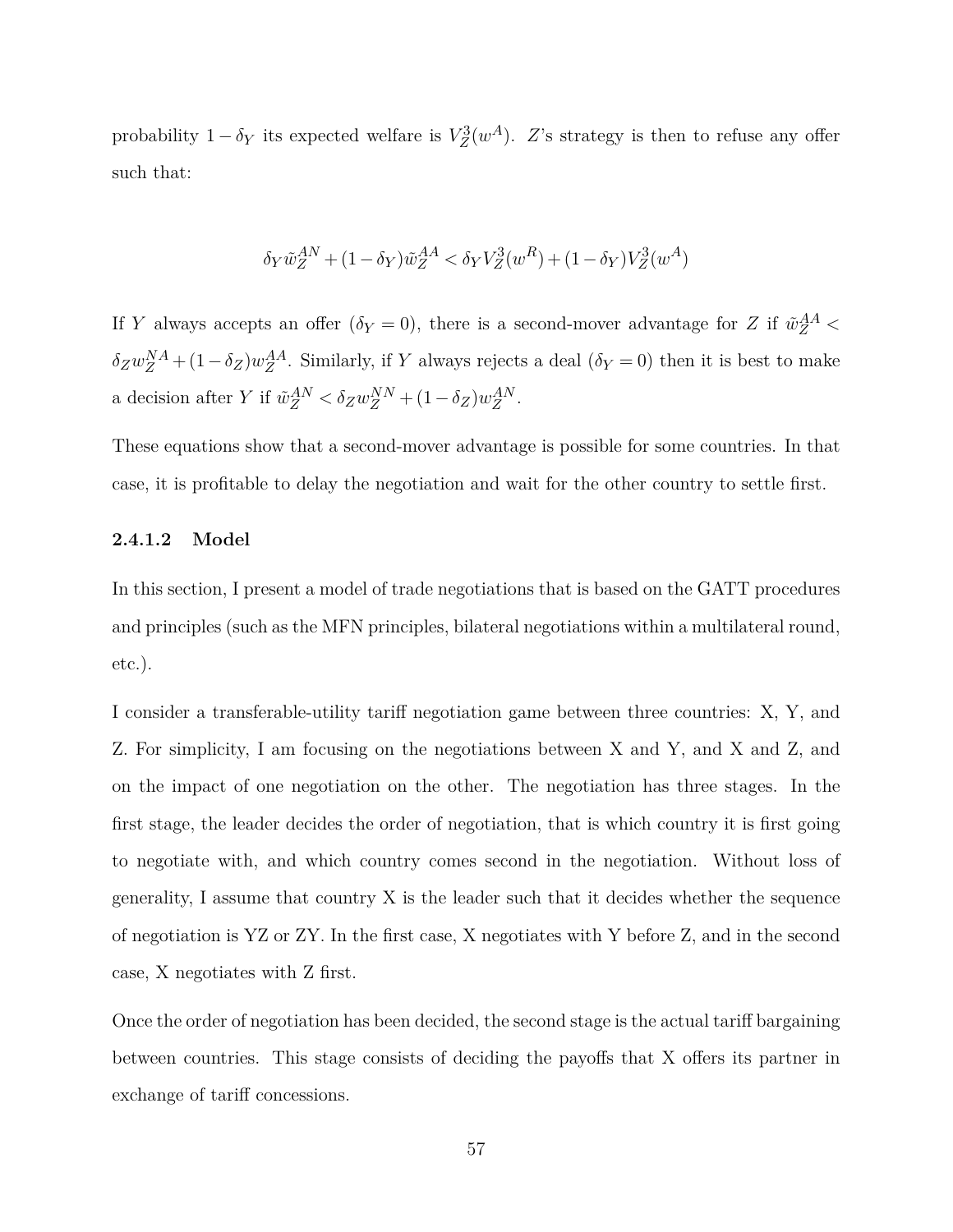In the final stage, the negotiating partners decide of the level of tariff concessions. The GATT wants to reduce tarif levels so I assume that the agreed tariff concessions maximize the aggregate welfare of countries participating in the negotiation. This follows the negotiation framework by Ludema and Mayda (2013). Moreover, I apply the MFN principle of GATT, so any agreed concessions will have an impact on subsequent negotiations. For example, if the sequence of negotiation is YZ, then any tariff level outcome for X and Y will be taken into account in the negotiation between X and Z. This negotiation game can be solved backwards.

#### **2.4.1.3 Welfare and tariff**

For any country  $i \in \{X, Y, Z\}$ , let  $\tau_{ik}, p_{ik}, p_{ik}^*$  represent the MFN tariff, the domestic price, and the world price of good *k* in country *i*. The welfare that country *i* gets from importing and exporting good *k* is obtained by:

$$
w_{ik} = s_{ik}(p_{ik}) + \pi_{ik}(p_{ik}) + \sum_{j \neq i} \pi_{jk}(p_{jk}^*) + (p_{ik} - p_{ik}^*)M_{ik}(p_{ik})
$$

where  $s_{ik}$  is the consumer surplus,  $\pi_{jk}$  is the producer surplus from the export of good k to country *j*,  $M_{ik}$  is the total imports of good *k*. The total welfare of country *i* is then  $W_i \equiv \sum$  $\sum_{k} w_{ik}(p_{ik}, p_{jk}^*)$ .

Note that  $p_{jk}^* \equiv p_{jk}^*(\tau_{jk})$  and  $p_{ik} = \tau_{ik}p_{ik}^*$ , then the total welfare can be written as  $W_i \equiv$  $W_i(\tau_i, \tau_j)$ , where  $\tau_i$  is the vector of tariffs in country *i*, and  $\tau_j$  is defined analogously.

The initial tariff levels are denoted by  $(\tau_x^0, \tau_y^0, \tau_z^0)$ . The corresponding payoffs for countries X, Y, and Z are  $w_x^0$ ,  $w_y^0$ , and  $w_z^0$ , respectively.

Countries then bilaterally meet to grant reciprocal tariff reductions to one another. As mentionned earlier, tariff concessions within GATT are obtained by maximizing the aggregate welfare of countries involved in the negotiation. For instance, countries *i* and  $j \neq i$  negotiate  $(\tau_i, \tau_j)$  that maximize  $W_{ij}(\tau_i, \tau_j, \tau_k) \equiv w_i(\tau_i, \tau_j, \tau_k) + w_j(\tau_i, \tau_j, \tau_k).$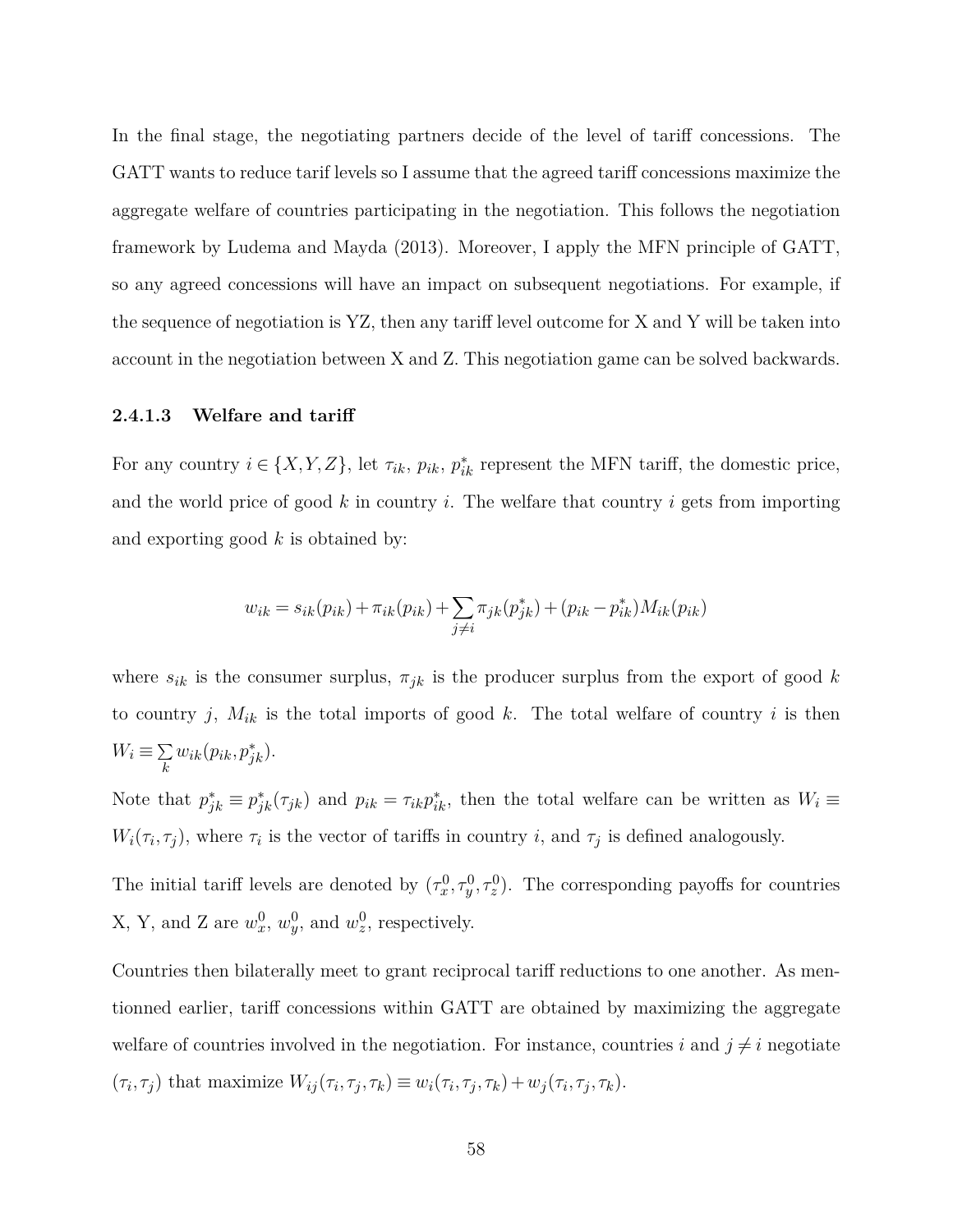#### **2.4.1.4 Negotiation**

In this section I characterize the equilibria of tariff negotiations between X and Y on one hand, and X and Z on the other.

First, consider the case where X picks Y first. In this stage, if tariffs were reduced from their initial levels  $(\tau_x^0, \tau_y^0)$  to  $(\tau_x^1, \tau_y^1)$ , country X has to offer country Y at least  $w_y^0$  for Y to accept the offer because if the negotiation does not succeed, tariffs stay at their initial levels, resulting in the old welfare  $w_y^0$  for Y. If the subsequent negotiation between X and Z does not go through, X's welfare is then  $w_{xy}(\tau_x^1, \tau_y^1, \tau_z^0) - w_y^0$ .

Next consider the subgame between X and Z. When X approaches Z, the results of the negotiation between X and Y are already public knowledge. Therefore in case of a negotiation breakdown between X and Z, the outside options are  $w_{xy}(\tau_x^1, \tau_y^1, \tau_z^0) - w_y^0$  and  $w_z(\tau_x^1, \tau_y^1, \tau_z^0)$ for X and Z, respectively. If X and Z want a deal that results in  $(\tau_x^2, \tau_y^1, \tau_z^2)$  then X has to offer Z at least  $W_z(\tau_x^1, \tau_y^1, \tau_z^0)$  and does not have incentive of giving more than that. In this case, X's payoff from the whole negotiation is  $w_{xy,xz}(\tau_x^2, \tau_y^1, \tau_z^2) - w_y^0 - w_z(\tau_x^1, \tau_y^1, \tau_z^0)$ 

Analogous results can be obtained if X makes an offer to Z before Y. Under these circumstances, the acceptable offer to Z includes a payoff of at least  $w_z^0$ . Similarly the acceptable offer to Y is to get at least a payoff of  $w_y(\tau_x^1, \tau_y^0, \tau_z^1)$ . Therefore, X's payoff from making acceptable offers and having these offers accepted when X makes a deal with Z first is  $w_{xy,xz}(\tau_x^2, \tau_y^2, \tau_z^1) - w_y(\tau_x^1, \tau_y^0, \tau_z^1) - w_z^0$ 

## **2.4.1.5 Sequence of negotiation**

**Definition 2.4.1.** Given  $(\tau_x^2, \tau_y^1, \tau_z^2)$ , I define tariff equivalence as the existence of another set of tariffs  $(\tau_x^2, \tau_y^2, \tau_z^1)$  such that the two sets of tariff bring about the aggregate welfare when the proposer does not change its tariff offer in both sets: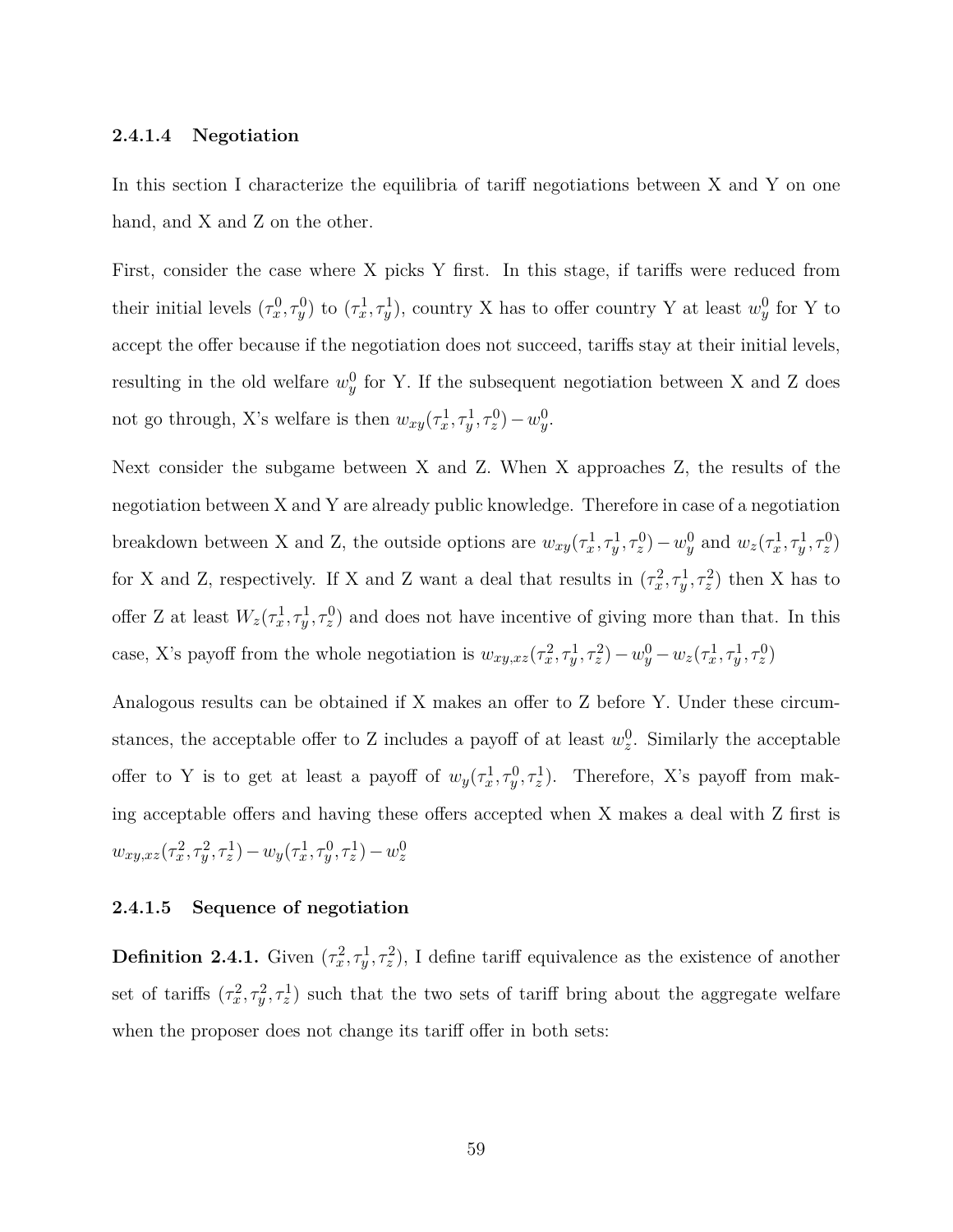$$
w_x(\tau_x^2, \tau_y^1, \tau_z^2) + w_y(\tau_x^2, \tau_y^1, \tau_z^2) + w_z(\tau_x^2, \tau_y^1, \tau_z^2) = w_x(\tau_x^2, \tau_y^2, \tau_z^1) + w_y(\tau_x^2, \tau_y^2, \tau_z^1) + w_z(\tau_x^2, \tau_y^2, \tau_z^1)
$$

Therefore, the two sets of tariff maintain the same tariff for the leader and allowing different alternatives tariffs for other countries, resulting in the aggregate payoffs remaining unchanged.

Going back to the negotiation game, X then prefers to negotiate with Y before Z if and only if

$$
w_{xy,xz}(\tau_x^2, \tau_y^1, \tau_z^2) - w_y^0 - w_z(\tau_x^1, \tau_y^1, \tau_z^0) > w_{xy,xz}(\tau_x^2, \tau_y^2, \tau_z^1) - w_y(\tau_x^1, \tau_y^0, \tau_z^1) - w_z^0
$$

Under tariff equivalence, the equation above is equivalent to:

<span id="page-66-0"></span>
$$
w_y(\tau_x^1, \tau_y^0, \tau_z^1) - w_y^0 > w_z(\tau_x^1, \tau_y^1, \tau_z^0) - w_z^0
$$
\n(2.1)

According to equation [\(2.1\)](#page-66-0), Y gets higher externality than Z when negotiating second. In this case, when X settles with Z first, it has to pay Y more in order to settle with Y. The reason is because Y gets a higher positive externality by having the tariff of X decreased from a negotiation with Z.

When X and Z agree to decrease their tariff, and Y's tariffs have not changed, the consumer surplus in Y does not change, nor does tariff revenue. Thus, the welfare gains come from the producer surplus  $\pi_{xk}(p_{xk}^*)$  and  $\pi_{zk}(p_{zk}^*)$ .

Therefore, equation [\(2.1\)](#page-66-0) then compares the producer surplus Y gets if Z settles first with X and the producer surplus Z gets if Y settles first with X. The reason Y would get more out of XZ's outcome than Z out of XY's outcome is if Y is the principal supplier for X. In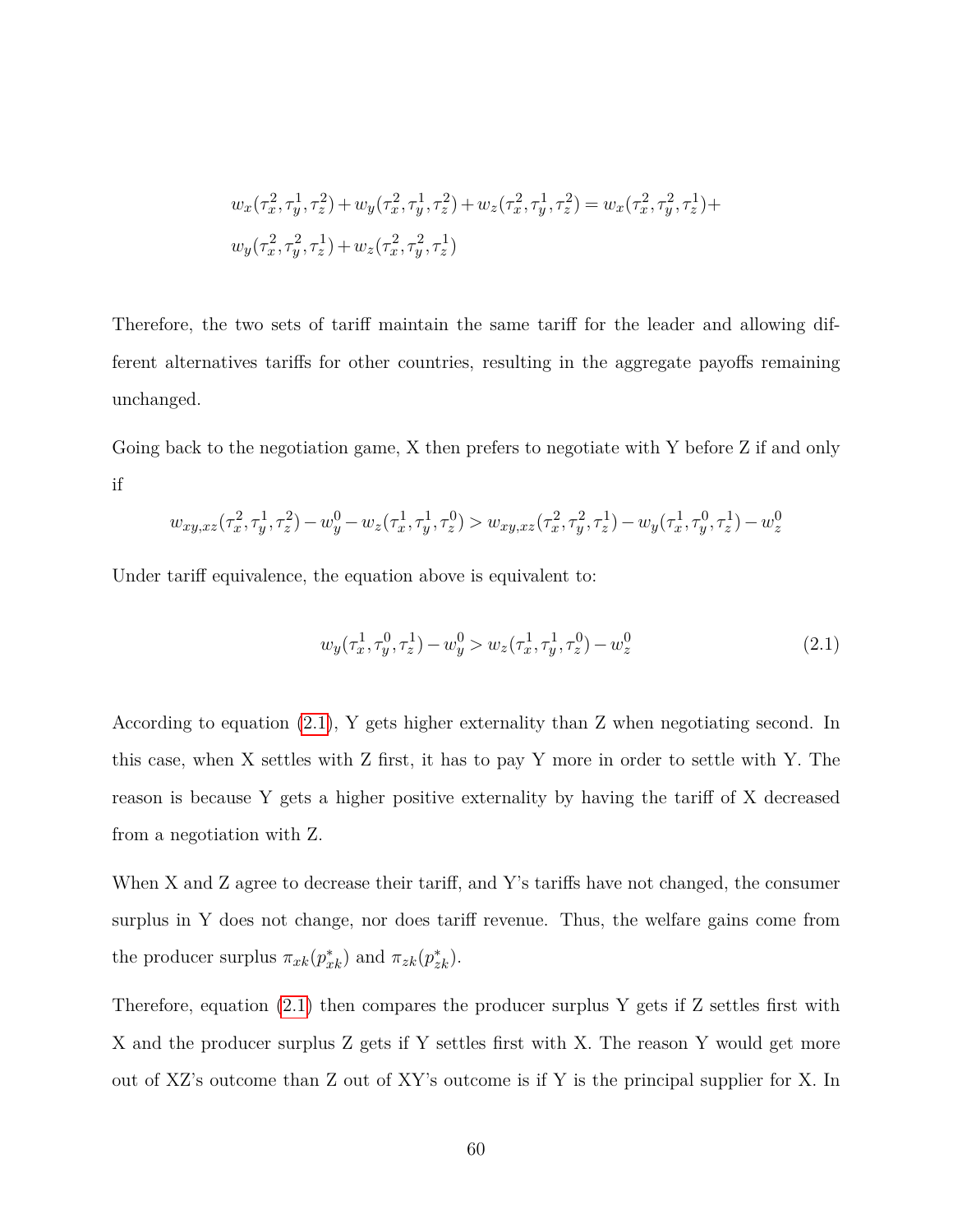this case, Y would benefit from a tariff reduction from X, in particular when the outcome comes from X and Z's negotiation, meaning that Y does not have to make any concessions. This means that X negotiates with "important" countries (principal suppliers) first. In my estimation part, "important" translates into central because in a network of countries that negotiate with one another, the most important ones have high centrality.

Another point that should be obvious but worth mentionning is that a negotiation affects another one when they are related, or in other words, when each pair in either negotiation has a country in common. For example, X imports from both Y and Z, so the negotiation between X and Z is affected by the negotiation between Y and Z, and vice versa. A negotiation between a pair B and C is not important to X and Z, unless either X or Z exports to B (or C). This means that negotiation outcomes also depends on some definition of distance between pairs. This is what I measure by closeness in my applied estimation.

#### **2.4.2 Econometric model**

In this section I depict each round of negotiation as a network graph of countries with a collection of N nodes connected by a set of links. In this case, countries present in the round constitute the nodes, and the link represents whether there was a tariff negotiation between two countries in that round. Moreover, this graph is undirected because tariff negotiations during GATT rounds were reciprocal, meaning countries offer concessions to one another. To characterize such type of networks, I construct a symmetric *NxN* binary matrix *A* with an entry  $a_{ij} = 1$  when there is a link between node *i* and *j*.

Graph theory provides various measures of strategic interactions or peer effects within a network. I am interested in two measures: centrality and distance. In this paper, I use degree to measure social-influence and centrality, and the minimum number of paths between two nodes to measure distance.

A degree is the number of links a node has in the network. In my case, it measures the total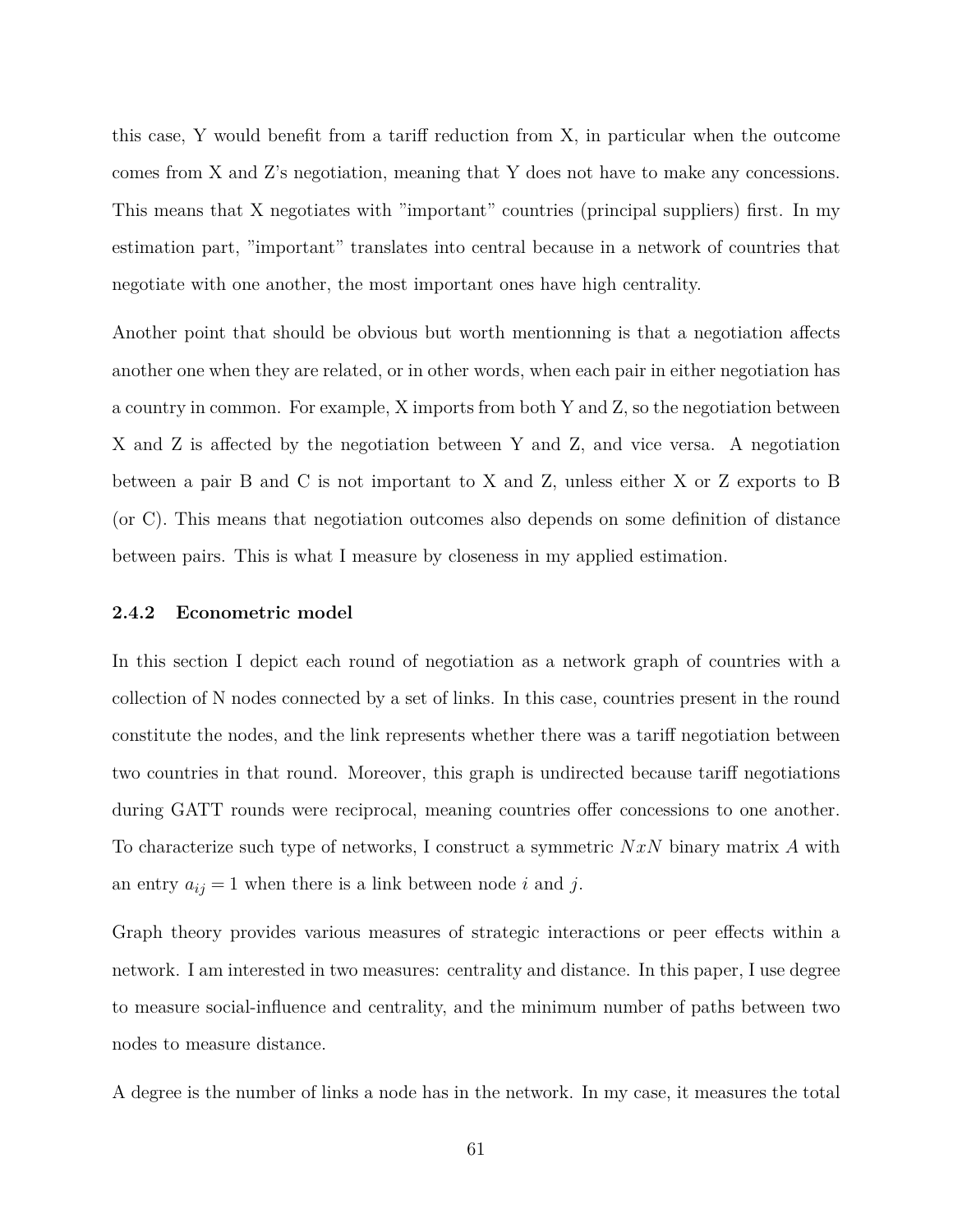number of negotiations a country has. Assume that  $l_{cm}$  takes the value 1 when countries *c* and *m* negotiated in a round, and is equal to 0 otherwise. Let  $L = \{m : l_{cm} = 1\}$  be the set of every country in negotiation with *c*. Then the degree centrality for country *c* is the cardinality |*L*|.

On the one hand, centrality measures the effect of powerful nodes on other nodes' decisions to make an agreement. This idea of ranking nodes by their degrees stems from Bagwell and Staiger. They claim that countries revisited their offers and requests after the collapse of US-UK agreements during the Torquay round. In that particular round, the negotiation between these two big countries were thought of as the most important bargaining of that round.

On the other hand, distance also indirectly captures any free-riding problem. In a bilateral negotiation with multilateral implication, countries would wait for others close to them to settle first. In particular, when countries *c* and *m* are negotiating, *c* would wait for other negotiations involving *m*. This way, *c* would benefit from those concessions. This is essentially the free-rider problem arising from the MFN rule.

## **2.4.3 Empirical strategy**

To estimate peer effects on negotiation outcomes and duration, I develop a process in which a pair of country continually changes its negotiation status over time. I conduct my analysis at the level of pairs of countries, I assume that a pair is indexed by *i*, and there are *M* pairs of countries in a round. Let also the set  $I(t)$  contain the list of all pairs having reached an agreement before time *t*. When a pair of countries negotiates tariffs, they are deciding whether to agree or not over certain concessions. Let these decisions occur in discrete time *t*, measured in weeks in this paper. Let  $t = 0, 1, 2, ... \in \mathbb{Z}$ . Let  $y_i(t) \in \{0, 1\}$  denote the negotiation outcome for a pair *i* at time *t* such that  $y_i(t) = 1$  means that the pair *i* reached an agreement, and  $y_i(t) = 0$  means that the negotiation did not succeed for pair *i*.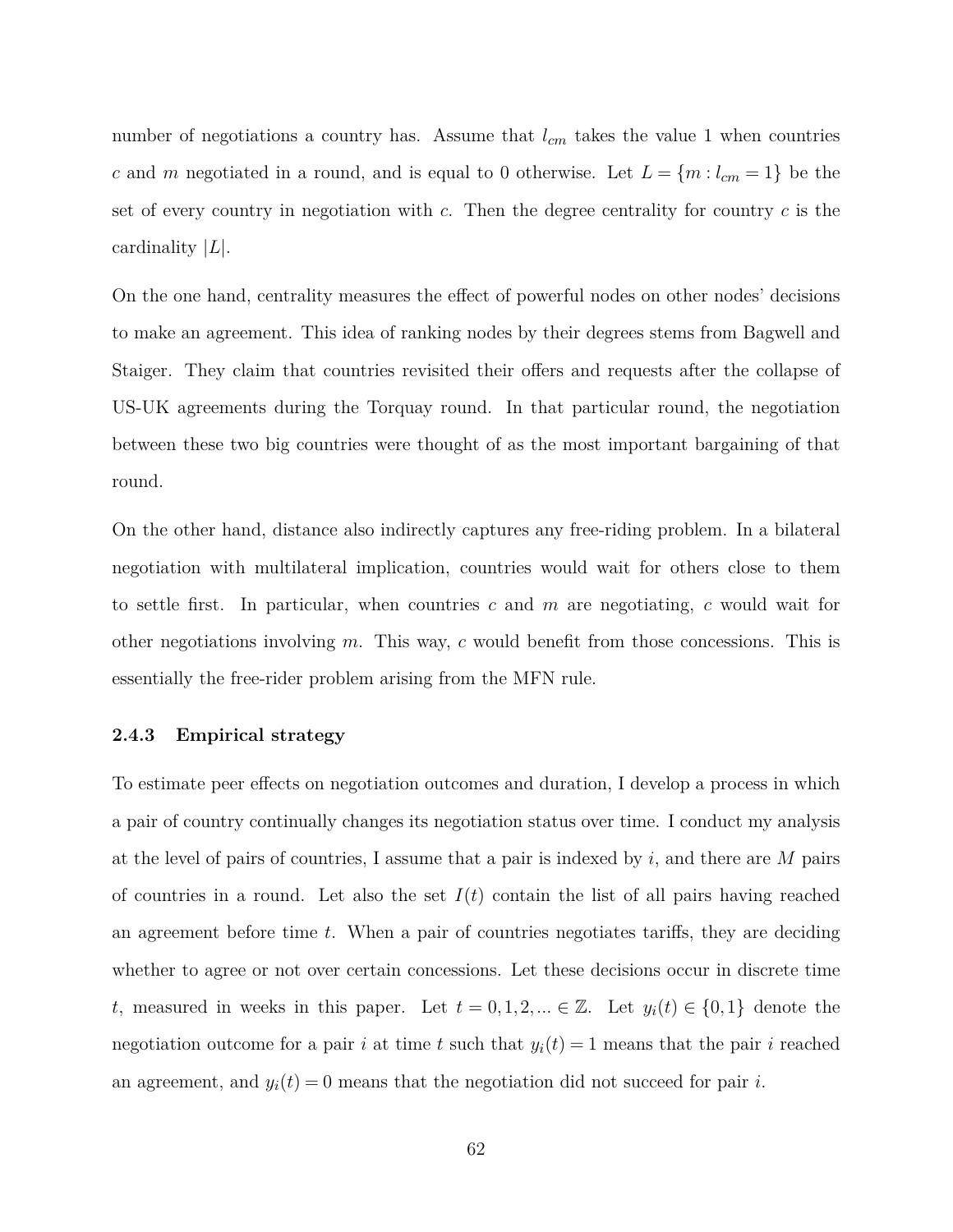I assume that the negotiation status does not change anymore after there is an agreement, that is once countries settle at time  $t$ , the outcome does not change for any time  $r > t$ . This is a reasonable assumption despite the existence of a GATT provision that allows countries to revisit their negotiation following the results of other negotiations. However, such a case has not happened often during the early rounds of the GATT.

Each pair of countries receives an aggregate latent utility  $y_i^*(t)$  from having an agreement. Throughout this paper, I assume that this utility is given by the following function:

$$
y_i^*(t) = \alpha_i + \beta T_t + \sum_{j \in I(t)} \gamma X_{ij} + \sum_{j \in I(t)} \delta Z_j + \epsilon_{it}
$$
\n(2.2)

*T<sup>t</sup>* represents the number of weeks left until the deadline of the round. *β* then captures the "eleventh hour" effect on a negotiation.  $X_{ij}$  measures the distance or the shortest path between the pairs *i* and *j*.  $\gamma$  estimates one of the strategic effects because it captures the heterogeneity effect on *i*'s negotiation of the distance between *i* and all pairs *j* that finished a negotiation before *i*.  $Z_j$  is the measure of centrality for the pair *j* in the entire network.  $\delta$  then estimates the effect on *i*'s negotiation of the importance of the pair *j*. Finally,  $\epsilon_{it}$ captures all unobservable costs in the bargaining involving *i* at time *t*.

This model then says that a pair *i* would update its negotiation status at time *t* after observing all other pairs *j* that reached an agreement before *t*. In particular, *i* assesses each pair *j* according to how central the latter is to the entire network (centrality), and how important *j* is relative to *i* (distance).

### **2.4.4 Estimation**

To estimate my model, I use a logit model of panel data with random effect. Chay and Hyslop (2000) provide an implementation of this method introduced by Honore and Kiryazidou (2000). If the relationship between the individual effects, initial conditions, and explanatory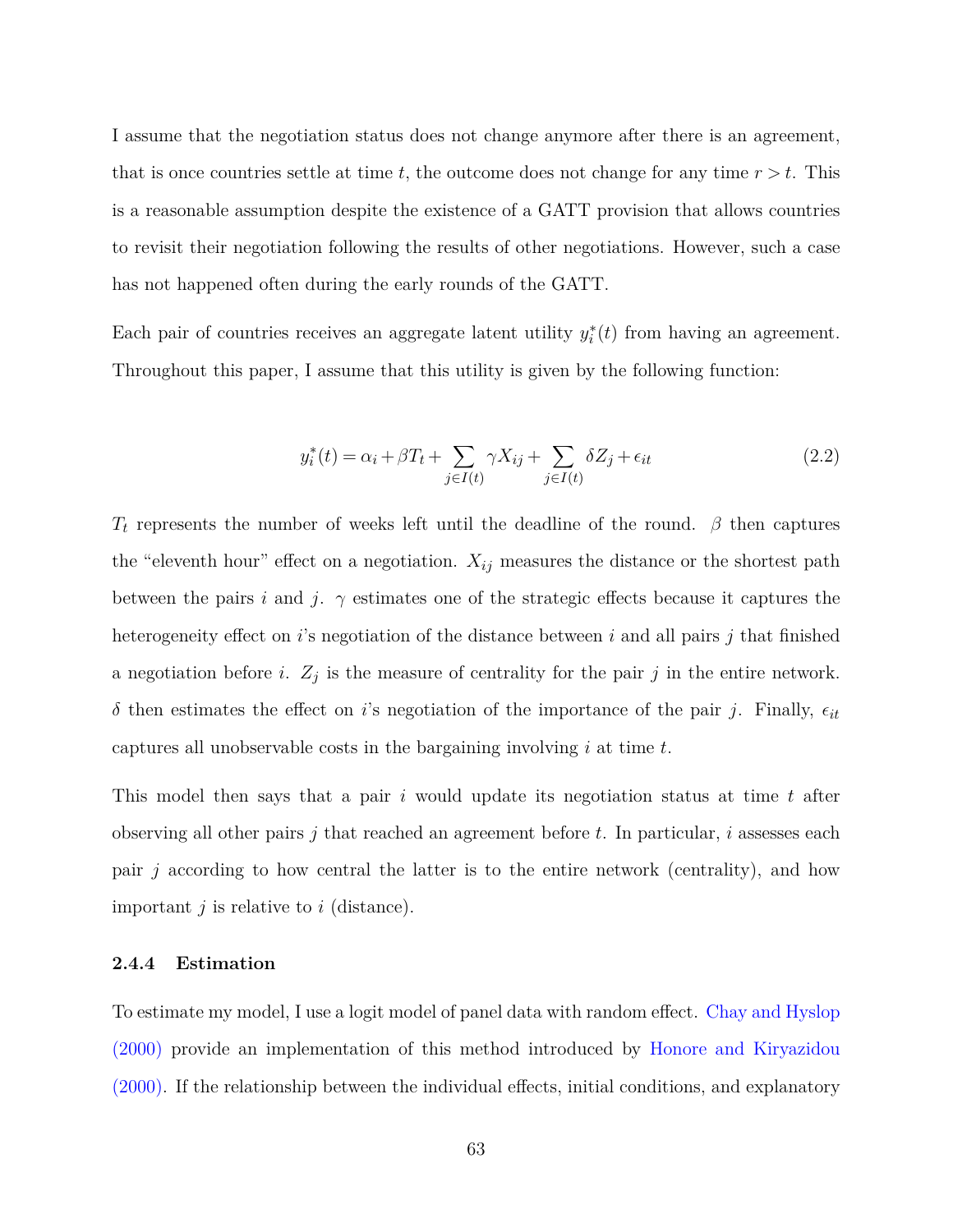variables are correctly specified, then Chay and Hyslop argue that random effects estimators are consistent and efficient.

Two potential issues need to be noted here: the initial condition problem and attrition. As is stated earlier, the consistency of the random effect estimators requires that the specification of the initial condition be correctly specified. In my panel data, this is not an issue because the process of each negotiation begins at the start of each round, so that the first observation corresponds to the true initial period. As Heckman (1978, 1981a) observed, the initial conditions are therefore independent of the individual effects and considered exogenous. Hence, I ignore the initial condition problem in my estimation.

Similarly, non random attrition can cause issue in the estimation. In this paper, pairs are dropped out of the sample once they reach a settlement, which potentially creates attrition problem. However, this is not an issue in this case. Therefore, I ignore attrition by assuming random exogenous attrition.

The random effects model assumes that  $\alpha_i \sim N(0, \sigma_{\alpha}^2)$  and  $\epsilon_{it} \sim logit$ . The likelihood contribution observation *i* is then:

$$
L(\theta|y_i, X_i) = \int \prod_{t=1}^T P(y_{it}|\alpha_i, Z_j, X_{ij}) dF_\alpha
$$
\n(2.3)

#### **2.5 Data**

In the next section, I will present the data on the GATT rounds and talk about how I constructed the variables I need for my estimation.

## **2.5.1 Summary statistics**

This paper uses a novel data on the GATT rounds. The data was recently declassified by the WTO and made publicly available online. It contains detailed records on the back-and-forth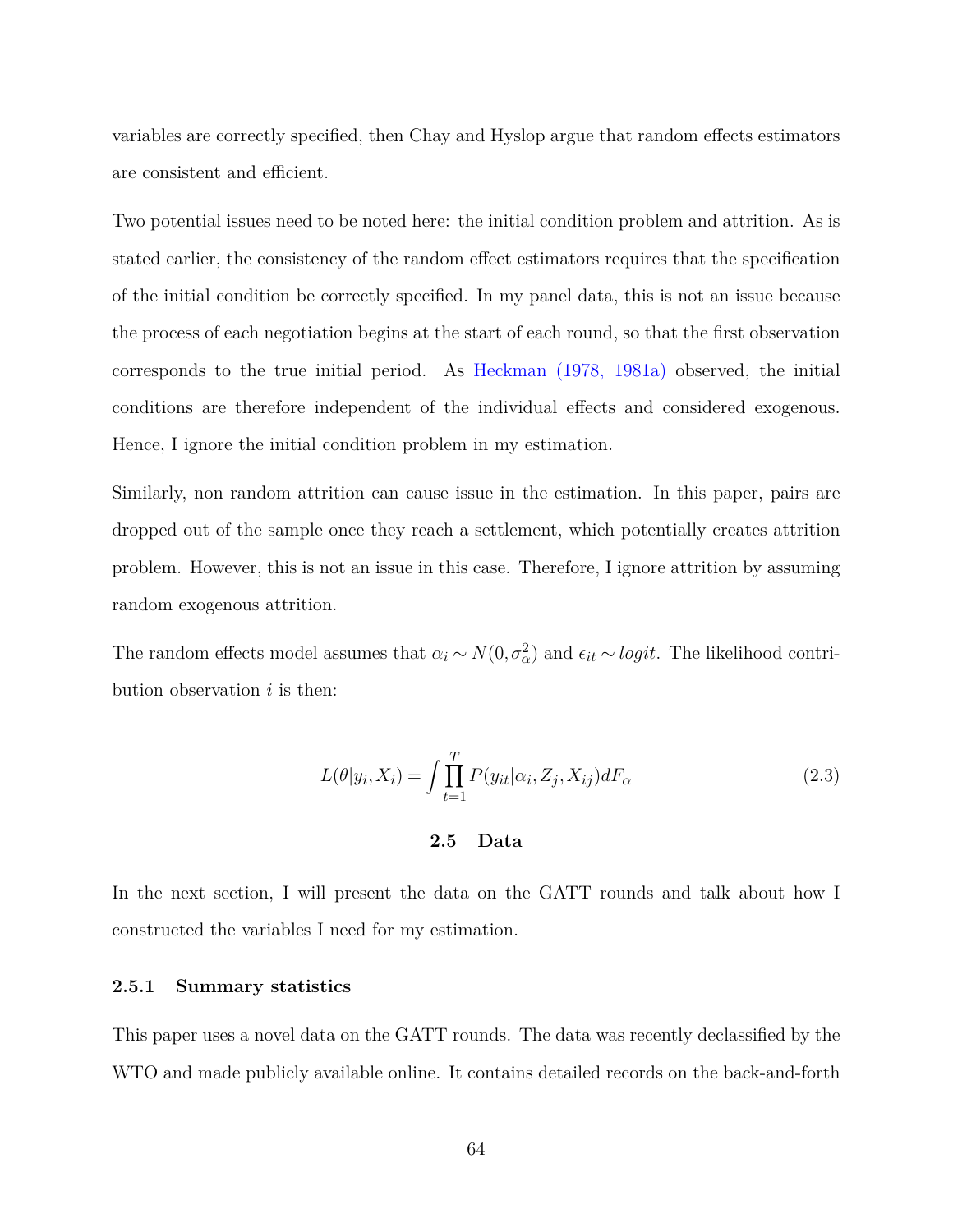bilateral negotiations between the GATT members during the seven rounds of the GATT. A tariff negotiation during the GATT rounds is characterized by three steps: first, countries are exchanging requests which contain the list of products that they are asking concessions from their partners; then, when two countries agree to proceed with the negotiation, they exchange a list of products and tariffs on which they are willing to offer concessions. Finally, the offer and requests can be modified until involved parties settle. The outcome of each negotiation can be an agreement or a disagreement. For the purpose of this paper, I extracted several key information on each bilateral negotiation for the first three GATT rounds that took place in Geneva, Annecy, and Torquay. I made a list of all pairs of countries that negotiate tariffs with one another, and compiled the date when requests were exchanged, the date when the negotiating parties sent their first offer, the date when final concessions were exchanged, and the outcome of the negotiation.

<span id="page-71-0"></span>

Count of negotiations and agreement

Figure 2.2: GATT Trade negotiation

Figure [2.2](#page-71-0) summarizes key information on each round. It shows the number of agreement reached, as well as the total number of pairs of countries involved in negotiation in each round. There were about 75, 150, and 174 bilateral negotiations in Geneva, Annecy, and Torquay, respectively. Only 43.1% of negotiations resulted in agreement in Torquay, whereas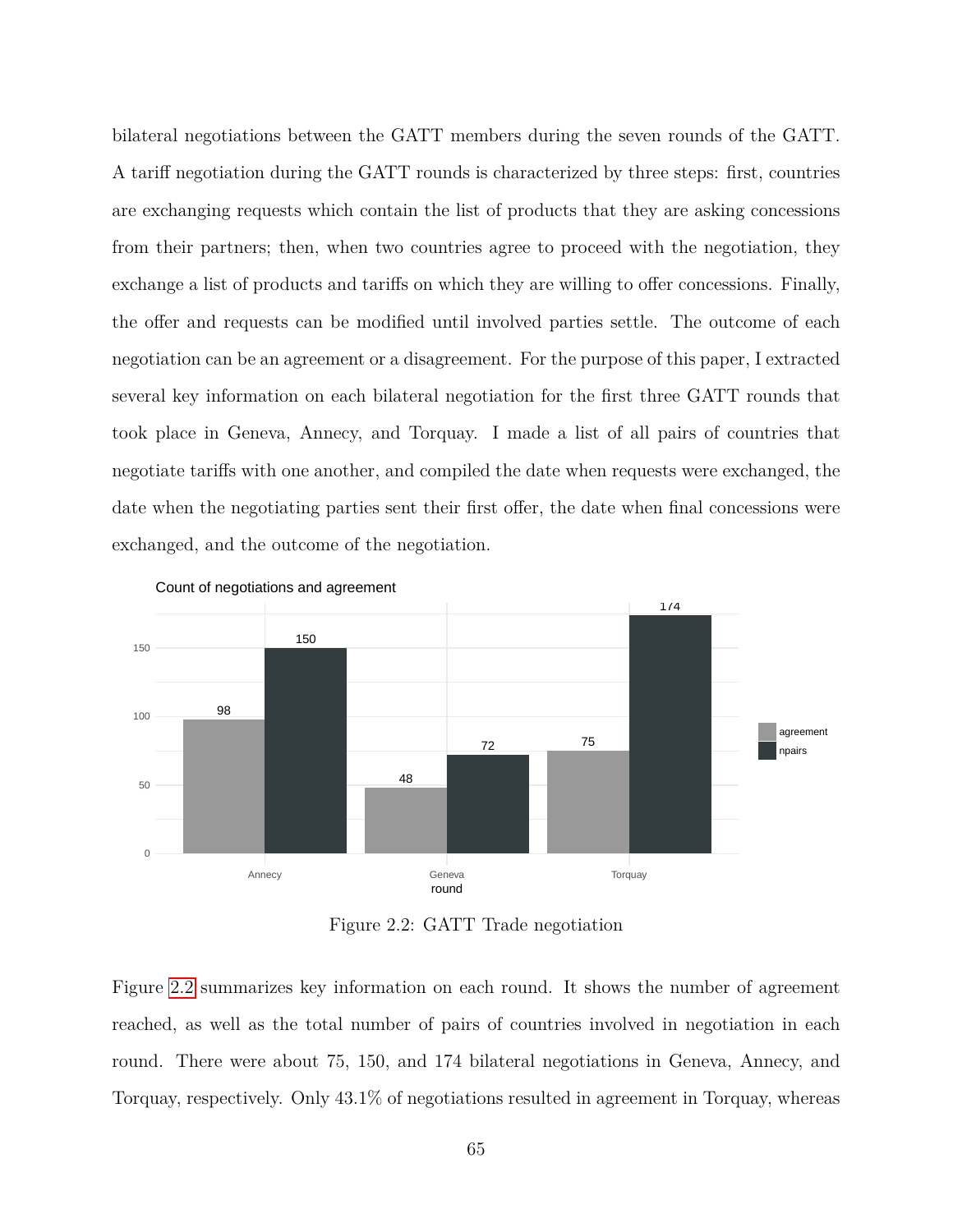<span id="page-72-0"></span>

it was 66.67% and 65.33% in Geneva and Annecy, respectively.

Figure 2.3: Distribution of centrality

Figure [2.3](#page-72-0) depicts the distribution of degrees in each round. As said earlier, a degree measures the relative importance of each country in the network. In the first Geneva round, most countries wanted to negotiate with one another. This justifies the left-skewed density of degree values for Geneva. For the other rounds, as more countries entered into negotiations, and as they became selective of with whom they are negotiating, the skewness shifts to the right. The mode of the distribution is closer to zero for Torquay (3rd round of GATT) than it is for Geneva.

In figure [2.4,](#page-73-0) I plot the distribution of time from the end of negotiation to the end of each round for negotiations that eventually ended up in agreement. The x-axis is measured in weeks. The distributions are skewed to the right, with Geneva having more data points around 0 than other rounds do. This suggests that most agreements occur near the end of their corresponding round, and that countries are delaying their negotiations.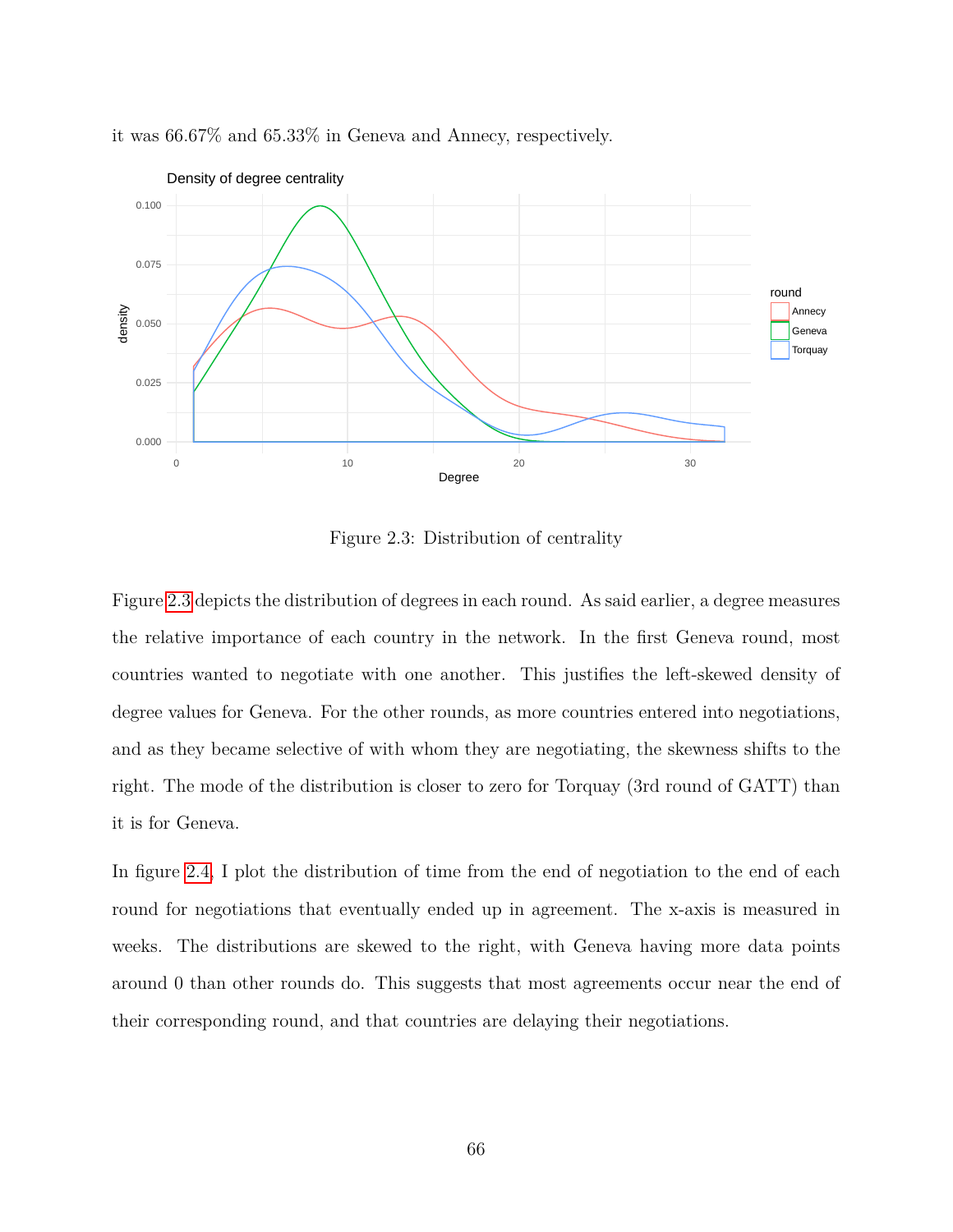<span id="page-73-0"></span>

Figure 2.4: Distribution of duration

# **2.5.2 Variables construction**

In this paper, I created the full panel dataset by transforming a cross-sectional data into a weekly panel data. To do so, I expand each negotiation in each round into weekly data points from the day the negotiation itself begun until the end of the round. I had to create three independent variables to capture network effects and the effects of deadline. The first independent variable, number of weeks until the end of round, counted the weeks left until the end of the round from a particular week of the negotiation. The construction of other independent variables is described below.

To analyze peer effects in these GATT rounds, I constructed a network of countries. In this network, countries form the nodes, whereas an edge represents the negotiation between two countries. If two countries negotiated tariffs in Torquay, but not in Geneva round, then they are linked in the network for Torquay, but not in that of Geneva. A network of negotiating countries is then constructed for each round by forming a matrix of dummy variables where countries are both listed in rows and in columns. In this matrix, a value of 1 indicates that the country listed in a row and the country listed in the column were negotiating in that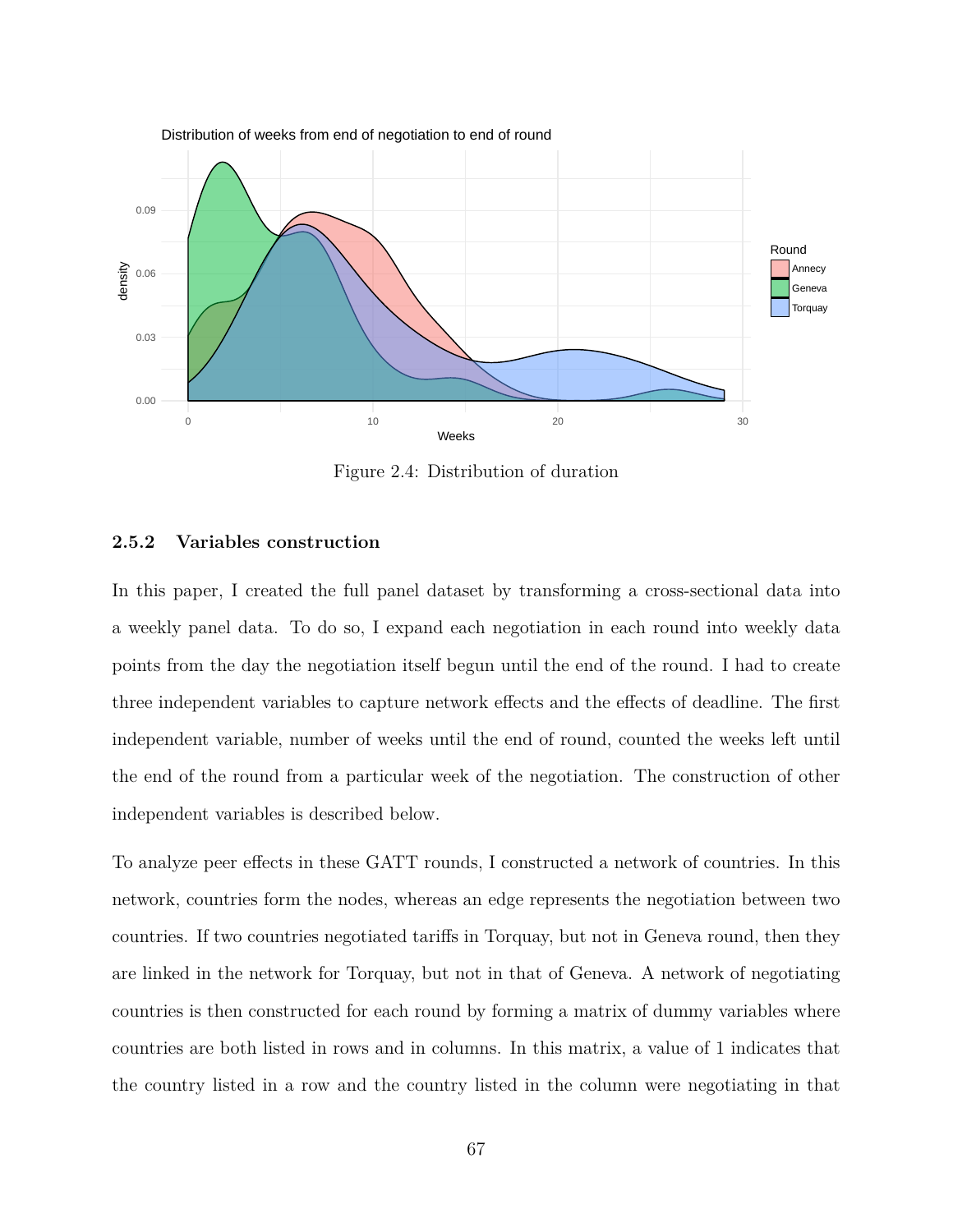particular round. As is usual in the network literature, the diagonal of this matrix is filled with 0.

To construct the variables used in my estimation, I calculate the degree and the eigen value for each node, as well as the minimum distance between each pair. Then, an average is taken for each possible pair of countries. For the average distance between two different pairs of countries in particular, I take the average distance between one country from the first pair and one country in the second pair, and average it again. Note that peer effects, evaluated as distance, degree, and eigen value, are measured only for countries that already settled. To do that, for each pair of countries that is still negotiating in one particular week, I evaluate the average eigen value or degree of all pairs of countries that already finished their negotation before that particular week. Similarly, each week, I also calculate the average distance between the pair in negotiation and all other pairs which already settled before that week.

#### **2.6 Empirical results**

This section presents the results of the estimation of peer effects on negotiation outcomes and duration in Geneva, Annecy, and Torquay. As said earlier, attrition is assumed to be exogenousn.

Table [2.2](#page-75-0) reports the results from estimating the models of peer effects. In columns (1), (2) and (3), I present the results for Geneva, Annecy, and Torquay, respectively. In the last column, I combine all three datasets, and included a dummy variable to separate the effect of rounds from the other variables.

The estimates of the degree and distance effects in column 4 are 0.2 and -0.9, respectively. The effect of the variable measuring weeks until the end of round is estimated (in column 4) to be -0.4.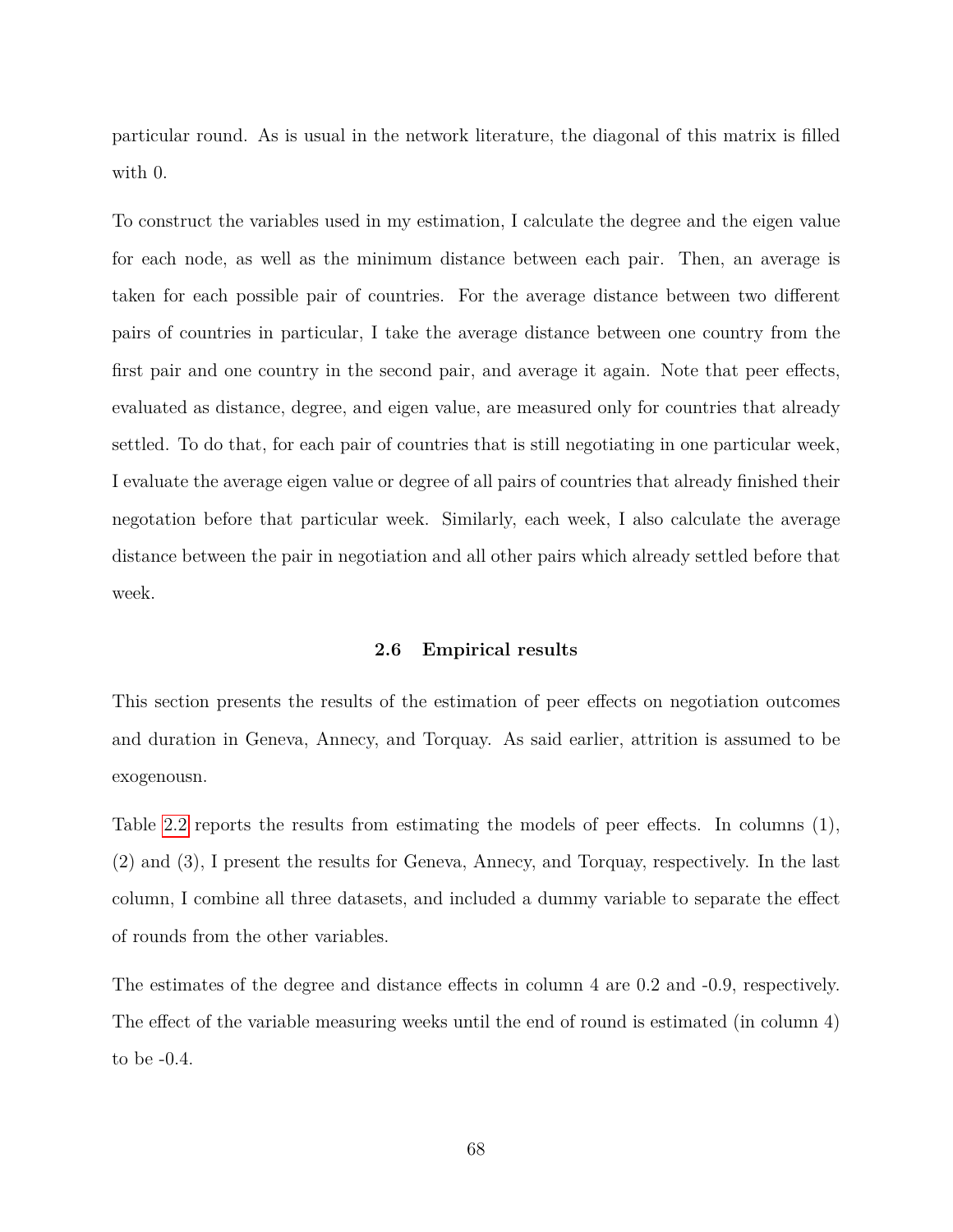<span id="page-75-0"></span>

|                          | (1)         | (2)         | (3)         | $\left( 4\right)$ |
|--------------------------|-------------|-------------|-------------|-------------------|
|                          | Geneva      | Annecy      | Torquay     | All               |
| agreement1               |             |             |             |                   |
| Degree                   | $-4.151*$   | 0.048       | 0.167       | $0.221***$        |
|                          | $(-2.04)$   | (0.17)      | (0.72)      | (4.10)            |
| Average Distance         | $-17.980*$  | $-1.026$    | $-4.034$    | $-0.901*$         |
|                          | $(-1.99)$   | $(-0.46)$   | $(-1.88)$   | $(-2.14)$         |
| Weeks Until End of Round | $-7.820***$ | $-2.686***$ | $-1.854***$ | $-0.373***$       |
|                          | $(-7.89)$   | $(-26.76)$  | $(-31.21)$  | $(-15.89)$        |
| Geneva                   |             |             |             | $-0.087$          |
|                          |             |             |             | $(-0.23)$         |
| Torquay                  |             |             |             | $-1.396***$       |
|                          |             |             |             | $(-4.27)$         |
| Constant                 | $90.059***$ | $15.749***$ | $6.392**$   | $-0.849$          |
|                          | (6.73)      | (8.01)      | (2.79)      | $(-1.39)$         |
| $\ln$ sig2u              |             |             |             |                   |
| Constant                 | $7.440***$  | $5.501***$  | $6.086***$  | $2.318***$        |
|                          | (23.27)     | (36.16)     | (37.83)     | (14.13)           |
| $\overline{N}$           | 1950        | 2581        | 4870        | 9401              |

Table 2.2: Regression with no attrition correction

*t* statistics in parentheses

<sup>∗</sup> *p <* 0*.*05, ∗∗ *p <* 0*.*01, ∗∗∗ *p <* 0*.*001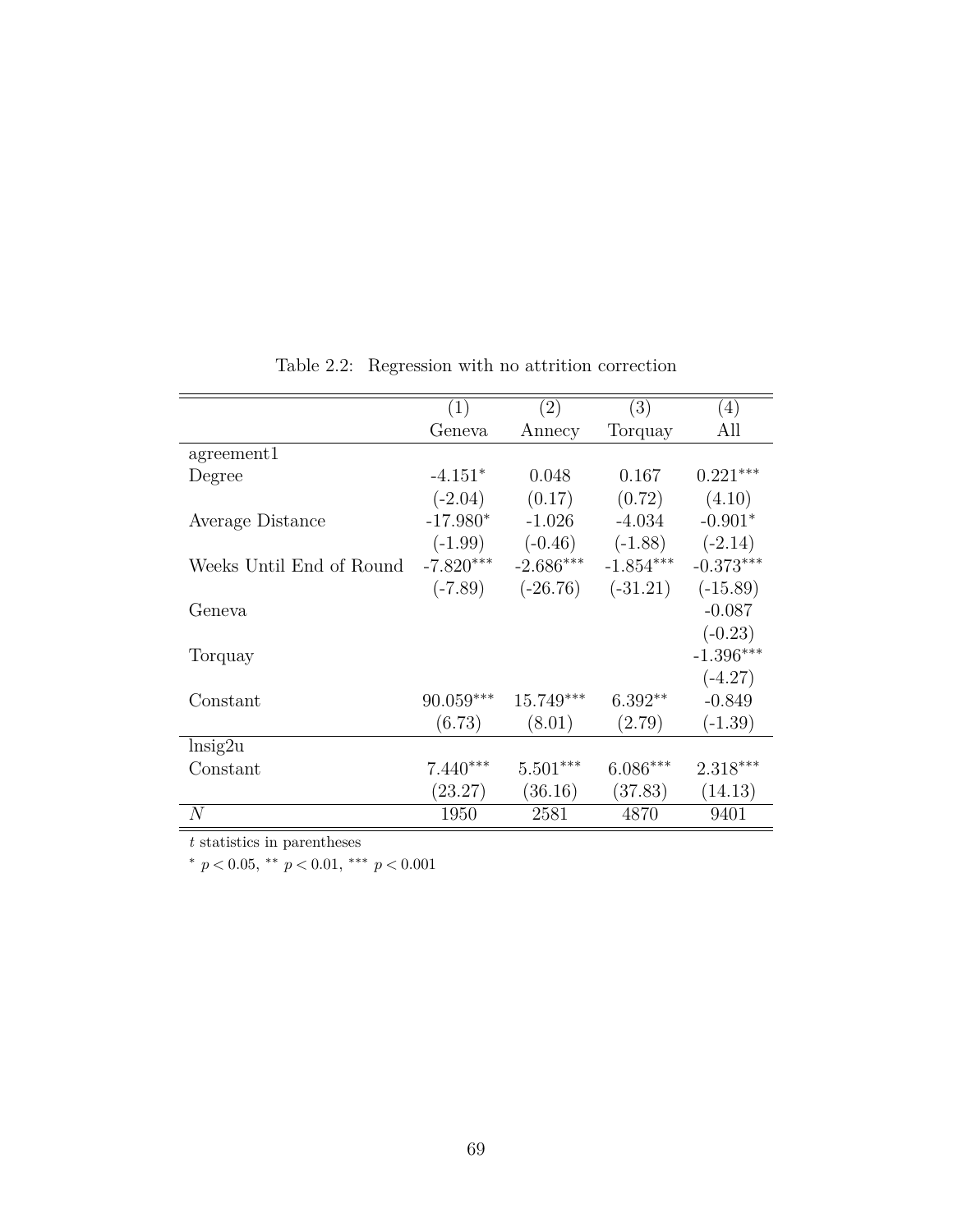The first point to make is that all variables are statistically significant when the three rounds are combined. This suggests that the duration of a negotiation depends on how much time parties in the negotiation have left to negotiate, which pairs of countries have already finished their negotiations.

The second point to note is that in general the direction of the network effects are consistent with my expectations. Degree positively affects (except for the Geneva sample) the probability to settle at time *t*. Countries with higher importance in the network affect subsequent negotiation outcomes, as is the case in Bagwell and Staiger (2017) when the US and the UK failed to reach an agreement. Distance has a negative effect across all specifications, meaning that the probability that a pair of countries increases when countries closer to them in the network have already finished negotiating. The variable "weeks until the end of round" also has a negative effect. Geneva might display unusual result because this is the first round of GATT that explored bilateral negotiations with multilateral impacts on all members.

If the estimates just described are capturing peer effects on negotiation outcomes and duration in GATT rounds, then the results suggest that countries settle their negotiation around the end of the round for two reasons. First, they were mostly pressured by the deadline effect because as the end of the round approach, the probability of agreement increases, and this effect is statistically significant. Second, countries are also waiting for "big" countries to settle. When the negotiation outcomes of important pairs were disclosed, countries are more open to settle their negotiation. This is consistent with the claim by Bagwell and Staiger for the Torquay round. The authors suggest that more countries were settling their negotiations after the results from the US-UK negotiation.

### **2.7 Conclusion**

If the world wants to have a global free trade, then it is important to understand how multilateral trade negotiations work. But it is hard, as is evidenced by the failure of Doha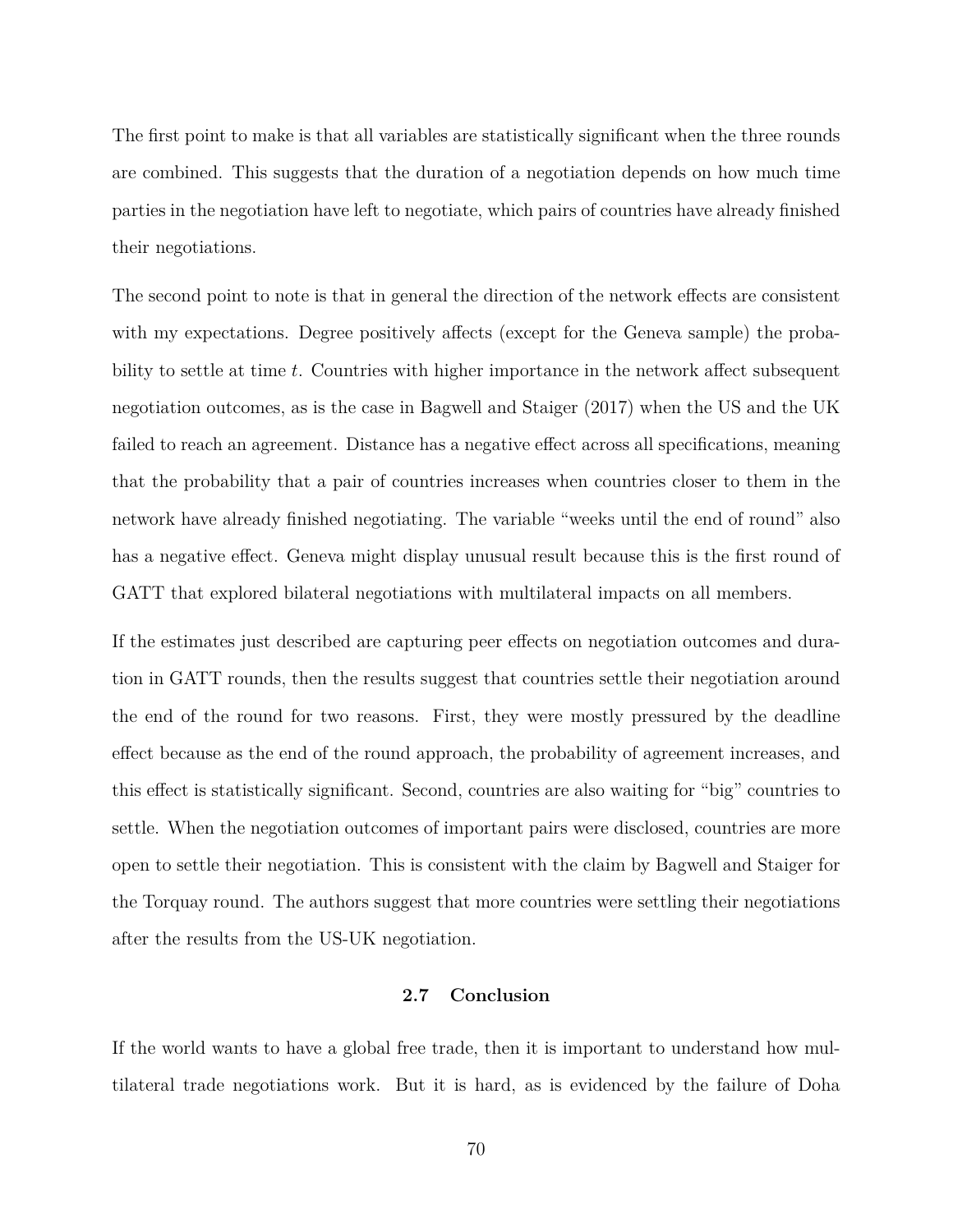round where negotiations have stalled since 2008. In this paper, I shed more lights into understanding tariff bargaining by looking at the first three rounds of GATT: Geneva, Annecy, and Torquay. In particular, I look at factors affecting the outcomes and duration of negotiations.

In doing so, I created a network of negotiating countries in each round and analyzed the role of centrality and distance of a pair on the decision of other pair to settle a negotiation. I found three results. First, when the number of important or "central" pairs of countries that have agreement increases, then other pairs are more willing to also settle their negotiations. This result is valid for Annecy, Torquay, and all the rounds together. Second, countries are also waiting for each partner to settle with others before settling negotiations with that partner as distance has a negative effect on outcomes and duration in the estimation. However, the variable distance is not statistically significant in all specifications. Finally, a significant number of countries in multilateral negotiations with deadline significantly wait right before the end of the round before settling their negotiations. In the estimation, as the deadline approaches, the likelihood of an agreement increases. These results are robust to other specification, in particular to the definition of centrality. I use eigen values instead of centrality and obtain the same direction and significance for all variables.

The three results above suggest that having a deadline is important in multilateral negotiation because countries are more likely to have an agreement and settle their negotiations when the deadline approaches. The next important factor in multilateral negotiation is also having the "important" countries come to an agreement first. This leads to more countries willing to settle, especially when outcomes are extended to other members, as was the case in the GATT rounds.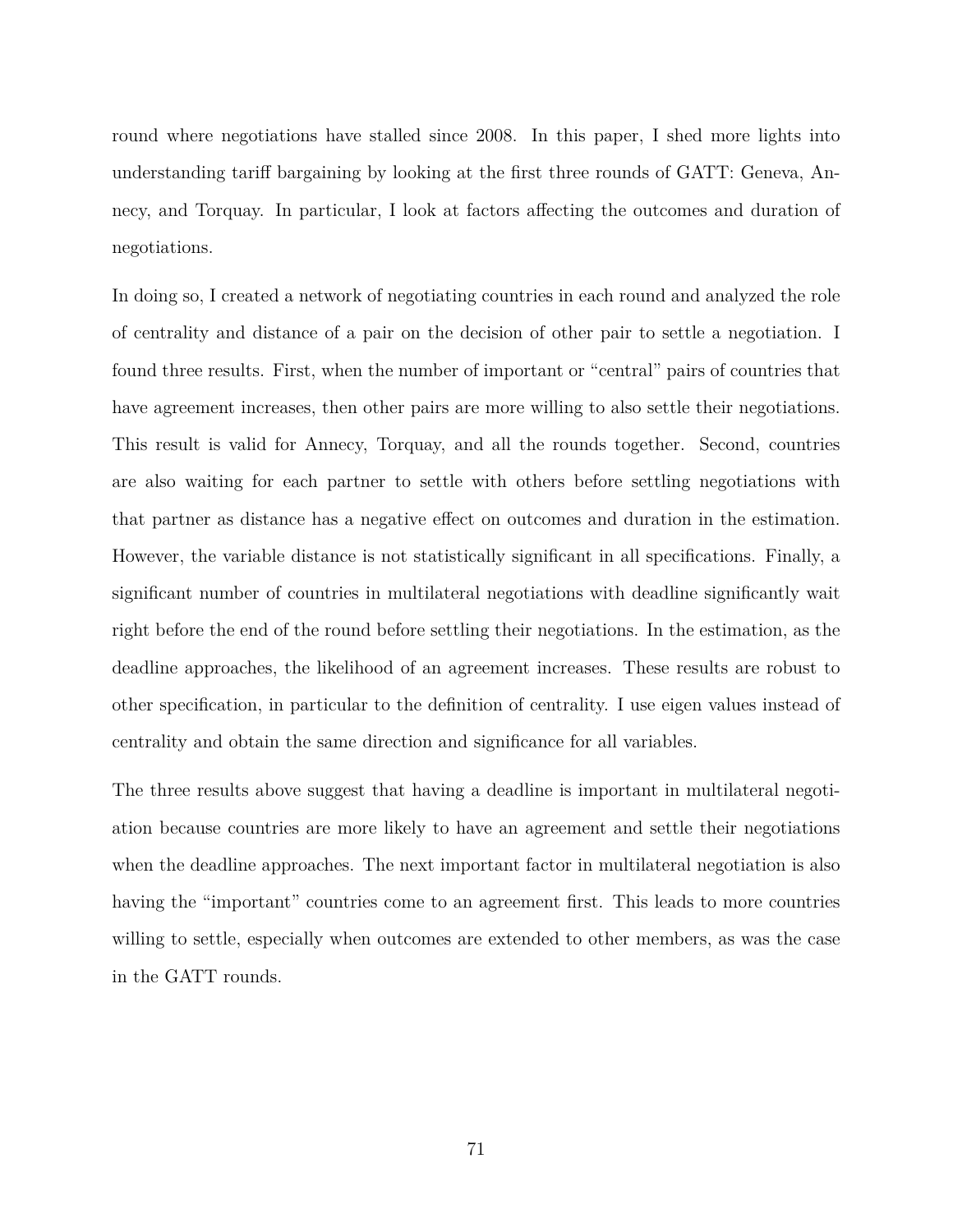# **APPENDIX**

This appendix contains all the calculations necessary to establish the proofs of propositions in the paper.

# **Welfare**

Using equations [\(1.2\)](#page-17-0) and [\(1.3\)](#page-17-1), I obtain the following profit-maximizing output for country *i*:

• the output sold domestically is:

$$
x_{ii} = \frac{1}{4} \left[ \alpha_i + T_i (1 - y_{ij}) + T_i (1 - y_{ik}) \right]
$$
 (2.4)

• the import from country *j* is:

$$
x_{ji} = \frac{1}{4} [\alpha_i - 3T_i(1 - y_{ij}) + T_i(1 - y_{ik})]
$$
\n(2.5)

• the import from country *k* is:

$$
x_{ki} = \frac{1}{4} \left[ \alpha_i - 3T_i(1 - y_{ik}) + T_i(1 - y_{ij}) \right]
$$
 (2.6)

• the export to country *j* is:

$$
x_{ij} = \frac{1}{4} \left[ \alpha_j - 3T_j (1 - y_{ij}) + T_j (1 - y_{jk}) \right]
$$
 (2.7)

• the export to country  $k$  is:

$$
x_{ik} = \frac{1}{4} \left[ \alpha_k - 3T_k(1 - y_{ik}) + T_k(1 - y_{jk}) \right]
$$
 (2.8)

Moreover, the consumer surplus is  $CS_i = \frac{1}{2}X_i^2$  where the aggregate consumption  $X_i$  is  $X_i =$  $x_{ii} + x_{ji} + x_{ki}$ .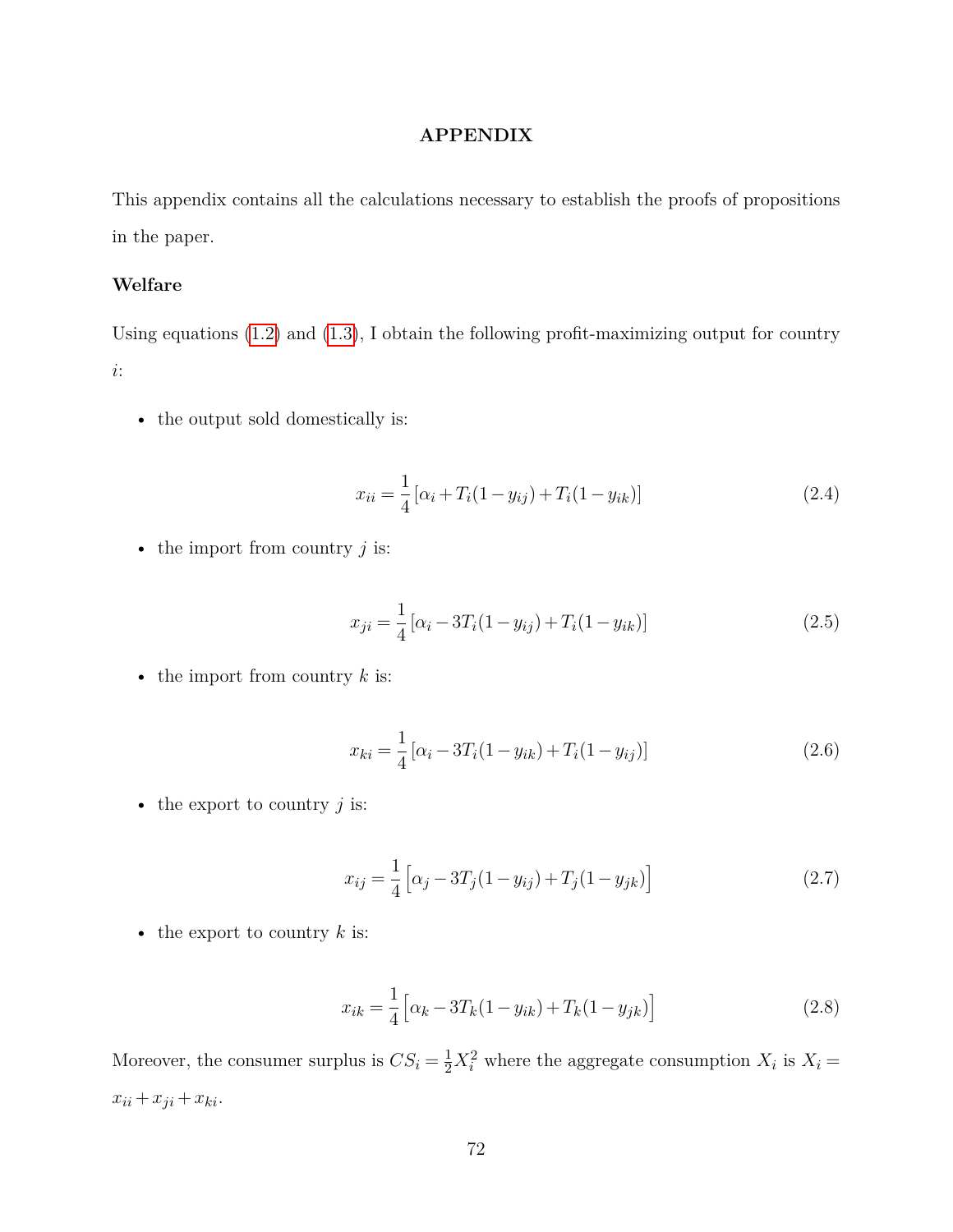Additionally, the linear demand function gives a very simple profit function. Thus, at home, the profit is  $\pi_{ii} = x_{ii}^2$  and in a foreign market *k*, it is  $\pi_{ik} = x_{ik}^2$ .

Finally, tariff revenue for *i* is levied from imports originating from a country having no trade agreement with *i*. Therefore,  $TR_i = T_i(1 - y_{ij})x_{ji} + T_i(1 - y_{ik})x_{ki}$ .

# **Proof of proposition [1.3.1](#page-18-0)**

Note that when  $\xi < C_1$ :

$$
\Omega_{ik}(\{ik\}) - \xi > \Omega_{ik}(\{\phi\})
$$

Hence, when the cost is below  $C_1$ , *i* prefers having an FTA with *k* to no FTA given that *j* does not form one with *k*. Above  $C_1$ , *i* does not establish an FTA with *k*, no matter what *j* does.

Similarly, when  $\xi > C_2$ :

$$
\Omega_{ik}(\{ik,jk\}) - \xi < \Omega_{ik}(\{jk\})
$$

This indicates that when the cost is below *C*2, *i* prefers to establish an FTA with *k* if *j* also has an FTA with *k*. Above *C*2, *i* finds it costly to have an FTA with *k* if *j* and *k* also has one.

Under assumption 2, it is easy to show that  $C_1 > C_2$ . Moreover, if the cost of having an FTA with  $k$  is between  $C_2$  and  $C_1$  for both  $i$  and  $j$ , only one FTA involving  $k$  and one big country exist because in this region, each big country finds it profitable to have an FTA over not having one, but at the same time, not having one is better if the other big country is already involved with *k*. This proves the existence of a negative strategic interaction between FTA decisions among big countries because an FTA established by one big country necessarily drives away the incentive for the other big country to also form an FTA.

However, there is no selection as to which big country prevails in the FTA with country *k*, hence the multiplicity in equilibrium.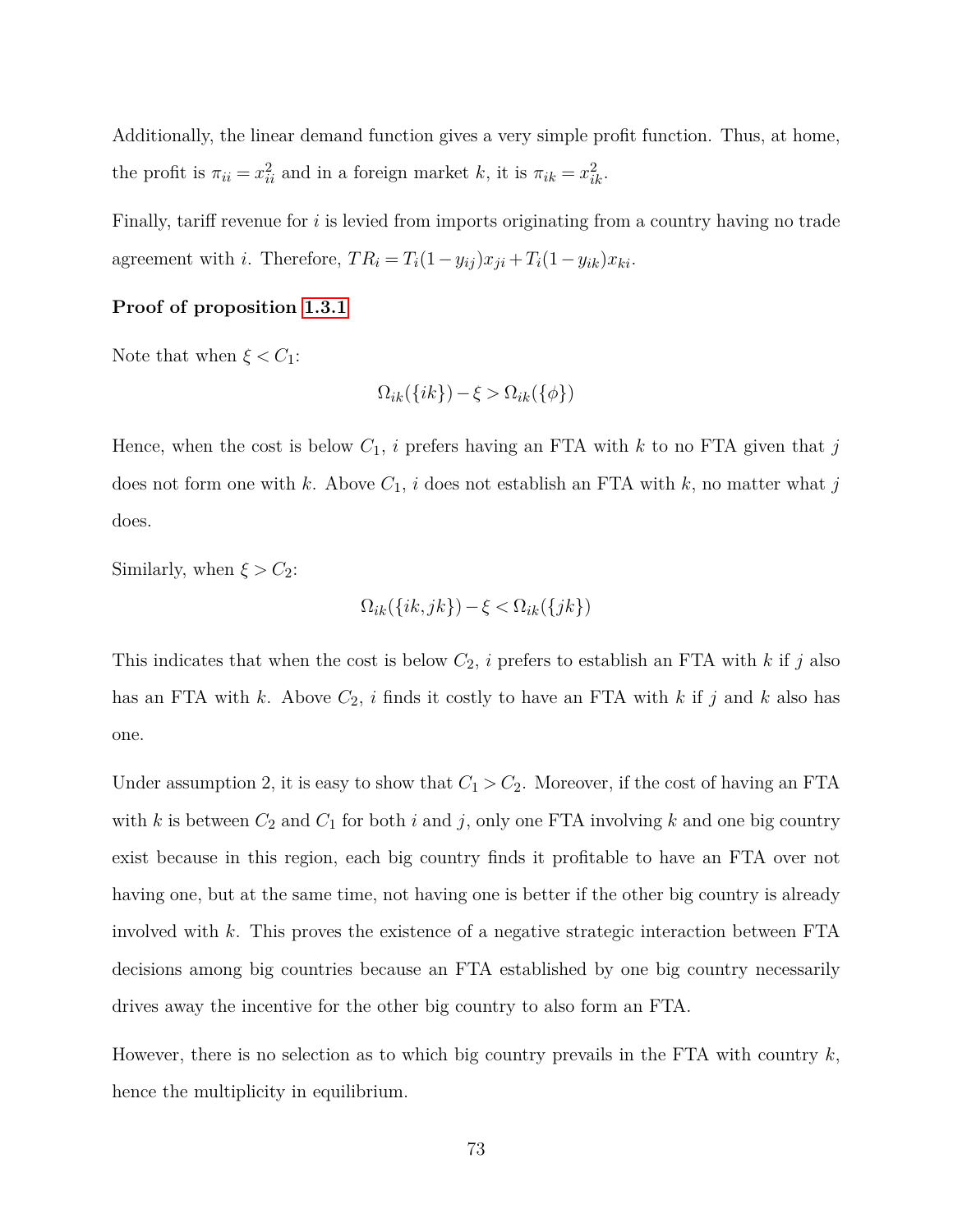### **Proof of proposition [1.3.2](#page-20-0)**

Ω*ik*({*ik, jk*})−*ξ >* Ω*ik*({*jk*}) As before, when *ξ < C*1:

$$
\Omega_{ik}(\{ik\}) - \xi > \Omega_{ik}(\{\phi\})
$$

Hence, in this range of cost, *i* always forms an FTA with *k*. This is also valid for *j*. Similarly, when  $\xi > C_2$ :

$$
\Omega_{ik}(\{ik,jk\}) - \xi < \Omega_{ik}(\{jk\})
$$

This means that in this range of cost, *i* is not willing to form an FTA with *k*.

It is easy to show that when assumption 3 holds,  $C_2 > C_1$ .

When the cost  $\xi$  is between  $C_1$  and  $C_2$ , strategic interaction matters in FTA decision. Note that since  $\xi > C_1$ , *i* does not want to form an FTA with *k* if *j* does not either. But if *j* has an agreement with *k*, it is profitable for *i* to also form one. A similar reasoning applies to *j*. In the end, we have an equilibrium where both *i* and *j* form an FTA with *k*, or neither one has an agreement with *k*. Hence, we also obtain multiple equilibria.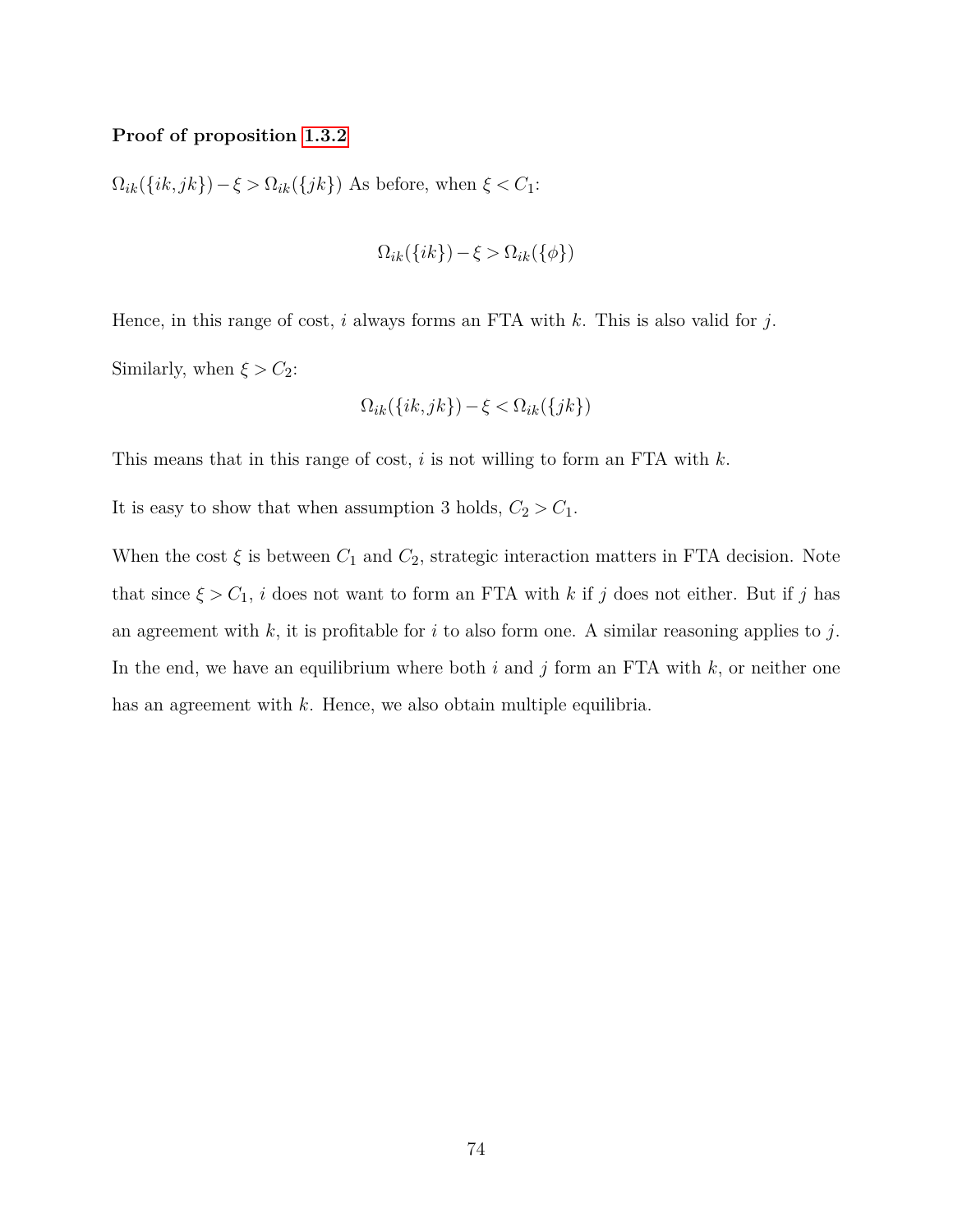# **BIBLIOGRAPHY**

- [1] P. Aghion, Pol AntÃăs, and E. Helpman. Negotiation Free Trade. *Journal of International Economics*, 73:1–30, 2007.
- [2] K. Bagwell and R. Staiger. An Economic Theory of GATT. *American Economic Review*, 89(1):215–248, 1999.
- [3] K. Bagwell and R. Staiger. Reciprocity, Non-discrimination and Preferential Agreements in the Multilateral Trading System. *European Journal of Political Economy*, 17(2):281– 325, 2001.
- [4] K. Bagwell and R. Staiger. Multilateral Trade Negotiations, Bilateral Opportunism and the Rules of GATT/WTO. *Journal of International Economics*, 67(2):268–294, 2005.
- [5] K. Bagwell and R. Staiger. The WTO: Theory and Practice. *Annual Review of Economics*, 2:223–256, 2010.
- [6] K. Bagwell, R. Staiger, and A. Yurukoglu. Multilateral Trade Bargaining: A First Look at the GATT Bargaining Records. *Working paper*, 2017.
- [7] K. Bagwell and R.W. Staiger. Regionalism and Multilateral Tariff Cooperation. *International Trade Policy and the Pacific Rim*, 1999.
- [8] K. Bagwell and R.W. Staiger. Multilateral Trade Bargaining and Dominant Strategies. *Working papers*, 2016.
- [9] S. Baier and J. Bergstrand. Economic Determinants of Free Trade Agreements. *Journal of International Economics*, 64:29–63, 2004.
- [10] S. Baier, J. Bergstrand, and R. Mariutto. Economic Determinants of Free Trade Agreements Revisited: Distinguishing Sources of Interdependence. *Review of International Economics*, 22(1):31–58, 2014.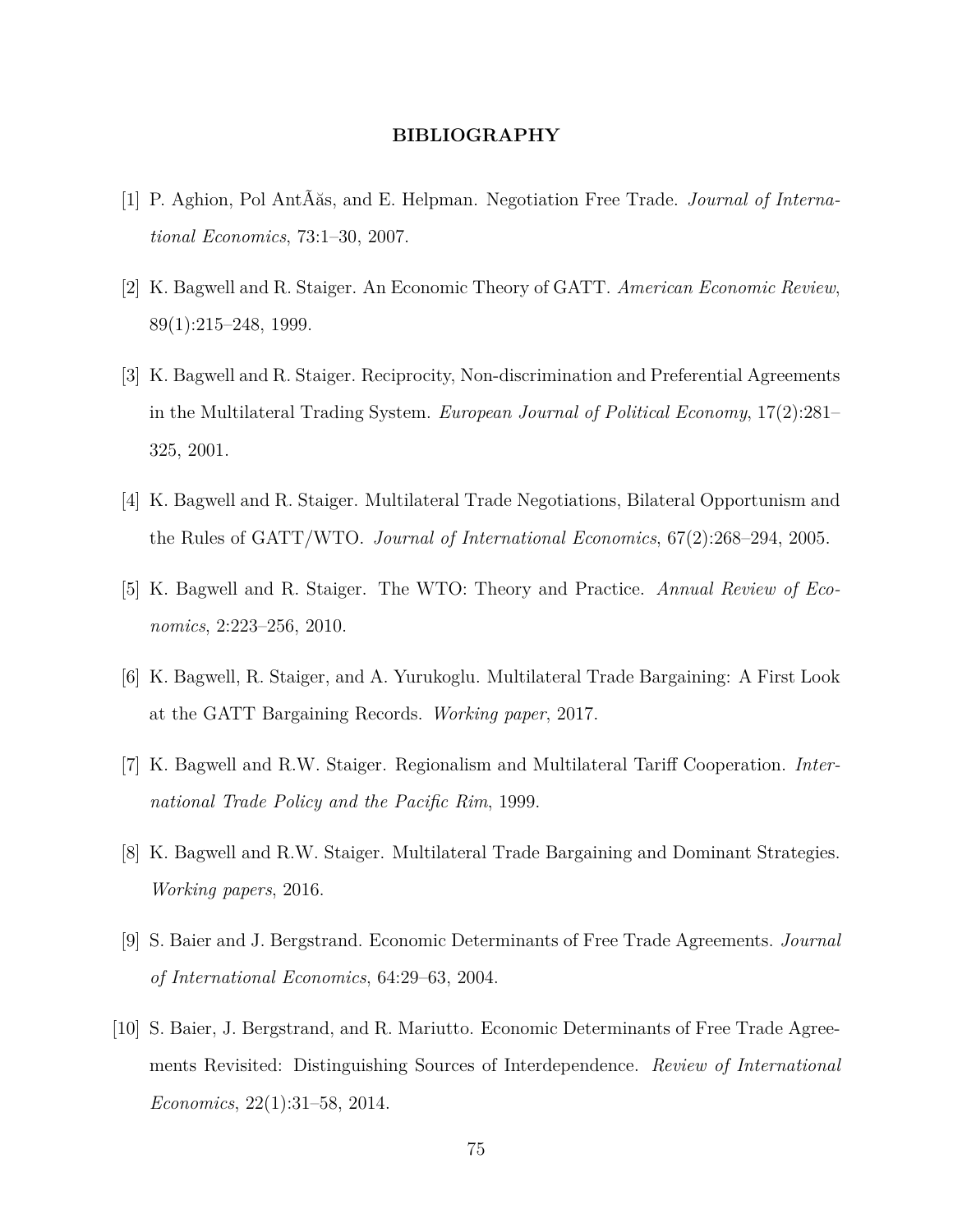- [11] P.R. Baldwin. Regionalism versus Multilateralism: analytical notes. *Cambridge University Press*, pages 58–77, 1993.
- [12] R. Baldwin. Adapting the GATT to a more Regionalized World: A Political Economy Perspective. *Regional Integration and the Global Trading System*, pages 387–407, 1993.
- [13] R. Baldwin and A. Venables. Regional Economic Integration. *Handbook of International Economics*, 3:1597–1644, 1995.
- [14] S. Berry. Estimation of a Model of Entry in the Airline Industry. *Econometrica*, 60(4):889–917, 1992.
- [15] J. Bhagwati and P. Arvind. Preferential Trading Areas and Multilateralism strangers, friends, or foes? *The Economics of Preferential Trade Agreements*, pages 33–100, 1999.
- [16] J.N. Bhagwati. The World Trading System at Risk. *Princeton University Press*, 1991.
- [17] E.W. Bond, R.G. Riezman, and C. Syropoulos. A Strategic and Welfare Theoretic Analysis of Free Trade Areas. *Journal of International Economics*, 64:1–27, 2004.
- [18] Bresnahan and Reiss. Entry in Monopoly Market. *The Review of Economic Studies*, 57(4):531–553, 1992.
- [19] A. Caplin and K. Krishna. Tariffs and the Most-Favored-Nation clause: a Game Theoretic Approach. *Seoul Journal of Economics*, 1:267–289, 1988.
- [20] A. Caplin and K. Krishna. Tariffs and the Most-Favored-Nation Clause: a Game Theoretic Approach. *Seoul Journal of Economics*, 1:267–289, 1988.
- [21] C. Carrere. Revisiting the Effects of Regional Trade Agreements on Trade Flows with Proper Specification of the Gravity Model. *European Economic Review*, 50(2):223–247, 2006.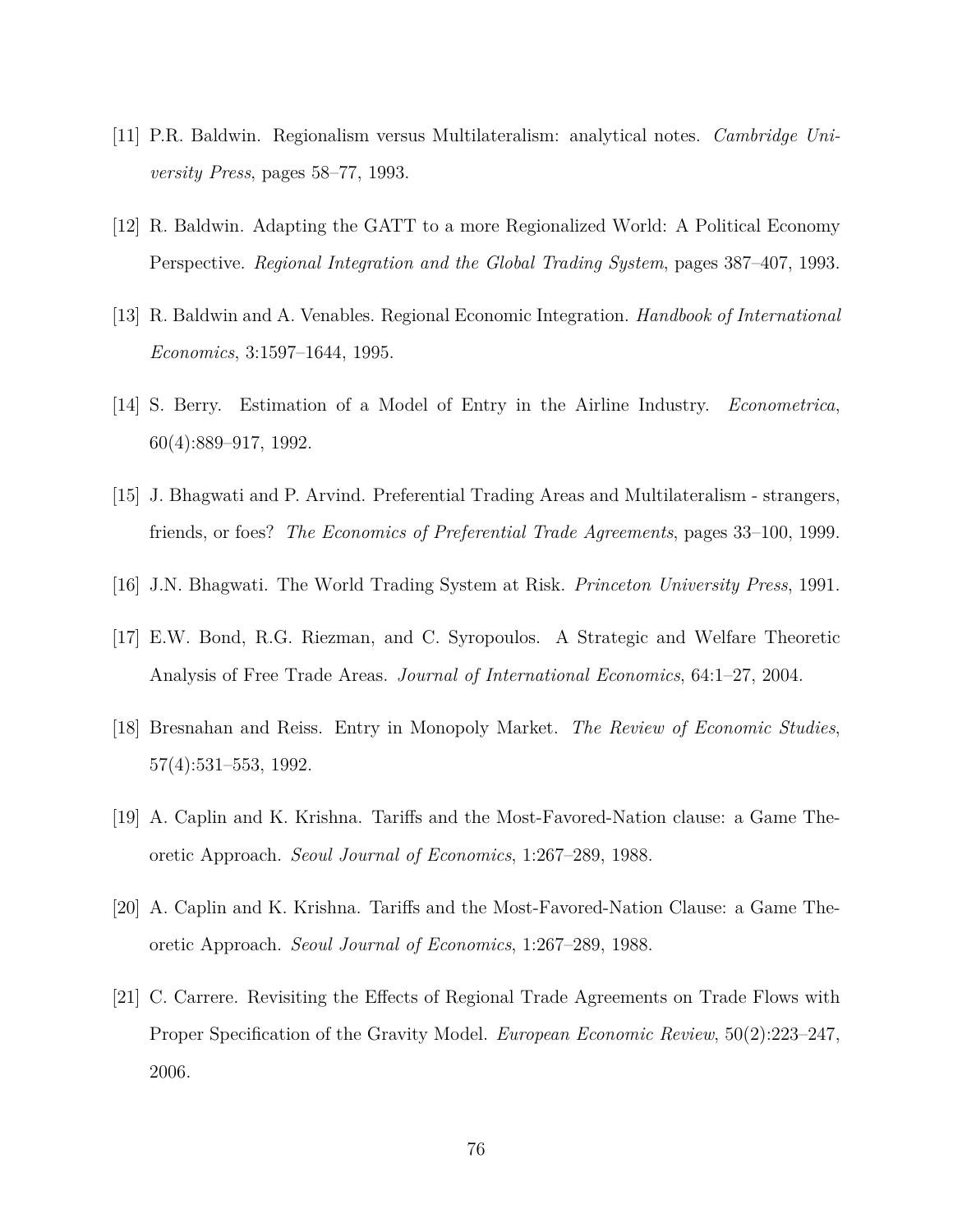- [22] M. X. Chen and S. Joshi. Third-country Effects on the Formation of Free Trade Agreements. *Journal of International Economics*, 82:238–248, 2010.
- [23] V. Chernozhukov, H. Hong, and E. Tamer. Estimation and Confidence Regions for Parameter Sets in Econometric Models. *Econometrica*, 75(5):1243–1284, 2007.
- [24] F. Ciliberto, A.R. Miller, H. S. Nielse, and M. Simonsen. Playing the Fertility Game at Work: An Equilibrium Model of Peer Effects. *Internation Economic Review*, 57(3):827– 856, 2016.
- [25] F. Ciliberto and E. Tamer. Market Structure and Multiple Equilibria in Airline Markets. *Econometrica*, 77(6):1791–1828, 2009.
- [26] P. Cramton. Strategic Delay in Bargaining with Two-Sided Uncertainty. *Review of Economic Studies*, 98(5):205–225, 1992.
- [27] M. Dai, Y. Yotov, and T. Zylkin. On the Trade Diversion Effects of Free Trade Agreements. *Economics Letters*, 122(2):321–325, 2014.
- [28] H. Daisaka and T. Furusawa. Dynamic Free Trade Networks: Some Numerical Results. *Review of International Economics*, 22(3):469–487, 2014.
- [29] W. Ethier. The New Regionalism. *The Economic Journal*, 449:1149–1161, 1998.
- [30] W.J. Ethier. Reciprocity, Nondiscrimation, and a Multilateral World. *Review of Internationla Economics*, 12:303–320, 2004.
- [31] R. Fernandez and J. Portes. Returns to Regionalism: An Analysis of Nontraditional Gains from Regional Trade Agreements. *World Bank Economic Review*, 12(2):197–220, 1998.
- [32] T. Furusawa and H. Konishi. Free Trade Networks. *Journal of International Economics*, 72:310–335, 2007.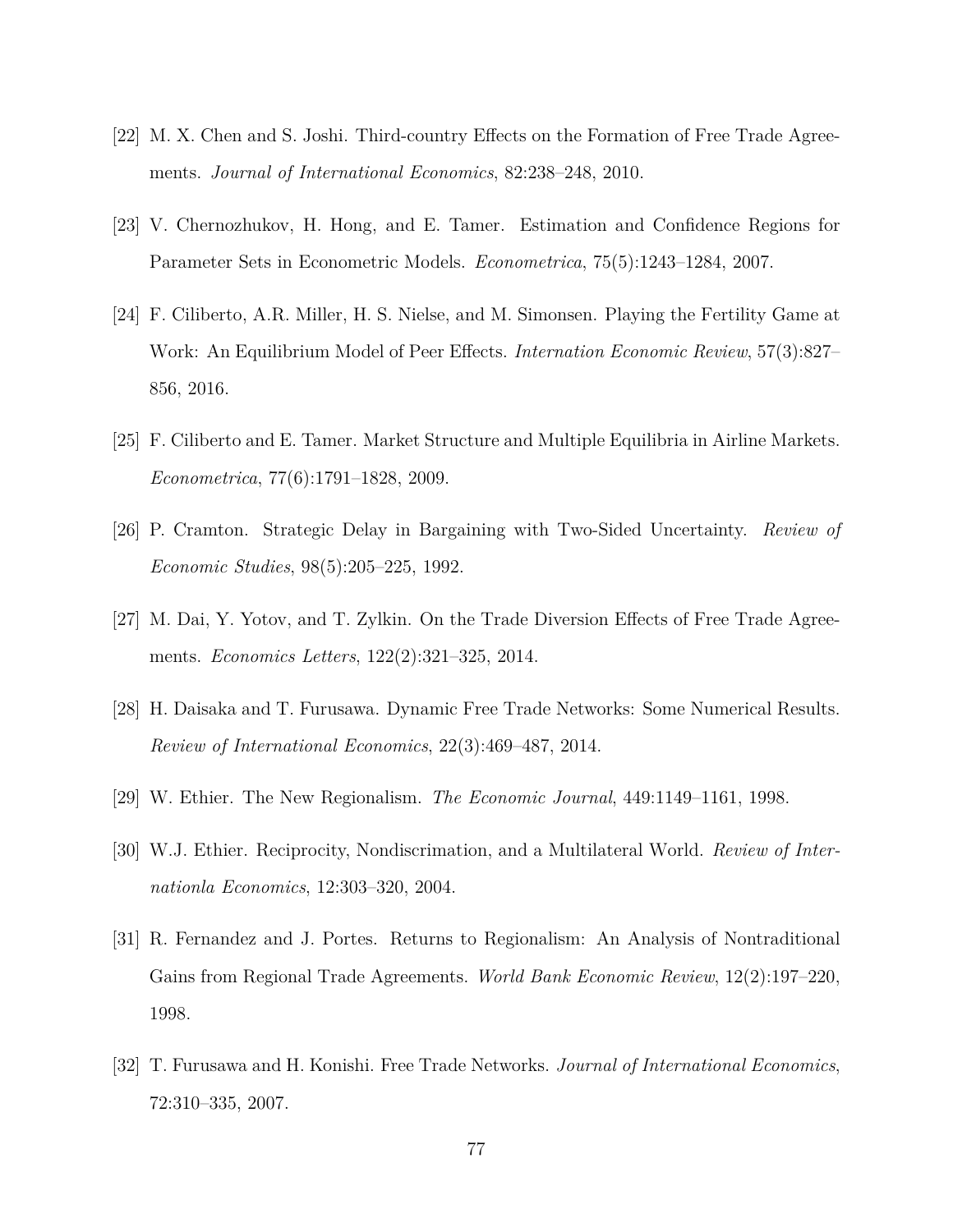- [33] R. Gilpin. The Political Economy of International Relations. *Princeton University Press*, 1987.
- [34] P. Goldberg and G. Maggi. Protection for Sale: An Empirical Investigation. *American Economic Review*, 89(5):1135–1155, 1999.
- [35] A. Gomes. Multilateral Contracting with Externalities. *Econometrica*, 73(4):1329–1350, 2005.
- [36] J. Gowa. Allies, Adversaries, and International Trade. *Princeton University Press*, 1994.
- [37] S. Goyal and S. Joshi. Bilateralism and Free Trade. *International Economic Review*, 47:749–778, 2006.
- [38] G. Grossman and E. Helpman. The Politics of Free Trade Agreements. *The American Economic Review*, 85(4):667–690, 1995.
- [39] G. Grossman and E. Helpman. The Politics of Free-Trade Agreements. *American Economic Review*, 97(3):871–889, 2007.
- [40] M. Jackson and A. Wolinsky. A Strategic Model of Social and Economic Networks. *Journal of Economic Theory*, 71:23–49, 1996.
- [41] P. Jehiel and B. Moldovanu. Cyclical Delay in Bargaining with Externalities. *Review of Economic Studies*, 62(4):619–637, 1995b.
- [42] H. Johnson. An Economic Theory of Protectionsim, Tariff Bargaining, and the Formation of Customs Unions. *Journal of Political Economy*, 73:256–283, 1965.
- [43] R. Ludema and A. Mayda. Do Terms-of-Trade Effects Matter for Trade Agreements? Theory and Evidence from WTO Countries. *Quarterly Journal of Economics*, 128(4):1837–1893, 2013.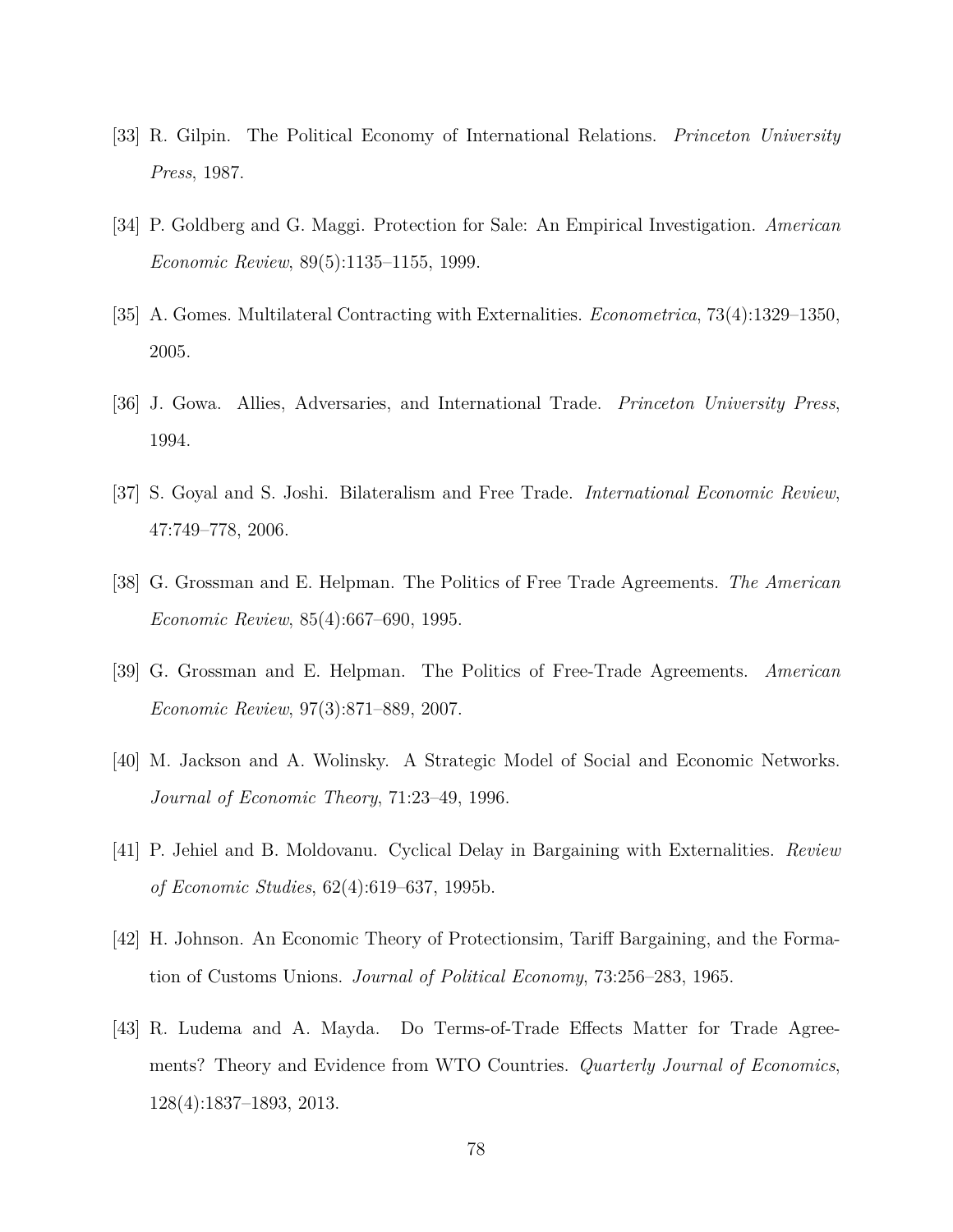- [44] R. Ludema and R. Wilson. Do Countries Free Ride on MFN. *Journal of International Economics*, 77(2):137–150, 2009.
- [45] E. Mansfield and H. Milner. Votes, Vetoes, and the Political Economy of International Trade Agreements. *Princeton University Press*, 2012.
- [46] C.F. Manski. Identification of Endogenous Social Effects: The Reflection Problem. *The Review of Economic Studies*, 60(3):531–542, 1993.
- [47] P. Martin, T. Mayer, and M. Thoenig. Make Trade Not War? *The Review of Economic Studies*, 75(3):865–900, 2008.
- [48] C. Moser and A. Rose. Why Do Trade Negotiations Take So Long? *Journal of Economic Integration*, 27(2):280–290, 2012.
- [49] E. Ornelas. Trade Creating Free Trade Areas and the Undermining of Multilateralism. *European Economic Review*, 49:1717–1735, 2005.
- [50] R. Ossa. A New Trade Theory of GATT/WTO Negotiations. *Journal of Political Economy*, 119(1):122–152, 2011.
- [51] K. Oye. Economic Discrimination and Political Exchange: World Political Economy in the 1930s and 1980s. *Princeton University Press*, 1993.
- [52] K. Saggi. Tariffs and the Most Favored Nation Clause. *Journal of International Economics*, 63:341–368, 2004.
- [53] K. Saggi and H.M. Yildiz. Bilateralismm, Multilateralism, and the Quest for Global Free Trade. *Journal of International Economics*, 81:26–37, 2010.
- [54] L.H. Summers. Regionalism and the World Trading System. *Federal Reserver Bank, Kansas City*, pages 295–301, 1991.